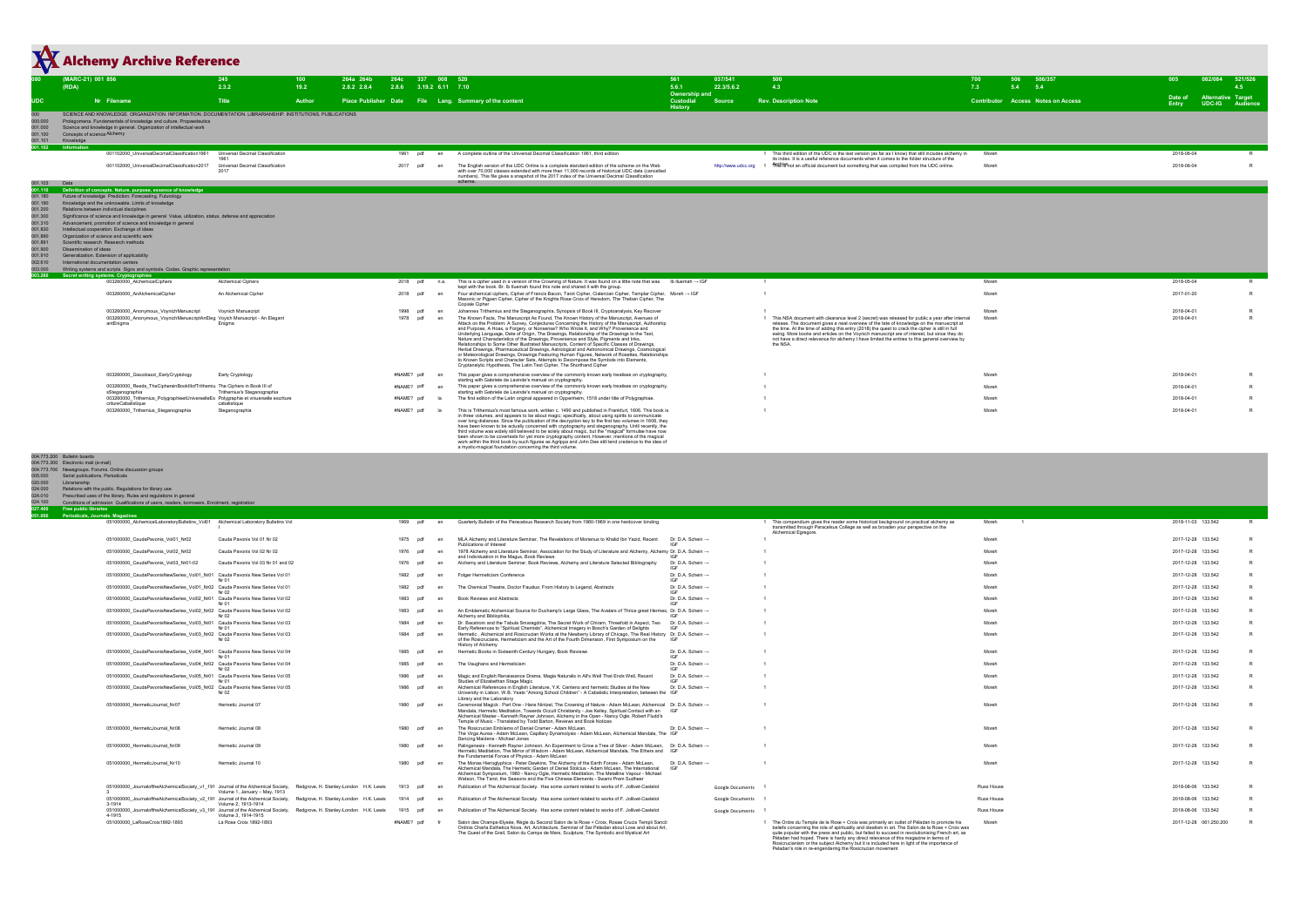| http://amorequi.free. 1<br>fr/F65EAF0A |                | The French-language journal of Les Philosophes de la Nature, Le Petit Philosophe de la<br>Nature, was published from December 1982 - June 1995. Ten issues published per year;<br>monthly, with combined June-July issue and no September issue. Articles on Esotericism,<br>Alchemy and Qabala, with unique materials not appearing in published courses, notices of<br>workshops. Exceptional. | Russ House        |              | 2018-03-25                       | R                 |
|----------------------------------------|----------------|--------------------------------------------------------------------------------------------------------------------------------------------------------------------------------------------------------------------------------------------------------------------------------------------------------------------------------------------------------------------------------------------------|-------------------|--------------|----------------------------------|-------------------|
| http://amorequi.free. 1<br>fr/F65EAF0A |                |                                                                                                                                                                                                                                                                                                                                                                                                  | Russ House        |              | 2018-03-25                       | R                 |
| http://amorequi.free. 1<br>fr/F65EAF0A |                |                                                                                                                                                                                                                                                                                                                                                                                                  | Russ House        |              | 2018-03-25                       | R                 |
| http://amorequi.free.<br>fr/F65EAF0A   |                |                                                                                                                                                                                                                                                                                                                                                                                                  | Russ House        |              | 2018-03-25                       | $\mathsf R$       |
| http://amorequi.free. 1<br>fr/F65EAF0A |                |                                                                                                                                                                                                                                                                                                                                                                                                  | Russ House        |              | 2018-03-25                       | R                 |
| http://amorequi.free. 1<br>fr/F65EAF0A |                |                                                                                                                                                                                                                                                                                                                                                                                                  | Russ House        |              | 2018-03-25                       | R                 |
| http://amorequi.free. 1<br>fr/F65EAF0A |                |                                                                                                                                                                                                                                                                                                                                                                                                  | Russ House        |              | 2018-03-25                       | $\mathsf{R}$      |
| http://amorequi.free.<br>fr/F65EAF0A   |                |                                                                                                                                                                                                                                                                                                                                                                                                  | <b>Russ House</b> |              | 2018-03-25                       | $\mathsf{R}$      |
| http://amorequi.free. 1<br>fr/F65EAF0A |                |                                                                                                                                                                                                                                                                                                                                                                                                  | Russ House        |              | 2018-03-25                       | R                 |
| http://amorequi.free. 1<br>fr/F65EAF0A |                |                                                                                                                                                                                                                                                                                                                                                                                                  | Russ House        |              | 2018-03-25                       | R                 |
| http://amorequi.free. 1<br>fr/F65EAF0A |                |                                                                                                                                                                                                                                                                                                                                                                                                  | Russ House        |              | 2018-03-25                       | R                 |
| http://amorequi.free.<br>fr/F65EAF0A   |                |                                                                                                                                                                                                                                                                                                                                                                                                  | Russ House        |              | 2018-03-25                       | R                 |
| http://amorequi.free. 1<br>fr/F65EAF0A |                |                                                                                                                                                                                                                                                                                                                                                                                                  | Russ House        |              | 2018-03-25                       | $\mathsf R$       |
| http://amorequi.free.<br>fr/F65EAF0A   |                |                                                                                                                                                                                                                                                                                                                                                                                                  | Russ House        |              | 2018-03-25                       | R                 |
|                                        | 1              |                                                                                                                                                                                                                                                                                                                                                                                                  | Moreh             |              | 2017-12-28 133.542               | R                 |
|                                        |                | 1 This magazine is a continuation of "Rosa Alchemica Hyperchimie" of which François Jolivet<br>Castelot was the editor                                                                                                                                                                                                                                                                           | Moreh             |              | 2017-12-28                       | R                 |
|                                        | 1              |                                                                                                                                                                                                                                                                                                                                                                                                  | Moreh             |              | 2017-12-28                       | R                 |
|                                        | -1<br>-1       |                                                                                                                                                                                                                                                                                                                                                                                                  | Moreh<br>Moreh    |              | 2017-12-28<br>2017-12-28 133.542 | R<br>$\mathsf{R}$ |
|                                        | -1             |                                                                                                                                                                                                                                                                                                                                                                                                  | Moreh             |              | 2017-12-28 133.542               | R                 |
|                                        |                |                                                                                                                                                                                                                                                                                                                                                                                                  |                   |              |                                  |                   |
|                                        | -1             |                                                                                                                                                                                                                                                                                                                                                                                                  | Moreh             |              | 2017-12-28 133.542               | R                 |
|                                        | 1              |                                                                                                                                                                                                                                                                                                                                                                                                  | Moreh             |              | 2017-12-28 133.542               | R                 |
|                                        | ٠              |                                                                                                                                                                                                                                                                                                                                                                                                  | Moreh             |              | 2017-12-28 133.542               | R                 |
|                                        |                | 1 Numerous articles and research reports on Alchemy, Qabala and Esotericism, primarily by<br>members of PON, but also includes translated articles from Jean Dubuis and others                                                                                                                                                                                                                   | <b>Russ House</b> | 1            | 2018-03-25                       | $\mathsf{R}$      |
|                                        | $\mathbf{1}$   | Numerous articles and research reports on Alchemy, Qabala and Esotericism, primarily by<br>members of PON, but also includes translated articles from Jean Dubuis and others                                                                                                                                                                                                                     | Russ House        | 1            | 2018-03-25                       | R                 |
|                                        | $\mathbf{1}$   | Numerous articles and research reports on Alchemy, Qabala and Esotericism, primarily by<br>members of PON, but also includes translated articles from Jean Dubuis and others                                                                                                                                                                                                                     | Russ House        | $\mathbf{1}$ | 2018-03-25                       | R                 |
|                                        | $\overline{1}$ |                                                                                                                                                                                                                                                                                                                                                                                                  | Moreh             |              | 2018-06-05                       | $\mathsf R$       |
|                                        |                |                                                                                                                                                                                                                                                                                                                                                                                                  |                   |              |                                  |                   |

|                                                                                                                                                                |                                                         |                            |          |                                                                                                                                                                                                                                                                                                                |                                      |                                        | which can lo-bary issue and no oeptenhoor issue. F<br>Alchemy and Qabala, with unique materials not appearing in published courses, notices of<br>workshops. Exceptional.      |                   |                          |
|----------------------------------------------------------------------------------------------------------------------------------------------------------------|---------------------------------------------------------|----------------------------|----------|----------------------------------------------------------------------------------------------------------------------------------------------------------------------------------------------------------------------------------------------------------------------------------------------------------------|--------------------------------------|----------------------------------------|--------------------------------------------------------------------------------------------------------------------------------------------------------------------------------|-------------------|--------------------------|
| 051000000_LePetitPhilosophe_Nr001-011_1982-                                                                                                                    | Le Petit Philosophe 001-011-1982-<br>1983               | pdf<br>1983                | fr       | Issues No. 001 - 021 of Le Petit Philosophe de la Nature                                                                                                                                                                                                                                                       |                                      | http://amorequi.free. 1<br>fr/F65EAF0A |                                                                                                                                                                                | Russ House        | 2018-03-25               |
| 051000000_LePetitPhilosophe_Nr012-021_1984 Le Petit Philosophe 012-021-1984                                                                                    |                                                         | pdf                        |          | Issues No. 001 - 021 of Le Petit Philosophe de la Nature                                                                                                                                                                                                                                                       |                                      | http://amorequi.free. 1<br>fr/F65EAF0A |                                                                                                                                                                                | Russ House        | 2018-03-25               |
| 051000000_LePetitPhilosophe_Nr022-031_1985 Le Petit Philosophe 022-031-1985                                                                                    |                                                         | pdf<br>1985                |          | Issues No. 022 - 031 of Le Petit Philosophe de la Nature                                                                                                                                                                                                                                                       |                                      | http://amorequi.free.<br>fr/F65EAF0A   |                                                                                                                                                                                | Russ House        | 2018-03-25               |
| 051000000_LePetitPhilosophe_Nr032-041_1986 Le Petit Philosophe 032-041-1986                                                                                    |                                                         | pdf                        | fr       | Issues No. 032 - 041 of Le Petit Philosophe de la Nature                                                                                                                                                                                                                                                       |                                      | http://amorequi.free. 1<br>fr/F65EAF0A |                                                                                                                                                                                | <b>Russ House</b> | 2018-03-25               |
| 051000000_LePetitPhilosophe_Nr042-051_1987 Le Petit Philosophe 042-051-1987                                                                                    |                                                         | pdf<br>1987                |          | Issues No. 042 - 051 of Le Petit Philosophe de la Nature                                                                                                                                                                                                                                                       |                                      | http://amorequi.free.<br>fr/F65EAF0A   |                                                                                                                                                                                | Russ House        | 2018-03-25               |
| 051000000_LePetitPhilosophe_Nr052-061_1988 Le Petit Philosophe 052-061-1988                                                                                    |                                                         | pdf                        |          | Issues No. 052 - 061 of Le Petit Philosophe de la Nature                                                                                                                                                                                                                                                       |                                      | http://amorequi.free. 1<br>fr/F65EAF0A |                                                                                                                                                                                | Russ House        | 2018-03-25               |
| 051000000_LePetitPhilosophe_Nr062-071_1989 Le Petit Philosophe 062-071-1989                                                                                    |                                                         | 1989<br>pdf                |          | Issues No. 062 - 071 of Le Petit Philosophe de la Nature                                                                                                                                                                                                                                                       |                                      | http://amorequi.free. 1<br>fr/F65EAF0A |                                                                                                                                                                                | Russ House        | 2018-03-25               |
| 051000000_LePetitPhilosophe_Nr072-081_1990 Le Petit Philosophe 072-081-1990                                                                                    |                                                         | 1990<br>pdf                |          | Issues No. 072 - 081 of Le Petit Philosophe de la Nature                                                                                                                                                                                                                                                       |                                      | http://amorequi.free. 1<br>fr/F65EAF0A |                                                                                                                                                                                | Russ House        | 2018-03-25               |
| 051000000_LePetitPhilosophe_Nr082-091_1991 Le Petit Philosophe 082-091-1991                                                                                    |                                                         | pdf                        |          | Issues No. 082 - 091 of Le Petit Philosophe de la Nature                                                                                                                                                                                                                                                       |                                      | http://amorequi.free. 1<br>fr/F65EAF0A |                                                                                                                                                                                | Russ House        | 2018-03-25               |
| 051000000_LePetitPhilosophe_Nr092-101_1992 Le Petit Philosophe 092-101-1992                                                                                    |                                                         | 1992<br>pdf                |          | Issues No. 092 - 101 of Le Petit Philosophe de la Nature                                                                                                                                                                                                                                                       |                                      | http://amorequi.free.<br>fr/F65EAF0A   |                                                                                                                                                                                | Russ House        | 2018-03-25               |
| 051000000_LePetitPhilosophe_Nr102-111_1993 Le Petit Philosophe 102-111-1993                                                                                    |                                                         | pdf<br>1993                |          | Issues No. 102 - 111 of Le Petit Philosophe de la Nature                                                                                                                                                                                                                                                       |                                      | http://amorequi.free. 1<br>fr/F65EAF0A |                                                                                                                                                                                | Russ House        | 2018-03-25               |
| 051000000_LePetitPhilosophe_Nr112-121_1994 Le Petit Philosophe 112-121-1994                                                                                    |                                                         | 1994<br>pdf                |          | Issues No. 112 - 121 of Le Petit Philosophe de la Nature                                                                                                                                                                                                                                                       |                                      | http://amoregui.free. 1<br>fr/F65EAF0A |                                                                                                                                                                                | Russ House        | 2018-03-25               |
| 051000000_LePetitPhilosophe_Nr122-127_1995 Le Petit Philosophe 122-127-1995                                                                                    |                                                         | 1995<br>pdf                |          | Issues No. 122 - 127 of Le Petit Philosophe de la Nature                                                                                                                                                                                                                                                       |                                      | http://amorequi.free.<br>fr/F65EAF0A   |                                                                                                                                                                                | <b>Russ House</b> | 2018-03-25               |
| 051000000_Naturheilpraxis_Vol09_Nr30-33                                                                                                                        | Naturheilpraxis 9/30 33                                 | 1976<br>pdf                | de       | Tinctures, Essences, Elixirs and Particulars of the Spagyric Tincture                                                                                                                                                                                                                                          | Dr. D.A. Schein →<br>IGF             |                                        |                                                                                                                                                                                | Moreh             | 2017-12-28               |
| 051000000_NouveauxHorizons_Vol09_Nr04                                                                                                                          | Nouveaux Horizons Vol 9 Nr 04                           | 1904<br>pdf                | fr       | A critique on the movement of spiritism, The element Radium, Inorganic Evolution                                                                                                                                                                                                                               |                                      |                                        | 1 This magazine is a continuation of "Rosa Alchemica Hyperchimie" of which François Jolivet<br>Castelot was the editor                                                         | Moreh             | 2017-12-28               |
| 051000000_NouveauxHorizons_Vol09_Nr05                                                                                                                          | Nouveaux Horizons Vol 9 Nr 05                           | 1904<br>pdf                | fr       | N-rays (a hypothesized form of radiation), considerations on atomic weights, A discourse on physics<br>by William Crookes                                                                                                                                                                                      |                                      |                                        |                                                                                                                                                                                | Moreh             | 2017-12-28               |
| 051000000_NouveauxHorizons_Vol09_Nr06<br>051000000_Parachemy_Vol06_Nr04                                                                                        | Nouveaux Horizons Vol 9 Nr 06<br>Parachemy Vol 06 Nr 04 | 1904<br>pdf<br>1978<br>pdf | fr<br>en | Tinctures, Essences, Elixirs and Particulars of the Spagyric Tincture<br>Interviews with Frater Albertus, Alchemy is Evolution, Some light on Kundalini, Report from Paralab, Dr. D.A. Schein →                                                                                                                |                                      |                                        |                                                                                                                                                                                | Moreh<br>Moreh    | 2017-12-28<br>2017-12-28 |
| 051000000_Parachemy_Vol07_Nr01                                                                                                                                 | Parachemy Vol 07 Nr 01                                  | 1979<br>pdf                | en       | Do you want a Male Child? Questions and Answers<br>Interviews With Frater Albertus, The Philosophical Mercury, Some Light on Kundalini, Laboratory Dr. D.A. Schein →                                                                                                                                           | <b>IGF</b>                           |                                        |                                                                                                                                                                                | Moreh             | 2017-12-28               |
|                                                                                                                                                                |                                                         |                            |          | Safety, The Hermetic Bookshelf, Research in Alpha Wave Treatment and Healing, Questions and IGF<br>Answers                                                                                                                                                                                                     |                                      |                                        |                                                                                                                                                                                |                   |                          |
| 051000000_Parachemy_Vol07_Nr02                                                                                                                                 | Parachemy Vol 07 Nr 02                                  | 1979<br>pdf                | en       | Interviews with Frater Albertus, Laboratory Techniques: Distillation, Of the Inner Work and its<br>Effects, Report on Bee Pollen, Calculation of an Average pH, Questions and Answers                                                                                                                          | Dr. D.A. Schein →                    |                                        | $\mathbf{1}$                                                                                                                                                                   | Moreh             | 2017-12-28               |
| 051000000_Parachemy_Vol07_Nr03                                                                                                                                 | Parachemy Vol 07 Nr 03                                  | 1979<br>pdf                | en       | New Discoveries of the Twentieth Century, Laboratory Techniques: Live Steam Method, Direct<br>Steam Method, Art Alchemy and the Creative Process, The Hermetic Bookshelf, Phameres                                                                                                                             | Dr. D.A. Schein →<br>ורו             |                                        |                                                                                                                                                                                | Moreh             | 2017-12-28               |
| 051000000_Parachemy_Vol07_Nr04                                                                                                                                 | Parachemy Vol 07 Nr 04                                  | 1979<br>pdf                | en       | Foundation, Chinese Herb Medicine Cures Cancer, What is Parachemy? Questions and Answers<br>Interviews With Frater Albertus, The Spagyric Technique, Why We Are Who We Are Law No 1, Dr. D.A. Schein →                                                                                                         |                                      |                                        | $\overline{1}$                                                                                                                                                                 | Moreh             | 2017-12-28               |
|                                                                                                                                                                |                                                         |                            |          | Importance of the Planetary Gems, How to Make Salt of Antimony, Kirlian Photography, Cheap Self- IGF<br>Built Kiln for the Distillation of Acetic Antimony, Questions and Answers                                                                                                                              |                                      |                                        |                                                                                                                                                                                |                   |                          |
| 051000000_PhilosophersofNature_TheStone_Vol01 Philosophers of Nature - The Stone                                                                               | Vol 1                                                   | 1979 pdf                   | en       | The Stone, the periodical of The Philosophers of Nature (LPN-USA), Volume 1 of 3.                                                                                                                                                                                                                              | Russ House $\rightarrow$ IGF         |                                        | 1 Numerous articles and research reports on Alchemy, Qabala and Esotericism, primarily by<br>members of PON, but also includes translated articles from Jean Dubuis and others | Russ House        | 2018-03-25               |
| 051000000_PhilosophersofNature_TheStone_Vol02 Philosophers of Nature - The Stone                                                                               | Vol 2                                                   | 1979<br>pdf                | en       | The Stone, the periodical of The Philosophers of Nature (LPN-USA), Volume 2 of 3.                                                                                                                                                                                                                              | Russ House $\rightarrow$ IGF         |                                        | 1 Numerous articles and research reports on Alchemy, Qabala and Esotericism, primarily by<br>members of PON, but also includes translated articles from Jean Dubuis and others | Russ House        | 2018-03-25               |
| 051000000_PhilosophersofNature_TheStone_Vol03 Philosophers of Nature - The Stone                                                                               | Vol 3                                                   | 1979<br>pdf                | en       | The Stone, the periodical of The Philosophers of Nature (LPN-USA), Volume 3 of 3.                                                                                                                                                                                                                              | Russ House $\rightarrow$ IGF         |                                        | 1 Numerous articles and research reports on Alchemy, Qabala and Esotericism, primarily by<br>members of PON, but also includes translated articles from Jean Dubuis and others | <b>Russ House</b> | 2018-03-25               |
| 051000000_PsychosynthesisResearchFoundationN Psychosynthesis Research<br>ewsletter Nr01-50                                                                     | Foundation Newsletter 1 - 50                            | 1958<br>pdf                |          | Newsletters of the Psychosynthesis Research Foundation from 1958 to 1974                                                                                                                                                                                                                                       |                                      |                                        |                                                                                                                                                                                | Moreh             | 2018-06-05               |
| 051000000_PythagorasFoundationNewsletter_Nr01                                                                                                                  |                                                         |                            |          |                                                                                                                                                                                                                                                                                                                |                                      |                                        |                                                                                                                                                                                |                   |                          |
| 051000000_PythagorasFoundationNewsletter_Nr02<br>051000000_PythagorasFoundationNewsletter_Nr03                                                                 |                                                         |                            |          |                                                                                                                                                                                                                                                                                                                |                                      |                                        |                                                                                                                                                                                |                   |                          |
| 051000000_PythagorasFoundationNewsletter_Nr04<br>051000000_PythagorasFoundationNewsletter_Nr05                                                                 |                                                         |                            |          |                                                                                                                                                                                                                                                                                                                |                                      |                                        |                                                                                                                                                                                |                   |                          |
| 051000000_PythagorasFoundationNewsletter_Nr06                                                                                                                  |                                                         |                            |          |                                                                                                                                                                                                                                                                                                                |                                      |                                        |                                                                                                                                                                                |                   |                          |
| 051000000_PythagorasFoundationNewsletter_Nr07<br>051000000_PythagorasFoundationNewsletter_Nr08                                                                 |                                                         |                            |          |                                                                                                                                                                                                                                                                                                                |                                      |                                        |                                                                                                                                                                                |                   |                          |
| 051000000_PythagorasFoundationNewsletter_Nr09                                                                                                                  |                                                         |                            |          |                                                                                                                                                                                                                                                                                                                |                                      |                                        |                                                                                                                                                                                |                   |                          |
| 051000000_PythagorasFoundationNewsletter_Nr10                                                                                                                  |                                                         |                            |          |                                                                                                                                                                                                                                                                                                                |                                      |                                        |                                                                                                                                                                                |                   |                          |
| 051000000_PythagorasFoundationNewsletter_Nr11                                                                                                                  |                                                         |                            |          |                                                                                                                                                                                                                                                                                                                |                                      |                                        |                                                                                                                                                                                |                   |                          |
| 051000000_PythagorasFoundationNewsletter_Nr12                                                                                                                  |                                                         |                            |          |                                                                                                                                                                                                                                                                                                                |                                      |                                        |                                                                                                                                                                                |                   |                          |
| 051000000_PythagorasFoundationNewsletter_Nr13<br>051000000 PythagorasFoundationNewsletter Nr14                                                                 |                                                         |                            |          |                                                                                                                                                                                                                                                                                                                |                                      |                                        |                                                                                                                                                                                |                   |                          |
| 051000000 PythagorasFoundationNewsletter Nr15<br>051000000_QuintaEssentia_Nr00-Index                                                                           | Quinta Essentia 00 Index                                | 1980 pdf                   | de       | Index of the contents of the complete collection of QE                                                                                                                                                                                                                                                         | Dr. D.A. Schein →                    |                                        |                                                                                                                                                                                | Moreh             | 2017-12-28               |
|                                                                                                                                                                | Quinta Essentia 01                                      |                            | de       |                                                                                                                                                                                                                                                                                                                | IGI                                  |                                        |                                                                                                                                                                                | Moreh             | 2017-12-28               |
| 051000000_QuintaEssentia_Nr01                                                                                                                                  | Quinta Essentia 02                                      | 1976 pdf<br>1976<br>pdf    | de       | Spiritual Alchemy, Planet Vulcan, Glassware, Tinctures of the Day, Volatilization of Winestone Salt, Dr. D.A. Schein →<br>Winestone from a chemical perspective                                                                                                                                                | IGF<br>Dr. D.A. Schein $\rightarrow$ |                                        | $\overline{1}$                                                                                                                                                                 | Moreh             | 2017-12-28               |
| 051000000_QuintaEssentia_Nr02<br>51000000 QuintaEssentia Nr03                                                                                                  | <b>Quinta Essentia 03</b>                               |                            |          | Circulatum Minus, Planetary Influences in Making Oils of Metals, Plants and Astrology, The<br>Preparation of Etheric Oils                                                                                                                                                                                      | IGF<br>Dr. D.A. Schein $\rightarrow$ |                                        |                                                                                                                                                                                | Moreh             |                          |
|                                                                                                                                                                |                                                         | 1977 pdf de                |          | Alchemy as evolutionary and spiritual-physical transmutatory principle, Commentary on the<br>Circulatum Minus, Imagination of the Stone, the third basis of Medicine - that is Alchemy, Qabalah: IGF<br>Mirror of Art and Nature, Calculation of the positions of Vulcan, Plants and Astrology, Mercury in the |                                      |                                        |                                                                                                                                                                                |                   | 2017-12-28               |
|                                                                                                                                                                | Quinta Essentia 04                                      | 1977<br>pdf                | de       | Vegetable Kingdom                                                                                                                                                                                                                                                                                              | Dr. D.A. Schein →                    |                                        |                                                                                                                                                                                | Moreh             |                          |
| 051000000_QuintaEssentia_Nr04                                                                                                                                  |                                                         | 1977<br>pdf                | de       | Driving out Bad Spirits, Clarification of the Wine Spirit of the Adepts, The Hermetic Philosophy,<br>Harmony of the Spheres, Mercury in the Vegetable Kingdom II                                                                                                                                               |                                      |                                        |                                                                                                                                                                                | Moreh             | 2017-12-28               |
| 051000000_QuintaEssentia_Nr05                                                                                                                                  | Quinta Essentia 05                                      |                            |          | Philosophical Mercury, Illnesses and Problems that arise from aim driven group thinking, Who Tries Dr. D.A. Schein →<br>to Change? Preparation of Juniper Essence, Salts and Oils of Metals, The Importance of the                                                                                             | IGF                                  |                                        |                                                                                                                                                                                |                   | 2017-12-28               |
| 051000000_QuintaEssentia_Nr06                                                                                                                                  | Quinta Essentia 06                                      | 1977<br>pdf                | de       | Heavens in all Magical Work, the Salt of Plants<br>Goethe and Alchemy, Life's Journey under the Influence of Principal Forces, Ideals, An Explanation Dr. D.A. Schein →                                                                                                                                        | IGF                                  |                                        |                                                                                                                                                                                | Moreh             | 2017-12-28               |
| 051000000_QuintaEssentia_Nr07                                                                                                                                  | Quinta Essentia 07                                      | 1978<br>pdf                | de       | of Ripley's Vision, The Plant Stone, Determination of Sharpness of Acetic Acid<br>summarium Philosophicum, Quinta Essentia - Symbol of Universal Spirit, Interview with Frater                                                                                                                                 | Dr. D.A. Schein →<br>IGF             |                                        |                                                                                                                                                                                | Moreh             | 2017-12-28               |
| 051000000_QuintaEssentia_Nr08                                                                                                                                  | Quinta Essentia 08                                      | 1978<br>pdf                | de       | Albertus, Simplified Horoscope Calculation, Decanting, Filtration I<br>The Known and the Unknown Newton, Magic - Mystic, Hermetic Religious Perspective, Tolerance, Dr. D.A. Schein →                                                                                                                          |                                      |                                        |                                                                                                                                                                                | Moreh             | 2017-12-28               |
| 051000000_QuintaEssentia_Nr09                                                                                                                                  | Quinta Essentia 09                                      | 1978 pdf                   | de       | Again Vulcan - the Much Encompassing Planet, The Fixed Oil of Sulphur, Filtration II, Extraction I    IGF<br>Tabula Smaragdina, Verba Secretorum Hermetis, Explanation of the Tabula Smaragdina Hermetis, Dr. D.A. Schein →                                                                                    |                                      |                                        |                                                                                                                                                                                | Moreh             | 2017-12-28               |
| 051000000_QuintaEssentia_Nr10                                                                                                                                  | Quinta Essentia 10                                      | 1978<br>pdf                | de       | The Philosophical Mercury, Potable Gold, Qabalah - an Introduction, Extraction II, Sal Antimonii [GF<br>In Praise of Divine Wisdom, PRS/Phameres/Paralab, The Meander as Symbol for Life, Tartar -                                                                                                             | Dr. D.A. Schein →                    |                                        |                                                                                                                                                                                | Moreh             | 2017-12-28               |
| 051000000_QuintaEssentia_Nr11                                                                                                                                  | Quinta Essentia 11                                      | 1979<br>pdf                | de       | Ninestone, The Kerckring Menstruum<br>The Chemical Laboratory of the Malburg University in 1615, The Implements of Alchemical                                                                                                                                                                                  | <b>IGF</b><br>Dr. D.A. Schein →      |                                        |                                                                                                                                                                                | Moreh             | 2017-12-28               |
| 051000000 QuintaEssentia Nr12                                                                                                                                  | Quinta Essentia 12                                      | 1979<br>pdf                | de       | Processes, Measures and Weights, Antimony, Adonis (with Ephemerides), Cinnamon Oil<br>Body Spirit Mind, The Testament of Astrology, Vitrum Antimonii, The Purification of Salts                                                                                                                                | IGF<br>Dr. D.A. Schein →             |                                        |                                                                                                                                                                                | Moreh             | 2017-12-28               |
| 051000000_QuintaEssentia_Nr13                                                                                                                                  | Quinta Essentia 13                                      | 1979<br>pdf                | de       | Fragments from the Oldest Wisdom Schools. Towards the Alkahest. Fate and transformation from Dr. D.A. Schein →                                                                                                                                                                                                 | IGF                                  |                                        |                                                                                                                                                                                | Moreh             | 2017-12-28               |
|                                                                                                                                                                |                                                         | 1979                       | de       | an Esoteric Perspective, The rectification of Brandy, Kermes Antimonii and Sulphur of Gold                                                                                                                                                                                                                     | IGF                                  |                                        |                                                                                                                                                                                | Moreh             |                          |
| 051000000_QuintaEssentia_Nr14                                                                                                                                  | Quinta Essentia 14                                      | pdf                        |          | A Comparison of Laboratory Alchemy and Modern Day Chemistry, Circulatum Majus I, Spagyrically Dr. D.A. Schein -><br>Prepared Mineral Salt Therapy According to Dr. Schuesser, Man and the Cosmic Cycles I                                                                                                      | IGF                                  |                                        |                                                                                                                                                                                |                   | 2017-12-28               |
| 051000000_QuintaEssentia_Nr15                                                                                                                                  | Quinta Essentia 15                                      | 1979<br>pdf                | de       | The Philosopher's Stone and Metals, Circulatum Majus II, Man and the Cosmic Cycles II, How to<br>Distill Sulphur                                                                                                                                                                                               | Dr. D.A. Schein →                    |                                        |                                                                                                                                                                                | Moreh             | 2017-12-28               |
| 051000000_QuintaEssentia_Nr16                                                                                                                                  | Quinta Essentia 16                                      | 1980 pdf                   | de       | The True and Ancient Natural Way of Hermes Trismegistus, Circulatum Majus III, Man and the<br>Cosmic Cycles III, How to Prepare a Quintessence from Honey                                                                                                                                                      | Dr. D.A. Schein →<br>IGF             |                                        |                                                                                                                                                                                | Moreh             | 2017-12-28               |
| 000000 QuintaEssentia Nr17                                                                                                                                     | Quinta Essentia 17                                      | 1980 pdf                   |          | A Rare Astrological-Alchemical Document from the 19th Century, Parachemistry, Man and the<br>V. The Oil of                                                                                                                                                                                                     | Dr. D.A. Schein $\rightarrow$        |                                        |                                                                                                                                                                                | <b>Moreh</b>      | 2017-12-28               |
| 051000000_RosaAlchemicaHyperchimie_Vol07_Nr0 Rosa Alchemica Hyperchimie Vol 7                                                                                  | Nr 01                                                   | 1902 pdf                   |          | A modern Alchemist's Laboratory, The Societe Alchemique in France, The voyage of Gold and the<br>Philosopher's Stone, A first ingot of artificial Gold                                                                                                                                                         |                                      |                                        | 1 A popular magazine on Alchemy edited by François Jolivet Castelot (founder of the French<br>Alchemical Society)                                                              | Moreh             | 2017-12-28               |
| 051000000_RosaAlchemicaHyperchimie_Vol07_Nr0 Rosa Alchemica Hyperchimie Vol 7                                                                                  | Nr 02                                                   | 1902<br>pdf                | fr       | A contribution on the doctine of Hylozoism, The works of Otto von Schron, Stereochemistry and its<br>true founder, Some notes on astral influence an polarisation, Alchemy and Magic, Physiognomy,                                                                                                             |                                      |                                        |                                                                                                                                                                                | Moreh             | 2017-12-28               |
| 051000000_RosaAlchemicaHyperchimie_Vol07_Nr0 Rosa Alchemica Hyperchimie Vol 7                                                                                  |                                                         | 1902<br>pdf                | fr       | chirology, graphology, the occult capabilities of man (by Papus)<br>Metaphysics and Hermeticism, A few words on the conduct of the Great Work, representation of a                                                                                                                                             |                                      |                                        |                                                                                                                                                                                | Moreh             | 2017-12-28               |
| 051000000_RosaAlchemicaHyperchimie_Vol07_Nr0 Rosa Alchemica Hyperchimie Vol 7                                                                                  | Nr 03                                                   | 1902<br>pdf                | fr       | birth chart, astrology and horoscopes, astrology, magic, physics<br>Interpretation of a birth chart, astrological houses and planets                                                                                                                                                                           |                                      |                                        |                                                                                                                                                                                | Moreh             | 2017-12-28               |
| 051000000_RosaAlchemicaHyperchimie_Vol07_Nr0 Rosa Alchemica Hyperchimie Vol 7                                                                                  | Nr 04                                                   | 1902<br>pdf                | fr       | Cycles of Influence, solar revolution, transits of the planets, direction within the zodiac, cycles of                                                                                                                                                                                                         |                                      |                                        |                                                                                                                                                                                | Moreh             | 2017-12-28               |
| 051000000_RosaAlchemicaHyperchimie_Vol07_Nr0 Rosa Alchemica Hyperchimie Vol 7                                                                                  | Nr 05                                                   | 1902<br>pdf                | fr       | influence viewed from the life of Gambetta<br>The colours manifest in the matter during the twelfth operation of the Great Work                                                                                                                                                                                |                                      |                                        |                                                                                                                                                                                | Moreh             | 2017-12-28               |
|                                                                                                                                                                | Nr 06                                                   |                            | fr       |                                                                                                                                                                                                                                                                                                                |                                      |                                        |                                                                                                                                                                                |                   |                          |
| 051000000_RosaAlchemicaHyperchimie_Vol07_Nr0 Rosa Alchemica Hyperchimie Vol 7                                                                                  | Nr 07                                                   | 1902 pdf                   |          | The discoveries of professor von Schron, course in astrology (by Sedir), astrological events                                                                                                                                                                                                                   |                                      |                                        |                                                                                                                                                                                | Moreh             | 2017-12-28               |
| 051000000_RosaAlchemicaHyperchimie_Vol07_Nr0 Rosa Alchemica Hyperchimie Vol 7                                                                                  | Nr 08                                                   | 1902<br>pdf                |          | The times required for the Great Work, Philosophy of the Natural Sciences, the vegetable origin of<br>the animals, course in astrology continued (by Sedir)                                                                                                                                                    |                                      |                                        |                                                                                                                                                                                | Moreh             | 2017-12-28               |
| 051000000_RosaAlchemicaHyperchimie_Vol07_Nr0 Rosa Alchemica Hyperchimie Vol 7                                                                                  | Nr 09                                                   | 1902<br>pdf                | fr       | The Science of Alchemy, Hindu esotericism, physiology, De Signatura Rerum                                                                                                                                                                                                                                      |                                      |                                        |                                                                                                                                                                                | Moreh             | 2017-12-28               |
| 051000000_RosaAlchemicaHyperchimie_Vol07_Nr1 Rosa Alchemica Hyperchimie Vol 7                                                                                  | Nr 10                                                   | 1902<br>pdf                | fr       | The Science of Alchemy, Hindu esotericism, De Signatura Rerum (continued)                                                                                                                                                                                                                                      |                                      |                                        |                                                                                                                                                                                | Moreh             | 2017-12-28               |
| 051000000_RosaAlchemicaHyperchimie_Vol07_Nr1 Rosa Alchemica Hyperchimie Vol 7<br>051000000_RosaAlchemicaHyperchimie_Vol07_Nr1 Rosa Alchemica Hyperchimie Vol 7 | Nr 11                                                   | 1902<br>pdf<br>1902 pdf    | fr<br>fr | The Science of Alchemy, allotropy in simple bodies, Rosa Mystica, Hindu Esotericism, De Signatura<br>Rerum (final), The Great Mystery of al Being, The origin of the four elements and the stars<br>Marcelin Berthelot and his "Origins of Alchemy", Hylozoism, Lilith - the second satellite of the earth,    |                                      |                                        |                                                                                                                                                                                | Moreh<br>Moreh    | 2017-12-28<br>2017-12-28 |

051000000\_LePetitPhilosophe\_Mr000-Index Le Petit Philosophe 000-Index pdf index and the set of the Subsophes de la Nature index of the Petit Philosophes de la Nature, the journal of Les<br>Philosophes de la Nature de la Natur

|                                                                                          | Moreh          |                    | 2017-12-28 133.542                       | $\mathsf{R}$ |                            |
|------------------------------------------------------------------------------------------|----------------|--------------------|------------------------------------------|--------------|----------------------------|
|                                                                                          | Moreh          |                    | 2017-12-28 133.542                       | $\sf R$      |                            |
|                                                                                          | Moreh          |                    | 2017-12-28 133.542                       |              | $\mathsf R$                |
|                                                                                          | Moreh          |                    | 2017-12-28 133.542                       |              | $\mathbb{R}$               |
|                                                                                          |                |                    |                                          |              |                            |
|                                                                                          | Moreh          |                    | 2017-12-28 133.542                       |              | $\overline{R}$             |
|                                                                                          | Moreh          |                    | 2017-12-28 133.542                       |              | R                          |
|                                                                                          | Moreh          |                    | 2017-12-28 133.542                       | $\mathsf{R}$ |                            |
|                                                                                          | Moreh          |                    | 2017-12-28 133.542                       |              | $\mathsf R$                |
|                                                                                          | Moreh          |                    | 2017-12-28 133.542                       |              | $\mathsf{R}$               |
|                                                                                          | Moreh          |                    | 2017-12-28 133.542                       |              | $\mathsf R$                |
|                                                                                          | Moreh          |                    | 2017-12-28 133.542                       | $\sf R$      |                            |
|                                                                                          | Moreh          |                    | 2017-12-28 133.542                       |              | $\mathsf R$                |
|                                                                                          | Moreh          |                    | 2017-12-28 133.542                       |              | $\mathsf{R}$               |
|                                                                                          | Moreh          |                    | 2017-12-28 133.542                       |              | $\mathsf R$                |
|                                                                                          | Moreh          |                    | 2017-12-28 133.542                       |              | $\mathsf R$                |
|                                                                                          |                |                    |                                          |              |                            |
|                                                                                          | Moreh          | 2017-12-28 133.542 |                                          |              | $\mathsf R$                |
|                                                                                          | Moreh          |                    | 2017-12-28 133.542                       |              | R                          |
|                                                                                          | Moreh          |                    | 2017-12-28 133.542                       |              | $\mathsf{R}$               |
| A popular magazine on Alchemy edited by François Jolivet Castelot (founder of the French | Moreh          |                    | 2017-12-28 133.542                       |              | $\mathsf{R}$               |
| Alchemical Society)                                                                      | Moreh          |                    | 2017-12-28 133.542                       |              | R                          |
|                                                                                          |                |                    |                                          |              |                            |
|                                                                                          | Moreh          |                    | 2017-12-28 133.542                       |              | $\mathsf R$                |
|                                                                                          | Moreh          |                    | 2017-12-28 133.542                       |              | $\mathsf{R}$               |
|                                                                                          | Moreh          |                    | 2017-12-28 133.542                       |              | $\mathsf{R}$               |
|                                                                                          | Moreh          |                    | 2017-12-28 133.542                       | $\sf R$      |                            |
|                                                                                          | Moreh          |                    | 2017-12-28 133.542                       |              | $\mathsf R$                |
|                                                                                          | Moreh          |                    | 2017-12-28 133.542                       |              | $\mathsf{R}$               |
|                                                                                          | Moreh          |                    | 2017-12-28 133.542                       |              | $\mathsf R$                |
|                                                                                          | Moreh          |                    | 2017-12-28 133.542                       | $\mathsf{R}$ |                            |
|                                                                                          | Moreh<br>Moreh |                    | 2017-12-28 133.542<br>2017-12-28 133.542 |              | $\mathsf R$<br>$\mathsf R$ |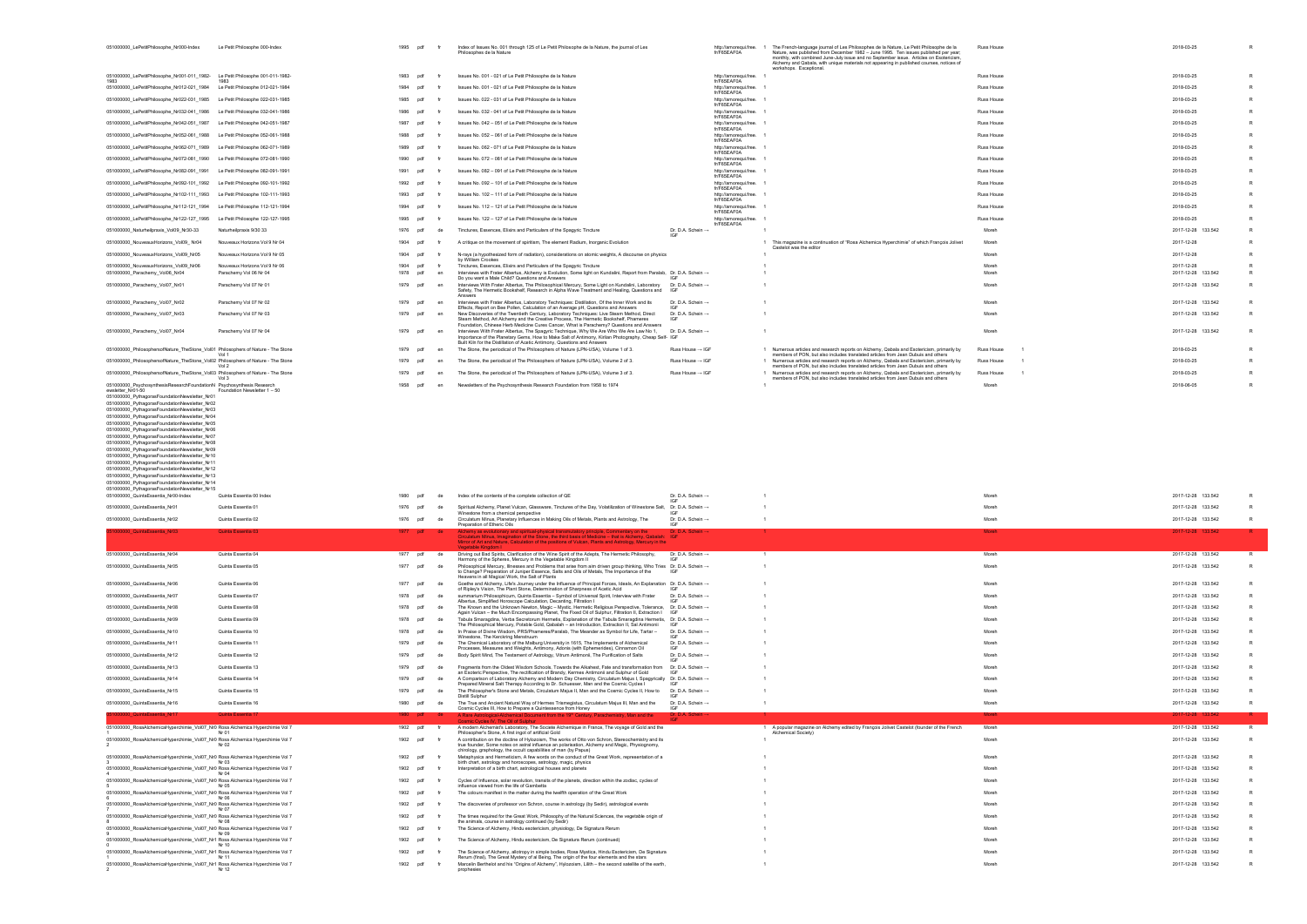| 051000000 RosaAlchemicaHyperchimie Vol08 Nr0 Rosa Alchemica Hyperchimie Vol 8 |                      | 1903 pdf    |     | The Science of Alchemy, De Signatura Rerum                                                                                                                           |                                      | Moreh | 2017-12-28 133.542 |  |
|-------------------------------------------------------------------------------|----------------------|-------------|-----|----------------------------------------------------------------------------------------------------------------------------------------------------------------------|--------------------------------------|-------|--------------------|--|
| 051000000 RosaAlchemicaHyperchimie Vol08 Nr0 Rosa Alchemica Hyperchimie Vol 8 |                      | 1903 pdf    |     | The Great Work, Preparation of the Philosopher's Stone and the Perfect Elixir, Chrysopoeia                                                                           |                                      | Moreh | 2017-12-28 133.542 |  |
| 051000000 RosaAlchemicaHyperchimie Vol08 Nr0 Rosa Alchemica Hyperchimie Vol 8 |                      | 1903 pdf    |     | The Chimie of India, the frontal lob, the occult capabilities of man, Shivaism                                                                                       |                                      | Moreh | 2017-12-28 133.542 |  |
| 051000000 RosaAlchemicaHyperchimie Vol08 Nr0 Rosa Alchemica Hyperchimie Vol 8 |                      | 1903 pdf    |     | Alchemical Treatises, Astral Heredity, Auto-representation, Morals and new ways of thought, De<br>Signatura Rerum                                                    |                                      | Moreh | 2017-12-28 133.542 |  |
| 051000000 RosaAlchemicaHyperchimie Vol08 Nr0 Rosa Alchemica Hyperchimie Vol 8 |                      | 1903 pdf    |     | The book of El-Habib, Morals and new ways of thought, Hindu esotericism - the invisible plane, the<br>Etherial                                                       |                                      | Moreh | 2017-12-28 133.542 |  |
| 051000000 RosaAlchemicaHyperchimie Vol08 Nr0 Rosa Alchemica Hyperchimie Vol 8 |                      | 1903        | pdf | The occult capabilities of man, Hindu Esotericism, De Signatura Rerum                                                                                                |                                      | Moreh | 2017-12-28 133.542 |  |
| 051000000 RosaAlchemicaHyperchimie Vol08 Nr0 Rosa Alchemica Hyperchimie Vol 8 |                      | 1903        | pdf | Alchemical Treatises, The Matter of the Great Work, Alchemical Symbols, De Signatura Rerum                                                                           |                                      | Moreh | 2017-12-28 133.542 |  |
| 051000000 RosaAlchemicaHyperchimie Vol08 Nr0 Rosa Alchemica Hyperchimie Vol 8 |                      | 1903 pdf    |     | Alchemical Treatises, a drawing of Albert Poisson by Marc Haven, An Ancient Alchemical Recipe,<br>The Occult Capabilities of Man. Hindu Esotericism - Pancha Brahman |                                      | Moreh | 2017-12-28 133.542 |  |
| 051000000 RosaAlchemicaHyperchimie Vol08 Nr0 Rosa Alchemica Hyperchimie Vol 8 |                      | 1903        | pdf | Nicholas Flamel and the elements of the Great Work, Electricity and Matter, Morals and new ways of<br>thought                                                        |                                      | Moreh | 2017-12-28 133.542 |  |
| 051000000 RosaAlchemicaHyperchimie Vol08 Nr1 Rosa Alchemica Hyperchimie Vol 8 |                      | 1903<br>pdf |     | The Alchemical Hermaphrodite, the chemical evolution, Babism and the prophets                                                                                        |                                      | Moreh | 2017-12-28 133.542 |  |
| 051000000 RosaAlchemicaHyperchimie Vol08 Nr1 Rosa Alchemica Hyperchimie Vol 8 |                      | 1903 pdf    |     | A commentary on the Philosopher's Stone, the preparation of philosophical Sulphur, Mercury and<br>Salt, Course in Physiology, De Signatura Rerum                     |                                      | Moreh | 2017-12-28 133.542 |  |
| 051000000 RosaAlchemicaHyperchimie Vol08 Nr1 Rosa Alchemica Hyperchimie Vol 8 | Nr 12                | 1903 pdf    |     | The Alchemical Works of Geber, Mundus Subterraneus of Kircher, Commentary on the Dry Path,<br>intra-atomic energy, De Signatura Rerum                                |                                      | Moreh | 2017-12-28 133.542 |  |
| 051000000_Solunar_Vol04_Nr02                                                  | Solunar Vol 04 Nr 02 | 1978 pdf    |     | Discourse on Ephemeris Time versus Greenwich Mean Time                                                                                                               | Dr. D.A. Schein $\rightarrow$        | Moreh | 2017-12-28 133.520 |  |
| 051000000_Solunar_Vol05_Nr01                                                  | Solunar Vol 05 Nr 01 | 1979        |     | Discourse on decimal based Ephemerides                                                                                                                               | Dr. D.A. Schein $\rightarrow$<br>IGE | Moreh | 2017-12-28 133.520 |  |
|                                                                               |                      |             |     |                                                                                                                                                                      |                                      |       |                    |  |

| 006.000<br>006.050<br>061.000<br>061.100<br>061.200 | Organizations of a general nature Associations. Museums<br>Awards. Honours. Prizes. Distribution of prizes, awards<br>Organizations and other types of cooperation<br>Governmental organizations and cooperation Government, state, national, international organizations<br>Nongovernmental organizations and cooperation Private organizations, societies, associations, movements etc. |                                                         |                                        |               |       |                                                                                                                                                                                                                                                                                                                                                                                                                                                                                                                                                                                                                                                                                                                                                                                                                                                                                              |                                                                                                                                                              |                                                                                                                                                                                                                                                                                                                                                                                                                                                                                                                                                                                                                                                                                                                                                                                                                                                     |                   |                                                                                                                      |            |                |
|-----------------------------------------------------|-------------------------------------------------------------------------------------------------------------------------------------------------------------------------------------------------------------------------------------------------------------------------------------------------------------------------------------------------------------------------------------------|---------------------------------------------------------|----------------------------------------|---------------|-------|----------------------------------------------------------------------------------------------------------------------------------------------------------------------------------------------------------------------------------------------------------------------------------------------------------------------------------------------------------------------------------------------------------------------------------------------------------------------------------------------------------------------------------------------------------------------------------------------------------------------------------------------------------------------------------------------------------------------------------------------------------------------------------------------------------------------------------------------------------------------------------------------|--------------------------------------------------------------------------------------------------------------------------------------------------------------|-----------------------------------------------------------------------------------------------------------------------------------------------------------------------------------------------------------------------------------------------------------------------------------------------------------------------------------------------------------------------------------------------------------------------------------------------------------------------------------------------------------------------------------------------------------------------------------------------------------------------------------------------------------------------------------------------------------------------------------------------------------------------------------------------------------------------------------------------------|-------------------|----------------------------------------------------------------------------------------------------------------------|------------|----------------|
| 061.230<br>061.250                                  | Organizations with humanitarian, philanthropic aims Rotary<br>Secret or semi-secret organizations and movements                                                                                                                                                                                                                                                                           |                                                         |                                        |               |       |                                                                                                                                                                                                                                                                                                                                                                                                                                                                                                                                                                                                                                                                                                                                                                                                                                                                                              |                                                                                                                                                              |                                                                                                                                                                                                                                                                                                                                                                                                                                                                                                                                                                                                                                                                                                                                                                                                                                                     |                   |                                                                                                                      |            |                |
| 061.250.100 Freemasonry                             | 061250100_Pike_MoralsandDogma                                                                                                                                                                                                                                                                                                                                                             | Morals and Dogma                                        |                                        | #NAME? pdf en |       | Apprentice, The Fellow-Craft, The Master, Secret Master, Perfect Master, Intimate Secretary,<br>Provost and Judge, Intendant of the Building, Elect of the Nine, Illustrious Elect of the Fifteen,<br>Sublime Elect of the Twelve, or Prince Ameth, Grand Master Architect, Royal Arch of Solomon<br>Grand Elect, Perfect, and Sublime Mason, Chapter of Rose, Knight of the East or of the Sword,<br>Prince of Jerusalem, Knight of the East and West, Knight Rose Croix, Council of Kadosh, Grand<br>Pontiff, Grand Master of All Symbolic Lodges, Noachite, or Prussian Knight, Knight of the Royal Axe,<br>or Prince of Libanus, Chief of the Tabernacle, Prince of the Tabernacle, Knight of the Brazen<br>Serpent, Prince of Mercy, or Scottish Trinitarian, Knight Commander of the Temple, Knight of the<br>Sun, or Prince Adept, Grand Scottish Knight of St. Andrew, Knight Kadosh |                                                                                                                                                              | 1 This is considered a standard work but I don't think many have actually read it from cover to<br>cover (neither have I). It is nice to browse through and dive into its historical records of<br>degrees, grades, symbols and accounts of ancient civilisations against the backdrop of<br>freemasonry. There are many references to alchemy throughout the book and even though<br>many of them ring true, Pike most probably was not a practicing alchemist. "All the Masters in<br>Alchemy who have written of the Great Work, have employed symbolic and figurative<br>expressions; being constrained to do so, as well to repel the profane from a work that would<br>be dangerous for them, as to be well understood by Adepts, in revealing to them the whole<br>world of analogies governed by the single and sovereign dogma of Hermes." | Moreh             |                                                                                                                      | 2018-01-05 | $\blacksquare$ |
|                                                     | 061250100_Scarborough_AlchemyandFreemasonry Scarborough C.R - Alchemy and                                                                                                                                                                                                                                                                                                                 | Freemasonry                                             |                                        | 1977 pdf      | en    | Zosimus of Panopolis and the The Divine Art of Making Gold and Silver, society of Alchemists in the<br>Hague in 1622 which called itself Rose Croix, Hermetic Society in Westphalia, Hermetic Masons,<br>Fama Fraternitatis by Nicolai, Brother<br>Eugenius Philalethes,                                                                                                                                                                                                                                                                                                                                                                                                                                                                                                                                                                                                                     |                                                                                                                                                              | 1 A most interesting section of this paper relates to Eugenius Philalethes, who apparently<br>indicated that there were in the year 1721, higher degrees, or at least a higher degree,<br>attached to the Masonic system and claimed to be a part of it, which possessed mystical<br>knowledge that was concealed from the great body of the Craft, "who were not far illuminated,<br>who stood in the outward place and were not worthy to look behind the veil" - by which it is<br>clearly implied that there was another class of initiates who were far illuminated, who stood<br>within the inner place and looked behind the veil.                                                                                                                                                                                                           | Moreh             |                                                                                                                      | 2018-01-05 |                |
| 061.250.200 Rosicrucianism                          | 061250200_AMORC_AlchemyClassArtifact                                                                                                                                                                                                                                                                                                                                                      | AMORC- Alchemy Class Artifact                           |                                        | 2018 pdf      | en    | Possible artifact from 1940's RCU transmutation experiment with Images and AMORC references                                                                                                                                                                                                                                                                                                                                                                                                                                                                                                                                                                                                                                                                                                                                                                                                  | Aashiq al-Hikma →                                                                                                                                            | 1 Item from personal collection                                                                                                                                                                                                                                                                                                                                                                                                                                                                                                                                                                                                                                                                                                                                                                                                                     | Aashiq al-Hikma   |                                                                                                                      | 2018-01-10 |                |
|                                                     | 061250200_AMORC_AlchemyCourse_1943                                                                                                                                                                                                                                                                                                                                                        | AMORC- Alchemy Course 1943                              |                                        | 2018 pdf      | en    | "Rosicrucian Alchemical Experimental Course", circa 1943.                                                                                                                                                                                                                                                                                                                                                                                                                                                                                                                                                                                                                                                                                                                                                                                                                                    | Collection: "RCU<br>Alchemy Binder<br>George Fenzke.<br>circa 1943" George<br>$Fenzke \rightarrow Fenzke$<br>estate → Aashiq al-<br>$Hikma \rightarrow IGF$  | 1 Circa 1943. Likely earliest published version of course intended to introduce AMORC<br>members to practical alchemy. Unlike later versions of this document, this has no document<br>number/revision date as is typical with AMORC publications, even prior to this time period. It<br>refers to a 'pelican' as part of the apparatus included with the Alchemy Kit of that period.<br>According to Orval Graves, this apparatus was discontinued due to concerns with cost to<br>produce.                                                                                                                                                                                                                                                                                                                                                        | Aashiq al-Hikma   | 5 No previous distribution to my knowledge                                                                           | 2018-01-05 | $\mathsf{L}$   |
|                                                     | 061250200_AMORC_HandoutAlchemyClass_1940s AMORC-Handout Alchemy Class                                                                                                                                                                                                                                                                                                                     | $1940s - 1$                                             |                                        | 2018 pdf      | en    | "Rosicrucian Alchemy" with correspondences, signs, symbols, units of measure, etc., as typically<br>used in historical Rosicrucian Alchemical manuscripts and books.                                                                                                                                                                                                                                                                                                                                                                                                                                                                                                                                                                                                                                                                                                                         | Collection: "RCU<br>Alchemy Binder,<br>George Fenzke,<br>circa 1943" George<br>Fenzke $\rightarrow$ Fenzke<br>estate → Aashiq al-<br>Hikma $\rightarrow$ IGF | 1 Circa 1943. Note that this information was included in "The Alchemist's Handbook" by Frater Aashiq al-Hikma<br>Albertus, also a participant in the RCU Alchemy Classes during this period.                                                                                                                                                                                                                                                                                                                                                                                                                                                                                                                                                                                                                                                        |                   | This was likely reproduced and given as a handout in RCUI 2018-01-05<br>Alchemy Class level 1 in 1988 and following. |            |                |
|                                                     | 061250200_AMORC_HandoutAlchemyClass_1940s AMORC-Handout Alchemy Class                                                                                                                                                                                                                                                                                                                     | $1940s - 2$                                             |                                        | 2018 pdf      | en    | "The Philosopher's Stone" from Collectanea Chemica, an excerpt                                                                                                                                                                                                                                                                                                                                                                                                                                                                                                                                                                                                                                                                                                                                                                                                                               | Collection: "RCU<br>Alchemy Binder,<br>George Fenzke,<br>circa 1943" George<br>Fenzke → Fenzke<br>estate → Aashiq al-<br>$Hikma \rightarrow IGF$             | 1 Circa 1943, a mimeograph (or similar technology) reproduction given as a handout to RCU Aashig al-Hikma<br>Alchemy students. Begins with Chapter III of this text from "Collectanea Chemica"                                                                                                                                                                                                                                                                                                                                                                                                                                                                                                                                                                                                                                                      |                   | No previous distribution of this source document.                                                                    | 2018-01-05 |                |
|                                                     | 061250200_AMORC_Mayer_AncientandModernElixi AMORC- Ancient and Modern<br>rsofLife                                                                                                                                                                                                                                                                                                         | Elixirs of Life                                         |                                        | 2018 pdf      | en    | "Ancient and Modern Elixirs of Life" by Francis Mayer.                                                                                                                                                                                                                                                                                                                                                                                                                                                                                                                                                                                                                                                                                                                                                                                                                                       | Collection: "RCU<br>Alchemy Binder.<br>George Fenzke.<br>circa 1943" George<br>Fenzke → Fenzke<br>estate → Aashig al-<br>$Hikma \rightarrow IGF$             | 1 Circa 1943, a mimeograph (or similar technology) reproduction given as a handout to RCU Aashiq al-Hikma<br>Alchemy students.                                                                                                                                                                                                                                                                                                                                                                                                                                                                                                                                                                                                                                                                                                                      |                   | 5 No previous distribution of this source document.                                                                  | 2018-01-05 |                |
|                                                     | 061250200 AMORC StudentNotesAlchemyClass 1 AMORC- Student Notes Alchemy<br>940s 1                                                                                                                                                                                                                                                                                                         | Class 1940s - 1                                         |                                        | 2018 pdf      | en    | Transcription of excerpt from "Collectanea Chemica", in hand of George Fenzke.                                                                                                                                                                                                                                                                                                                                                                                                                                                                                                                                                                                                                                                                                                                                                                                                               | Collection: "RCU<br>Alchemy Binder<br>George Fenzke,<br>circa 1943" George<br>Fenzke $\rightarrow$ Fenzke<br>estate → Aashig al-<br>Hikma $\rightarrow$ IGF  | 1 Circa 1943. As I recall, the AMORC library possessed a copy of the 1893 edition of<br>"Collectanea Chemica" edited by A.E. Waite. This transcription is from portions of Chapters II<br>and III of "THE STONE OF THE PHILOSOPHERS: EMBRACING THE FIRST MATTER And<br>the Dual Process for the Vegetable and Metallic Tinctures"                                                                                                                                                                                                                                                                                                                                                                                                                                                                                                                   | Aashiq al-Hikma   | No prior distribution.<br>- 5                                                                                        | 2018-01-05 |                |
|                                                     | 061250200_AMORC_StudentNotesAlchemyClass_1 AMORC-Student Notes Alchemy<br>940s 2                                                                                                                                                                                                                                                                                                          | Class 1940s - 2                                         |                                        | 2018 pdf      |       | George Fenzke - Notes from RCU Alchemy I Class, 1943.                                                                                                                                                                                                                                                                                                                                                                                                                                                                                                                                                                                                                                                                                                                                                                                                                                        | Collection: "RCU<br>Alchemy Binder,<br>George Fenzke,<br>circa 1943" George<br>Fenzke $\rightarrow$ Fenzke<br>estate → Aashiq al-<br>$Hikma \rightarrow IGF$ | 1 Handwritten notes from 1943 Alchemy I Class at RCU, San Jose, CA USA. Certainly includes Aashiq al-Hikma<br>Alchemy I content; unaware of any content in this paper from subsequent class in 1944.<br>Class was instructed by Orval C. Graves.                                                                                                                                                                                                                                                                                                                                                                                                                                                                                                                                                                                                    |                   | 5 No prior distribution                                                                                              | 2018-01-05 |                |
|                                                     | 061250200_Anonymous_DieTheoretischenBruderO Die Theoretischen Bruder Oder                                                                                                                                                                                                                                                                                                                 |                                                         | Anonymous                              | #NAME? pdf    |       | Early "theoricus" grade material of the German Rosicrucians                                                                                                                                                                                                                                                                                                                                                                                                                                                                                                                                                                                                                                                                                                                                                                                                                                  |                                                                                                                                                              |                                                                                                                                                                                                                                                                                                                                                                                                                                                                                                                                                                                                                                                                                                                                                                                                                                                     | Moreh             |                                                                                                                      | 2018-01-21 |                |
|                                                     | derZweiteStuffederRosenkreuzer<br>061250200_Anonymous_PraeceptaAlchimica                                                                                                                                                                                                                                                                                                                  | Zweite Stuffe der Rosenkreuzer<br>Praecepta Alchimica   | Anonymous                              | #NAME? pdf    | en    | This document is dated between 1400-1523. Parts are dated 1521 and 1523, other parts are written<br>before that time. It is written in medieval Dutch and Latin and contains various alchemical recipes. It<br>includes references to Raimundus Lullus and Rupecissa                                                                                                                                                                                                                                                                                                                                                                                                                                                                                                                                                                                                                         |                                                                                                                                                              | 1 This manuscripts contains one of the earliest references to the Rosicrucians, about a century<br>before the Fama Fraternitatis                                                                                                                                                                                                                                                                                                                                                                                                                                                                                                                                                                                                                                                                                                                    | Moreh             |                                                                                                                      | 2018-01-21 | $\mathsf{R}$   |
|                                                     | 061250200_Anonymous_TheoricusDegree                                                                                                                                                                                                                                                                                                                                                       | <b>Theoricus Degree</b>                                 | Anonymous                              | #NAME? pdf    | en    | English translation of Die Theoretischen Bruder Oder Zweite Stuffe der Rosenkreuzer by Leone                                                                                                                                                                                                                                                                                                                                                                                                                                                                                                                                                                                                                                                                                                                                                                                                 | Aashiq al-Hikma →<br><b>IGE</b>                                                                                                                              | 1 This version published by AMORC, who acquired rights to all RAMS materials from the Estate Aashiq al-Hikma<br>of George Fenzke.                                                                                                                                                                                                                                                                                                                                                                                                                                                                                                                                                                                                                                                                                                                   |                   |                                                                                                                      | 2018-03-15 |                |
|                                                     | 061250200_Birkholz_DerCompassderWeisen                                                                                                                                                                                                                                                                                                                                                    | Der Compass der Weisen                                  | Ketmia Vere (Birkholz, A.M.)<br>Berlin | #NAME? pdf    | en    | German edition. This is one of the several classic documents of a Rosicrucian origin published in<br>Germany near the end of the 18th Century. This document is primarily alchemical in nature.                                                                                                                                                                                                                                                                                                                                                                                                                                                                                                                                                                                                                                                                                              | Google Documents                                                                                                                                             |                                                                                                                                                                                                                                                                                                                                                                                                                                                                                                                                                                                                                                                                                                                                                                                                                                                     | <b>Russ House</b> |                                                                                                                      | 2018-08-06 |                |
|                                                     | 061250200_Castelot_July1926_Mystic Triangle                                                                                                                                                                                                                                                                                                                                               | July 1926 Mystic Triangle                               | Castelot                               | 2018 pdf      | en    | Article concerning alchemical work by F. Jollivet Castelot                                                                                                                                                                                                                                                                                                                                                                                                                                                                                                                                                                                                                                                                                                                                                                                                                                   | Aashiq al-Hikma →<br>IGF                                                                                                                                     | 1 The work of F. Jollivet Castelot was influential on AMORC alchemical instruction for their<br>members.                                                                                                                                                                                                                                                                                                                                                                                                                                                                                                                                                                                                                                                                                                                                            | Aashiq al-Hikma   |                                                                                                                      | 2018-01-10 |                |
|                                                     | 061250200_Castelot_May1926_MysticTriangle                                                                                                                                                                                                                                                                                                                                                 | May 1926 Mystic Triangle                                | Castelot                               | 2018 pdf      | en    | Article concerning alchemical work by F. Jollivet Castelot                                                                                                                                                                                                                                                                                                                                                                                                                                                                                                                                                                                                                                                                                                                                                                                                                                   | Aashiq al-Hikma →<br>IGE                                                                                                                                     | 1 The work of F. Jollivet Castelot was influential on AMORC alchemical instruction for their<br>members.                                                                                                                                                                                                                                                                                                                                                                                                                                                                                                                                                                                                                                                                                                                                            | Aashiq al-Hikma   |                                                                                                                      | 2018-01-10 |                |
|                                                     | 061250200_Cooper-                                                                                                                                                                                                                                                                                                                                                                         | The Comte de St Germain                                 | Cooper-Oakley, I                       | 1912 pdf      | en    | This biography of the Comte St. Germain is listed here since Orval Graves refers to this book in his<br>igent wichenist (see below)                                                                                                                                                                                                                                                                                                                                                                                                                                                                                                                                                                                                                                                                                                                                                          |                                                                                                                                                              | $\overline{1}$                                                                                                                                                                                                                                                                                                                                                                                                                                                                                                                                                                                                                                                                                                                                                                                                                                      | Moreh             |                                                                                                                      | 2017-12-28 | $\mathsf{R}$   |
|                                                     | 061250200_Eckhardt_GeheimeFigurenderRosenkre Geheime Figuren der Rosenkreuzer Eckhardt, J.D.A<br>uzerausdem16tenund17tenJahrhundert_Altona<br><b>F</b> dition                                                                                                                                                                                                                             | aus dem 16ten und 17ten<br>Jahrhundert (Altona Edition) |                                        | #NAME? pdf    | de    | The German Altona edition of the "Secret Symbols of the Rosicrucians"                                                                                                                                                                                                                                                                                                                                                                                                                                                                                                                                                                                                                                                                                                                                                                                                                        |                                                                                                                                                              | $\overline{1}$                                                                                                                                                                                                                                                                                                                                                                                                                                                                                                                                                                                                                                                                                                                                                                                                                                      | Moreh             |                                                                                                                      | 2017-12-28 |                |
|                                                     | 061250200_Fenzke_RCUAlchemy_I_1943                                                                                                                                                                                                                                                                                                                                                        | RCU Alchemy I - 1943                                    | Fenzke                                 | 2018 jpg      |       | en,la George Fenzke's certificate for RCU Alchemy I, July 1943                                                                                                                                                                                                                                                                                                                                                                                                                                                                                                                                                                                                                                                                                                                                                                                                                               | Collection: "George<br>Fenzke certificates'<br>George Fenzke $\rightarrow$<br>Fenzke estate $\rightarrow$<br>Aashiq al-Hikma →<br>IGF                        | 1 Certificate for RCU Alchemy I completion, July 1943; signed by Orval Graves (Instructor),<br>Ralph M Lewis (Imperator).                                                                                                                                                                                                                                                                                                                                                                                                                                                                                                                                                                                                                                                                                                                           | Aashiq al-Hikma   | 1 No prior distribution.                                                                                             | 2018-01-05 |                |
|                                                     | 061250200_Fenzke_RCUAlchemy_II_1944                                                                                                                                                                                                                                                                                                                                                       | RCU Alchemy II - 1944                                   | Fenzke                                 | 2018 ipa      | en.la | George Fenzke's certificate for RCU Alchemy II, July 1944                                                                                                                                                                                                                                                                                                                                                                                                                                                                                                                                                                                                                                                                                                                                                                                                                                    | Collection: "George<br>Fenzke certificates'<br>George Fenzke →<br>Fenzke estate $\rightarrow$<br>Aashiq al-Hikma →<br>IGF                                    | 1 Certificate for RCU Alchemy I completion, July 1944; signed by Orval Graves (Instructor/Dean, Aashiq al-Hikma<br>RCU), Ralph M Lewis (Imperator).                                                                                                                                                                                                                                                                                                                                                                                                                                                                                                                                                                                                                                                                                                 |                   | 1 No prior distribution                                                                                              | 2018-01-05 |                |
|                                                     | 061250200 Graves TheHistoricalBackgroundandan The Historical Background and an Graves O<br>ExplanationofTheSecretSymbolsoftheRosicrucians Explanation of The Secret Symbols                                                                                                                                                                                                               | of the Rosicrucians                                     |                                        | 1942<br>ndf   | en    | AMORC edition of the "Secret Symbols of the Rosicrucians" compared with the German Altona<br>edition, explanation of the plates and symbols, The A-B-C meditation, The Golden Age Restored,<br>Spiritual Organ or Occult Anatomy, physical alchemy vs spiritual alchemy                                                                                                                                                                                                                                                                                                                                                                                                                                                                                                                                                                                                                      | Orval Graves →<br>AMORC                                                                                                                                      | 1 Frater Orval Graves was Librarian at Rosicrucian Park as well as Instructor of the Alchemy<br>Class in its early days at RCUI. This file is a scan of a facsimile copy of the original from 1942.                                                                                                                                                                                                                                                                                                                                                                                                                                                                                                                                                                                                                                                 | Moreh             |                                                                                                                      | 2017-12-28 |                |
|                                                     | 061250200_Graves_TheMunificentAlchemist_Rosicr The Munificent Alchemist<br>ucianDigest_Vol21_Nr04_1943_may                                                                                                                                                                                                                                                                                |                                                         | Graves, O                              | 1943 pdf      |       |                                                                                                                                                                                                                                                                                                                                                                                                                                                                                                                                                                                                                                                                                                                                                                                                                                                                                              | Article first<br>published in the                                                                                                                            | $\overline{1}$                                                                                                                                                                                                                                                                                                                                                                                                                                                                                                                                                                                                                                                                                                                                                                                                                                      |                   |                                                                                                                      | 2017-12-28 |                |
|                                                     | 061250200 Graves O - Interview by R House.pdf Interview by R House                                                                                                                                                                                                                                                                                                                        |                                                         | House, R                               | 1997 pdf      | en    |                                                                                                                                                                                                                                                                                                                                                                                                                                                                                                                                                                                                                                                                                                                                                                                                                                                                                              | Rosicrucian Digest<br>MilerMew Stiblished<br>in The Stone, Issue                                                                                             |                                                                                                                                                                                                                                                                                                                                                                                                                                                                                                                                                                                                                                                                                                                                                                                                                                                     | Moreh             |                                                                                                                      | 2017-12-28 |                |
|                                                     | 061250200 Lewis SecretSymbolsoftheRosicrucians Secret Symbols of the Rosicrucians Lewis, H Spencer<br>AMORCEdition                                                                                                                                                                                                                                                                        | (AMORC Edition)                                         |                                        | 1935 pdf      | en    | The Popular of 'AMORC edition' of the "Secret Symbols of the Rosicrucians" consisting of preface, Harvey Spencer<br>book 1 and book 2                                                                                                                                                                                                                                                                                                                                                                                                                                                                                                                                                                                                                                                                                                                                                        | 18, 1997<br>Lewis $\rightarrow$ AMORC                                                                                                                        | $\overline{1}$                                                                                                                                                                                                                                                                                                                                                                                                                                                                                                                                                                                                                                                                                                                                                                                                                                      | Moreh             |                                                                                                                      | 2017-12-28 |                |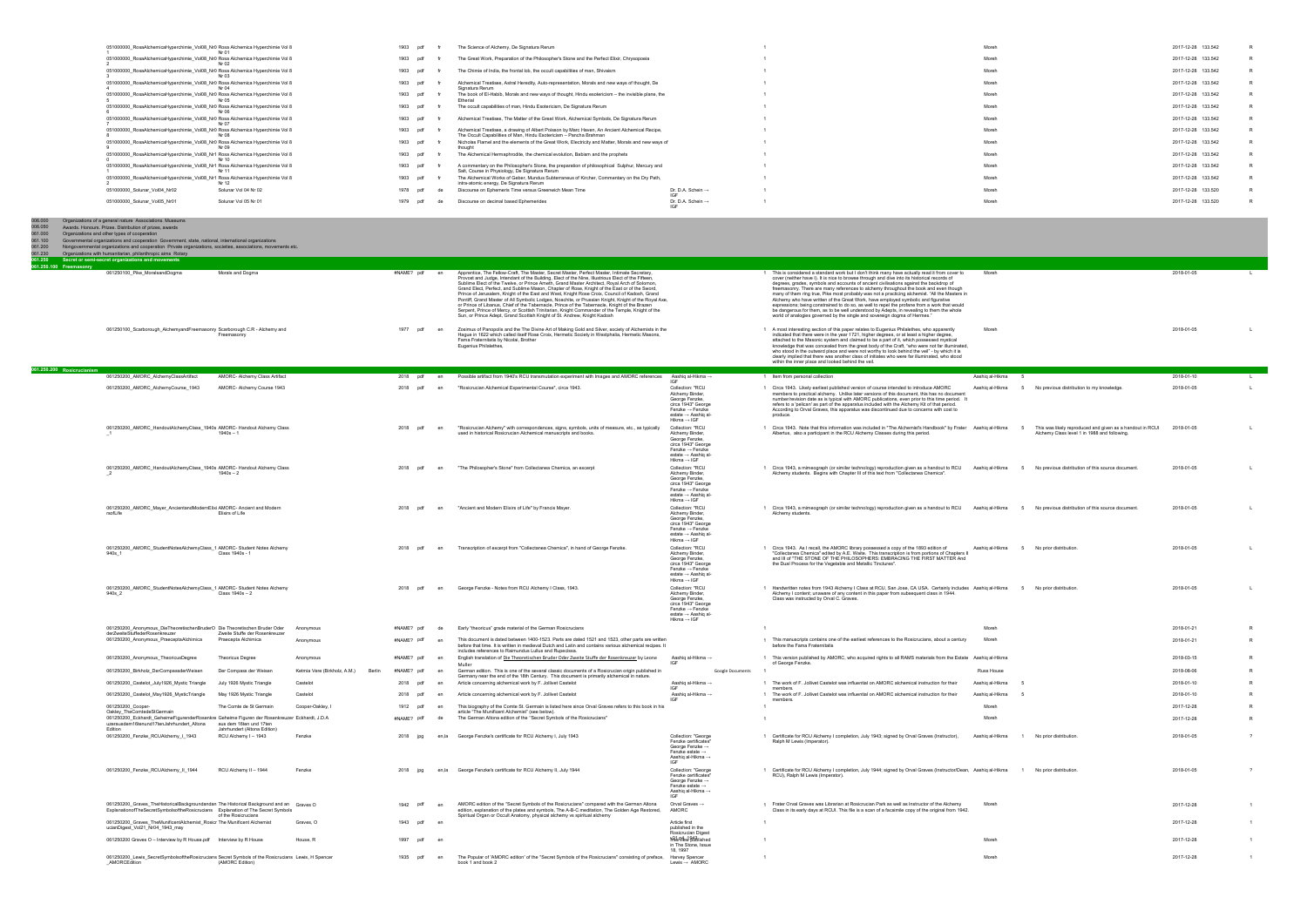|                                              | 061250200_Mormius_ArcanaTotiusNaturaeDetecta Arcana Totius Naturae detecta a Mormius, P<br>aCollegioRosiano                                                                  | collegio Rosiano                                          |                               | #NAME? pdf      |    | The Entire Secrets of Nature. This is the representative work for Rosicrucianism at The Hague in the scan from the<br>early seventeenth century. The author claims that the founder of the Rosicrucians was not Christian original<br>Roencreutz but Frederick Rose – a name found in conjunction with the order of "Gebroeders van de                                                                                                                                                                                                                                                                               |                                                                                        |                                                                                                                                                                                                                                                                                                                                                                                                                                                                                                                                                                                            |                                  |                                                                                                                                                                                                                                                                                        | 2018-01-14               |                |
|----------------------------------------------|------------------------------------------------------------------------------------------------------------------------------------------------------------------------------|-----------------------------------------------------------|-------------------------------|-----------------|----|----------------------------------------------------------------------------------------------------------------------------------------------------------------------------------------------------------------------------------------------------------------------------------------------------------------------------------------------------------------------------------------------------------------------------------------------------------------------------------------------------------------------------------------------------------------------------------------------------------------------|----------------------------------------------------------------------------------------|--------------------------------------------------------------------------------------------------------------------------------------------------------------------------------------------------------------------------------------------------------------------------------------------------------------------------------------------------------------------------------------------------------------------------------------------------------------------------------------------------------------------------------------------------------------------------------------------|----------------------------------|----------------------------------------------------------------------------------------------------------------------------------------------------------------------------------------------------------------------------------------------------------------------------------------|--------------------------|----------------|
|                                              | 061250230_Dietzel_CorrespondenceBetweenDrDiet Correspondence between Dr.<br>zelandSurya_1943                                                                                 | Dietzel and Surya 1943                                    | Dietzel                       | 1935<br>pdf     | de | Roos" in the early 1500s<br>An alchemical correspondence in Germany under the Nazi regime between John Dietzel and<br>Demeter Georgievitz-Weitzer (also known as Surya). The focus of the correspondence is on the                                                                                                                                                                                                                                                                                                                                                                                                   |                                                                                        |                                                                                                                                                                                                                                                                                                                                                                                                                                                                                                                                                                                            | Moreh                            |                                                                                                                                                                                                                                                                                        | 2018-01-14               |                |
|                                              | 061250230_Dietzel_CorrespondenceBetweenDrDiet Correspondence between Dr.                                                                                                     |                                                           | Dietzel                       | 1935<br>pdf     |    | Alkahest and the Philosopher's Stone.<br>idem                                                                                                                                                                                                                                                                                                                                                                                                                                                                                                                                                                        | Dr. D.A. Schein →                                                                      |                                                                                                                                                                                                                                                                                                                                                                                                                                                                                                                                                                                            | Moreh<br>$\overline{2}$          |                                                                                                                                                                                                                                                                                        | 2018-01-14               |                |
|                                              | zelandSurya_1944<br>061250230_Dietzel_CorrespondenceBetweenDrDiet Correspondence between Dr.                                                                                 | Dietzel and Surya 1944                                    | Dietze                        | 1935<br>pdf     |    |                                                                                                                                                                                                                                                                                                                                                                                                                                                                                                                                                                                                                      | Moreh $\rightarrow$ IGF<br>Dr. D.A. Schein →                                           |                                                                                                                                                                                                                                                                                                                                                                                                                                                                                                                                                                                            | Moreh                            |                                                                                                                                                                                                                                                                                        | 2018-01-14               |                |
|                                              | zelandSurya_1945                                                                                                                                                             | Dietzel and Surya 1945                                    |                               |                 |    |                                                                                                                                                                                                                                                                                                                                                                                                                                                                                                                                                                                                                      | Moreh $\rightarrow$ IGF                                                                |                                                                                                                                                                                                                                                                                                                                                                                                                                                                                                                                                                                            |                                  |                                                                                                                                                                                                                                                                                        |                          |                |
|                                              | 061250230_Dietzel_CorrespondenceBetweenDrSch Correspondence between Dr.<br>einandBillvanDoorenontheDietzelmaterial                                                           | Schein and Bill van Doren on the                          | Dietzel                       | 1981<br>pdf     |    | This correspondence can be read as an introduction on the Dietzel materia                                                                                                                                                                                                                                                                                                                                                                                                                                                                                                                                            | Dr. D.A. Schein $\rightarrow$<br>Moreh $\rightarrow$ IGF                               |                                                                                                                                                                                                                                                                                                                                                                                                                                                                                                                                                                                            | $\overline{2}$<br>Moreh          |                                                                                                                                                                                                                                                                                        | 2018-01-14               |                |
|                                              | 061250230_DietzelMaterial_01                                                                                                                                                 | Dietzel material<br>Dietzel Material 01                   | Dietzel                       | 1935<br>pdf     |    |                                                                                                                                                                                                                                                                                                                                                                                                                                                                                                                                                                                                                      | Dr. D.A. Schein →                                                                      |                                                                                                                                                                                                                                                                                                                                                                                                                                                                                                                                                                                            | Moreh                            |                                                                                                                                                                                                                                                                                        | 2018-01-14               |                |
|                                              | 061250230_DietzelMaterial_02                                                                                                                                                 | Dietzel Material 02                                       | Dietze                        | 1935            |    |                                                                                                                                                                                                                                                                                                                                                                                                                                                                                                                                                                                                                      | Moreh $\rightarrow$ IGF<br>Dr. D.A. Schein $\rightarrow$                               |                                                                                                                                                                                                                                                                                                                                                                                                                                                                                                                                                                                            | Morel                            |                                                                                                                                                                                                                                                                                        | 2018-01-14               |                |
|                                              | 061250230_DietzelMaterial_03                                                                                                                                                 | Dietzel Material 03                                       | Dietzel                       | 1935            |    |                                                                                                                                                                                                                                                                                                                                                                                                                                                                                                                                                                                                                      | Moreh $\rightarrow$ IGF<br>Dr. D.A. Schein $\rightarrow$<br>$\mathbf{1}$               |                                                                                                                                                                                                                                                                                                                                                                                                                                                                                                                                                                                            | Moreh                            |                                                                                                                                                                                                                                                                                        | 2018-01-14               | $\overline{1}$ |
|                                              | 061250230 DietzelMaterial 04                                                                                                                                                 | Dietzel Material 04                                       | Dietzel                       | 1935<br>pdf     | de | Instructions on transmutation (from Surya?), a medicine against psoriasis according to the Zimpel                                                                                                                                                                                                                                                                                                                                                                                                                                                                                                                    | Moreh $\rightarrow$ IGF<br>Dr. D.A. Schein →                                           |                                                                                                                                                                                                                                                                                                                                                                                                                                                                                                                                                                                            | Moreh                            |                                                                                                                                                                                                                                                                                        | 2018-01-14               | $\overline{1}$ |
| 061.250.300 OSFARC                           |                                                                                                                                                                              |                                                           |                               |                 |    | method and the Secret of Salt from Surya                                                                                                                                                                                                                                                                                                                                                                                                                                                                                                                                                                             | Moreh $\rightarrow$ IGF                                                                |                                                                                                                                                                                                                                                                                                                                                                                                                                                                                                                                                                                            |                                  |                                                                                                                                                                                                                                                                                        |                          |                |
|                                              | 061.250.310 OSFARC - Certificates, Patents, Lineage, History<br>061250310_Amadou_LEgliseetleTemple                                                                           | L' Eglise et le Temple                                    | Amadou, R.                    | 1974 pdf        |    | Religion, Science, Light, Cosmos and History, The Exalted Man.                                                                                                                                                                                                                                                                                                                                                                                                                                                                                                                                                       | Philippe de Coster<br>$\overline{1}$                                                   |                                                                                                                                                                                                                                                                                                                                                                                                                                                                                                                                                                                            | Moreh                            | Distribution in relation to progress on Caro Path and or                                                                                                                                                                                                                               | 2018-06-09               | R              |
|                                              | 061250310_Ambelain_TemplarsandRoseCroix                                                                                                                                      | Templars and Rose+Croix                                   | Ambelain, R.                  | 2005<br>pdf     |    | Three Templar Lineages explained (Templar Strict Observance, Fabre-Palaprat, Brobst-Braben                                                                                                                                                                                                                                                                                                                                                                                                                                                                                                                           | $\rightarrow$ Moreh $\rightarrow$ IGF<br>Philippe de Coster                            |                                                                                                                                                                                                                                                                                                                                                                                                                                                                                                                                                                                            | Moreh                            | qualification for Knighthood<br>Distribution in relation to progress on Caro Path and or                                                                                                                                                                                               | 2018-06-09               | R              |
|                                              | 061250310_Anonymous_LemanteaudesMaitresPas_Le manteau des Maîtres Passés                                                                                                     |                                                           |                               |                 |    | lineages), Freemasonry, Chronological Tabl, Note on the Jacobite Rose Croix, The Enigma of Elie<br>Artiste - Leader of the Rose Croix, The Rose on the Cross or the Secret of Symbols, The Ordre<br>Kabbalistique de la Rose Croix.                                                                                                                                                                                                                                                                                                                                                                                  | → Moreh → IGF                                                                          |                                                                                                                                                                                                                                                                                                                                                                                                                                                                                                                                                                                            | Moreh                            | qualification for Knighthood<br>Distribution in relation to progress on Caro Path and or                                                                                                                                                                                               |                          |                |
|                                              |                                                                                                                                                                              |                                                           | Anonymous                     | pdf<br>2008 pdf | fr | The Mantle of Fire, of Light, of devotion.<br>An essay which gives an introductory overview of the Freres Aines de la Rosie Croix; so that the                                                                                                                                                                                                                                                                                                                                                                                                                                                                       | Philippe de Coster<br>$\rightarrow$ Moreh $\rightarrow$ IGF<br>Moreh $\rightarrow$ IGF |                                                                                                                                                                                                                                                                                                                                                                                                                                                                                                                                                                                            | Moreh<br>$\overline{\mathbf{3}}$ | qualification for Knighthood<br>Distribution in relation to progress on Caro Path and or                                                                                                                                                                                               | 2018-06-09<br>2018-06-09 |                |
|                                              | 061250310_Cabalis_FARCJourneythroughtime FAR+C Journey through time                                                                                                          |                                                           | Cabalis, J                    |                 |    | reader can learn more of this Order. Of the Order's history, its mythos and some arcana symbology<br>within. In doing, I will also briefly explore (where relevant) the legenda and other documents as<br>related to the FAR+C story. In part, this superficial investigation will include some supplementary<br>comments on the history, alchemy, philosophy and personages of the FAR+C. Finally I will also                                                                                                                                                                                                       |                                                                                        |                                                                                                                                                                                                                                                                                                                                                                                                                                                                                                                                                                                            |                                  | qualification for Knighthood                                                                                                                                                                                                                                                           |                          |                |
|                                              | 061250310_DeCoster_AssembleeduConseilSuprem Assemblee du Conseil Supreme, le De Coster, P.                                                                                   |                                                           |                               | 2008 pdf        | fr | briefly recap, where applicable, some of the esoteric lineages of the FAR+C and its transmissions.<br>Example of an agenda of the High Council.                                                                                                                                                                                                                                                                                                                                                                                                                                                                      | Philippe de Coster                                                                     |                                                                                                                                                                                                                                                                                                                                                                                                                                                                                                                                                                                            | Moreh                            | Distribution in relation to progress on Caro Path and or                                                                                                                                                                                                                               | 2018-06-09               |                |
|                                              | e 2008<br>061250310_DeCoster_BiographiedeSonExcellence Biographie de Son Excellence                                                                                          | 29 novembre 2008                                          | De Coster, P                  | 2006<br>pdf     | fr | A brief introduction of Caro, the FAR+C, the history of the EUNA, apostolic succession, some                                                                                                                                                                                                                                                                                                                                                                                                                                                                                                                         | $\rightarrow$ Moreh $\rightarrow$ IGF<br>Philippe de Coster                            |                                                                                                                                                                                                                                                                                                                                                                                                                                                                                                                                                                                            | Moreh<br>$\mathbf{3}$            | qualification for Knighthood<br>Distribution in relation to progress on Caro Path and or                                                                                                                                                                                               | 2018-06-09               |                |
|                                              | MonseigneurRogerCaro<br>061250310 DeCoster BulletinSemestrielJanvierJuin Bulletin Semestriel Janvier - Juin De Coster, P                                                     | Monseigneur Roger Caro                                    |                               | 2009<br>pdf     |    | pictures from the mid 70s and some notes and pictures of Philippe de Coster's active involvement.<br>An example of the bi-annual bulletin - one that contains the following closing quotation from Article Philippe de Coster                                                                                                                                                                                                                                                                                                                                                                                        | $\rightarrow$ Moreh $\rightarrow$ IGF                                                  |                                                                                                                                                                                                                                                                                                                                                                                                                                                                                                                                                                                            | Moreh                            | qualification for Knighthood<br>Distribution in relation to progress on Caro Path and or                                                                                                                                                                                               | 2018-06-09               |                |
|                                              | $-2009$                                                                                                                                                                      | 2009                                                      |                               |                 |    | 10 of the Templar Rule: "In memory of Ismailis teachers who taught us the science, we perpetuate → Moreh → IGF<br>Alchimie [i] not to get gold treasures, but because it demonstrates a single truth and allows to obtain<br>the true Quintessence of Life."                                                                                                                                                                                                                                                                                                                                                         |                                                                                        |                                                                                                                                                                                                                                                                                                                                                                                                                                                                                                                                                                                            |                                  | qualification for Knighthood                                                                                                                                                                                                                                                           |                          |                |
|                                              | 061250310_DeCoster_ContinuationoftheFARCnolon Disclaimer, continuation of the De Coster, P.<br>gerbyImperatorbutbyGrandmasters                                               | FARC no longer by Imperator but by<br>Grandmasters        |                               | 2008 pdf        | fr | Note explaining how Roger Caro (Pierre Phoebus) was the 58th and last Imperator and that another Philippe de Coster<br>imperator could not be installed due to the fact that Caro died before choosing a successor, also the $\rightarrow$ Moreh $\rightarrow$ IGF<br>Order had no longer 33 members, as some left and others died. The<br>Sovereign Order of the Elder Brothers of the Rose+Cross is now continued by its Grand Masters                                                                                                                                                                             |                                                                                        |                                                                                                                                                                                                                                                                                                                                                                                                                                                                                                                                                                                            | Moreh<br>$\mathbf{3}$            | Distribution in relation to progress on Caro Path and or<br>qualification for Knighthood                                                                                                                                                                                               | 2018-06-09               |                |
|                                              | 061250310_DeCoster_DissolutionnotPermitedAccor Dissolution not permitted according De Coster, P.<br>dingtotheRegle                                                           | to the Regle                                              |                               | 2008 pdf        | fr | This paper presenting the subject of the vows and the fact that Caro, according to the regulations, Philippe de Coster<br>had no authority to formally dissolve the Order like he did in 1992 (see entry 061.250.310 De Coster → Moreh → IGF<br>P. - Dissolution of the FARC and EUNA in 1992.pdf) but that since he did not choose a successor<br>there can never be another imperator – it is the Grand Masters that must continue the Order. First                                                                                                                                                                |                                                                                        | 1 The vow of the OSFARC is included here to: "Charity, Simplicity and Obedience" differs from<br>the old Templar's vow of poverty, chastity and obedience. In particular a vow of chastity is not<br>required.                                                                                                                                                                                                                                                                                                                                                                             | Moreh                            | Distribution in relation to progress on Caro Path and or<br>qualification for Knighthood                                                                                                                                                                                               | 2018-06-09               |                |
|                                              | 061250310_DeCoster_DissolutionoftheFARCandEU Dissolution of the FARC and EUNA De Coster, P.                                                                                  |                                                           |                               | 2008 pdf        | fr | and second lesson of the FAR+C are appended to the bulletin.<br>Notification from the Journal Officiel de la Republique Francaise of the formal dissolution of the                                                                                                                                                                                                                                                                                                                                                                                                                                                   | Philippe de Coster                                                                     |                                                                                                                                                                                                                                                                                                                                                                                                                                                                                                                                                                                            | Moreh                            | Distribution in relation to progress on Caro Path and or                                                                                                                                                                                                                               | 2018-06-09               |                |
|                                              | NAin1992<br>061250310_DeCoster_EtudeComplementairesurNo Etude Complementaire sur Nos De Coster, P.                                                                           | in 1992                                                   |                               | 2008 pdf        | fr | FAR+C en EUNA on March 5, 1992.<br>List of Imperators, Ritual of Investiture in the FAR+C, prayer, the accolade, consecration. Thereafter Philippe de Coster                                                                                                                                                                                                                                                                                                                                                                                                                                                         | $\rightarrow$ Moreh $\rightarrow$ IGF                                                  |                                                                                                                                                                                                                                                                                                                                                                                                                                                                                                                                                                                            | Moreh<br>$\mathbf{3}$            | qualification for Knighthood<br>Distribution in relation to progress on Caro Path and or                                                                                                                                                                                               | 2018-06-09               |                |
|                                              | sOrdresChevaleresques                                                                                                                                                        | Ordres Chevaleresques                                     |                               |                 |    | the Ritual of Investiture in the Pour Knights of Christ and information on the lineage through Armand → Moreh → IGF<br>Toussaint                                                                                                                                                                                                                                                                                                                                                                                                                                                                                     |                                                                                        |                                                                                                                                                                                                                                                                                                                                                                                                                                                                                                                                                                                            |                                  | qualification for Knighthood                                                                                                                                                                                                                                                           |                          |                |
|                                              | 061250310_DeCoster_GenealogyoftheChivalricLine Genealogy of the Chivalric Lineage De Coster, P.<br>ageofRouxdeLusignan                                                       | of Roux de Lusignar                                       |                               | 2008 pdf        | fr | Transmission of knighthood through the family line of Roux de Lusignan, one of the three<br>knighthoods transmitted through the OSFARC.                                                                                                                                                                                                                                                                                                                                                                                                                                                                              | Philippe de Coster<br>$\rightarrow$ Moreh $\rightarrow$ IGF                            |                                                                                                                                                                                                                                                                                                                                                                                                                                                                                                                                                                                            | Moreh                            | Distribution in relation to progress on Caro Path and or<br>qualification for Knighthood                                                                                                                                                                                               | 2018-06-09               |                |
|                                              | 061250310_DeCoster_HistoireTemplieredeOrdreSo Histoire Templière de Ordre<br>uveraindesFreresAinesdelaRoseCroix                                                              | Souverain des Frères Alhes de la<br>Rose+Croix            | De Coster, F                  | 2008 pdf        | fr | History from the founding of the Order based on research of Roger Caro and complementary notes Philippe de Coster<br>of Philippe de Coster like the 14 original members of the High Council and some biographical notes $\rightarrow$ Moreh $\rightarrow$ IGF<br>with each of the imperators from 1313 to Caro. The installation procedure of a Grand Master.<br>Includes a literature list                                                                                                                                                                                                                          |                                                                                        |                                                                                                                                                                                                                                                                                                                                                                                                                                                                                                                                                                                            | Moreh                            | Distribution in relation to progress on Caro Path and or<br>qualification for Knighthood                                                                                                                                                                                               | 2018-06-09               |                |
|                                              | 061250310_DeCoster_InvocationdeOSFARC                                                                                                                                        | Invocation de OSFARC                                      | De Coster, F                  | 2008<br>pdf     | fr | Invocation and reaffirmation of the vow.                                                                                                                                                                                                                                                                                                                                                                                                                                                                                                                                                                             | Philippe de Coster<br>$\rightarrow$ Moreh $\rightarrow$ IGF                            |                                                                                                                                                                                                                                                                                                                                                                                                                                                                                                                                                                                            | Moreh<br>$\mathbf{3}$            | Distribution in relation to progress on Caro Path and or<br>qualification for Knighthood                                                                                                                                                                                               | 2018-06-09               |                |
|                                              | 061250310_DeCoster_LegendadesFreres<br>AinesdelaRoseCroix                                                                                                                    | Legenda des Freres Aines de la De Coster, P<br>Rose+Croix |                               | 2008<br>pdf     | fr | Origin of the Templar Order, its contacts with French Masonry, the order of Malta and various<br>rosicrucian movements, The Promise of the Sages, the 7 Initiatic Degreest to Adepthood, the Royal → Moreh → IGF                                                                                                                                                                                                                                                                                                                                                                                                     | Philippe de Coster                                                                     |                                                                                                                                                                                                                                                                                                                                                                                                                                                                                                                                                                                            | Moreh<br>$\overline{\mathbf{3}}$ | Distribution in relation to progress on Caro Path and or<br>qualification for Knighthood                                                                                                                                                                                               | 2018-06-09               |                |
|                                              | 061250310_DeCoster_LettertotheKnightsFontained Letter to the Knights Fontaine                                                                                                |                                                           | De Coster. F                  | 2008            | fr | Work of Charles VI.                                                                                                                                                                                                                                                                                                                                                                                                                                                                                                                                                                                                  | Philippe de Coster                                                                     |                                                                                                                                                                                                                                                                                                                                                                                                                                                                                                                                                                                            | Moreh<br>$\overline{\mathbf{3}}$ | Distribution in relation to progress on Caro Path and or                                                                                                                                                                                                                               | 2018-06-09               |                |
|                                              | Honneur                                                                                                                                                                      | d'Honneur                                                 |                               | pdf             |    | A letter to all knights active in the first decade of the 21 <sup>ª</sup> century imploring: 'Today, more than ever,<br>humanity of good will is the torchbearer of planet Earth."                                                                                                                                                                                                                                                                                                                                                                                                                                   | → Moreh → IGF                                                                          |                                                                                                                                                                                                                                                                                                                                                                                                                                                                                                                                                                                            |                                  | qualification for Knighthood                                                                                                                                                                                                                                                           |                          |                |
|                                              | 061250310_DeCoster_OriginalFARCCertificatePhili Original FAR+C certificate Philippe De Coster, P.<br>ppeDeCoster                                                             | de Coster                                                 |                               | 2008<br>pdf     |    | A scan of the original FAR+C certificate of reasonable resolution.                                                                                                                                                                                                                                                                                                                                                                                                                                                                                                                                                   | Philippe de Coster<br>$\rightarrow$ Moreh $\rightarrow$ IGF                            | 1 Unfortunately I did not take measures of the exact size of the certificate. I have also had a<br>chance to peruse the patent of the Roux of Lusignan lineage (of another initiate) which is                                                                                                                                                                                                                                                                                                                                                                                              | Moreh<br>$\overline{\mathbf{3}}$ | Distribution in relation to progress on Caro Path and or<br>qualification for Knighthood                                                                                                                                                                                               | 2018-06-09               |                |
|                                              | 061250310_DeCoster_ReglePrimitivedelOrdredesT Regle Primitive de l'Ordre des<br>empliersetdelOrdreSouveraindesFreresAinesdelaRo Templiers et de l'Ordre Souverain<br>seCroix | des Freres Aînes de la Rose+Croix                         | De Coster, P.                 | 2008<br>pdf     |    | The original rule of the order with a commentary and introduction by Philippe de Coster                                                                                                                                                                                                                                                                                                                                                                                                                                                                                                                              | Philippe de Coster<br>$\rightarrow$ Moreh $\rightarrow$ IGF                            | surprisingly large (between A4 and A3) and made of vellum.                                                                                                                                                                                                                                                                                                                                                                                                                                                                                                                                 | Moreh<br>$\mathbf{3}$            | Distribution in relation to progress on Caro Path and or<br>qualification for Knighthood                                                                                                                                                                                               | 2018-06-09               |                |
|                                              | 061250310_DeCoster_RlitueldeFARC                                                                                                                                             | Riituel de FAR+C                                          | De Coster, P.                 | 2008<br>ndf     |    | An important work on the rituals of the OSFARC.                                                                                                                                                                                                                                                                                                                                                                                                                                                                                                                                                                      | Philippe de Coster<br>$\rightarrow$ Moreh $\rightarrow$ IGF                            |                                                                                                                                                                                                                                                                                                                                                                                                                                                                                                                                                                                            | Moreh                            | Distribution in relation to progress on Caro Path and or<br>qualification for Knighthood                                                                                                                                                                                               | 2018-06-09               |                |
|                                              | 061250310_DeCoster_SealofPierrePhoebus                                                                                                                                       | Seal of Pierre Phoebus                                    | De Coster, F                  | 2008 pdf        |    |                                                                                                                                                                                                                                                                                                                                                                                                                                                                                                                                                                                                                      | Philippe de Coster<br>$\rightarrow$ Moreh $\rightarrow$ IGF                            |                                                                                                                                                                                                                                                                                                                                                                                                                                                                                                                                                                                            | Moreh                            | Distribution in relation to progress on Caro Path and or<br>qualification for Knighthood                                                                                                                                                                                               | 2018-06-09               |                |
|                                              | 061250310_DeCurzon_LaRegleduTemple                                                                                                                                           | La Regle du Temple                                        | De Curzon, H                  |                 |    | Regulations of the Templar organisation with a valuable commentary by Curzon                                                                                                                                                                                                                                                                                                                                                                                                                                                                                                                                         | Philippe de Coste                                                                      |                                                                                                                                                                                                                                                                                                                                                                                                                                                                                                                                                                                            |                                  | Distribution in relation to progress on Caro Path and or                                                                                                                                                                                                                               | 2018-06-09               |                |
|                                              | 061250310_MonteKermes_RootsoftheFARC                                                                                                                                         | Roots of the FAR+C                                        | Monte-Kermes                  | pdf             |    | An interesting account of the history of the FAR+C by Patrick Lebar                                                                                                                                                                                                                                                                                                                                                                                                                                                                                                                                                  | $\rightarrow$ Moreh $\rightarrow$ IGF<br>Philippe de Coster                            |                                                                                                                                                                                                                                                                                                                                                                                                                                                                                                                                                                                            | Moreh                            | qualification for Knighthood<br>Distribution in relation to progress on Caro Path and or                                                                                                                                                                                               | 2018-06-09               |                |
|                                              | 061250310 Moreh GrandCrossGrandMaitreandAm Grand Cross, Grand Maitre and                                                                                                     |                                                           | Moreh                         | 2011<br>pdf     |    | Certificates of in reverse chronology of installation as Gmof the FARC with the Grand Cross of                                                                                                                                                                                                                                                                                                                                                                                                                                                                                                                       | $\rightarrow$ Moreh $\rightarrow$ IGF<br>Moreh $\rightarrow$ IGF                       |                                                                                                                                                                                                                                                                                                                                                                                                                                                                                                                                                                                            | Moreh                            | qualification for Knighthood<br>Distribution in relation to progress on Caro Path and or<br>$\overline{\mathbf{3}}$                                                                                                                                                                    | 2018-06-09               |                |
|                                              | oiries<br>061250310_Moreh_OSFARCRegalia                                                                                                                                      | Amoiries<br>OSFARC Regalia                                | Moreh                         | 2011<br>pdf     |    | Merit, as Adept of the FAR+C, as Knight in the Order of the Poor Knights of Christ.                                                                                                                                                                                                                                                                                                                                                                                                                                                                                                                                  | Moreh $\rightarrow$ IGF                                                                |                                                                                                                                                                                                                                                                                                                                                                                                                                                                                                                                                                                            | Moreh<br>$\mathbf{3}$            | qualification for Knighthood<br>Distribution in relation to progress on Caro Path and or                                                                                                                                                                                               | 2018-06-09               |                |
|                                              | 061250310 Word TheFARCandtheModernAlchemi The F.A.R.+C and the Modern                                                                                                        |                                                           | Word, R                       | 2008<br>pdf     | en | A concise intro on the place of the F.A.R.+C, the Universal Church of the New Alliance and the                                                                                                                                                                                                                                                                                                                                                                                                                                                                                                                       |                                                                                        | 1 Dr. Robert Word applied to the OSFARC and when Philippe de Coster consulted with me I                                                                                                                                                                                                                                                                                                                                                                                                                                                                                                    | Moreh<br>$\mathbf{3}$            | qualification for Knighthood<br>Distribution in relation to progress on Caro Path and or                                                                                                                                                                                               | 2018-06-09               |                |
| 061.250.320 OSFARC-Membership Administration | calRevivalinEurope                                                                                                                                                           | Alchemical Revival in Europe                              |                               |                 |    | "Collegia Al-Kimia"                                                                                                                                                                                                                                                                                                                                                                                                                                                                                                                                                                                                  |                                                                                        | advised against permitting him as a member on the basis of the fact that he was one of the<br>three chiefs of Griffin's Golden Dawn Order. Later I considered I may have been to severe to<br>judge Mr. Word only on the basis of that membership                                                                                                                                                                                                                                                                                                                                          |                                  | qualification for Knighthood                                                                                                                                                                                                                                                           |                          |                |
| 061.250.330 OSFARC-Correspondence            | 061250330_Caro_CorrespondenceArmandToussain Correspondence - Armand                                                                                                          |                                                           |                               | 1971 pdf        |    | Copies of correspondence between Roger CARO and Armand TOUSSAINT during 1970-1972.                                                                                                                                                                                                                                                                                                                                                                                                                                                                                                                                   | Anonymous $\rightarrow$                                                                | 1 Includes correspondence on ritualistic matters and operative alchemy.                                                                                                                                                                                                                                                                                                                                                                                                                                                                                                                    |                                  | Aashiq al-Hikma 5 Distribution with discretion.                                                                                                                                                                                                                                        | 2018-01-08               |                |
|                                              | twithRogerCaro                                                                                                                                                               | Toussaint with Roger Caro                                 |                               |                 |    |                                                                                                                                                                                                                                                                                                                                                                                                                                                                                                                                                                                                                      | Aashiq al-Hikma →                                                                      |                                                                                                                                                                                                                                                                                                                                                                                                                                                                                                                                                                                            |                                  |                                                                                                                                                                                                                                                                                        |                          |                |
|                                              | 061250330_Caro_CorrespondenceofRogerCaro_Vo Correspondence of Roger Caro                                                                                                     | Volume 01                                                 |                               | 2008<br>ndf     |    | Volume 1 of correspondence between Roger Care (Pierre Phoebus) and Philippe de Coster, dated<br>1974 until 1992                                                                                                                                                                                                                                                                                                                                                                                                                                                                                                      | Philippe de Coster<br>$\rightarrow$ Moreh $\rightarrow$ IGF                            | 1 This volume, together with the other volumes, is of great historical interest as it gives a<br>detailed account of proceedings and operational matters of the OSFARC including lists of<br>active members and organisational matters. Philippe De Coster was the right hand of Roger<br>Caro and after the death of Roger Caro was seen as the legitimate successor.                                                                                                                                                                                                                     | Moreh                            | When Moreh received the patent as Grandmaster de Pays Bas 2018-01-07<br>- at the time the only person to have received the title of Grand<br>Master under Philippe de Coster - Moreh was entrusted with<br>the complete OSFARC archive. This archive is not meant for<br>distribution. |                          |                |
|                                              | 061250330_Caro_CorrespondenceofRogerCaro_Vo Correspondence of Roger Caro                                                                                                     |                                                           |                               | 2008<br>pdf     |    | Volume 2 of correspondence between Roger Care (Pierre Phoebus) and Philippe de Coster, dated<br>1974 until 1992                                                                                                                                                                                                                                                                                                                                                                                                                                                                                                      | Philippe de Coste<br>• Moreh → IGF                                                     | 1 idem                                                                                                                                                                                                                                                                                                                                                                                                                                                                                                                                                                                     | Moreh                            | idem                                                                                                                                                                                                                                                                                   | 2018-01-07               |                |
|                                              | 061250330_Caro_CorrespondenceofRogerCaro_Vo Correspondence of Roger Caro<br>10.3                                                                                             | Volume 03                                                 |                               | 2008 pdf        | fr | Volume 3 of correspondence between Roger Care (Pierre Phoebus) and Philippe de Coster, dated Philippe de Coster<br>1974 until 1992                                                                                                                                                                                                                                                                                                                                                                                                                                                                                   | $\rightarrow$ Moreh $\rightarrow$ IGF                                                  | 1 idem                                                                                                                                                                                                                                                                                                                                                                                                                                                                                                                                                                                     | Moreh                            | 5<br>idem                                                                                                                                                                                                                                                                              | 2018-01-07               |                |
| 061.250.340 OSFARC-Alchemy                   |                                                                                                                                                                              |                                                           |                               |                 |    |                                                                                                                                                                                                                                                                                                                                                                                                                                                                                                                                                                                                                      |                                                                                        |                                                                                                                                                                                                                                                                                                                                                                                                                                                                                                                                                                                            |                                  |                                                                                                                                                                                                                                                                                        |                          |                |
|                                              | 061250340_Anonymous_CinnabarPathNotes<br>061250340_Anonymous_LesMetauxAlchimiquesetla Les Metaux Alchimiques et la Sante Anonymous                                           | Cinnabar Path Notes                                       | Anonymous                     | pdf<br>pdf      | en | The medicinal application of the three red metals and the three white metals. I believe this summary Philippe de Coster                                                                                                                                                                                                                                                                                                                                                                                                                                                                                              |                                                                                        |                                                                                                                                                                                                                                                                                                                                                                                                                                                                                                                                                                                            | Aashiq al-Hikma<br>Moreh         |                                                                                                                                                                                                                                                                                        | 2018-01-14<br>2018-01-14 |                |
|                                              | Sante<br>061250340_Anonymous_LesRituelsAlchimiquesduB Les Rituels Alchimiques du Baron Anonymous                                                                             |                                                           |                               | #NAME? pdf      | fr | was made by Philippe de Coster<br>First Philosophical Grade: Royal Arch, Second Philosophical Grade: Knight of the Su or Modern                                                                                                                                                                                                                                                                                                                                                                                                                                                                                      | $\rightarrow$ Moreh $\rightarrow$ IGF<br>Philippe de Coster                            | 1 This is a very interesting document based on a MS from Baron de Tschoudy covering                                                                                                                                                                                                                                                                                                                                                                                                                                                                                                        | Moreh                            |                                                                                                                                                                                                                                                                                        | 2018-01-14               |                |
|                                              | arondeTschoudy                                                                                                                                                               | de Tschoudy                                               |                               |                 |    | Adept, Third Philosophical Grade: The Supreme Commander of the Stars, Fourth Philosophical<br>Grade: The Knight of the Phoenix, Fifth Philosophical Grade: The Knight of Iris, Sixth Philosophical<br>Grade: Most Powerful Knight of the Occident, 1st, 2nd and 3rd Grade of Philosophical Masonry: Knight<br>of the Black Eagle, the 10th Philosophical Grade: The true Mason or Knight of Iris, Instructions to<br>carry out the Great Work, Twelfth grade: Knight of the Argonauts, Grade of the Apprentices to the<br>Unknown Philosophers                                                                       | $\rightarrow$ Moreh $\rightarrow$ IGF                                                  | genuinely alchemical rituals from around 1764. The rituals of the FARC bear some semblance<br>to the rituals described herein. In the view of Baron Tschoudy, the art of Masonry is in reality<br>the Hermetic art, behind which, however, there lies an undeclared mystery. 'The object of<br>research among Hermetic philosophers is the art of perfecting that which has been left<br>imperfect by Nature in the mineral kingdom and the attainment of that treasure which is called<br>the Philosophical Stone.' Further study into the writings of Tschoudy I am sure will yield much |                                  |                                                                                                                                                                                                                                                                                        |                          |                |
|                                              | 061250340_Anonymous_LesVoieOperatives                                                                                                                                        | Les Voie Operatives                                       | Anonymous                     | pdf             |    | Chemistry, hyperchemistry, Alchemy, Primary Matter, Proportions, the Three stages of the Work,<br>The Preparation of KOH, Preparation of the Salt, Solve, Coagula, Albification, Multiplication,                                                                                                                                                                                                                                                                                                                                                                                                                     | Philippe de Coster<br>$\rightarrow$ Moreh $\rightarrow$ IGF                            | of interest.<br>Illustrated paper on the Caro Path with a number of useful practical instructions, for example<br>about the preparation of KOH                                                                                                                                                                                                                                                                                                                                                                                                                                             | Moreh                            |                                                                                                                                                                                                                                                                                        | 2018-01-14               |                |
|                                              | 061250340_Anonymous_LOperationduGrandOeuvr_L'Operation du Grand Oeuvre<br>eAlchimiqueparlaVoieHumideduCinabre                                                                | Alchimique par la Voie Humide du<br>Cinabre               | Anonymous                     | pdf             | fr | Rubification, The Sacred Way, The Priestly Way<br>The Humid Way, The Dry Way, The priestly Way, First degree of the Salamander - The preparation Philippe de Coster<br>of the Philosophical Salt, Second Degree of the Red Dragon - The preparation of the Prima Materia → Moreh → IGF<br>and the separation, The Third Degree - The Conjunction and the Dissolution, The Fourth Degree -<br>The Washings and the Coagulation, The Fifth Degree - The Multiplication, Fermentation, The<br>Universal Medicine, The Projection, Summary of essential guidelines, Specification of the different<br>fires, Proportions |                                                                                        | 1 This important document recounts of five degrees coupled to the operative stages. The<br>OSFARC eventually had 7 degrees with accompanying ceremonial initiations                                                                                                                                                                                                                                                                                                                                                                                                                        | Moreh<br>- 2                     |                                                                                                                                                                                                                                                                                        | 2018-01-14               |                |
|                                              | 061250340_Anonymous_MercurioVirgopropositiond Mercurio virgo, proposition de<br>eReaction                                                                                    | Reaction                                                  | Anonymous                     | pdf             |    | Operative notes on the Caro Work by 'Aude Haizange', among others on the role of Aluminium as Philippe de Coster                                                                                                                                                                                                                                                                                                                                                                                                                                                                                                     | $\rightarrow$ Moreh $\rightarrow$ IGF                                                  |                                                                                                                                                                                                                                                                                                                                                                                                                                                                                                                                                                                            | Moreh                            |                                                                                                                                                                                                                                                                                        | 2018-01-14               |                |
|                                              | 061250340_Anonymous_OperativeNotes_1974                                                                                                                                      | Voie du Cinabre I                                         | Anonymous                     | pdf             |    | Practical instructions on the Cinnabar Path.                                                                                                                                                                                                                                                                                                                                                                                                                                                                                                                                                                         | Philippe de Coster<br>$\rightarrow$ Moreh $\rightarrow$ IGF                            |                                                                                                                                                                                                                                                                                                                                                                                                                                                                                                                                                                                            | Moreh                            |                                                                                                                                                                                                                                                                                        | 2018-01-14               |                |
|                                              | 061250340_Anonymous_PreparationofKOH                                                                                                                                         | Preparation of KOH                                        | Anonymous                     | pdf             |    |                                                                                                                                                                                                                                                                                                                                                                                                                                                                                                                                                                                                                      | Philippe de Coster<br>$\rightarrow$ Moreh $\rightarrow$ IGF                            | 1 This paper gives a very nice detailed account of the different ways of preparing KOH                                                                                                                                                                                                                                                                                                                                                                                                                                                                                                     | Moreh                            |                                                                                                                                                                                                                                                                                        | 2018-01-14               |                |
|                                              | 061250340_Artephius_FlameletSynesius_Phliosoph Phliosophie Naturelle<br>ieNaturelle                                                                                          |                                                           | Artephius, Flamel et Synesius | #NAME? pdf      |    |                                                                                                                                                                                                                                                                                                                                                                                                                                                                                                                                                                                                                      | Philippe de Coster<br>$\rightarrow$ Moreh $\rightarrow$ IGF                            |                                                                                                                                                                                                                                                                                                                                                                                                                                                                                                                                                                                            | Morel                            |                                                                                                                                                                                                                                                                                        | 2018-01-14               |                |
|                                              | 061250340_Berthelot_Introductional'EtudedelaChim Introduction a l'Etude de la Chimie Berthelot, M.<br>iedesAnciensetduMoyenAge                                               | des Anciens et du Moyen Age                               |                               | #NAME? pdf      |    | The Leiden Papyrus, Relations between the metals and the planets. The sphere of Democritus and Philippe de Coster<br>the astrological medicines, Symbols and alchemical notations, Images of apparatuses and others, $\rightarrow$ Moreh $\rightarrow$ IGF<br>remarks with a number of manuscripts, on a number of metals and minerals which have a<br>provenance from the old Chaldeans, notes on mineralogy, metallurgy and others.                                                                                                                                                                                |                                                                                        |                                                                                                                                                                                                                                                                                                                                                                                                                                                                                                                                                                                            | Moreh                            |                                                                                                                                                                                                                                                                                        | 2018-01-14               |                |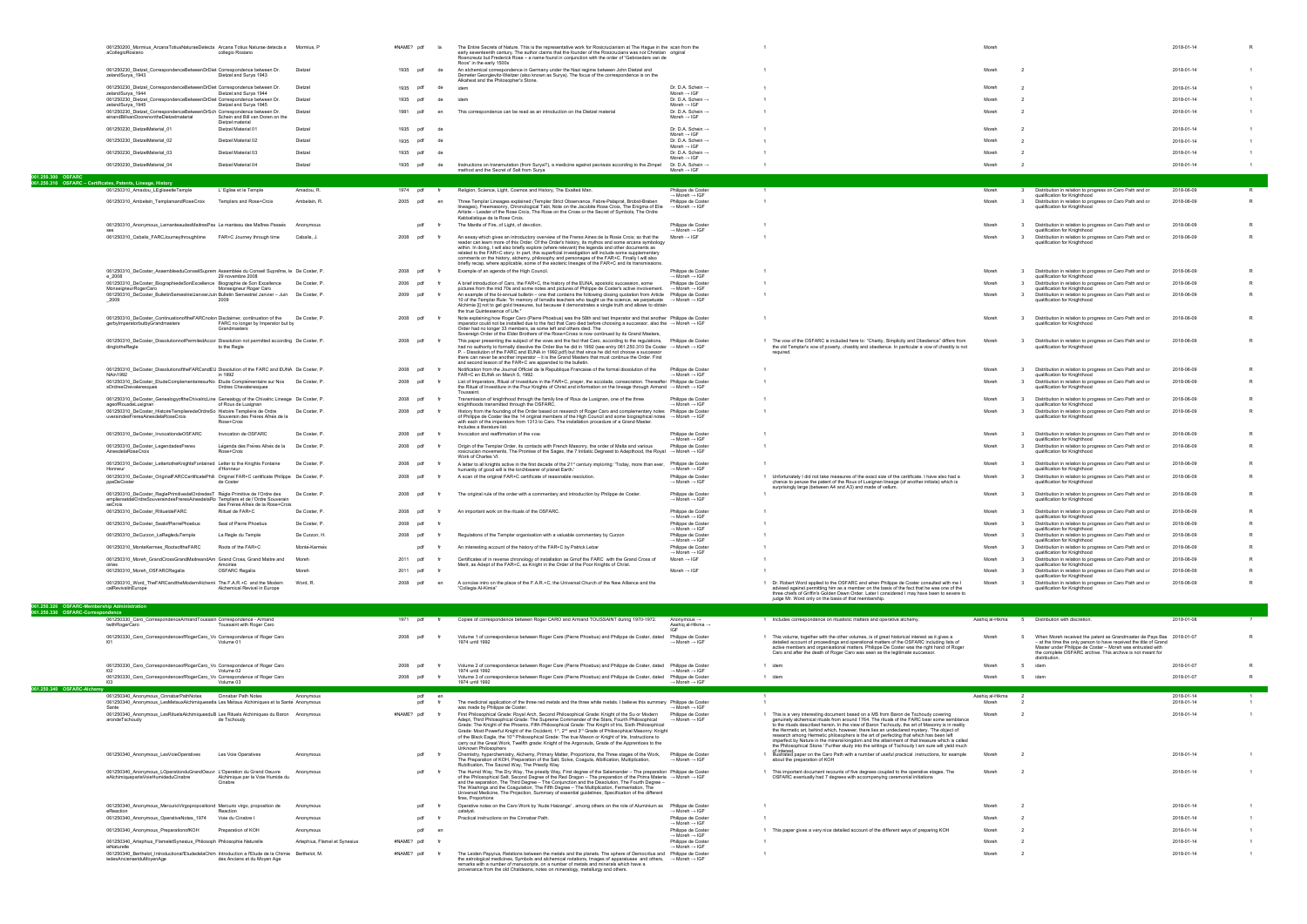| 061250340_Caro_BibleScienceetAlchimie                                                                                                                                                               | Bible, Science et Alchimie        | Caro, R.         | pdf           |    | This tract is primarily covers practical lab alchemy (KOH, Ethiop) with some biblical references.                                                                                                                                                                                                                                                                                                                                                                                                                                                                                                                                                                                                                                                                                                                                             | Philippe de Coster<br>→ Moreh → IGF                                                                 |                     |                                                                                                                                                                                                                                                                                                                                                                                                   | Moreh           |                                                                 | 2018-01-14 |  |
|-----------------------------------------------------------------------------------------------------------------------------------------------------------------------------------------------------|-----------------------------------|------------------|---------------|----|-----------------------------------------------------------------------------------------------------------------------------------------------------------------------------------------------------------------------------------------------------------------------------------------------------------------------------------------------------------------------------------------------------------------------------------------------------------------------------------------------------------------------------------------------------------------------------------------------------------------------------------------------------------------------------------------------------------------------------------------------------------------------------------------------------------------------------------------------|-----------------------------------------------------------------------------------------------------|---------------------|---------------------------------------------------------------------------------------------------------------------------------------------------------------------------------------------------------------------------------------------------------------------------------------------------------------------------------------------------------------------------------------------------|-----------------|-----------------------------------------------------------------|------------|--|
| 061250340_Caro_DEOSoliHonoretGloriaRomanAlc DEO Soli Honor et Gloria (roman Caro, R.                                                                                                                |                                   |                  | pdf           |    | Vulgar Fire, The Athanor of the Sages, Raymond Lull and his Testament, Natural Fire, fabrication of Philippe de Coster                                                                                                                                                                                                                                                                                                                                                                                                                                                                                                                                                                                                                                                                                                                        |                                                                                                     |                     |                                                                                                                                                                                                                                                                                                                                                                                                   | Moreh           |                                                                 | 2018-01-14 |  |
| himique<br>061250340_Caro_DictionnairePhilosophieAlchimiqu Dictionnaire Philosophie Alchimique Caro, R.                                                                                             | alchimique)                       |                  | 1959<br>pdf   |    | the Secret Fire, Primordial Agent, Hortulus Sacer, The Vessel, Solve.<br>Introduction by Pierre Deleuvre about Kamala Jnana and the Adept of the Alchemical Temple of                                                                                                                                                                                                                                                                                                                                                                                                                                                                                                                                                                                                                                                                         | $\rightarrow$ Moreh $\rightarrow$ IGF<br>Philippe de Coster                                         |                     | 1 One of the classic for those investigating the Caro path to the Philosopher's Stone                                                                                                                                                                                                                                                                                                             | Moreh           |                                                                 | 2018-01-14 |  |
|                                                                                                                                                                                                     |                                   |                  |               |    | Amenhoptep IV, The Alchemical Temple of Ajunta, alphabetical entries of alchemical terms used in   → Moreh → IGF<br>the Cinnabar Path to the Stone                                                                                                                                                                                                                                                                                                                                                                                                                                                                                                                                                                                                                                                                                            |                                                                                                     |                     |                                                                                                                                                                                                                                                                                                                                                                                                   |                 |                                                                 |            |  |
| 061250340_Caro_NeophyteAlchemicalNotesandCer Neophyte Alchemical Notes and Caro, R.                                                                                                                 |                                   |                  | 1971<br>pdf   |    | Excerpt of the discourse belong to the first of seven grades of initiation.                                                                                                                                                                                                                                                                                                                                                                                                                                                                                                                                                                                                                                                                                                                                                                   | Philippe de Coster                                                                                  |                     |                                                                                                                                                                                                                                                                                                                                                                                                   | Moreh           | $\overline{2}$                                                  | 2018-01-14 |  |
| emony<br>061250340_Caro_TheCompleteWorkPhotographed The Complete Work Photographed Caro, R.                                                                                                         | Ceremony                          |                  | 1968<br>pdf   | er | These photographs illustrate the Siphra Di Tzeniutha. 40 pictures, announced at the end of the                                                                                                                                                                                                                                                                                                                                                                                                                                                                                                                                                                                                                                                                                                                                                | $\rightarrow$ Moreh $\rightarrow$ IGF                                                               | www.rexresearch.cor |                                                                                                                                                                                                                                                                                                                                                                                                   | Moreh           |                                                                 | 2018-01-14 |  |
|                                                                                                                                                                                                     |                                   |                  |               |    | Dictionary of Alchemical Philosophy by Kamala-Jnana, fascinate the adepts of the Great Art. Placed<br>in chronological order, they are a true feast for the eyes of an Alchemist; a symphony of colors                                                                                                                                                                                                                                                                                                                                                                                                                                                                                                                                                                                                                                        |                                                                                                     |                     |                                                                                                                                                                                                                                                                                                                                                                                                   |                 |                                                                 |            |  |
|                                                                                                                                                                                                     |                                   |                  |               |    | marking now the dry way of the Great Work, for what a job to regroup and methodically reorder this                                                                                                                                                                                                                                                                                                                                                                                                                                                                                                                                                                                                                                                                                                                                            |                                                                                                     |                     |                                                                                                                                                                                                                                                                                                                                                                                                   |                 |                                                                 |            |  |
| 061250340_Caro_ToutleGrandOeuvrePhotographie Tout le Grand Oeuvre Photographie Caro, R.                                                                                                             |                                   |                  | 1968<br>pdf   |    | heap of scattered films, and give each of these a caption both valuable and audible to the Children<br>of Light in Version of the Complete Work Photographed (061.250.340 Caro R. - The Complete                                                                                                                                                                                                                                                                                                                                                                                                                                                                                                                                                                                                                                              | Philippe de Coster                                                                                  |                     |                                                                                                                                                                                                                                                                                                                                                                                                   | Moreh           | $\overline{2}$                                                  | 2018-01-14 |  |
| original                                                                                                                                                                                            | (original)                        | Daucel, M        |               |    | Work Photographed.pdf).<br>Prima Materia from the Miners - the Stone of the Philosophers, base materials and laboratory                                                                                                                                                                                                                                                                                                                                                                                                                                                                                                                                                                                                                                                                                                                       | $\rightarrow$ Moreh $\rightarrow$ IGF<br>Philippe de Coster                                         |                     |                                                                                                                                                                                                                                                                                                                                                                                                   | Moreh           |                                                                 |            |  |
| 061250340_Daucel_InsructionsSecretesSurLArtRoy Instructions Secretes Sur L'Art                                                                                                                      | Roval                             |                  | 2008 pdf      |    | equipment, the fires, operations of the Great Work, the philosophical months, the Salt, The Salt of                                                                                                                                                                                                                                                                                                                                                                                                                                                                                                                                                                                                                                                                                                                                           | $\rightarrow$ Moreh $\rightarrow$ IGF                                                               |                     | 1 No date or edition information. Typescript with practical instructions on the Caro Path to the                                                                                                                                                                                                                                                                                                  |                 | $\overline{2}$                                                  | 2018-01-14 |  |
| 061250340_DeCoster_2ndSeriesofQuestionsforPost 2nd Series of Questions for                                                                                                                          |                                   | De Coster, P     | 2008<br>pdf   |    | the Sages, Preparation of the Salt, Creation of the Stone, Perfection of the Child, Rubification<br>Questions $8 - 14$                                                                                                                                                                                                                                                                                                                                                                                                                                                                                                                                                                                                                                                                                                                        | Philippe de Coster                                                                                  |                     |                                                                                                                                                                                                                                                                                                                                                                                                   | Moreh           |                                                                 | 2018-01-14 |  |
| ulants                                                                                                                                                                                              | Postulants                        |                  |               |    |                                                                                                                                                                                                                                                                                                                                                                                                                                                                                                                                                                                                                                                                                                                                                                                                                                               | $\rightarrow$ Moreh $\rightarrow$ IGF                                                               |                     |                                                                                                                                                                                                                                                                                                                                                                                                   |                 |                                                                 |            |  |
| 061250340_DeCoster_3rdSeriesofQuestionsforPost 3rd Series of Questions for                                                                                                                          | Postulants                        | De Coster, P     | 2008<br>pdi   |    | Questions $15 - 21$                                                                                                                                                                                                                                                                                                                                                                                                                                                                                                                                                                                                                                                                                                                                                                                                                           | Philippe de Coster<br>→ Moreh → IGF                                                                 |                     |                                                                                                                                                                                                                                                                                                                                                                                                   | Moreh           | - 2                                                             | 2018-01-14 |  |
| 061250340_DeCoster_4thSeriesofQuestionsforPost 4th Series of Questions for<br>ulants                                                                                                                |                                   | De Coster, F     | 2008<br>pdf   |    | Questions 22 - 28                                                                                                                                                                                                                                                                                                                                                                                                                                                                                                                                                                                                                                                                                                                                                                                                                             | Philippe de Coster<br>$\rightarrow$ Moreh $\rightarrow$ IGF                                         |                     |                                                                                                                                                                                                                                                                                                                                                                                                   | Moreh           | $\overline{2}$                                                  | 2018-01-14 |  |
| 061250340_DeCoster_5thSeriesofQuestionsforPost 5th Series of Questions for                                                                                                                          | Postulants                        | De Coster, P     | 2008<br>pdf   |    | Questions $29 - 35$                                                                                                                                                                                                                                                                                                                                                                                                                                                                                                                                                                                                                                                                                                                                                                                                                           | Philippe de Coster                                                                                  |                     |                                                                                                                                                                                                                                                                                                                                                                                                   | Moreh           | $\overline{2}$                                                  | 2018-01-14 |  |
| ulants                                                                                                                                                                                              | Postulants                        |                  |               |    |                                                                                                                                                                                                                                                                                                                                                                                                                                                                                                                                                                                                                                                                                                                                                                                                                                               | $\rightarrow$ Moreh $\rightarrow$ IGF                                                               |                     |                                                                                                                                                                                                                                                                                                                                                                                                   |                 |                                                                 |            |  |
| 061250340_DeCoster_6thSeriesofQuestionsforPost 6th Series of Questions for<br>ulants                                                                                                                | Postulants                        | De Coster, P     | 2008<br>pdf   |    | Questions 36 - 43                                                                                                                                                                                                                                                                                                                                                                                                                                                                                                                                                                                                                                                                                                                                                                                                                             | Philippe de Coster<br>→ Moreh → IGF                                                                 |                     |                                                                                                                                                                                                                                                                                                                                                                                                   | Moreh           | $\overline{2}$                                                  | 2018-01-14 |  |
| 061250340_DeCoster_7thSeriesofQuestionsforPost 7th Series of Questions for<br>ulants                                                                                                                | Postulants                        | De Coster, P     | 2008<br>pdf   |    | Questions $43 - 45$                                                                                                                                                                                                                                                                                                                                                                                                                                                                                                                                                                                                                                                                                                                                                                                                                           | Philippe de Coster<br>$\rightarrow$ Moreh $\rightarrow$ IGF                                         |                     |                                                                                                                                                                                                                                                                                                                                                                                                   | Moreh           | $\overline{2}$                                                  | 2018-01-14 |  |
| 061250340_DeCoster_AxiomesAlchimiquesRoseCr Axiomes Alchimiques Rose+Croix De Coster, P                                                                                                             |                                   |                  | 2008 pdf      |    | A small tract on the Alchemy of the Rose+Croix allegedly translated by Jean Tabris and contained in Philippe de Coster                                                                                                                                                                                                                                                                                                                                                                                                                                                                                                                                                                                                                                                                                                                        |                                                                                                     |                     |                                                                                                                                                                                                                                                                                                                                                                                                   | Moreh           | $\overline{2}$                                                  | 2018-01-14 |  |
| 061250340 DeCoster CeremonialetDiscoursdesSe Cérémonial et Discours des Sept De Coster, P                                                                                                           |                                   |                  | 2008<br>pdf   |    | the work Madathanus (1897).<br>Initiation Premier Degré, Initiation Second Degré, Initiation Troisième Degré, Initiation Quatrième                                                                                                                                                                                                                                                                                                                                                                                                                                                                                                                                                                                                                                                                                                            | $\rightarrow$ Moreh $\rightarrow$ IGF<br>Philippe de Coster                                         |                     |                                                                                                                                                                                                                                                                                                                                                                                                   | Moreh           | $\overline{2}$                                                  | 2018-01-14 |  |
| ptDegresInitiatiquesetEnseignementsMenantalAdept Degres Initiatiques et                                                                                                                             | Enseignements menant a l'Adeptat  |                  |               |    | Degré, Initiation Cinquième Degré, Initiation Sixième Degré, Initiation Septième Degré, Questions → Moreh → IGF<br>posées par les Frères Aînés de la Rose+Croix aux postulants adeptes, Axiomes Alchimiques<br>.<br>Rose+Croix, La Chevalerie et l'Adoubement, Rituel de Réception d'un Frère Aîné de la Rose+Croix<br>(Texte Alchimique), Promesse des Sages - Invocation, Promesse des Sages, seconde partie à dire<br>à genoux, Serment que prononce le Grand-Maître des Frères Aînés de la Rose+Croix lors de sa                                                                                                                                                                                                                                                                                                                          |                                                                                                     |                     |                                                                                                                                                                                                                                                                                                                                                                                                   |                 |                                                                 |            |  |
| 061250340_DeCoster_CeremoniesandSpeechesSe Ceremonies and Speeches Seven De Coster, P.<br>venDegreesofInitiationandLessonsleadingtoAdeptho Degrees of Initiation and Lessons<br>od_roughtranslation | leading to Adepthood (rough       |                  | 2008<br>pdf   |    | Nomination, Questions asked by the Elder Brothers of the Rose+Cross to Applicants,<br>Alchemical Axioms of the Rose+Cross, Chivalry and Knighting, Ritual of Receiving an Elder Brother<br>of the Rose+Cross (Alchemical Text), Plegde of the Wise - Invocation, Pledge of the Wise, second                                                                                                                                                                                                                                                                                                                                                                                                                                                                                                                                                   | Moreh $\rightarrow$ IGF                                                                             |                     |                                                                                                                                                                                                                                                                                                                                                                                                   | Moreh           | $\overline{2}$                                                  | 2018-01-14 |  |
| 061250340_DeCoster_LeComposedeComposesdAI_Le Compose de Composes d'Albert_De Coster, P                                                                                                              | translation                       |                  | pdf           |    | part, Oath declared by the Grand Master at its Appointment.<br>The Red Lion, Adamic Stone, SIL, The Blood of Christ, Stone of the Sun, Crude Stone, the word                                                                                                                                                                                                                                                                                                                                                                                                                                                                                                                                                                                                                                                                                  | Philippe de Coster                                                                                  |                     |                                                                                                                                                                                                                                                                                                                                                                                                   | Moreh           | - 2                                                             | 2018-01-14 |  |
| bertleGrand                                                                                                                                                                                         | le Grand                          |                  |               |    | GRAAL, Lancelot of the Lake, Algar, Realgar, A poem by F. Villon, Argus.                                                                                                                                                                                                                                                                                                                                                                                                                                                                                                                                                                                                                                                                                                                                                                      | $\rightarrow$ Moreh $\rightarrow$ IGF                                                               |                     |                                                                                                                                                                                                                                                                                                                                                                                                   |                 |                                                                 |            |  |
| 061250340 DeCoster LesNocesChymiquesdeChris Les Noces Chymiques de Christian De Coster, P<br>tianRosencreutzJeanValentinAndreae 1489                                                                | Rosencreutz - Jean-Valentir       |                  | 2008 pdf      |    |                                                                                                                                                                                                                                                                                                                                                                                                                                                                                                                                                                                                                                                                                                                                                                                                                                               | Philippe de Coster<br>$\rightarrow$ Moreh $\rightarrow$ IGF                                         |                     |                                                                                                                                                                                                                                                                                                                                                                                                   | Moreh           | $\overline{2}$                                                  | 2018-01-14 |  |
| 061250340_DeCoster_LeSoufre                                                                                                                                                                         | Andreae - Annee 1489<br>Le Soufre | De Coster, P     | pdf           |    | The Red Lion, Adamic Stone, SIL, The Blood of Christ, Stone of the Sun, Crude Stone, the word                                                                                                                                                                                                                                                                                                                                                                                                                                                                                                                                                                                                                                                                                                                                                 | Philippe de Coster                                                                                  |                     |                                                                                                                                                                                                                                                                                                                                                                                                   | Moreh           | $\overline{2}$                                                  | 2018-01-14 |  |
|                                                                                                                                                                                                     |                                   |                  |               |    | GRAAL, Lancelot of the Lake, Algar, Realgar, A poem by F. Villon, Argus.                                                                                                                                                                                                                                                                                                                                                                                                                                                                                                                                                                                                                                                                                                                                                                      | $\rightarrow$ Moreh $\rightarrow$ IGF                                                               |                     |                                                                                                                                                                                                                                                                                                                                                                                                   |                 |                                                                 |            |  |
| 061250340_DeCoster_OnguentdeSaintJean                                                                                                                                                               | Onguent de Saint Jean             | De Coster, F     | 2008 pdf      |    | Formula for the preparation of the cream of Saint Joan of Arc.                                                                                                                                                                                                                                                                                                                                                                                                                                                                                                                                                                                                                                                                                                                                                                                | Philippe de Coster<br>$\rightarrow$ Moreh $\rightarrow$ IGF                                         |                     |                                                                                                                                                                                                                                                                                                                                                                                                   | Moreh           | $\overline{2}$                                                  | 2018-01-14 |  |
| 061250340 DeCoster PromiseoftheSages                                                                                                                                                                | Promise of the Sages              | De Coster, P     | 2008<br>pdf   |    | Promise of the Sages and ceremony after nomination of the candidate.                                                                                                                                                                                                                                                                                                                                                                                                                                                                                                                                                                                                                                                                                                                                                                          | Philippe de Coster<br>$\rightarrow$ Moreh $\rightarrow$ IGF                                         |                     |                                                                                                                                                                                                                                                                                                                                                                                                   | Moreh           | - 2                                                             | 2018-01-14 |  |
| 061250340_DeCoster_RitualofReceptionandInitiatio Ritual of Reception and Initiation                                                                                                                 |                                   | De Coster, P     | 2008<br>pdf   |    |                                                                                                                                                                                                                                                                                                                                                                                                                                                                                                                                                                                                                                                                                                                                                                                                                                               | Philippe de Coster                                                                                  |                     |                                                                                                                                                                                                                                                                                                                                                                                                   | Moreh           | - 2                                                             | 2018-01-14 |  |
| nComplete<br>061250340_DeCoster_RitueldeFARCetDeuxTextes Rituel de FAR+C et Deux Textes De Coster, P                                                                                                | complete                          |                  | 2008<br>pdf   |    | The Life of Jesus and Alchemy by Achitab, life or public ministry of Christ Jesus as applied to the                                                                                                                                                                                                                                                                                                                                                                                                                                                                                                                                                                                                                                                                                                                                           | $\rightarrow$ Moreh $\rightarrow$ IGF<br>Philippe de Coster                                         |                     |                                                                                                                                                                                                                                                                                                                                                                                                   | Moreh           | $\overline{2}$                                                  | 2018-01-14 |  |
| Alchmiaues                                                                                                                                                                                          | Alchmigues                        |                  |               |    | alchemy and the Great Work. The Gospel ofLuke, Marc and Matthew in relation to alchemy. French → Moreh → IGF<br>Masonry and Alchemy by Prometheus. Truths about the descendants of the King of Cyprus (Roux of<br>Lusignan)                                                                                                                                                                                                                                                                                                                                                                                                                                                                                                                                                                                                                   |                                                                                                     |                     |                                                                                                                                                                                                                                                                                                                                                                                                   |                 |                                                                 |            |  |
| 061250340_DeCoster_Secretingredient                                                                                                                                                                 | Secret Ingredient                 | De Coster, P     | txt           |    |                                                                                                                                                                                                                                                                                                                                                                                                                                                                                                                                                                                                                                                                                                                                                                                                                                               | Philippe de Coster<br>$\rightarrow$ Moreh $\rightarrow$ IGF                                         |                     |                                                                                                                                                                                                                                                                                                                                                                                                   | Moreh           |                                                                 | 2018-01-14 |  |
| 061250340_DeCoster_SymbolesAlchimiquesetSpag Symboles Alchimiques et<br>vriaue                                                                                                                      | Spagyrigue                        | De Coster, P     | pdf           |    |                                                                                                                                                                                                                                                                                                                                                                                                                                                                                                                                                                                                                                                                                                                                                                                                                                               | Philippe de Coster<br>$\rightarrow$ Moreh $\rightarrow$ IGF                                         |                     |                                                                                                                                                                                                                                                                                                                                                                                                   | Moreh           | - 2                                                             | 2018-01-14 |  |
| 061250340_DeCoster_TheArtofTransmutationofPop The Art of Transmutation of Pope De Coster, P                                                                                                         |                                   |                  | 2008<br>ndf   |    |                                                                                                                                                                                                                                                                                                                                                                                                                                                                                                                                                                                                                                                                                                                                                                                                                                               | Philippe de Coster                                                                                  |                     |                                                                                                                                                                                                                                                                                                                                                                                                   | Moreh           |                                                                 | 2018-01-14 |  |
| eJohnXXII<br>061250340_Delvaux_FabricationdelaPotassealaCha Fabrication de la Potasse a la                                                                                                          | John XXII                         | Delvaux, J.      | 2008<br>pdi   |    | "Fabrication de la Potasse a la Chaux", by J. DELVAUX, probable 1st edition.                                                                                                                                                                                                                                                                                                                                                                                                                                                                                                                                                                                                                                                                                                                                                                  | $\rightarrow$ Moreh $\rightarrow$ IGF<br>Collection: "CARO                                          |                     | 1 No date or edition information. Photocopy owned by Dubuis                                                                                                                                                                                                                                                                                                                                       | Aashiq al-Hikma | Likely available in OSFARC circles<br>$\mathbf{3}$              | 2018-01-08 |  |
| ux_Ed1                                                                                                                                                                                              | Chaux ed 1                        |                  |               |    |                                                                                                                                                                                                                                                                                                                                                                                                                                                                                                                                                                                                                                                                                                                                                                                                                                               | Binder, Jean<br>Dubuis" Jean<br>Dubuis → Aashig al-<br>Hikma $\rightarrow$ IGF                      |                     |                                                                                                                                                                                                                                                                                                                                                                                                   |                 |                                                                 |            |  |
| 061250340_Delvaux_FabricationdelaPotassealaCha Fabrication de la Potasse a la<br>ux_Ed2                                                                                                             | Chaux ed 2                        | Delvaux, J.      | 1981<br>pdf   |    |                                                                                                                                                                                                                                                                                                                                                                                                                                                                                                                                                                                                                                                                                                                                                                                                                                               | Collection: "CARO<br>Binder, Jean<br>Dubuis" Jean<br>Dubuis → Aashiq al-                            |                     | 1 Copy of edition provided to Dubuis by the author.                                                                                                                                                                                                                                                                                                                                               | Aashig al-Hikma | 3 Likely available in OSFARC circles                            | 2018-01-08 |  |
| 061250340 Duchesne RevelationsAlchimiquessurle Revelations Alchimiques sur les Duchesne, P.<br>sSeptMetauxPlanetaires                                                                               | Sept Metaux Planetaires           |                  | 2008<br>pdf   |    | A veritable tome packed with practical information on the Caro Path. Of particulr interest is the<br>interpretation of the book of Lambsprinck from a perspective of practical lab alchemy.                                                                                                                                                                                                                                                                                                                                                                                                                                                                                                                                                                                                                                                   | $Hikma \rightarrow IGF$<br>Philippe de Coster<br>$\rightarrow$ Moreh $\rightarrow$ IGF              |                     | 1 The interpretation of the book of Lambsprinck from the perspective of an inner journey and an<br>esoteric perspective has been well described by Ib Iluemah in the article section of Inner<br>Garden. Here, in addition, we have the laboratory explanation of this book. The beauty here is<br>that internal and external alchemy overlap and both find its description in the same series of | Moreh           | $\overline{2}$                                                  | 2018-01-14 |  |
| 061250340_Duval_LeGrandOeuvreAlchimique                                                                                                                                                             | Le Grand Oeuvre Alchimique        | Duval, M.        | 2008 pdf      |    | Preparation of the Secret Fire KOH, separation of the three Philosophical Matters from Cinnabar, Philippe de Coster<br>preparation of Ethiop, washings in the bath of Naaman, times and seasons, separating the head of → Moreh → IGF                                                                                                                                                                                                                                                                                                                                                                                                                                                                                                                                                                                                         |                                                                                                     |                     | images. As above so below<br>1 No date or edition information. An informative work with practical directions about The Caro<br>path to the Stone                                                                                                                                                                                                                                                  | Moreh           | $\overline{2}$                                                  | 2018-01-14 |  |
| 061250340_Duval_LeGrandOeuvreOperatoire                                                                                                                                                             | Le Grand-Oeuvre Operatoire        | Duval, M.        | pdf           |    | the crow, birth of the Royal Child, the white and red stage                                                                                                                                                                                                                                                                                                                                                                                                                                                                                                                                                                                                                                                                                                                                                                                   | Philippe de Coster                                                                                  |                     |                                                                                                                                                                                                                                                                                                                                                                                                   | Moreh           |                                                                 | 2018-01-14 |  |
|                                                                                                                                                                                                     |                                   |                  |               |    |                                                                                                                                                                                                                                                                                                                                                                                                                                                                                                                                                                                                                                                                                                                                                                                                                                               | $\rightarrow$ Moreh $\rightarrow$ IGF                                                               |                     |                                                                                                                                                                                                                                                                                                                                                                                                   |                 |                                                                 |            |  |
| 061250340_Eckharthausen_PracticalInstructioninM Practical Instruction in Metallic<br>etallicDecomposition                                                                                           | Decomposition                     | Eckharthausen K. | #NAME? pdf    |    | The Decomposition of Metals in the Wet Way, Decomposition of the Metals in the Dry Process,<br>Extraction of the Salts of Metals, Properties of These Salts, The Use of the Metal Salts and Their<br>Effects on the Production of Metals, Experiment: How We may Obtain a Pure Silver Salt: the "Sal<br>Lunae" from the Decomposition of Silver, Experience of the Production of Gold-Calcium, The<br>Qualities of the Genuine Salts of the Ancients, The Production of the Different Varied Metals,<br>Gemstones, Enlarging of Pearls, The Mineral Realm, Principles of the Philosophic Work, The Work                                                                                                                                                                                                                                       | Philippe de Coster<br>$\rightarrow$ Moreh $\rightarrow$ IGF                                         |                     |                                                                                                                                                                                                                                                                                                                                                                                                   | Moreh           | $\overline{2}$                                                  | 2018-01-14 |  |
| 061250340_Figuier_IAlchimieetlesAlchimistes                                                                                                                                                         | l'Alchimie et les Alchimistes     | Figuier, L.      | #NAME? pdf    |    | of the Ancients<br>Fundamental Principles of Alchemy, properties attributed to the Philosopher's Stone, The ways by<br>which the alchemists prepared the Philosopher's Stone, Proofs given by the alchemists for their<br>doctrines, chemical discoveries on the basis of hermetic philosophy, opponents of alchemy and the                                                                                                                                                                                                                                                                                                                                                                                                                                                                                                                   | Philippe de Coster<br>$\rightarrow$ Moreh $\rightarrow$ IGF                                         |                     |                                                                                                                                                                                                                                                                                                                                                                                                   | Moreh           | $\overline{2}$                                                  | 2018-01-14 |  |
| 061250340_Giudicelli_PourLaRoseRougeetLaCroix Pour La Rose Rouge et La Croix Giudicelli, J.P.                                                                                                       |                                   |                  | 1988<br>pdf   |    | decadence of the hermetic viepoints.                                                                                                                                                                                                                                                                                                                                                                                                                                                                                                                                                                                                                                                                                                                                                                                                          | Philippe de Coster                                                                                  |                     |                                                                                                                                                                                                                                                                                                                                                                                                   | Moreh           | $\overline{2}$                                                  | 2018-01-14 |  |
| dOr<br>061250340_Guasco_Azoth                                                                                                                                                                       | d'Or<br>Azoth                     | Guasco, R.       | 2008 pdf      |    |                                                                                                                                                                                                                                                                                                                                                                                                                                                                                                                                                                                                                                                                                                                                                                                                                                               | $\rightarrow$ Moreh $\rightarrow$ IGF<br>Philippe de Coster                                         |                     |                                                                                                                                                                                                                                                                                                                                                                                                   | Moreh           | $\overline{2}$                                                  | 2018-01-14 |  |
|                                                                                                                                                                                                     |                                   |                  |               |    |                                                                                                                                                                                                                                                                                                                                                                                                                                                                                                                                                                                                                                                                                                                                                                                                                                               | $\rightarrow$ Moreh $\rightarrow$ IGF                                                               |                     |                                                                                                                                                                                                                                                                                                                                                                                                   |                 |                                                                 |            |  |
| 061250340_Guasco_LeSoleilBrulelaRosee                                                                                                                                                               | Le Soleil Brule la Rosee          | Guasco, R.       | 2008<br>pdf   | fr | Legends about the creation of the world, the laws of the universe, cycles of the Earth, creation and Philippe de Coster<br>decreation, Aging, Matter and the Void, the Day, Progression of Matter, Stasis, Nought, Void,<br>Nothingness, Alchemy, Symbolism of the Alchemical Language, Azoth, Sulphur, Alchemical Salt,<br>ROS URI SAL, Alchemical Mercury, Midas, The Great Work, Spiritual Alchemy, medicine, Yoga and                                                                                                                                                                                                                                                                                                                                                                                                                     | $\rightarrow$ Moreh $\rightarrow$ IGF                                                               |                     | 1 A profound philosophical tract with a number important pointers with regard to practical<br>alchemy. This is a unique document that deserves to be investigated in detail.                                                                                                                                                                                                                      | Moreh           | $\overline{2}$                                                  | 2018-01-14 |  |
| 061250340_Hortulain_LaTabledEmeraude                                                                                                                                                                | La Table d'Emeraude               | Hortulain, P.    | #NAME? pdf fr |    | The Art of the Alchemist, the two parts of the stone, the four elements of the stone, the sun and<br>moon as father and mother, the conjunction of elements and the generation of the stone, the stone $\rightarrow$ Moreh $\rightarrow$ IGF<br>as perfect as a soul fixed in a body, the mondification of the stone, the use of the art and the stone,<br>the magistery as imitation of the univers, why the stone is called perfect.                                                                                                                                                                                                                                                                                                                                                                                                        | Philippe de Coster                                                                                  |                     |                                                                                                                                                                                                                                                                                                                                                                                                   | Moreh           | $\overline{2}$                                                  | 2018-01-14 |  |
| 061250340_KamalaJnana_DictionaryofAlchemicalP Dictionary of Alchemical Philosophy Kamala Jnana<br>hilosophy_extract                                                                                 | (extract)                         |                  | pdf           |    | Excerpt ccovering the Secret Fire, its Preparation and application in the process of dissolution.                                                                                                                                                                                                                                                                                                                                                                                                                                                                                                                                                                                                                                                                                                                                             | Philippe de Coster<br>$\rightarrow$ Moreh $\rightarrow$ IGF                                         |                     | 1 Excerpt of this book of Caro translated by Paulo Cruz.                                                                                                                                                                                                                                                                                                                                          | Moreh           | $\overline{2}$                                                  | 2018-01-14 |  |
| 061250340_Lulle_LaLumiereDesMercures_extract La Lumiere Des Mercures (extract) Lulle, R.                                                                                                            |                                   |                  | 2007 pdf      |    |                                                                                                                                                                                                                                                                                                                                                                                                                                                                                                                                                                                                                                                                                                                                                                                                                                               | Philippe de Coster                                                                                  |                     |                                                                                                                                                                                                                                                                                                                                                                                                   | Moreh           | $\overline{2}$                                                  | 2018-01-14 |  |
| 061250340_Moreh_PremierDegredeOSFARC                                                                                                                                                                | Premier Degre de OSFARC           | Moreh            | 2008 pdf      |    | First lesson of a revised curriculum for the seven degrees of the FAR+C.                                                                                                                                                                                                                                                                                                                                                                                                                                                                                                                                                                                                                                                                                                                                                                      | $\rightarrow$ Moreh $\rightarrow$ IGF<br>Philippe de Coster                                         |                     |                                                                                                                                                                                                                                                                                                                                                                                                   | Moreh           |                                                                 | 2018-01-14 |  |
| 061250340_Moreh_Responsetothe45Questions                                                                                                                                                            | Response to the 45 questions      | Moreh            | pdf           |    | Answers to the 45 philosophical questions need to be answered by postuants of the OSFAR+C                                                                                                                                                                                                                                                                                                                                                                                                                                                                                                                                                                                                                                                                                                                                                     | → Moreh → IGF<br>Philippe de Coster                                                                 |                     |                                                                                                                                                                                                                                                                                                                                                                                                   | Moreh           |                                                                 | 2018-01-14 |  |
|                                                                                                                                                                                                     |                                   |                  |               |    |                                                                                                                                                                                                                                                                                                                                                                                                                                                                                                                                                                                                                                                                                                                                                                                                                                               | $\rightarrow$ Moreh $\rightarrow$ IGF                                                               |                     |                                                                                                                                                                                                                                                                                                                                                                                                   |                 |                                                                 |            |  |
| 061.250.340 Operative Notes - 1974.pdf                                                                                                                                                              | Operative Notes - 1974            | Dubuis, J.       | 2008 pdf      |    | Operative Notes from the collection of Jean Dubuis                                                                                                                                                                                                                                                                                                                                                                                                                                                                                                                                                                                                                                                                                                                                                                                            | Collection: "CARO<br>Binder, Jean<br>Dubuis" Jean<br>Dubuis → Aashig al-<br>Hikma $\rightarrow$ IGF |                     | 1 Handwritten notes, 12 pages, from May 30 - June 13, 1974. Photocopy owned by Dubuis.                                                                                                                                                                                                                                                                                                            | Aashiq al-Hikma | Perhaps available in OSFARC circles.<br>$\overline{\mathbf{3}}$ | 2018-01-08 |  |
| 061250340_Peterson_GrimoirduPapeHonorius                                                                                                                                                            | Grimoir du Pape Honorius          | Peterson, J.H    | 1999<br>pdf   |    | The Grimoire of Honorius was described by A.E. Waite as "perhaps the most frankly diabolical of the Philippe de Coster<br>Rituals connected with Black Magic." In deals directly with the most hated and feared of demons  → Moreh → IGF<br>found within Judeo-Christian traditions, such as Lucifer and Astaroth. In addition, its<br>reputation was built up by famed Nineteenth Century French occultist Eliphas Levi, who described it<br>as horrible, wicked, and profane. Honorius amalgamates elements from other grimoires, such as the<br>Key of Solomon and the Grimorium Verum, with Catholic priestly ritual. The result is truly bizarre.<br>The editor of the document states his belief that its compiler was merely trying to cash in on the<br>notoriety of the authentic 13th century grimoire, The Sworn Book of Honorius. |                                                                                                     |                     |                                                                                                                                                                                                                                                                                                                                                                                                   | Moreh           | $\overline{2}$                                                  | 2018-01-14 |  |
| 061250340_Petrinus_CoursdHermeneutismeparKa Cours d'Hermeneutisme par Kamala Petrinus, R.                                                                                                           |                                   |                  | pdf           |    | Preparation, Solve, Coagula, Multiplication, Transmutation in the Caro path of the Stone                                                                                                                                                                                                                                                                                                                                                                                                                                                                                                                                                                                                                                                                                                                                                      | Philippe de Coster                                                                                  |                     |                                                                                                                                                                                                                                                                                                                                                                                                   | Moreh           | $\overline{2}$                                                  | 2018-01-14 |  |
| malaJnana<br>061250340_Petrinus_OuvreAchimiquedeKamalaJna Ouvre Achimique de Kamala Jnana Petrinus, R.                                                                                              | Jnana                             |                  | pdf           |    |                                                                                                                                                                                                                                                                                                                                                                                                                                                                                                                                                                                                                                                                                                                                                                                                                                               | $\rightarrow$ Moreh $\rightarrow$ IGF<br>Philippe de Coster                                         |                     |                                                                                                                                                                                                                                                                                                                                                                                                   | Moreh           | $\overline{2}$                                                  | 2018-01-14 |  |
| 061250340_Phaneg_CinquanteMerveilleuxSecretsd Cinquante Merveilleux Secrets                                                                                                                         |                                   | Phaneg, G.       | 1912 pdf      | fr | Definitions, theory and practical instructions on the Caro path to the Stone.                                                                                                                                                                                                                                                                                                                                                                                                                                                                                                                                                                                                                                                                                                                                                                 | $\rightarrow$ Moreh $\rightarrow$ IGF<br>Philippe de Coster                                         |                     |                                                                                                                                                                                                                                                                                                                                                                                                   | Moreh           | $\overline{2}$                                                  | 2018-01-14 |  |
| Alchimie                                                                                                                                                                                            | d'Alchimie                        |                  |               |    |                                                                                                                                                                                                                                                                                                                                                                                                                                                                                                                                                                                                                                                                                                                                                                                                                                               | → Moreh → IGF                                                                                       |                     |                                                                                                                                                                                                                                                                                                                                                                                                   |                 |                                                                 |            |  |
| 061250340_Poisson_TheoriesetSymbolesdesAlchi Theories et Symboles des<br>mistes                                                                                                                     | Alchimistes                       | Poisson, A.      | #NAME? pdf    | fr | Poisson published this book at the age of 22 which saw several editions and became his most well<br>known publication. The book, though theoretical, is well written and this can be underlined by the<br>following quote: "At the foundation of hermetic theory we find a great Law: the Unity of Matter. Matter<br>is One but can assume various froms and in these novel form combine itself to itself and produce<br>new bodies in indefinete numbers. This matter was called seed, chaos universal substance."                                                                                                                                                                                                                                                                                                                           | Philippe de Coster<br>$\rightarrow$ Moreh $\rightarrow$ IGF                                         |                     |                                                                                                                                                                                                                                                                                                                                                                                                   | Moreh           | $\overline{2}$                                                  | 2018-01-14 |  |

| 061250340_Caro_BibleScienceetAlchimie                                                                                                                                                 | Bible, Science et Alchimie                               | Caro, R.         |
|---------------------------------------------------------------------------------------------------------------------------------------------------------------------------------------|----------------------------------------------------------|------------------|
| 061250340_Caro_DEOSoliHonoretGloriaRomanAlc DEO Soli Honor et Gloria (roman                                                                                                           |                                                          | Caro, R.         |
| himigue<br>061250340_Caro_DictionnairePhilosophieAlchimiqu Dictionnaire Philosophie Alchimique Caro, R.<br>e                                                                          | alchimique)                                              |                  |
| 061250340_Caro_NeophyteAlchemicalNotesandCer Neophyte Alchemical Notes and                                                                                                            |                                                          | Caro, R.         |
| emony<br>061250340_Caro_TheCompleteWorkPhotographed The Complete Work Photographed Caro, R.                                                                                           | Ceremony                                                 |                  |
| 061250340_Caro_ToutleGrandOeuvrePhotographie Tout le Grand Oeuvre Photographie Caro, R.                                                                                               |                                                          |                  |
| original<br>061250340_Daucel_InsructionsSecretesSurLArtRoy Instructions Secretes Sur L'Art<br>al                                                                                      | (original)<br>Royal                                      | Daucel, M.       |
| 061250340_DeCoster_2ndSeriesofQuestionsforPost 2nd Series of Questions for<br>ulants                                                                                                  | Postulants                                               | De Coster, P.    |
| 061250340_DeCoster_3rdSeriesofQuestionsforPost 3rd Series of Questions for<br>ulants                                                                                                  | Postulants                                               | De Coster, P.    |
| 061250340_DeCoster_4thSeriesofQuestionsforPost 4th Series of Questions for<br>ulants                                                                                                  | Postulants                                               | De Coster, P.    |
| 061250340_DeCoster_5thSeriesofQuestionsforPost 5th Series of Questions for<br>ulants                                                                                                  | Postulants                                               | De Coster, P.    |
| 061250340_DeCoster_6thSeriesofQuestionsforPost 6th Series of Questions for<br>ulants                                                                                                  | Postulants                                               | De Coster, P.    |
| 061250340_DeCoster_7thSeriesofQuestionsforPost 7th Series of Questions for<br>ulants                                                                                                  | Postulants                                               | De Coster, P.    |
| 061250340_DeCoster_AxiomesAlchimiquesRoseCr Axiomes Alchimiques Rose+Croix<br>oix                                                                                                     |                                                          | De Coster, P.    |
| 061250340_DeCoster_CeremonialetDiscoursdesSe Ceremonial et Discours des Sept<br>ptDegresInitiatiquesetEnseignementsMenantalAdept Degrés Initiatiques et<br>at                         | Enseignements menant a l'Adeptat                         | De Coster, P.    |
| 061250340_DeCoster_CeremoniesandSpeechesSe Ceremonies and Speeches Seven<br>venDegreesofInitiationandLessonsleadingtoAdeptho Degrees of Initiation and Lessons<br>od roughtranslation | leading to Adepthood (rough<br>translation)              | De Coster, P.    |
| 061250340_DeCoster_LeComposedeComposesdAI Le Compose de Composes d'Albert De Coster, P.<br>bertleGrand                                                                                | le Grand                                                 |                  |
| 061250340_DeCoster_LesNocesChymiquesdeChris Les Noces Chymiques de Christian De Coster, P.<br>tianRosencreutzJeanValentinAndreae_1489                                                 | Rosencreutz - Jean-Valentin<br>Andreae - Annee 1489      |                  |
| 061250340_DeCoster_LeSoufre                                                                                                                                                           | Le Soufre                                                | De Coster, P.    |
| 061250340_DeCoster_OnguentdeSaintJean                                                                                                                                                 | Onquent de Saint Jean                                    | De Coster, P.    |
| 061250340_DeCoster_PromiseoftheSages                                                                                                                                                  | Promise of the Sages                                     | De Coster, P.    |
| 061250340_DeCoster_RitualofReceptionandInitiatio Ritual of Reception and Initiation<br>nComplete                                                                                      | complete                                                 | De Coster, P.    |
| 061250340_DeCoster_RitueldeFARCetDeuxTextes Rituel de FAR+C et Deux Textes<br>Alchmiques                                                                                              | Alchmiques                                               | De Coster, P.    |
| 061250340_DeCoster_Secretingredient                                                                                                                                                   | Secret Ingredient                                        | De Coster, P.    |
| 061250340_DeCoster_SymbolesAlchimiquesetSpag Symboles Alchimiques et<br>yrique                                                                                                        | Spagyrique                                               | De Coster, P.    |
| 061250340_DeCoster_TheArtofTransmutationofPop The Art of Transmutation of Pope<br>eJohnXXII                                                                                           | John XXII                                                | De Coster, P.    |
| 061250340_Delvaux_FabricationdelaPotassealaCha Fabrication de la Potasse a la<br>ux_Ed1                                                                                               | Chaux ed 1                                               | Delvaux, J.      |
|                                                                                                                                                                                       |                                                          |                  |
| 061250340_Delvaux_FabricationdelaPotassealaCha Fabrication de la Potasse a la<br>ux_Ed2                                                                                               | Chaux ed 2                                               | Delvaux, J.      |
| 061250340 Duchesne RevelationsAlchimiquessurle Revelations Alchimiques sur les<br>sSeptMetauxPlanetaires                                                                              | Sept Metaux Planetaires                                  | Duchesne, P.     |
| 061250340_Duval_LeGrandOeuvreAlchimique                                                                                                                                               | Le Grand Oeuvre Alchimique                               | Duval, M.        |
| 061250340_Duval_LeGrandOeuvreOperatoire                                                                                                                                               | Le Grand-Oeuvre Operatoire                               | Duval, M.        |
| 061250340_Eckharthausen_PracticalInstructioninM Practical Instruction in Metallic<br>etallicDecomposition                                                                             | Decomposition                                            | Fckharthausen K. |
| 061250340_Figuier_IAIchimieetlesAIchimistes                                                                                                                                           | l'Alchimie et les Alchimistes                            | Figuier, L.      |
| 061250340_Giudicelli_PourLaRoseRougeetLaCroix Pour La Rose Rouge et La Croix<br>dOr                                                                                                   | d'Or                                                     | Giudicelli, J.P. |
| 061250340_Guasco_Azoth                                                                                                                                                                | Azoth                                                    | Guasco, R.       |
| 061250340_Guasco_LeSoleilBrulelaRosee                                                                                                                                                 | Le Soleil Brule la Rosee                                 | Guasco, R.       |
| 061250340_Hortulain_LaTabledEmeraude                                                                                                                                                  | La Table d'Emeraude                                      | Hortulain, P.    |
| 061250340_KamalaJnana_DictionaryofAlchemicalP Dictionary of Alchemical Philosophy Kamala Jnana<br>hilosophy_extract<br>061250340_Lulle_LaLumiereDesMercures_extract                   | (extract)<br>La Lumiere Des Mercures (extract) Lulle, R. |                  |
| 061250340_Moreh_PremierDegredeOSFARC                                                                                                                                                  | Premier Degre de OSFARC                                  | Moreh            |
| 061250340_Moreh_Responsetothe45Questions                                                                                                                                              | Response to the 45 questions                             | Moreh            |
| 061.250.340 Operative Notes - 1974.pdf                                                                                                                                                | Operative Notes - 1974                                   | Dubuis, J.       |
| 061250340_Peterson_GrimoirduPapeHonorius                                                                                                                                              | Grimoir du Pape Honorius                                 | Peterson, J.H.   |
| 061250340_Petrinus_CoursdHermeneutismeparKa Cours d'Hermeneutisme par Kamala Petrinus, R.<br>malaJnana                                                                                | Jnana                                                    |                  |
| 061250340_Petrinus_OuvreAchimiquedeKamalaJna Ouvre Achimique de Kamala Jnana Petrinus, R.<br>na<br>061250340_Phaneg_CinquanteMerveilleuxSecretsd Cinquante Merveilleux Secrets        |                                                          | Phaneg, G.       |

| Moreh         | $\sqrt{2}$                |                                      | 2018-01-14 | $\mathbf{1}$ |
|---------------|---------------------------|--------------------------------------|------------|--------------|
| Moreh         | $\sqrt{2}$                |                                      | 2018-01-14 | $\mathbf{1}$ |
|               |                           |                                      |            |              |
| Moreh         | $\mathbf{1}$              |                                      | 2018-01-14 | $\mathbf{1}$ |
| Moreh         | $\sqrt{2}$                |                                      | 2018-01-14 | $\mathbf 1$  |
| Moreh         | $\mathbf{1}$              |                                      | 2018-01-14 | $\mathbf{1}$ |
|               |                           |                                      |            |              |
|               |                           |                                      |            |              |
| Moreh         | $\sqrt{2}$                |                                      | 2018-01-14 | $\mathbf{1}$ |
| Moreh         | $\sqrt{2}$                |                                      | 2018-01-14 | $\mathbf{1}$ |
|               |                           |                                      |            |              |
| Moreh         | $\sqrt{2}$                |                                      | 2018-01-14 | $\mathbf{1}$ |
| Moreh         | $\sqrt{2}$                |                                      | 2018-01-14 | $\mathbf{1}$ |
| Moreh         | $\sqrt{2}$                |                                      | 2018-01-14 | $\mathbf{1}$ |
| Moreh         | $\sqrt{2}$                |                                      | 2018-01-14 | 1            |
|               |                           |                                      |            |              |
| Moreh         | $\sqrt{2}$                |                                      | 2018-01-14 | $\mathbf{1}$ |
| Moreh         | $\sqrt{2}$                |                                      | 2018-01-14 | $\mathbf{1}$ |
| Moreh         | $\sqrt{2}$                |                                      | 2018-01-14 | $\mathbf{1}$ |
| Moreh         | $\sqrt{2}$                |                                      | 2018-01-14 | $\mathbf{1}$ |
|               |                           |                                      |            |              |
|               |                           |                                      |            |              |
| Moreh         | $\sqrt{2}$                |                                      | 2018-01-14 | $\mathbf{1}$ |
|               |                           |                                      |            |              |
|               | $\sqrt{2}$                |                                      | 2018-01-14 | $\mathbf{1}$ |
| Moreh         |                           |                                      |            |              |
| Moreh         | $\sqrt{2}$                |                                      | 2018-01-14 | $\mathbf{1}$ |
| Moreh         | $\sqrt{2}$                |                                      | 2018-01-14 | $\mathbf{1}$ |
| Moreh         | $\sqrt{2}$                |                                      | 2018-01-14 | $\mathbf{1}$ |
|               | $\sqrt{2}$                |                                      | 2018-01-14 | $\mathbf{1}$ |
| Moreh         |                           |                                      |            |              |
| Moreh         | $\sqrt{2}$                |                                      | 2018-01-14 | $\mathbf{1}$ |
| Moreh         | $\sqrt{2}$                |                                      | 2018-01-14 | $\mathbf{1}$ |
|               |                           |                                      |            |              |
| Moreh         | $\sqrt{2}$                |                                      | 2018-01-14 | $\mathbf{1}$ |
| Moreh         | $\sqrt{2}$                |                                      | 2018-01-14 | $\mathbf{1}$ |
| Moreh         | $\sqrt{2}$                |                                      | 2018-01-14 | 1            |
|               | $\ensuremath{\mathsf{3}}$ |                                      |            | $\mathbf{1}$ |
|               |                           |                                      |            |              |
| shiq al-Hikma |                           | Likely available in OSFARC circles.  | 2018-01-08 |              |
|               |                           |                                      |            |              |
| shiq al-Hikma | $\ensuremath{\mathsf{3}}$ | Likely available in OSFARC circles.  | 2018-01-08 | $\mathbf{1}$ |
|               |                           |                                      |            |              |
|               |                           |                                      |            |              |
| Moreh         | $\sqrt{2}$                |                                      | 2018-01-14 | $\mathbf 1$  |
|               |                           |                                      |            |              |
|               | $\sqrt{2}$                |                                      |            | $\mathbf{1}$ |
| Moreh         |                           |                                      | 2018-01-14 |              |
| Moreh         | $\sqrt{2}$                |                                      | 2018-01-14 | $\mathbf{1}$ |
| Moreh         | $\sqrt{2}$                |                                      | 2018-01-14 | 1            |
|               |                           |                                      |            |              |
|               |                           |                                      |            |              |
| Moreh         | $\sqrt{2}$                |                                      | 2018-01-14 | $\mathbf{1}$ |
|               |                           |                                      |            |              |
|               |                           |                                      |            |              |
| Moreh         | $\sqrt{2}$                |                                      | 2018-01-14 | $\mathbf{1}$ |
| Moreh         | $\sqrt{2}$                |                                      | 2018-01-14 | $\mathbf{1}$ |
| Moreh         | $\overline{2}$            |                                      | 2018-01-14 | $\mathbf{1}$ |
|               |                           |                                      |            |              |
|               |                           |                                      | 2018-01-14 |              |
| Moreh         | $\sqrt{2}$                |                                      |            | $\mathbf{1}$ |
|               |                           |                                      |            |              |
| Moreh         | $\sqrt{2}$                |                                      | 2018-01-14 | $\mathbf{1}$ |
| Moreh         | $\sqrt{2}$                |                                      | 2018-01-14 | $\mathbf{1}$ |
| Moreh         | $\sqrt{2}$                |                                      | 2018-01-14 | $\mathbf{1}$ |
| Moreh         | $\sqrt{2}$                |                                      | 2018-01-14 | $\mathbf{1}$ |
| shiq al-Hikma | $\mathsf 3$               | Perhaps available in OSFARC circles. | 2018-01-08 | $\mathsf{R}$ |
|               |                           |                                      |            |              |
|               |                           |                                      |            |              |
| Moreh         | $\sqrt{2}$                |                                      | 2018-01-14 | $\mathbf{1}$ |
|               |                           |                                      |            |              |
|               |                           |                                      |            |              |
|               |                           |                                      |            |              |
| Moreh         | $\sqrt{2}$                |                                      | 2018-01-14 | $\mathbf{1}$ |
| Moreh         | $\sqrt{2}$                |                                      | 2018-01-14 | $\mathbf{1}$ |
| Moreh         | $\sqrt{2}$                |                                      | 2018-01-14 | $\mathbf{1}$ |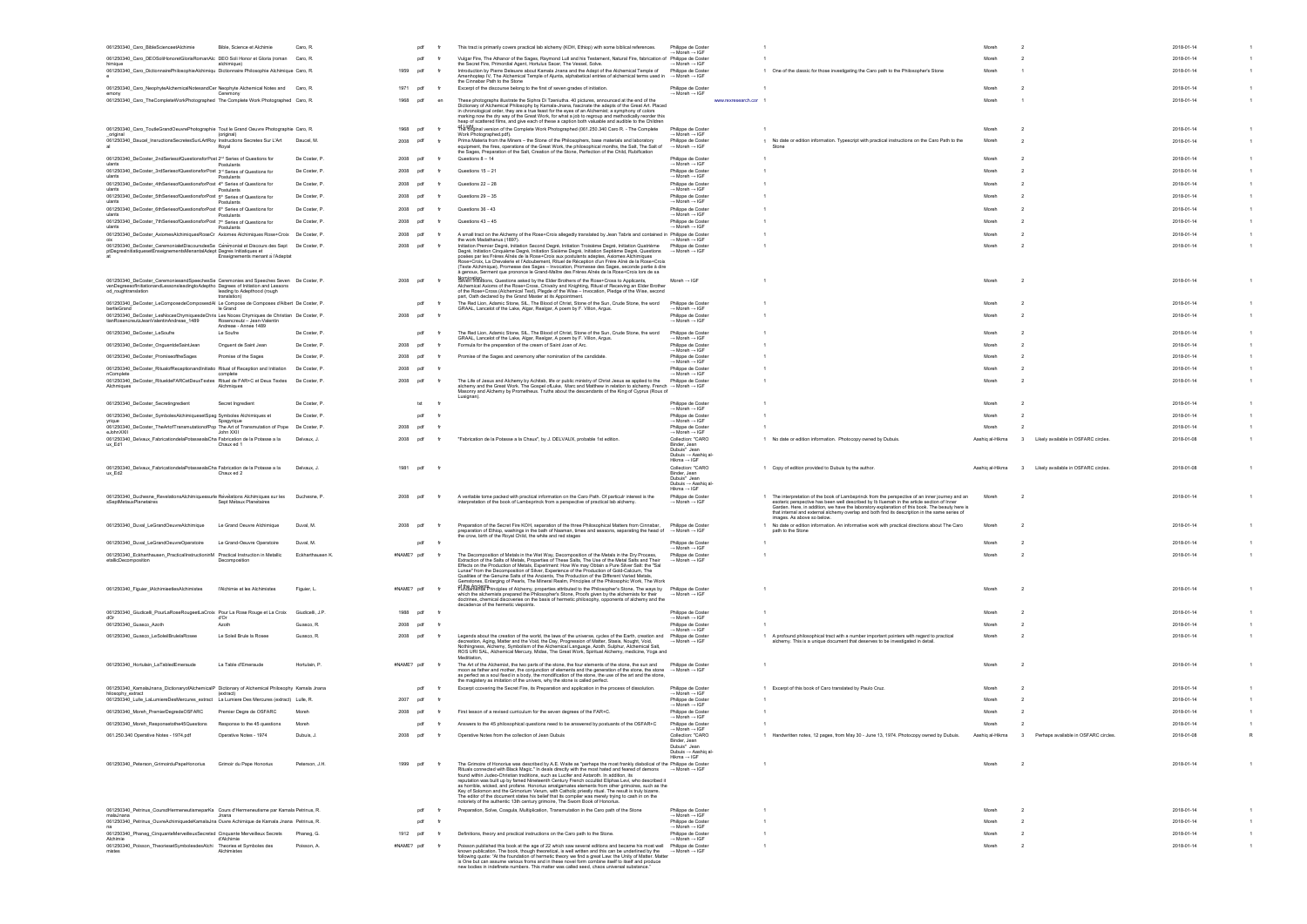**061.250.800**

|                                                           | 061250340_TauPrisciliano_TheElderBrothersoftheR The Elder Brothers of the                                     |                                                | Tau Prisciliano |                        |        | Translation of five from seven degrees of the OSFARC containing the practical lessons that were                                                                                                                                                                                                                                                                                                                                                                                                                                                                                                                                               | Philippe de Coster                                                                 |                                                                                                                                                                                                                                                                                                                                                                                             |                   |                                                                                                                                                                                                                                                                                                                         | 2018-01-14 |  |
|-----------------------------------------------------------|---------------------------------------------------------------------------------------------------------------|------------------------------------------------|-----------------|------------------------|--------|-----------------------------------------------------------------------------------------------------------------------------------------------------------------------------------------------------------------------------------------------------------------------------------------------------------------------------------------------------------------------------------------------------------------------------------------------------------------------------------------------------------------------------------------------------------------------------------------------------------------------------------------------|------------------------------------------------------------------------------------|---------------------------------------------------------------------------------------------------------------------------------------------------------------------------------------------------------------------------------------------------------------------------------------------------------------------------------------------------------------------------------------------|-------------------|-------------------------------------------------------------------------------------------------------------------------------------------------------------------------------------------------------------------------------------------------------------------------------------------------------------------------|------------|--|
|                                                           | oseCroix<br>061250340_Tiffireau_LoretlaTransmutationdesMeta L'or et la Transmutation des Metaux Tiffireau, T. | Rose+Croix                                     |                 |                        | pdf    | given out with these degrees.                                                                                                                                                                                                                                                                                                                                                                                                                                                                                                                                                                                                                 | $\rightarrow$ Moreh $\rightarrow$ IGF<br>Philippe de Coster                        |                                                                                                                                                                                                                                                                                                                                                                                             |                   |                                                                                                                                                                                                                                                                                                                         | 2018-01-14 |  |
|                                                           |                                                                                                               |                                                |                 |                        |        |                                                                                                                                                                                                                                                                                                                                                                                                                                                                                                                                                                                                                                               | $\rightarrow$ Moreh $\rightarrow$ IGF                                              |                                                                                                                                                                                                                                                                                                                                                                                             |                   |                                                                                                                                                                                                                                                                                                                         |            |  |
|                                                           | 061250340_Tsedekah_LaCroixduChristPaquesetle La Croix du Christ, Paques et le Tsedekah                        |                                                |                 |                        | pdf    |                                                                                                                                                                                                                                                                                                                                                                                                                                                                                                                                                                                                                                               | Philippe de Coster                                                                 |                                                                                                                                                                                                                                                                                                                                                                                             | Moreh             | $\overline{2}$                                                                                                                                                                                                                                                                                                          | 2018-01-14 |  |
|                                                           | GrandOeuvre                                                                                                   | <b>Grand Oeuvre</b>                            |                 |                        |        |                                                                                                                                                                                                                                                                                                                                                                                                                                                                                                                                                                                                                                               | $\rightarrow$ Moreh $\rightarrow$ IGF                                              |                                                                                                                                                                                                                                                                                                                                                                                             |                   |                                                                                                                                                                                                                                                                                                                         |            |  |
| 061.250.350 OSFARC-Ceremonial                             |                                                                                                               |                                                |                 |                        |        |                                                                                                                                                                                                                                                                                                                                                                                                                                                                                                                                                                                                                                               |                                                                                    |                                                                                                                                                                                                                                                                                                                                                                                             |                   |                                                                                                                                                                                                                                                                                                                         |            |  |
| 061.250.360 OSFARC-Pictures                               |                                                                                                               |                                                |                 |                        |        |                                                                                                                                                                                                                                                                                                                                                                                                                                                                                                                                                                                                                                               |                                                                                    |                                                                                                                                                                                                                                                                                                                                                                                             |                   |                                                                                                                                                                                                                                                                                                                         |            |  |
| 061.250.370 OSFARC-Old Catholic Church<br>061.250.400 IGF |                                                                                                               |                                                |                 |                        |        |                                                                                                                                                                                                                                                                                                                                                                                                                                                                                                                                                                                                                                               |                                                                                    |                                                                                                                                                                                                                                                                                                                                                                                             |                   |                                                                                                                                                                                                                                                                                                                         |            |  |
| 061.250.500 GAP                                           |                                                                                                               |                                                |                 |                        |        |                                                                                                                                                                                                                                                                                                                                                                                                                                                                                                                                                                                                                                               |                                                                                    |                                                                                                                                                                                                                                                                                                                                                                                             |                   |                                                                                                                                                                                                                                                                                                                         |            |  |
| 061.250.600 PON                                           |                                                                                                               |                                                |                 |                        |        |                                                                                                                                                                                                                                                                                                                                                                                                                                                                                                                                                                                                                                               |                                                                                    |                                                                                                                                                                                                                                                                                                                                                                                             |                   |                                                                                                                                                                                                                                                                                                                         |            |  |
|                                                           | 061250600_LesPhilosophesdelaNature_CoursEsote Les Philosophes de la Nature -                                  |                                                | Dubuis, J.      | 1979 pdf               |        | Basic Esoteric Principles, Work in the Oratory, creation - Macrocosm - Nature, emanation of                                                                                                                                                                                                                                                                                                                                                                                                                                                                                                                                                   | Dr. D.A. Schein $\rightarrow$                                                      |                                                                                                                                                                                                                                                                                                                                                                                             | Moreh             |                                                                                                                                                                                                                                                                                                                         | 2018-01-14 |  |
|                                                           | rismeGeneral                                                                                                  | Cours Esoterisme General                       |                 |                        |        | energy, Microcosm - Man. Zero and the Infinite, symbols, sacred geometry, invocations, numbers                                                                                                                                                                                                                                                                                                                                                                                                                                                                                                                                                | IGE                                                                                |                                                                                                                                                                                                                                                                                                                                                                                             |                   |                                                                                                                                                                                                                                                                                                                         |            |  |
|                                                           | 061250600_LesPhilosophesdelaNature_Introduction Philosophers of Nature -                                      |                                                | Dubuis, J.      | 1988<br>pdf            |        | and cycles, Prayer, Ritual, Powers, Secret Sciences<br>Letters of Bill van Doren and Hans Nintzel announcing the establishment of LPN in the USA, the                                                                                                                                                                                                                                                                                                                                                                                                                                                                                         | Dr. D.A. Schein →                                                                  | 1 These letters give an interesting overview of the early days of the LPN in the USA and its                                                                                                                                                                                                                                                                                                | Moreh             |                                                                                                                                                                                                                                                                                                                         | 2018-01-07 |  |
|                                                           |                                                                                                               | Introduction                                   |                 |                        |        | funding of translations, fees, and several alchemical matters                                                                                                                                                                                                                                                                                                                                                                                                                                                                                                                                                                                 | <b>IGE</b>                                                                         | membership base (around 700 members, mostly in the paramedical profession)                                                                                                                                                                                                                                                                                                                  |                   |                                                                                                                                                                                                                                                                                                                         |            |  |
|                                                           | 061250600_LesPhilosophesdelaNature_MaterialsC LPN - Materials Catalog                                         |                                                | Dubuis, J.      | 1993<br>ndf            |        | Catalogue of materials made available to members of LPN by the group administration.                                                                                                                                                                                                                                                                                                                                                                                                                                                                                                                                                          | Russ House $\rightarrow$ IGF                                                       |                                                                                                                                                                                                                                                                                                                                                                                             | Russ House        |                                                                                                                                                                                                                                                                                                                         | 2018-03-14 |  |
|                                                           | atalog                                                                                                        |                                                |                 |                        |        |                                                                                                                                                                                                                                                                                                                                                                                                                                                                                                                                                                                                                                               |                                                                                    |                                                                                                                                                                                                                                                                                                                                                                                             |                   |                                                                                                                                                                                                                                                                                                                         |            |  |
|                                                           | 061250600_LesPhilosophesdelaNature_Mineral_Nr Les Philosophes de la Nature -<br>$01-12$                       | Mineral 01-12                                  | Dubuis, J.      | 1979<br>pdf            |        |                                                                                                                                                                                                                                                                                                                                                                                                                                                                                                                                                                                                                                               | Dr. D.A. Schein $\rightarrow$                                                      |                                                                                                                                                                                                                                                                                                                                                                                             | Moreh             |                                                                                                                                                                                                                                                                                                                         | 2018-01-14 |  |
|                                                           | 061250600_LesPhilosophesdelaNature_Mineral_Nr Les Philosophes de la Nature -                                  |                                                | Dubuis, J.      | 1979<br>pdf            |        |                                                                                                                                                                                                                                                                                                                                                                                                                                                                                                                                                                                                                                               | Dr. D.A. Schein $\rightarrow$                                                      |                                                                                                                                                                                                                                                                                                                                                                                             | More              |                                                                                                                                                                                                                                                                                                                         | 2018-01-14 |  |
|                                                           | 13-24                                                                                                         | Mineral 13-24                                  |                 |                        |        |                                                                                                                                                                                                                                                                                                                                                                                                                                                                                                                                                                                                                                               |                                                                                    |                                                                                                                                                                                                                                                                                                                                                                                             |                   |                                                                                                                                                                                                                                                                                                                         |            |  |
|                                                           | 061250600_LesPhilosophesdelaNature_Mineral_Nr Les Philosophes de la Nature -<br>25-36                         | Mineral 25-36                                  | Dubuis, J.      | 1979<br>. pd           |        |                                                                                                                                                                                                                                                                                                                                                                                                                                                                                                                                                                                                                                               | Dr. D.A. Schein $\rightarrow$                                                      |                                                                                                                                                                                                                                                                                                                                                                                             |                   |                                                                                                                                                                                                                                                                                                                         | 2018-01-14 |  |
|                                                           | 061250600_LesPhilosophesdelaNature_Mineral_Nr Les Philosophes de la Nature -                                  |                                                | Dubuis, J.      | 1979<br>ndf            |        |                                                                                                                                                                                                                                                                                                                                                                                                                                                                                                                                                                                                                                               | Dr. D.A. Schein $\rightarrow$                                                      |                                                                                                                                                                                                                                                                                                                                                                                             | Moreh             |                                                                                                                                                                                                                                                                                                                         | 2018-01-14 |  |
|                                                           | 37-48                                                                                                         | Mineral 37-48                                  |                 |                        |        |                                                                                                                                                                                                                                                                                                                                                                                                                                                                                                                                                                                                                                               | IGF                                                                                |                                                                                                                                                                                                                                                                                                                                                                                             |                   |                                                                                                                                                                                                                                                                                                                         |            |  |
|                                                           | 061250600_LesPhilosophesdelaNature_Mineral_Nr Les Philosophes de la Nature -<br>49-60                         | Mineral 49-60                                  | Dubuis, J       | 1979                   |        |                                                                                                                                                                                                                                                                                                                                                                                                                                                                                                                                                                                                                                               | Dr. D.A. Schein $\rightarrow$                                                      |                                                                                                                                                                                                                                                                                                                                                                                             |                   |                                                                                                                                                                                                                                                                                                                         | 2018-01-14 |  |
|                                                           | 061250600_LesPhilosophesdelaNature_Mineral_Nr_Les Philosophes de la Nature -                                  |                                                | Dubuis, J.      | 1979<br>pdf            |        |                                                                                                                                                                                                                                                                                                                                                                                                                                                                                                                                                                                                                                               | Dr. D.A. Schein ->                                                                 |                                                                                                                                                                                                                                                                                                                                                                                             |                   |                                                                                                                                                                                                                                                                                                                         | 2018-01-14 |  |
|                                                           | 61-72                                                                                                         | Mineral 61-72                                  |                 |                        |        |                                                                                                                                                                                                                                                                                                                                                                                                                                                                                                                                                                                                                                               |                                                                                    |                                                                                                                                                                                                                                                                                                                                                                                             |                   |                                                                                                                                                                                                                                                                                                                         |            |  |
|                                                           | 061250600_LesPhilosophesdelaNature_Mineral_Nr Les Philosophes de la Nature -                                  |                                                | Dubuis, J       | 1979 pdf               |        |                                                                                                                                                                                                                                                                                                                                                                                                                                                                                                                                                                                                                                               | Dr. D.A. Schein →                                                                  |                                                                                                                                                                                                                                                                                                                                                                                             | Moreh             |                                                                                                                                                                                                                                                                                                                         | 2018-01-14 |  |
|                                                           | 73-84                                                                                                         | Mineral 73-84                                  |                 |                        |        |                                                                                                                                                                                                                                                                                                                                                                                                                                                                                                                                                                                                                                               |                                                                                    |                                                                                                                                                                                                                                                                                                                                                                                             |                   |                                                                                                                                                                                                                                                                                                                         |            |  |
|                                                           | 061250600_LesPhilosophesdelaNature_Notice01    Philosophers of Nature - Notice 1    Dubuis, J.                |                                                |                 | 1988<br><sub>D</sub> d |        | An example of a "notice", in this case the first of the spagyrics course. This was later bundled and<br>renamed as lesson 1 of the book on spagyrics.                                                                                                                                                                                                                                                                                                                                                                                                                                                                                         | Dr. D.A. Schein →                                                                  |                                                                                                                                                                                                                                                                                                                                                                                             |                   |                                                                                                                                                                                                                                                                                                                         | 2018-01-07 |  |
|                                                           | 061250600_LesPhilosophesdelaNature_Qabalah_V Les Philosophes de la Nature                                     |                                                | Dubuis, J.      | 1979<br>pdf            |        |                                                                                                                                                                                                                                                                                                                                                                                                                                                                                                                                                                                                                                               | Dr. D.A. Schein ->                                                                 |                                                                                                                                                                                                                                                                                                                                                                                             |                   |                                                                                                                                                                                                                                                                                                                         | 2018-01-14 |  |
|                                                           | ol 01                                                                                                         | Qabalah Vol 01                                 |                 |                        |        |                                                                                                                                                                                                                                                                                                                                                                                                                                                                                                                                                                                                                                               |                                                                                    |                                                                                                                                                                                                                                                                                                                                                                                             |                   |                                                                                                                                                                                                                                                                                                                         |            |  |
|                                                           | 061250600_LesPhilosophesdelaNature_Qabalah_V Les Philosophes de la Nature<br><b>0102</b>                      | Qabalah Vol 02                                 | Dubuis, J       | pdf<br>1979            |        |                                                                                                                                                                                                                                                                                                                                                                                                                                                                                                                                                                                                                                               | Dr. D.A. Schein ->                                                                 |                                                                                                                                                                                                                                                                                                                                                                                             | More              |                                                                                                                                                                                                                                                                                                                         | 2018-01-14 |  |
|                                                           | 061250600_LesPhilosophesdelaNature_Qabalah_V Les Philosophes de la Nature                                     |                                                | Dubuis, J.      | 1979<br>ndf            |        |                                                                                                                                                                                                                                                                                                                                                                                                                                                                                                                                                                                                                                               | Dr. D.A. Schein ->                                                                 |                                                                                                                                                                                                                                                                                                                                                                                             |                   |                                                                                                                                                                                                                                                                                                                         | 2018-01-14 |  |
|                                                           | ol <sub>03</sub>                                                                                              | Qabalah Vol 03                                 |                 |                        |        |                                                                                                                                                                                                                                                                                                                                                                                                                                                                                                                                                                                                                                               |                                                                                    |                                                                                                                                                                                                                                                                                                                                                                                             |                   |                                                                                                                                                                                                                                                                                                                         |            |  |
|                                                           | 061250600_LesPhilosophesdelaNature_Qabalah_V Les Philosophes de la Nature<br>പറ4                              | Qabalah Vol 04                                 | Dubuis, J       | 1979<br>ndf            |        |                                                                                                                                                                                                                                                                                                                                                                                                                                                                                                                                                                                                                                               | Dr. D.A. Schein $\rightarrow$                                                      |                                                                                                                                                                                                                                                                                                                                                                                             | More              |                                                                                                                                                                                                                                                                                                                         | 2018-01-14 |  |
|                                                           | 061250600_LesPhilosophesdelaNature_Spagirie_Nr Les Philosophes de la Nature -                                 |                                                | Dubuis, J.      | 1979                   |        |                                                                                                                                                                                                                                                                                                                                                                                                                                                                                                                                                                                                                                               | Dr. D.A. Schein $\rightarrow$                                                      |                                                                                                                                                                                                                                                                                                                                                                                             |                   |                                                                                                                                                                                                                                                                                                                         | 2018-01-14 |  |
|                                                           | $1 - 12$                                                                                                      | Spagirie 1-12                                  |                 |                        |        |                                                                                                                                                                                                                                                                                                                                                                                                                                                                                                                                                                                                                                               |                                                                                    |                                                                                                                                                                                                                                                                                                                                                                                             |                   |                                                                                                                                                                                                                                                                                                                         |            |  |
|                                                           | 061250600_LesPhilosophesdelaNature_Spagirie_Nr Les Philosophes de la Nature -<br>$13 - 24$                    | Spagirie 13-24                                 | Dubuis, J.      | 1979<br>ndf            |        |                                                                                                                                                                                                                                                                                                                                                                                                                                                                                                                                                                                                                                               | Dr. D.A. Schein →                                                                  |                                                                                                                                                                                                                                                                                                                                                                                             | More              |                                                                                                                                                                                                                                                                                                                         | 2018-01-14 |  |
|                                                           | 061250600_LesPhilosophesdelaNature_Spagirie_Nr Les Philosophes de la Nature -                                 |                                                | Dubuis, J       | 1979<br>nd             |        |                                                                                                                                                                                                                                                                                                                                                                                                                                                                                                                                                                                                                                               | Dr. D.A. Schein $\rightarrow$                                                      |                                                                                                                                                                                                                                                                                                                                                                                             |                   |                                                                                                                                                                                                                                                                                                                         | 2018-01-14 |  |
|                                                           | 25-37                                                                                                         | Spagirie 25-37                                 |                 |                        |        |                                                                                                                                                                                                                                                                                                                                                                                                                                                                                                                                                                                                                                               |                                                                                    |                                                                                                                                                                                                                                                                                                                                                                                             |                   |                                                                                                                                                                                                                                                                                                                         |            |  |
|                                                           | 061250600_LesPhilosophesdelaNature_Spagirie_Nr Les Philosophes de la Nature -<br>38-48                        | Spagirie 38-48                                 | Dubuis, J       | 1979<br>pdf            |        |                                                                                                                                                                                                                                                                                                                                                                                                                                                                                                                                                                                                                                               | Dr. D.A. Schein ->                                                                 |                                                                                                                                                                                                                                                                                                                                                                                             |                   |                                                                                                                                                                                                                                                                                                                         | 2018-01-14 |  |
|                                                           | 061250600_LesPhilosophesdelaNature_TraiteExper 060.250.600 Les Philosophes de la Dubuis, J.                   |                                                |                 | 1978 ndf               |        |                                                                                                                                                                                                                                                                                                                                                                                                                                                                                                                                                                                                                                               | Dr. D.A. Schein →                                                                  |                                                                                                                                                                                                                                                                                                                                                                                             | Moreh             |                                                                                                                                                                                                                                                                                                                         | 2018-01-13 |  |
|                                                           | imental                                                                                                       | Nature - Traite Experimental                   |                 |                        |        |                                                                                                                                                                                                                                                                                                                                                                                                                                                                                                                                                                                                                                               |                                                                                    |                                                                                                                                                                                                                                                                                                                                                                                             |                   |                                                                                                                                                                                                                                                                                                                         |            |  |
|                                                           | 061250600_LPN_AmalgamPathStagedeNiveauQuat Stage Niveau Quatre 1993 Juin,<br>re1993.luin                      | Voie de Flamel                                 |                 | 1993<br>pdf            |        | Handouts from June 1993 Seminar of Les Philosophes de la Nature in France. This practical                                                                                                                                                                                                                                                                                                                                                                                                                                                                                                                                                     | $LPN$ -France $\rightarrow$ LPN-France                                             | A document of immense value for those working the Amalgam path.                                                                                                                                                                                                                                                                                                                             | Russ House        |                                                                                                                                                                                                                                                                                                                         | 2018-10-05 |  |
|                                                           |                                                                                                               |                                                |                 |                        |        | workshop was for Level 4 Mineral, and dedicated to the Amalgam path to produce Sophic Mercury, Russ House -> IGF<br>as per Flamel, Philalethes and others. Contents: Overview of 2-day seminar; The Way of Flamel<br>overview; notation regarding a portion of Molinier Mss on mythology, with corresponding text from<br>Pernety's work on the subject; table of ancient weights/measures; overview of steps in Flamel's path<br>with symbols and text; detailed instruction on each step in the procedure; plan for high temperature<br>oven and electrical regulator (design of Jean Dubuis); properties of the metals of use in the path. |                                                                                    |                                                                                                                                                                                                                                                                                                                                                                                             |                   |                                                                                                                                                                                                                                                                                                                         |            |  |
|                                                           |                                                                                                               |                                                |                 |                        |        | Portions were translated into English for a seminar held in USA and are available in a separate                                                                                                                                                                                                                                                                                                                                                                                                                                                                                                                                               |                                                                                    |                                                                                                                                                                                                                                                                                                                                                                                             |                   |                                                                                                                                                                                                                                                                                                                         |            |  |
|                                                           | 061250600_LPN_AnimatedMercury                                                                                 | LPN: USA Seminar Handouts,<br>Animated Mercury | LPN             | 1993<br>pdf            |        | document.<br>Handouts from 1993 Seminar of Les Philosophes de la Nature in USA. Shows four paths to Sophic LPN-France →<br>Mercury used by Alchemists; explanations of equipment and procedures to be shown in seminar. Russ House → IGF                                                                                                                                                                                                                                                                                                                                                                                                      | LPN-France                                                                         | A document of immense value for those working the Amalgam path.                                                                                                                                                                                                                                                                                                                             | Russ House        |                                                                                                                                                                                                                                                                                                                         | 2018-10-05 |  |
|                                                           | 061250600_LPN_MolinierTranscription                                                                           | Notice regarding Molinier (Flamel) LPN         |                 | 1993<br>pdf            | fr. en | Notice of the LPN-France project to transcribe the 400-page Molinier manuscript, related to Flamel LPN-France →                                                                                                                                                                                                                                                                                                                                                                                                                                                                                                                               |                                                                                    | This notice explains the LPN-France project of transcribing the Molinier (Flamel) manuscript.                                                                                                                                                                                                                                                                                               | <b>Russ House</b> |                                                                                                                                                                                                                                                                                                                         | 2018-10-05 |  |
|                                                           |                                                                                                               | transcription project                          |                 |                        |        |                                                                                                                                                                                                                                                                                                                                                                                                                                                                                                                                                                                                                                               | Russ House $\rightarrow$ IGF                                                       | with English translation of the notice appended. As the final work is in this Archive, the                                                                                                                                                                                                                                                                                                  |                   |                                                                                                                                                                                                                                                                                                                         |            |  |
|                                                           |                                                                                                               |                                                |                 | 1993<br>pdf            | en     |                                                                                                                                                                                                                                                                                                                                                                                                                                                                                                                                                                                                                                               |                                                                                    | documents accompanying this notice are not included here.                                                                                                                                                                                                                                                                                                                                   | Russ House        |                                                                                                                                                                                                                                                                                                                         |            |  |
|                                                           | 061250600_LPN_PreparationandSeedingofaSophic Preparation and Seeding of a Sopic LPN<br>Mercury                | Mercury                                        |                 |                        |        | Handouts from 1993 Seminar of Les Philosophes de la Nature in USA. This practical workshop was LPN-France -<br>dedicated to the Amalgam path to produce Sophic Mercury, as per Flamel, Philalethes and others. Russ House → IGF                                                                                                                                                                                                                                                                                                                                                                                                               |                                                                                    | A document of immense value for those working the Amalgam path.                                                                                                                                                                                                                                                                                                                             |                   |                                                                                                                                                                                                                                                                                                                         | 2018-10-05 |  |
|                                                           |                                                                                                               |                                                |                 |                        |        | Contents: detailed instruction on each step in the procedure. This was translated into English from a                                                                                                                                                                                                                                                                                                                                                                                                                                                                                                                                         |                                                                                    |                                                                                                                                                                                                                                                                                                                                                                                             |                   |                                                                                                                                                                                                                                                                                                                         |            |  |
|                                                           |                                                                                                               |                                                |                 | 1993<br>pdf            |        | portion of the documents from June 1993 Seminar in France, available in a separate document                                                                                                                                                                                                                                                                                                                                                                                                                                                                                                                                                   |                                                                                    |                                                                                                                                                                                                                                                                                                                                                                                             |                   | $\overline{2}$                                                                                                                                                                                                                                                                                                          |            |  |
|                                                           | 061250600_PONSeminar_1993_Illinois                                                                            | PON Seminar -1993 April - Illinois Dubuis, J.  |                 |                        |        | Transcription from video tapes of Seminar of The Philosophers of Nature held in April 1993. Jean Russ House → IGF<br>Dubuis is one of the primary speakers.                                                                                                                                                                                                                                                                                                                                                                                                                                                                                   |                                                                                    |                                                                                                                                                                                                                                                                                                                                                                                             | Russ House        |                                                                                                                                                                                                                                                                                                                         | 2018-03-19 |  |
| 061.250.700 PRS                                           |                                                                                                               |                                                |                 |                        |        |                                                                                                                                                                                                                                                                                                                                                                                                                                                                                                                                                                                                                                               |                                                                                    |                                                                                                                                                                                                                                                                                                                                                                                             |                   |                                                                                                                                                                                                                                                                                                                         |            |  |
|                                                           | 061250700_Albertus_PracticalAlchemyinthe20thCe Practical Alchemy in the 20th                                  |                                                | Albertus        | 2018 pdf               | en     | Translation into English of a significant portion of the German text by Frater Albertus, Praktiche                                                                                                                                                                                                                                                                                                                                                                                                                                                                                                                                            | Russ House $\rightarrow$ IGF                                                       |                                                                                                                                                                                                                                                                                                                                                                                             | Russ House        | Somewhat sensitive in that this is a possibly unauthorized                                                                                                                                                                                                                                                              | 2018-03-14 |  |
|                                                           |                                                                                                               | Century                                        |                 |                        |        | Alchemie im Zwanzigstem Jahrhundert, 1970.                                                                                                                                                                                                                                                                                                                                                                                                                                                                                                                                                                                                    |                                                                                    |                                                                                                                                                                                                                                                                                                                                                                                             |                   | translation done by Arthur Fehres, which was shared with me<br>by someone other than the translator.                                                                                                                                                                                                                    |            |  |
|                                                           | 061250700_Artofferus_1985_House1of2                                                                           | 1985 TX USA - House 1 of 2                     | Artofferus      | 2010<br>ndf            | en     | Notes from seminar with laboratory practice given by Arthur Fehres in 1985 in Texas. Part 1 of 2. Russ House → IGF                                                                                                                                                                                                                                                                                                                                                                                                                                                                                                                            |                                                                                    |                                                                                                                                                                                                                                                                                                                                                                                             | Russ House        | Has operative details on metallic/mineral processes, and<br>$\mathbf{3}$                                                                                                                                                                                                                                                | 2018-03-14 |  |
|                                                           |                                                                                                               |                                                |                 |                        |        |                                                                                                                                                                                                                                                                                                                                                                                                                                                                                                                                                                                                                                               |                                                                                    |                                                                                                                                                                                                                                                                                                                                                                                             |                   | preparations to be ingested: potentially dangerous without                                                                                                                                                                                                                                                              |            |  |
|                                                           |                                                                                                               |                                                |                 |                        |        |                                                                                                                                                                                                                                                                                                                                                                                                                                                                                                                                                                                                                                               |                                                                                    |                                                                                                                                                                                                                                                                                                                                                                                             |                   | adequate experience/quidance.                                                                                                                                                                                                                                                                                           |            |  |
|                                                           | 061250700_Artofferus_1985_House2of2                                                                           | 1985 TX USA - House 2 of 2                     | Artofferus      | 2010<br>ndf            |        | Notes from seminar with laboratory practice given by Arthur Fehres in 1985 in Texas. Part 2 of 2. Russ House → IGF                                                                                                                                                                                                                                                                                                                                                                                                                                                                                                                            |                                                                                    |                                                                                                                                                                                                                                                                                                                                                                                             | <b>Russ House</b> | $\overline{\mathbf{3}}$<br>Has operative details on metallic/mineral processes, and<br>preparations to be ingested: potentially dangerous without                                                                                                                                                                       | 2018-03-14 |  |
|                                                           |                                                                                                               |                                                |                 |                        |        |                                                                                                                                                                                                                                                                                                                                                                                                                                                                                                                                                                                                                                               |                                                                                    |                                                                                                                                                                                                                                                                                                                                                                                             |                   | adequate experience/guidance                                                                                                                                                                                                                                                                                            |            |  |
|                                                           | 061250700_Artofferus_1985_Nintzel                                                                             | 1985 TX USA - Nintzel                          | Artofferus      | 2010 ndf               |        | Notes from seminar given by Arthur Fehres in July-August 1985. Compiled by Hans Nintzel from his H Nintzel → Russ                                                                                                                                                                                                                                                                                                                                                                                                                                                                                                                             |                                                                                    |                                                                                                                                                                                                                                                                                                                                                                                             | Russ House        | Has operative details on metallic/mineral processes, and<br>$\mathbf{3}$                                                                                                                                                                                                                                                | 2018-03-14 |  |
|                                                           |                                                                                                               |                                                |                 |                        |        | notes and those from several attendees                                                                                                                                                                                                                                                                                                                                                                                                                                                                                                                                                                                                        | House $\rightarrow$ IGF                                                            |                                                                                                                                                                                                                                                                                                                                                                                             |                   | preparations to be ingested: potentially dangerous without                                                                                                                                                                                                                                                              |            |  |
|                                                           | 061250700 AssortedDocumentsoftheParcelsusRes Assorted documents of the                                        |                                                |                 | 1969<br>nd             |        | Assorted documents from the PRS from 1969 and later                                                                                                                                                                                                                                                                                                                                                                                                                                                                                                                                                                                           | Dr. D.A. Schein $\rightarrow$                                                      |                                                                                                                                                                                                                                                                                                                                                                                             | Moreh             | adequate experience/guidance.<br>$\overline{2}$                                                                                                                                                                                                                                                                         | 2018-01-14 |  |
|                                                           | earchSociety                                                                                                  | Paracelsus Research Society                    |                 |                        |        |                                                                                                                                                                                                                                                                                                                                                                                                                                                                                                                                                                                                                                               | Moreh $\rightarrow$ IGF                                                            |                                                                                                                                                                                                                                                                                                                                                                                             |                   |                                                                                                                                                                                                                                                                                                                         |            |  |
|                                                           | 061250700_InternationalSymposiumonAlchemy                                                                     | International Symposium on                     |                 | 1980                   | nd     | Brochure: International Symposium on Alchemy in 1980                                                                                                                                                                                                                                                                                                                                                                                                                                                                                                                                                                                          | Dr. D.A. Schein ->                                                                 |                                                                                                                                                                                                                                                                                                                                                                                             | Moreh             |                                                                                                                                                                                                                                                                                                                         | 2018-01-14 |  |
|                                                           | 061250700_Nintzel_AlchemyNotes                                                                                | Alchemy<br>Alchemy Notes                       | Nintzel, H      | 2016<br>ndf            | en     | Hans Nintzel compiled notes from his PRS classes, drawing on notes from other classmates. In                                                                                                                                                                                                                                                                                                                                                                                                                                                                                                                                                  | Moreh $\rightarrow$ IGF<br>Hans Nintzel $\rightarrow$                              | 1 Page Numbering / Index: After receiving the document, Aashia al-Hikma added page                                                                                                                                                                                                                                                                                                          | Aashig al-Hikma   | Fenzke obtained this document (a photocopy) when he<br>- 5                                                                                                                                                                                                                                                              | 2016-12-17 |  |
|                                                           |                                                                                                               |                                                |                 |                        |        | addition, he included correspondence with researchers (Junius, et. al.), notes from his own<br>experimentation, articles both published and non-published, compiled lists of resources and<br>photocopies from texts.                                                                                                                                                                                                                                                                                                                                                                                                                         | George Fenzke →<br>Fenzke estate -<br>AMORC $\rightarrow$ Aashio<br>al-Hikma → IGF | numbers to allow for eventual indexing. When creating the index, I realized that a section was<br>not in order (explanation pending). Scan Quality: Some pages having incomplete or<br>'smeared' images originate with the document provided by Nintzel to Fenzke and cannot be<br>rectified. Upon request, Aashiq al-Hikma will rescan the entire document using a more<br>capable scanner |                   | purchased rights to the entire RAMS collection from Hans<br>Nintzel. Aashiq al-Hikma worked with the executor of Fenzke's<br>estate and approached AMORC, suggesting that they then<br>purchase these rights, which they did. Aashig al-Hikma was in<br>San Jose just after they received the documents, and identified |            |  |

| 061250700 PRS LectureofFraterAlbertusattheUniv Lecture of Frater Albertus at the                              |                                     | Albertus     | 1978 mp3    |     |         | Frater Albertus explains the nature of alchemy, spagyrics, transmutation in nature and in the                                                                                                                                                                                                                                                                                                                                                                                                                                                                                    | http://unitedearthfunc |                                                                                                                                                                                                                                                                                                                                                                                                                                                                  | Moreh      |                                                                                                                                       | 2017-12-28 |  |
|---------------------------------------------------------------------------------------------------------------|-------------------------------------|--------------|-------------|-----|---------|----------------------------------------------------------------------------------------------------------------------------------------------------------------------------------------------------------------------------------------------------------------------------------------------------------------------------------------------------------------------------------------------------------------------------------------------------------------------------------------------------------------------------------------------------------------------------------|------------------------|------------------------------------------------------------------------------------------------------------------------------------------------------------------------------------------------------------------------------------------------------------------------------------------------------------------------------------------------------------------------------------------------------------------------------------------------------------------|------------|---------------------------------------------------------------------------------------------------------------------------------------|------------|--|
| ersitvofCalifornia                                                                                            | University of California, Davis.mp3 |              |             |     |         | laboratory, the three principles, the alkahest                                                                                                                                                                                                                                                                                                                                                                                                                                                                                                                                   |                        |                                                                                                                                                                                                                                                                                                                                                                                                                                                                  |            |                                                                                                                                       |            |  |
| 061250700_PRS_StuttgartConvention_1973_1of3 PRS 1973 Stuttgart Convention - 1                                 |                                     |              | 2018        | pdf |         | Presentations from Second International Alchemistical Convention, Stuttgart, Germany, 1973 file 1 Russ House → IGF                                                                                                                                                                                                                                                                                                                                                                                                                                                               |                        | Reflections About the Philosopher's Stone - A Contemplation About the Transmutation of<br>Matter by Heinz Fischer-Lichtental / Reflections About Alchemy and Laboratory Work by<br>Augusto Pancaldi / The Influence of the "Green Star" by Collen M. Larsen / The Herbal Stone<br>by Joseph Lüthi                                                                                                                                                                | Russ House |                                                                                                                                       | 2018-03-14 |  |
| 061250700 PRS StuttgartConvention 1973 2of3 PRS 1973 Stuttgart Convention - 2                                 |                                     |              | 2018        | ndf |         | Presentations from Second International Alchemistical Convention, Stuttgart, Germany, 1973 file 2 Russ House $\rightarrow$ IGF                                                                                                                                                                                                                                                                                                                                                                                                                                                   |                        | The Sulphur of Antimony and the Art of Its Preparation by Joseph Weber / Are Alchemistical<br>Writings To Be Considered Literally? by Siegfried Seifert / Alchemistical Aspects of The Deck<br>of Cards by Arthur G. Fehres, N.D., D.C. / The Sting-Nettle Within the Micro- and Macrocosm.<br>Considered Alchemistically by Astrid Berchtenbreiter / Your Ascendant From the Mother's<br>Horoscope by Afra A. Waesch / Body, Soul and Spirit by Frater Albertus | Russ House |                                                                                                                                       | 2018-03-14 |  |
| 061250700 PRS StuttgartConvention 1973 3of3 PRS 1973 Stuttgart Convention - 3                                 |                                     |              | 2018        |     |         | Presentations from Second International Alchemistical Convention, Stuttgart, Germany, 1973 file 1 Russ House $\rightarrow$ IGF                                                                                                                                                                                                                                                                                                                                                                                                                                                   |                        | Esoteric Astrology by Frater Albertus / The Application of The Qabalah In Daily Life by Dr.<br>Heinz Conrad / Spiritualism As Psychic Phenomena by Lesley G. Tuckett / Positive<br>Manifestations of Mental Alchemy by Alex L. Gathercole                                                                                                                                                                                                                        | Russ House |                                                                                                                                       | 2018-03-14 |  |
| 061250700 Schein CorrespondenceWithHansNintz Correspondence with Hans Nintzel Schein, D.A.                    |                                     |              | 1988        |     |         | Letters of Hans Nintzel inquiring about specifics of the work on antimony, an article for the Gnosis<br>Dr. D.A. Schein $\rightarrow$<br>Magazine by Hans Nintzel titled "Alchemy is Alive and Well: if you thought that alchemy was just a Moreh → IGF<br>discredited pseudo-science then think again!", the role of chemical impurities in alchemy by<br>Lawrence Principe ad other assorted documents                                                                                                                                                                         |                        |                                                                                                                                                                                                                                                                                                                                                                                                                                                                  | Moreh      |                                                                                                                                       | 2018-01-14 |  |
| 061250700 Schein ParacelsusLaboratoryMineralS Paracelsus Laboratory Mineral Salt Schein, D.A.<br>altSolutions | Solutions                           |              | undated pdf |     |         | Information on some Elements. Elements in Mammalian Blood. Plasma and Red Cells. Functions of Dr. D.A. Schein →<br>Essential Elements. Maior elements in the Body of Man and in Sea Water. Trace Elements in Sea Moreh $\rightarrow$ IGF<br>Water and in Man. Ancient and Modern, Essential Bulk and Trace Elements on the Earth's Crust and<br>in Man, Minimal Requirements, Average Oral Intakes, Tolerance Limits and Toxic Quantities of<br>Trace Elements, Essential Trace Elements in Various Types of Foods, Paracelsus Laboratory<br>Mineral Salt Solutions Product List |                        | This document contains recipes of the mineral solutions that were produced by Paracelsus<br>I aboratories                                                                                                                                                                                                                                                                                                                                                        | Moreh      |                                                                                                                                       | 2018-01-14 |  |
| 061250700 Schein Paralab                                                                                      | Paralab                             | Schein, D.A. | undated     |     |         | Notes accompanying an audio visual presentation conducted by David Schein and Paul Randack<br>Dr. D.A. Schein →<br>Moreh $\rightarrow$ IGF                                                                                                                                                                                                                                                                                                                                                                                                                                       |                        | A promotional text about Paralab, discussing the spagyric process, its history and its<br>application in the production process of Paralab                                                                                                                                                                                                                                                                                                                       | Moreh      |                                                                                                                                       | 2018-01-14 |  |
| 061250700 Schein Tristar                                                                                      | Tristar                             | Schein, D.A. | undated     |     | College | Paper by Paul Randack and Dr. D.A. Schein concerning, Tristar, an outgrowth of the Paracelsus<br>Dr. D.A. Schein<br>Moreh $\rightarrow$ IGF                                                                                                                                                                                                                                                                                                                                                                                                                                      |                        | A promotional text about Tristar, the vision of the organisation that Albertus had in mind which<br>would combine the three pillars of alchemical Research, the production of spagyric products<br>(Paralab) and schooling (PRS).                                                                                                                                                                                                                                | Moreh      |                                                                                                                                       | 2018-01-14 |  |
| 061250700 Various PRSSchism                                                                                   | Various - PRS Schism                |              | 1981        | pdf |         | Dr. D.A. Schein $\rightarrow$<br>86 pages of letters from several long-standing members of Paracelsus College in which Frater<br>Albertus is accused of various grave matters. Each letter was written individually and each member Moreh $\rightarrow$ IGF<br>tells its own story and subsequently the letters were signed and certified by notary and bundled.                                                                                                                                                                                                                 |                        | These series of letters comprise and untold story of a shadow side of Frater Albertus and the<br>Paracelsus College.                                                                                                                                                                                                                                                                                                                                             | Moreh      | My intention is to keep these letters private, as they tell<br>personal stories and I feel they should be handled with<br>discretion. | n.a.       |  |
|                                                                                                               |                                     |              |             |     |         |                                                                                                                                                                                                                                                                                                                                                                                                                                                                                                                                                                                  |                        |                                                                                                                                                                                                                                                                                                                                                                                                                                                                  |            |                                                                                                                                       |            |  |

| Moreh<br>$\mathcal{P}$<br>2018-01-14<br>1<br>Moreh<br>$\overline{\mathbf{c}}$<br>2018-01-14<br>1<br>Moreh<br>1<br>2018-01-14<br>B<br>Moreh<br>$\overline{\mathbf{c}}$<br>2018-01-07<br>R<br>Russ House<br>$\overline{\mathbf{c}}$<br>2018-03-14<br>B<br>Moreh<br>1<br>2018-01-14<br><sub>B</sub><br>Moreh<br>1<br>2018-01-14<br>B<br>Moreh<br>2018-01-14<br>B<br>1<br>Moreh<br>2018-01-14<br>B<br>1<br>Moreh<br>2018-01-14<br>B<br>1<br>Moreh<br>2018-01-14<br><sub>B</sub><br>1<br>Moreh<br>1<br>2018-01-14<br>B<br>Moreh<br>$\overline{\mathbf{c}}$<br>2018-01-07<br>R<br>Moreh<br>1<br>2018-01-14<br>B<br>Moreh<br>2018-01-14<br>1<br>B<br>Moreh<br>1<br>2018-01-14<br>B<br>Moreh<br>2018-01-14<br>B<br>1<br>Moreh<br>2018-01-14<br>B<br>1<br>2018-01-14<br>Moreh<br>1<br>B<br>Moreh<br>1<br>2018-01-14<br>B<br>Moreh<br>2018-01-14<br>B<br>1<br>Moreh<br>2018-01-13<br>B<br>1<br>2018-10-05<br>Russ House<br>3<br>1<br>Russ House<br>2018-10-05<br>3<br>1<br>Russ House<br>2018-10-05<br>R<br>1<br>Russ House<br>3<br>2018-10-05<br>1<br>Russ House<br>$\overline{\mathbf{c}}$<br>2018-03-19<br>B<br>$\overline{\mathbf{r}}$<br>Russ House<br>3<br>Somewhat sensitive in that this is a possibly unauthorized<br>2018-03-14<br>translation done by Arthur Fehres, which was shared with me<br>by someone other than the translator.<br>Russ House<br>Has operative details on metallic/mineral processes, and<br>2018-03-14<br>3<br>?<br>preparations to be ingested: potentially dangerous without<br>adequate experience/guidance.<br>Has operative details on metallic/mineral processes, and<br>2018-03-14<br>2<br>Russ House<br>3<br>preparations to be ingested: potentially dangerous without<br>adequate experience/quidance<br>3<br>Has operative details on metallic/mineral processes, and<br>2018-03-14<br>$\overline{\phantom{a}}$<br>Russ House<br>preparations to be ingested: potentially dangerous without<br>adequate experience/guidance.<br>Moreh<br>$\overline{\mathbf{c}}$<br>2018-01-14<br>R<br>Moreh<br>$\overline{\mathbf{c}}$<br>2018-01-14<br>R<br>Fenzke obtained this document (a photocopy) when he<br>5<br>2016-12-17<br>1<br>purchased rights to the entire RAMS collection from Hans<br>Nintzel. Aashiq al-Hikma worked with the executor of Fenzke's<br>estate and approached AMORC, suggesting that they then<br>purchase these rights, which they did. Aashiq al-Hikma was in<br>San Jose just after they received the documents, and identified<br>that this document was not in his own collection (Aashiq al-<br>Hikma had Fenzke's photocopies from the masters). Aashiq al-<br>Hikma requested, and received copies of this document for<br>Jack Glass and myself. As of 1989/1990 AMORC Library had<br>Fenzke's copy of this document, in a 'controlled distribution'<br>status. A few persons in the AMORC classes at that time<br>acquired copies from the librarian. During the 1990's, Acetate<br>Path workshop Aashiq al-Hikma allowed three people to copy<br>this (Kalec, Stavish, and one other).<br>Moreh<br>1<br>2017-12-28<br>B<br>Russ House<br>2018-03-14<br>1<br>Russ House<br>$\overline{\mathbf{c}}$<br>2018-03-14<br>Russ House<br>3<br>2018-03-14<br>Moreh<br>$\overline{\mathbf{c}}$<br>2018-01-14<br>R<br>$\overline{\mathbf{c}}$<br>2018-01-14<br>R<br>Moreh<br>Moreh<br>$\mathbf 2$<br>2018-01-14<br>R<br>$\overline{\mathbf{c}}$<br>2018-01-14<br>R<br>Moreh<br>6<br>My intention is to keep these letters private, as they tell<br>R<br>Moreh<br>n.a.<br>personal stories and I feel they should be handled with<br>discretion. | Moreh           | $\overline{2}$ | 2018-01-14 | 1 |
|-------------------------------------------------------------------------------------------------------------------------------------------------------------------------------------------------------------------------------------------------------------------------------------------------------------------------------------------------------------------------------------------------------------------------------------------------------------------------------------------------------------------------------------------------------------------------------------------------------------------------------------------------------------------------------------------------------------------------------------------------------------------------------------------------------------------------------------------------------------------------------------------------------------------------------------------------------------------------------------------------------------------------------------------------------------------------------------------------------------------------------------------------------------------------------------------------------------------------------------------------------------------------------------------------------------------------------------------------------------------------------------------------------------------------------------------------------------------------------------------------------------------------------------------------------------------------------------------------------------------------------------------------------------------------------------------------------------------------------------------------------------------------------------------------------------------------------------------------------------------------------------------------------------------------------------------------------------------------------------------------------------------------------------------------------------------------------------------------------------------------------------------------------------------------------------------------------------------------------------------------------------------------------------------------------------------------------------------------------------------------------------------------------------------------------------------------------------------------------------------------------------------------------------------------------------------------------------------------------------------------------------------------------------------------------------------------------------------------------------------------------------------------------------------------------------------------------------------------------------------------------------------------------------------------------------------------------------------------------------------------------------------------------------------------------------------------------------------------------------------------------------------------------------------------------------------------------------------------------------------------------------------------------------------------------------------------------------------------------------------------------------------------------------------------------------------------------------------------------------------------------------------------------------------------------------------------------------------------------|-----------------|----------------|------------|---|
|                                                                                                                                                                                                                                                                                                                                                                                                                                                                                                                                                                                                                                                                                                                                                                                                                                                                                                                                                                                                                                                                                                                                                                                                                                                                                                                                                                                                                                                                                                                                                                                                                                                                                                                                                                                                                                                                                                                                                                                                                                                                                                                                                                                                                                                                                                                                                                                                                                                                                                                                                                                                                                                                                                                                                                                                                                                                                                                                                                                                                                                                                                                                                                                                                                                                                                                                                                                                                                                                                                                                                                                                       |                 |                |            |   |
|                                                                                                                                                                                                                                                                                                                                                                                                                                                                                                                                                                                                                                                                                                                                                                                                                                                                                                                                                                                                                                                                                                                                                                                                                                                                                                                                                                                                                                                                                                                                                                                                                                                                                                                                                                                                                                                                                                                                                                                                                                                                                                                                                                                                                                                                                                                                                                                                                                                                                                                                                                                                                                                                                                                                                                                                                                                                                                                                                                                                                                                                                                                                                                                                                                                                                                                                                                                                                                                                                                                                                                                                       |                 |                |            |   |
|                                                                                                                                                                                                                                                                                                                                                                                                                                                                                                                                                                                                                                                                                                                                                                                                                                                                                                                                                                                                                                                                                                                                                                                                                                                                                                                                                                                                                                                                                                                                                                                                                                                                                                                                                                                                                                                                                                                                                                                                                                                                                                                                                                                                                                                                                                                                                                                                                                                                                                                                                                                                                                                                                                                                                                                                                                                                                                                                                                                                                                                                                                                                                                                                                                                                                                                                                                                                                                                                                                                                                                                                       |                 |                |            |   |
|                                                                                                                                                                                                                                                                                                                                                                                                                                                                                                                                                                                                                                                                                                                                                                                                                                                                                                                                                                                                                                                                                                                                                                                                                                                                                                                                                                                                                                                                                                                                                                                                                                                                                                                                                                                                                                                                                                                                                                                                                                                                                                                                                                                                                                                                                                                                                                                                                                                                                                                                                                                                                                                                                                                                                                                                                                                                                                                                                                                                                                                                                                                                                                                                                                                                                                                                                                                                                                                                                                                                                                                                       |                 |                |            |   |
|                                                                                                                                                                                                                                                                                                                                                                                                                                                                                                                                                                                                                                                                                                                                                                                                                                                                                                                                                                                                                                                                                                                                                                                                                                                                                                                                                                                                                                                                                                                                                                                                                                                                                                                                                                                                                                                                                                                                                                                                                                                                                                                                                                                                                                                                                                                                                                                                                                                                                                                                                                                                                                                                                                                                                                                                                                                                                                                                                                                                                                                                                                                                                                                                                                                                                                                                                                                                                                                                                                                                                                                                       |                 |                |            |   |
|                                                                                                                                                                                                                                                                                                                                                                                                                                                                                                                                                                                                                                                                                                                                                                                                                                                                                                                                                                                                                                                                                                                                                                                                                                                                                                                                                                                                                                                                                                                                                                                                                                                                                                                                                                                                                                                                                                                                                                                                                                                                                                                                                                                                                                                                                                                                                                                                                                                                                                                                                                                                                                                                                                                                                                                                                                                                                                                                                                                                                                                                                                                                                                                                                                                                                                                                                                                                                                                                                                                                                                                                       |                 |                |            |   |
|                                                                                                                                                                                                                                                                                                                                                                                                                                                                                                                                                                                                                                                                                                                                                                                                                                                                                                                                                                                                                                                                                                                                                                                                                                                                                                                                                                                                                                                                                                                                                                                                                                                                                                                                                                                                                                                                                                                                                                                                                                                                                                                                                                                                                                                                                                                                                                                                                                                                                                                                                                                                                                                                                                                                                                                                                                                                                                                                                                                                                                                                                                                                                                                                                                                                                                                                                                                                                                                                                                                                                                                                       |                 |                |            |   |
|                                                                                                                                                                                                                                                                                                                                                                                                                                                                                                                                                                                                                                                                                                                                                                                                                                                                                                                                                                                                                                                                                                                                                                                                                                                                                                                                                                                                                                                                                                                                                                                                                                                                                                                                                                                                                                                                                                                                                                                                                                                                                                                                                                                                                                                                                                                                                                                                                                                                                                                                                                                                                                                                                                                                                                                                                                                                                                                                                                                                                                                                                                                                                                                                                                                                                                                                                                                                                                                                                                                                                                                                       |                 |                |            |   |
|                                                                                                                                                                                                                                                                                                                                                                                                                                                                                                                                                                                                                                                                                                                                                                                                                                                                                                                                                                                                                                                                                                                                                                                                                                                                                                                                                                                                                                                                                                                                                                                                                                                                                                                                                                                                                                                                                                                                                                                                                                                                                                                                                                                                                                                                                                                                                                                                                                                                                                                                                                                                                                                                                                                                                                                                                                                                                                                                                                                                                                                                                                                                                                                                                                                                                                                                                                                                                                                                                                                                                                                                       |                 |                |            |   |
|                                                                                                                                                                                                                                                                                                                                                                                                                                                                                                                                                                                                                                                                                                                                                                                                                                                                                                                                                                                                                                                                                                                                                                                                                                                                                                                                                                                                                                                                                                                                                                                                                                                                                                                                                                                                                                                                                                                                                                                                                                                                                                                                                                                                                                                                                                                                                                                                                                                                                                                                                                                                                                                                                                                                                                                                                                                                                                                                                                                                                                                                                                                                                                                                                                                                                                                                                                                                                                                                                                                                                                                                       |                 |                |            |   |
|                                                                                                                                                                                                                                                                                                                                                                                                                                                                                                                                                                                                                                                                                                                                                                                                                                                                                                                                                                                                                                                                                                                                                                                                                                                                                                                                                                                                                                                                                                                                                                                                                                                                                                                                                                                                                                                                                                                                                                                                                                                                                                                                                                                                                                                                                                                                                                                                                                                                                                                                                                                                                                                                                                                                                                                                                                                                                                                                                                                                                                                                                                                                                                                                                                                                                                                                                                                                                                                                                                                                                                                                       |                 |                |            |   |
|                                                                                                                                                                                                                                                                                                                                                                                                                                                                                                                                                                                                                                                                                                                                                                                                                                                                                                                                                                                                                                                                                                                                                                                                                                                                                                                                                                                                                                                                                                                                                                                                                                                                                                                                                                                                                                                                                                                                                                                                                                                                                                                                                                                                                                                                                                                                                                                                                                                                                                                                                                                                                                                                                                                                                                                                                                                                                                                                                                                                                                                                                                                                                                                                                                                                                                                                                                                                                                                                                                                                                                                                       |                 |                |            |   |
|                                                                                                                                                                                                                                                                                                                                                                                                                                                                                                                                                                                                                                                                                                                                                                                                                                                                                                                                                                                                                                                                                                                                                                                                                                                                                                                                                                                                                                                                                                                                                                                                                                                                                                                                                                                                                                                                                                                                                                                                                                                                                                                                                                                                                                                                                                                                                                                                                                                                                                                                                                                                                                                                                                                                                                                                                                                                                                                                                                                                                                                                                                                                                                                                                                                                                                                                                                                                                                                                                                                                                                                                       |                 |                |            |   |
|                                                                                                                                                                                                                                                                                                                                                                                                                                                                                                                                                                                                                                                                                                                                                                                                                                                                                                                                                                                                                                                                                                                                                                                                                                                                                                                                                                                                                                                                                                                                                                                                                                                                                                                                                                                                                                                                                                                                                                                                                                                                                                                                                                                                                                                                                                                                                                                                                                                                                                                                                                                                                                                                                                                                                                                                                                                                                                                                                                                                                                                                                                                                                                                                                                                                                                                                                                                                                                                                                                                                                                                                       |                 |                |            |   |
|                                                                                                                                                                                                                                                                                                                                                                                                                                                                                                                                                                                                                                                                                                                                                                                                                                                                                                                                                                                                                                                                                                                                                                                                                                                                                                                                                                                                                                                                                                                                                                                                                                                                                                                                                                                                                                                                                                                                                                                                                                                                                                                                                                                                                                                                                                                                                                                                                                                                                                                                                                                                                                                                                                                                                                                                                                                                                                                                                                                                                                                                                                                                                                                                                                                                                                                                                                                                                                                                                                                                                                                                       |                 |                |            |   |
|                                                                                                                                                                                                                                                                                                                                                                                                                                                                                                                                                                                                                                                                                                                                                                                                                                                                                                                                                                                                                                                                                                                                                                                                                                                                                                                                                                                                                                                                                                                                                                                                                                                                                                                                                                                                                                                                                                                                                                                                                                                                                                                                                                                                                                                                                                                                                                                                                                                                                                                                                                                                                                                                                                                                                                                                                                                                                                                                                                                                                                                                                                                                                                                                                                                                                                                                                                                                                                                                                                                                                                                                       |                 |                |            |   |
|                                                                                                                                                                                                                                                                                                                                                                                                                                                                                                                                                                                                                                                                                                                                                                                                                                                                                                                                                                                                                                                                                                                                                                                                                                                                                                                                                                                                                                                                                                                                                                                                                                                                                                                                                                                                                                                                                                                                                                                                                                                                                                                                                                                                                                                                                                                                                                                                                                                                                                                                                                                                                                                                                                                                                                                                                                                                                                                                                                                                                                                                                                                                                                                                                                                                                                                                                                                                                                                                                                                                                                                                       |                 |                |            |   |
|                                                                                                                                                                                                                                                                                                                                                                                                                                                                                                                                                                                                                                                                                                                                                                                                                                                                                                                                                                                                                                                                                                                                                                                                                                                                                                                                                                                                                                                                                                                                                                                                                                                                                                                                                                                                                                                                                                                                                                                                                                                                                                                                                                                                                                                                                                                                                                                                                                                                                                                                                                                                                                                                                                                                                                                                                                                                                                                                                                                                                                                                                                                                                                                                                                                                                                                                                                                                                                                                                                                                                                                                       |                 |                |            |   |
|                                                                                                                                                                                                                                                                                                                                                                                                                                                                                                                                                                                                                                                                                                                                                                                                                                                                                                                                                                                                                                                                                                                                                                                                                                                                                                                                                                                                                                                                                                                                                                                                                                                                                                                                                                                                                                                                                                                                                                                                                                                                                                                                                                                                                                                                                                                                                                                                                                                                                                                                                                                                                                                                                                                                                                                                                                                                                                                                                                                                                                                                                                                                                                                                                                                                                                                                                                                                                                                                                                                                                                                                       |                 |                |            |   |
|                                                                                                                                                                                                                                                                                                                                                                                                                                                                                                                                                                                                                                                                                                                                                                                                                                                                                                                                                                                                                                                                                                                                                                                                                                                                                                                                                                                                                                                                                                                                                                                                                                                                                                                                                                                                                                                                                                                                                                                                                                                                                                                                                                                                                                                                                                                                                                                                                                                                                                                                                                                                                                                                                                                                                                                                                                                                                                                                                                                                                                                                                                                                                                                                                                                                                                                                                                                                                                                                                                                                                                                                       |                 |                |            |   |
|                                                                                                                                                                                                                                                                                                                                                                                                                                                                                                                                                                                                                                                                                                                                                                                                                                                                                                                                                                                                                                                                                                                                                                                                                                                                                                                                                                                                                                                                                                                                                                                                                                                                                                                                                                                                                                                                                                                                                                                                                                                                                                                                                                                                                                                                                                                                                                                                                                                                                                                                                                                                                                                                                                                                                                                                                                                                                                                                                                                                                                                                                                                                                                                                                                                                                                                                                                                                                                                                                                                                                                                                       |                 |                |            |   |
|                                                                                                                                                                                                                                                                                                                                                                                                                                                                                                                                                                                                                                                                                                                                                                                                                                                                                                                                                                                                                                                                                                                                                                                                                                                                                                                                                                                                                                                                                                                                                                                                                                                                                                                                                                                                                                                                                                                                                                                                                                                                                                                                                                                                                                                                                                                                                                                                                                                                                                                                                                                                                                                                                                                                                                                                                                                                                                                                                                                                                                                                                                                                                                                                                                                                                                                                                                                                                                                                                                                                                                                                       |                 |                |            |   |
|                                                                                                                                                                                                                                                                                                                                                                                                                                                                                                                                                                                                                                                                                                                                                                                                                                                                                                                                                                                                                                                                                                                                                                                                                                                                                                                                                                                                                                                                                                                                                                                                                                                                                                                                                                                                                                                                                                                                                                                                                                                                                                                                                                                                                                                                                                                                                                                                                                                                                                                                                                                                                                                                                                                                                                                                                                                                                                                                                                                                                                                                                                                                                                                                                                                                                                                                                                                                                                                                                                                                                                                                       |                 |                |            |   |
|                                                                                                                                                                                                                                                                                                                                                                                                                                                                                                                                                                                                                                                                                                                                                                                                                                                                                                                                                                                                                                                                                                                                                                                                                                                                                                                                                                                                                                                                                                                                                                                                                                                                                                                                                                                                                                                                                                                                                                                                                                                                                                                                                                                                                                                                                                                                                                                                                                                                                                                                                                                                                                                                                                                                                                                                                                                                                                                                                                                                                                                                                                                                                                                                                                                                                                                                                                                                                                                                                                                                                                                                       |                 |                |            |   |
|                                                                                                                                                                                                                                                                                                                                                                                                                                                                                                                                                                                                                                                                                                                                                                                                                                                                                                                                                                                                                                                                                                                                                                                                                                                                                                                                                                                                                                                                                                                                                                                                                                                                                                                                                                                                                                                                                                                                                                                                                                                                                                                                                                                                                                                                                                                                                                                                                                                                                                                                                                                                                                                                                                                                                                                                                                                                                                                                                                                                                                                                                                                                                                                                                                                                                                                                                                                                                                                                                                                                                                                                       |                 |                |            |   |
|                                                                                                                                                                                                                                                                                                                                                                                                                                                                                                                                                                                                                                                                                                                                                                                                                                                                                                                                                                                                                                                                                                                                                                                                                                                                                                                                                                                                                                                                                                                                                                                                                                                                                                                                                                                                                                                                                                                                                                                                                                                                                                                                                                                                                                                                                                                                                                                                                                                                                                                                                                                                                                                                                                                                                                                                                                                                                                                                                                                                                                                                                                                                                                                                                                                                                                                                                                                                                                                                                                                                                                                                       |                 |                |            |   |
|                                                                                                                                                                                                                                                                                                                                                                                                                                                                                                                                                                                                                                                                                                                                                                                                                                                                                                                                                                                                                                                                                                                                                                                                                                                                                                                                                                                                                                                                                                                                                                                                                                                                                                                                                                                                                                                                                                                                                                                                                                                                                                                                                                                                                                                                                                                                                                                                                                                                                                                                                                                                                                                                                                                                                                                                                                                                                                                                                                                                                                                                                                                                                                                                                                                                                                                                                                                                                                                                                                                                                                                                       |                 |                |            |   |
|                                                                                                                                                                                                                                                                                                                                                                                                                                                                                                                                                                                                                                                                                                                                                                                                                                                                                                                                                                                                                                                                                                                                                                                                                                                                                                                                                                                                                                                                                                                                                                                                                                                                                                                                                                                                                                                                                                                                                                                                                                                                                                                                                                                                                                                                                                                                                                                                                                                                                                                                                                                                                                                                                                                                                                                                                                                                                                                                                                                                                                                                                                                                                                                                                                                                                                                                                                                                                                                                                                                                                                                                       |                 |                |            |   |
|                                                                                                                                                                                                                                                                                                                                                                                                                                                                                                                                                                                                                                                                                                                                                                                                                                                                                                                                                                                                                                                                                                                                                                                                                                                                                                                                                                                                                                                                                                                                                                                                                                                                                                                                                                                                                                                                                                                                                                                                                                                                                                                                                                                                                                                                                                                                                                                                                                                                                                                                                                                                                                                                                                                                                                                                                                                                                                                                                                                                                                                                                                                                                                                                                                                                                                                                                                                                                                                                                                                                                                                                       |                 |                |            |   |
|                                                                                                                                                                                                                                                                                                                                                                                                                                                                                                                                                                                                                                                                                                                                                                                                                                                                                                                                                                                                                                                                                                                                                                                                                                                                                                                                                                                                                                                                                                                                                                                                                                                                                                                                                                                                                                                                                                                                                                                                                                                                                                                                                                                                                                                                                                                                                                                                                                                                                                                                                                                                                                                                                                                                                                                                                                                                                                                                                                                                                                                                                                                                                                                                                                                                                                                                                                                                                                                                                                                                                                                                       |                 |                |            |   |
|                                                                                                                                                                                                                                                                                                                                                                                                                                                                                                                                                                                                                                                                                                                                                                                                                                                                                                                                                                                                                                                                                                                                                                                                                                                                                                                                                                                                                                                                                                                                                                                                                                                                                                                                                                                                                                                                                                                                                                                                                                                                                                                                                                                                                                                                                                                                                                                                                                                                                                                                                                                                                                                                                                                                                                                                                                                                                                                                                                                                                                                                                                                                                                                                                                                                                                                                                                                                                                                                                                                                                                                                       |                 |                |            |   |
|                                                                                                                                                                                                                                                                                                                                                                                                                                                                                                                                                                                                                                                                                                                                                                                                                                                                                                                                                                                                                                                                                                                                                                                                                                                                                                                                                                                                                                                                                                                                                                                                                                                                                                                                                                                                                                                                                                                                                                                                                                                                                                                                                                                                                                                                                                                                                                                                                                                                                                                                                                                                                                                                                                                                                                                                                                                                                                                                                                                                                                                                                                                                                                                                                                                                                                                                                                                                                                                                                                                                                                                                       |                 |                |            |   |
|                                                                                                                                                                                                                                                                                                                                                                                                                                                                                                                                                                                                                                                                                                                                                                                                                                                                                                                                                                                                                                                                                                                                                                                                                                                                                                                                                                                                                                                                                                                                                                                                                                                                                                                                                                                                                                                                                                                                                                                                                                                                                                                                                                                                                                                                                                                                                                                                                                                                                                                                                                                                                                                                                                                                                                                                                                                                                                                                                                                                                                                                                                                                                                                                                                                                                                                                                                                                                                                                                                                                                                                                       |                 |                |            |   |
|                                                                                                                                                                                                                                                                                                                                                                                                                                                                                                                                                                                                                                                                                                                                                                                                                                                                                                                                                                                                                                                                                                                                                                                                                                                                                                                                                                                                                                                                                                                                                                                                                                                                                                                                                                                                                                                                                                                                                                                                                                                                                                                                                                                                                                                                                                                                                                                                                                                                                                                                                                                                                                                                                                                                                                                                                                                                                                                                                                                                                                                                                                                                                                                                                                                                                                                                                                                                                                                                                                                                                                                                       |                 |                |            |   |
|                                                                                                                                                                                                                                                                                                                                                                                                                                                                                                                                                                                                                                                                                                                                                                                                                                                                                                                                                                                                                                                                                                                                                                                                                                                                                                                                                                                                                                                                                                                                                                                                                                                                                                                                                                                                                                                                                                                                                                                                                                                                                                                                                                                                                                                                                                                                                                                                                                                                                                                                                                                                                                                                                                                                                                                                                                                                                                                                                                                                                                                                                                                                                                                                                                                                                                                                                                                                                                                                                                                                                                                                       |                 |                |            |   |
|                                                                                                                                                                                                                                                                                                                                                                                                                                                                                                                                                                                                                                                                                                                                                                                                                                                                                                                                                                                                                                                                                                                                                                                                                                                                                                                                                                                                                                                                                                                                                                                                                                                                                                                                                                                                                                                                                                                                                                                                                                                                                                                                                                                                                                                                                                                                                                                                                                                                                                                                                                                                                                                                                                                                                                                                                                                                                                                                                                                                                                                                                                                                                                                                                                                                                                                                                                                                                                                                                                                                                                                                       |                 |                |            |   |
|                                                                                                                                                                                                                                                                                                                                                                                                                                                                                                                                                                                                                                                                                                                                                                                                                                                                                                                                                                                                                                                                                                                                                                                                                                                                                                                                                                                                                                                                                                                                                                                                                                                                                                                                                                                                                                                                                                                                                                                                                                                                                                                                                                                                                                                                                                                                                                                                                                                                                                                                                                                                                                                                                                                                                                                                                                                                                                                                                                                                                                                                                                                                                                                                                                                                                                                                                                                                                                                                                                                                                                                                       |                 |                |            |   |
|                                                                                                                                                                                                                                                                                                                                                                                                                                                                                                                                                                                                                                                                                                                                                                                                                                                                                                                                                                                                                                                                                                                                                                                                                                                                                                                                                                                                                                                                                                                                                                                                                                                                                                                                                                                                                                                                                                                                                                                                                                                                                                                                                                                                                                                                                                                                                                                                                                                                                                                                                                                                                                                                                                                                                                                                                                                                                                                                                                                                                                                                                                                                                                                                                                                                                                                                                                                                                                                                                                                                                                                                       |                 |                |            |   |
|                                                                                                                                                                                                                                                                                                                                                                                                                                                                                                                                                                                                                                                                                                                                                                                                                                                                                                                                                                                                                                                                                                                                                                                                                                                                                                                                                                                                                                                                                                                                                                                                                                                                                                                                                                                                                                                                                                                                                                                                                                                                                                                                                                                                                                                                                                                                                                                                                                                                                                                                                                                                                                                                                                                                                                                                                                                                                                                                                                                                                                                                                                                                                                                                                                                                                                                                                                                                                                                                                                                                                                                                       |                 |                |            |   |
|                                                                                                                                                                                                                                                                                                                                                                                                                                                                                                                                                                                                                                                                                                                                                                                                                                                                                                                                                                                                                                                                                                                                                                                                                                                                                                                                                                                                                                                                                                                                                                                                                                                                                                                                                                                                                                                                                                                                                                                                                                                                                                                                                                                                                                                                                                                                                                                                                                                                                                                                                                                                                                                                                                                                                                                                                                                                                                                                                                                                                                                                                                                                                                                                                                                                                                                                                                                                                                                                                                                                                                                                       |                 |                |            |   |
|                                                                                                                                                                                                                                                                                                                                                                                                                                                                                                                                                                                                                                                                                                                                                                                                                                                                                                                                                                                                                                                                                                                                                                                                                                                                                                                                                                                                                                                                                                                                                                                                                                                                                                                                                                                                                                                                                                                                                                                                                                                                                                                                                                                                                                                                                                                                                                                                                                                                                                                                                                                                                                                                                                                                                                                                                                                                                                                                                                                                                                                                                                                                                                                                                                                                                                                                                                                                                                                                                                                                                                                                       |                 |                |            |   |
|                                                                                                                                                                                                                                                                                                                                                                                                                                                                                                                                                                                                                                                                                                                                                                                                                                                                                                                                                                                                                                                                                                                                                                                                                                                                                                                                                                                                                                                                                                                                                                                                                                                                                                                                                                                                                                                                                                                                                                                                                                                                                                                                                                                                                                                                                                                                                                                                                                                                                                                                                                                                                                                                                                                                                                                                                                                                                                                                                                                                                                                                                                                                                                                                                                                                                                                                                                                                                                                                                                                                                                                                       |                 |                |            |   |
|                                                                                                                                                                                                                                                                                                                                                                                                                                                                                                                                                                                                                                                                                                                                                                                                                                                                                                                                                                                                                                                                                                                                                                                                                                                                                                                                                                                                                                                                                                                                                                                                                                                                                                                                                                                                                                                                                                                                                                                                                                                                                                                                                                                                                                                                                                                                                                                                                                                                                                                                                                                                                                                                                                                                                                                                                                                                                                                                                                                                                                                                                                                                                                                                                                                                                                                                                                                                                                                                                                                                                                                                       |                 |                |            |   |
|                                                                                                                                                                                                                                                                                                                                                                                                                                                                                                                                                                                                                                                                                                                                                                                                                                                                                                                                                                                                                                                                                                                                                                                                                                                                                                                                                                                                                                                                                                                                                                                                                                                                                                                                                                                                                                                                                                                                                                                                                                                                                                                                                                                                                                                                                                                                                                                                                                                                                                                                                                                                                                                                                                                                                                                                                                                                                                                                                                                                                                                                                                                                                                                                                                                                                                                                                                                                                                                                                                                                                                                                       | Aashiq al-Hikma |                |            |   |
|                                                                                                                                                                                                                                                                                                                                                                                                                                                                                                                                                                                                                                                                                                                                                                                                                                                                                                                                                                                                                                                                                                                                                                                                                                                                                                                                                                                                                                                                                                                                                                                                                                                                                                                                                                                                                                                                                                                                                                                                                                                                                                                                                                                                                                                                                                                                                                                                                                                                                                                                                                                                                                                                                                                                                                                                                                                                                                                                                                                                                                                                                                                                                                                                                                                                                                                                                                                                                                                                                                                                                                                                       |                 |                |            |   |
|                                                                                                                                                                                                                                                                                                                                                                                                                                                                                                                                                                                                                                                                                                                                                                                                                                                                                                                                                                                                                                                                                                                                                                                                                                                                                                                                                                                                                                                                                                                                                                                                                                                                                                                                                                                                                                                                                                                                                                                                                                                                                                                                                                                                                                                                                                                                                                                                                                                                                                                                                                                                                                                                                                                                                                                                                                                                                                                                                                                                                                                                                                                                                                                                                                                                                                                                                                                                                                                                                                                                                                                                       |                 |                |            |   |
|                                                                                                                                                                                                                                                                                                                                                                                                                                                                                                                                                                                                                                                                                                                                                                                                                                                                                                                                                                                                                                                                                                                                                                                                                                                                                                                                                                                                                                                                                                                                                                                                                                                                                                                                                                                                                                                                                                                                                                                                                                                                                                                                                                                                                                                                                                                                                                                                                                                                                                                                                                                                                                                                                                                                                                                                                                                                                                                                                                                                                                                                                                                                                                                                                                                                                                                                                                                                                                                                                                                                                                                                       |                 |                |            |   |
|                                                                                                                                                                                                                                                                                                                                                                                                                                                                                                                                                                                                                                                                                                                                                                                                                                                                                                                                                                                                                                                                                                                                                                                                                                                                                                                                                                                                                                                                                                                                                                                                                                                                                                                                                                                                                                                                                                                                                                                                                                                                                                                                                                                                                                                                                                                                                                                                                                                                                                                                                                                                                                                                                                                                                                                                                                                                                                                                                                                                                                                                                                                                                                                                                                                                                                                                                                                                                                                                                                                                                                                                       |                 |                |            |   |
|                                                                                                                                                                                                                                                                                                                                                                                                                                                                                                                                                                                                                                                                                                                                                                                                                                                                                                                                                                                                                                                                                                                                                                                                                                                                                                                                                                                                                                                                                                                                                                                                                                                                                                                                                                                                                                                                                                                                                                                                                                                                                                                                                                                                                                                                                                                                                                                                                                                                                                                                                                                                                                                                                                                                                                                                                                                                                                                                                                                                                                                                                                                                                                                                                                                                                                                                                                                                                                                                                                                                                                                                       |                 |                |            |   |
|                                                                                                                                                                                                                                                                                                                                                                                                                                                                                                                                                                                                                                                                                                                                                                                                                                                                                                                                                                                                                                                                                                                                                                                                                                                                                                                                                                                                                                                                                                                                                                                                                                                                                                                                                                                                                                                                                                                                                                                                                                                                                                                                                                                                                                                                                                                                                                                                                                                                                                                                                                                                                                                                                                                                                                                                                                                                                                                                                                                                                                                                                                                                                                                                                                                                                                                                                                                                                                                                                                                                                                                                       |                 |                |            |   |
|                                                                                                                                                                                                                                                                                                                                                                                                                                                                                                                                                                                                                                                                                                                                                                                                                                                                                                                                                                                                                                                                                                                                                                                                                                                                                                                                                                                                                                                                                                                                                                                                                                                                                                                                                                                                                                                                                                                                                                                                                                                                                                                                                                                                                                                                                                                                                                                                                                                                                                                                                                                                                                                                                                                                                                                                                                                                                                                                                                                                                                                                                                                                                                                                                                                                                                                                                                                                                                                                                                                                                                                                       |                 |                |            |   |
|                                                                                                                                                                                                                                                                                                                                                                                                                                                                                                                                                                                                                                                                                                                                                                                                                                                                                                                                                                                                                                                                                                                                                                                                                                                                                                                                                                                                                                                                                                                                                                                                                                                                                                                                                                                                                                                                                                                                                                                                                                                                                                                                                                                                                                                                                                                                                                                                                                                                                                                                                                                                                                                                                                                                                                                                                                                                                                                                                                                                                                                                                                                                                                                                                                                                                                                                                                                                                                                                                                                                                                                                       |                 |                |            |   |
|                                                                                                                                                                                                                                                                                                                                                                                                                                                                                                                                                                                                                                                                                                                                                                                                                                                                                                                                                                                                                                                                                                                                                                                                                                                                                                                                                                                                                                                                                                                                                                                                                                                                                                                                                                                                                                                                                                                                                                                                                                                                                                                                                                                                                                                                                                                                                                                                                                                                                                                                                                                                                                                                                                                                                                                                                                                                                                                                                                                                                                                                                                                                                                                                                                                                                                                                                                                                                                                                                                                                                                                                       |                 |                |            |   |
|                                                                                                                                                                                                                                                                                                                                                                                                                                                                                                                                                                                                                                                                                                                                                                                                                                                                                                                                                                                                                                                                                                                                                                                                                                                                                                                                                                                                                                                                                                                                                                                                                                                                                                                                                                                                                                                                                                                                                                                                                                                                                                                                                                                                                                                                                                                                                                                                                                                                                                                                                                                                                                                                                                                                                                                                                                                                                                                                                                                                                                                                                                                                                                                                                                                                                                                                                                                                                                                                                                                                                                                                       |                 |                |            |   |
|                                                                                                                                                                                                                                                                                                                                                                                                                                                                                                                                                                                                                                                                                                                                                                                                                                                                                                                                                                                                                                                                                                                                                                                                                                                                                                                                                                                                                                                                                                                                                                                                                                                                                                                                                                                                                                                                                                                                                                                                                                                                                                                                                                                                                                                                                                                                                                                                                                                                                                                                                                                                                                                                                                                                                                                                                                                                                                                                                                                                                                                                                                                                                                                                                                                                                                                                                                                                                                                                                                                                                                                                       |                 |                |            |   |
|                                                                                                                                                                                                                                                                                                                                                                                                                                                                                                                                                                                                                                                                                                                                                                                                                                                                                                                                                                                                                                                                                                                                                                                                                                                                                                                                                                                                                                                                                                                                                                                                                                                                                                                                                                                                                                                                                                                                                                                                                                                                                                                                                                                                                                                                                                                                                                                                                                                                                                                                                                                                                                                                                                                                                                                                                                                                                                                                                                                                                                                                                                                                                                                                                                                                                                                                                                                                                                                                                                                                                                                                       |                 |                |            |   |
|                                                                                                                                                                                                                                                                                                                                                                                                                                                                                                                                                                                                                                                                                                                                                                                                                                                                                                                                                                                                                                                                                                                                                                                                                                                                                                                                                                                                                                                                                                                                                                                                                                                                                                                                                                                                                                                                                                                                                                                                                                                                                                                                                                                                                                                                                                                                                                                                                                                                                                                                                                                                                                                                                                                                                                                                                                                                                                                                                                                                                                                                                                                                                                                                                                                                                                                                                                                                                                                                                                                                                                                                       |                 |                |            |   |
|                                                                                                                                                                                                                                                                                                                                                                                                                                                                                                                                                                                                                                                                                                                                                                                                                                                                                                                                                                                                                                                                                                                                                                                                                                                                                                                                                                                                                                                                                                                                                                                                                                                                                                                                                                                                                                                                                                                                                                                                                                                                                                                                                                                                                                                                                                                                                                                                                                                                                                                                                                                                                                                                                                                                                                                                                                                                                                                                                                                                                                                                                                                                                                                                                                                                                                                                                                                                                                                                                                                                                                                                       |                 |                |            |   |
|                                                                                                                                                                                                                                                                                                                                                                                                                                                                                                                                                                                                                                                                                                                                                                                                                                                                                                                                                                                                                                                                                                                                                                                                                                                                                                                                                                                                                                                                                                                                                                                                                                                                                                                                                                                                                                                                                                                                                                                                                                                                                                                                                                                                                                                                                                                                                                                                                                                                                                                                                                                                                                                                                                                                                                                                                                                                                                                                                                                                                                                                                                                                                                                                                                                                                                                                                                                                                                                                                                                                                                                                       |                 |                |            |   |
|                                                                                                                                                                                                                                                                                                                                                                                                                                                                                                                                                                                                                                                                                                                                                                                                                                                                                                                                                                                                                                                                                                                                                                                                                                                                                                                                                                                                                                                                                                                                                                                                                                                                                                                                                                                                                                                                                                                                                                                                                                                                                                                                                                                                                                                                                                                                                                                                                                                                                                                                                                                                                                                                                                                                                                                                                                                                                                                                                                                                                                                                                                                                                                                                                                                                                                                                                                                                                                                                                                                                                                                                       |                 |                |            |   |
|                                                                                                                                                                                                                                                                                                                                                                                                                                                                                                                                                                                                                                                                                                                                                                                                                                                                                                                                                                                                                                                                                                                                                                                                                                                                                                                                                                                                                                                                                                                                                                                                                                                                                                                                                                                                                                                                                                                                                                                                                                                                                                                                                                                                                                                                                                                                                                                                                                                                                                                                                                                                                                                                                                                                                                                                                                                                                                                                                                                                                                                                                                                                                                                                                                                                                                                                                                                                                                                                                                                                                                                                       |                 |                |            |   |
|                                                                                                                                                                                                                                                                                                                                                                                                                                                                                                                                                                                                                                                                                                                                                                                                                                                                                                                                                                                                                                                                                                                                                                                                                                                                                                                                                                                                                                                                                                                                                                                                                                                                                                                                                                                                                                                                                                                                                                                                                                                                                                                                                                                                                                                                                                                                                                                                                                                                                                                                                                                                                                                                                                                                                                                                                                                                                                                                                                                                                                                                                                                                                                                                                                                                                                                                                                                                                                                                                                                                                                                                       |                 |                |            |   |
|                                                                                                                                                                                                                                                                                                                                                                                                                                                                                                                                                                                                                                                                                                                                                                                                                                                                                                                                                                                                                                                                                                                                                                                                                                                                                                                                                                                                                                                                                                                                                                                                                                                                                                                                                                                                                                                                                                                                                                                                                                                                                                                                                                                                                                                                                                                                                                                                                                                                                                                                                                                                                                                                                                                                                                                                                                                                                                                                                                                                                                                                                                                                                                                                                                                                                                                                                                                                                                                                                                                                                                                                       |                 |                |            |   |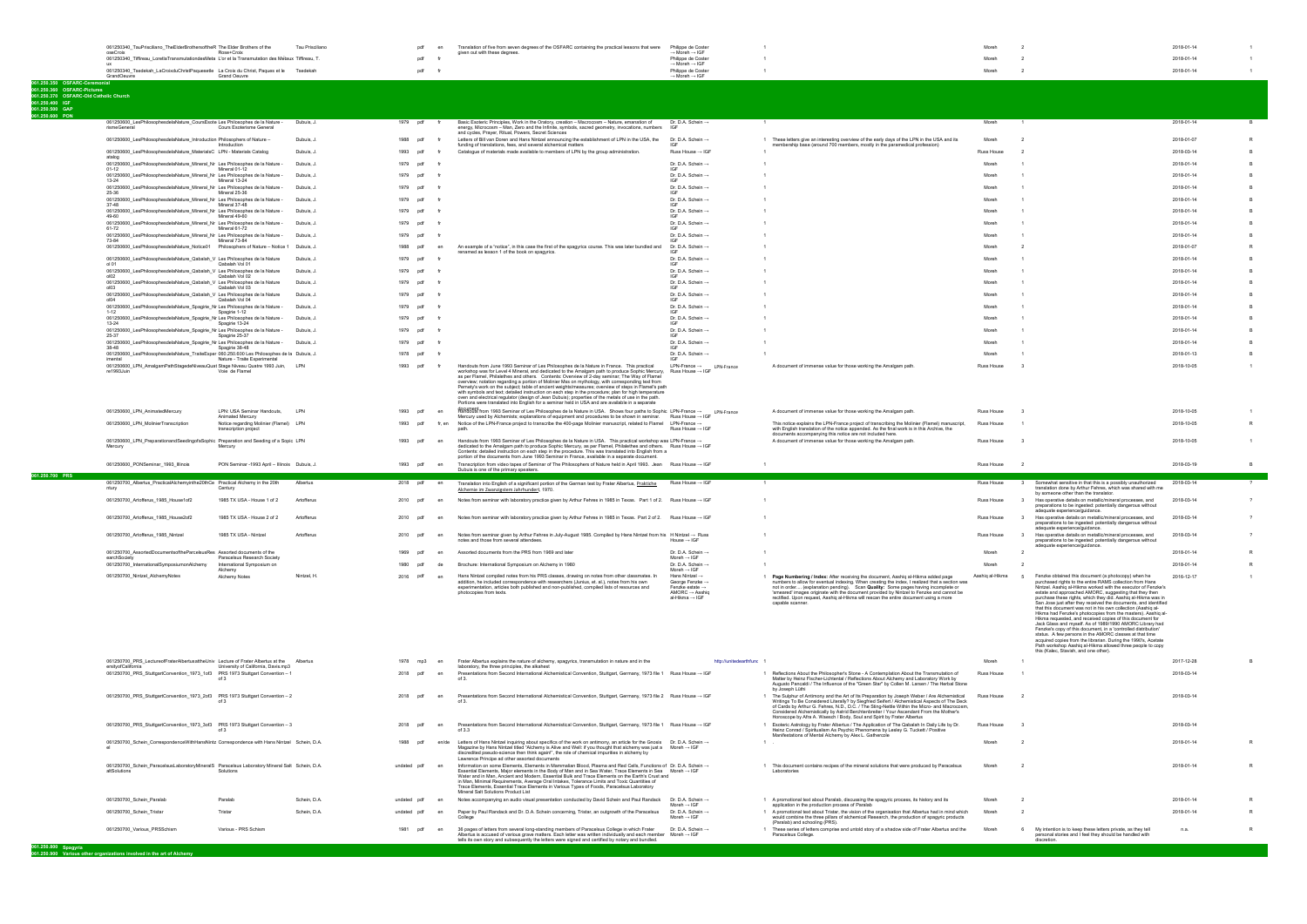|                                                                  | 061250900 GURK AnOverviewoftheAlchemicaland GURK - An Overview of the<br>MagicalSystemoftheGoldundRozenkreuzOrder | Alchemical and Magical System of                                                     | pdf               | Samuel Richter's Order. The Most Praiseworthy order of the Golden Rosy Cross. Lodge Rituals. Dr. D.A. Schein →<br>Grade Structure, Schemhamphoras, Magia Divina, Urim & Thumin, A Rosicrucian Church, Cagliostro Moreh → IGF                                                                                 |                                              |                                                                                  | <sup>1</sup> The 18 <sup>th</sup> Century Gold und Rosenkreuz was a high degree Masonic Order with a specific                                                                                                                                                                           | Moreh                                  |                          | 2018-01-14               |                |
|------------------------------------------------------------------|-------------------------------------------------------------------------------------------------------------------|--------------------------------------------------------------------------------------|-------------------|--------------------------------------------------------------------------------------------------------------------------------------------------------------------------------------------------------------------------------------------------------------------------------------------------------------|----------------------------------------------|----------------------------------------------------------------------------------|-----------------------------------------------------------------------------------------------------------------------------------------------------------------------------------------------------------------------------------------------------------------------------------------|----------------------------------------|--------------------------|--------------------------|----------------|
|                                                                  | 061250900_OARCA_VariousPapersontheInterfaceN OARCA - Various papers on the                                        | the Gold-und Rozenkreuz Order                                                        | 1969<br>pdf<br>de | and the Arcana Arcanorm                                                                                                                                                                                                                                                                                      |                                              |                                                                                  | focus on laboratory alchemy and its curriculum trickled down in a number 19th century orders,<br>like for example the Golden Dawn                                                                                                                                                       | Moreh                                  |                          | 2018-01-14               | $\mathsf{R}$   |
|                                                                  | etweenEsotericismandScience                                                                                       | interface between Esotericism and<br>Science (Omnia Arcana)                          |                   | Several papers related to the founding of OARCA and correspondence between David Schein and Dr. D.A. Schein →<br><b>Thorwald Dethlefser</b>                                                                                                                                                                  | Moreh $\rightarrow$ IGF                      |                                                                                  |                                                                                                                                                                                                                                                                                         |                                        |                          |                          |                |
|                                                                  | 061250900_OrderoftheDragon_SocietasDraconis                                                                       | Order of the Dragon - Societas<br>Draconis                                           | pdf<br>de         | History of the Order of the Dragon: its founding, emblem, a clarification of its symbology, the<br>ceremonial sword of the order, representation of the dragon order, literature list                                                                                                                        | Dr. D.A. Schein →<br>Moreh $\rightarrow$ IGF |                                                                                  | 1 The Society of the Dragonists was a monarchical chivalric order for selected nobility,[1]<br>founded in 1408 by Sigismund von Luxembourg. Alchemy was in this context referred to as                                                                                                  | Moreh                                  |                          | 2018-01-14               | R.             |
|                                                                  | 061250900_RCO_RoseCrossoftheOrient                                                                                | RCO Rose-Cross of the Orient                                                         | pdf               | Freres D'Orient, The Traditional history of the Brethren Of The Orient, A templar Connection, Société Dr. D.A. Schein →                                                                                                                                                                                      |                                              |                                                                                  | the Great Work of the Dragon<br>1 A summary of a history of an obscure order, with brief and vague references taken from an                                                                                                                                                             | Moreh                                  |                          | 2018-01-14               | $\mathsf{R}$   |
|                                                                  |                                                                                                                   |                                                                                      |                   | des Supérieurs Inconnus. Trad. history of the Rose-Croix d'Oriënt up to the XVIII century. Ordre des Moreh → IGF<br><b>Chevaliers Macons</b>                                                                                                                                                                 |                                              |                                                                                  | almost untraceable past. Myth or reality, this French order exists today as part of an<br>organization which is in fact a collaboration between various allegedly external, semi-internal                                                                                               |                                        |                          |                          |                |
|                                                                  |                                                                                                                   |                                                                                      |                   | Elus Cohens de l'Univers, Ambelain and the RCO, L'Alchimie spirituelle' (1961) and 'le<br>Sacramentaire du Rose+Croix' (1964), Transmission de la RC d'Or" by R. Ambelain                                                                                                                                    |                                              |                                                                                  | and internal initiatic organizations.                                                                                                                                                                                                                                                   |                                        |                          |                          |                |
| 069.410 Acquisition Purchases. Legacies<br>069.510 Museum pieces |                                                                                                                   |                                                                                      |                   |                                                                                                                                                                                                                                                                                                              |                                              |                                                                                  |                                                                                                                                                                                                                                                                                         |                                        |                          |                          |                |
|                                                                  | IG001                                                                                                             |                                                                                      | n.a. n.a.<br>n.a. | Brass plate used to block-print certificates. Made by Royal Posthumus in 2010 and polished by<br>hand. Size @. This should be kept together with the embossing stamp that is used to authenticate<br>the certificate and the smaller stamps that are used to administer the offices held by the owner of the | Moreh $\rightarrow$ IGF                      |                                                                                  | n.a.                                                                                                                                                                                                                                                                                    | Moreh                                  | n.a.                     | n.a.                     |                |
|                                                                  | <b>IG002</b>                                                                                                      |                                                                                      | n.a. n.a. n.a.    | certificate.<br>Small finely carved spherical puzzle box in ebony from the 19th century, a close up of which is Moreh $\rightarrow$ IGF                                                                                                                                                                      |                                              |                                                                                  | n.a.                                                                                                                                                                                                                                                                                    | Moreh                                  | n.a.                     | n.a.                     |                |
|                                                                  | <b>IG003</b>                                                                                                      |                                                                                      | n.a.<br>n.a. n.a. | shown on the back cover of the Annual Reports of 2013 and onwards. Donated by Moreh to the<br><b>Mainterbre</b> . Made by Ede & Ravenscroft with emblem by Hand & Lock with an embroidered pattern Moreh (CS)                                                                                                |                                              |                                                                                  | n.a.                                                                                                                                                                                                                                                                                    | Moreh                                  | n.a                      | n.a.                     |                |
|                                                                  |                                                                                                                   |                                                                                      |                   | of the Philosopher's Stone. A silver and green Malachite button closes the inner pocket. It contains a<br>small micro disk with the complete Inner Garden Library                                                                                                                                            |                                              |                                                                                  |                                                                                                                                                                                                                                                                                         |                                        |                          |                          |                |
|                                                                  | IG003                                                                                                             |                                                                                      | n.a. n.a. n.a.    | Inner Garden Responsibility Mark showing the letters IG with a cross pattée. Size 1,5 mm x 3 mm Moreh (CC)<br>and Master Mark showing a spiral G. Size 1,5 mm x 1,5 mm. Registered in 2015 by Royal                                                                                                          |                                              |                                                                                  | n.a.                                                                                                                                                                                                                                                                                    | Moreh                                  | n.a                      | n.a.                     | $\mathbf{1}$   |
|                                                                  | <b>IG004</b>                                                                                                      |                                                                                      | n.a. n.a. n.a.    | Waardenborg, the Netherlands: central registry number 8490, insculpation plate R72.<br>Legendary version of Voyages. Full leather binding in half-leather clamshell box. Harmatan leather in Moreh (CP)                                                                                                      |                                              | n.a.                                                                             |                                                                                                                                                                                                                                                                                         | Moreh                                  | n.a.                     | n.a.                     |                |
|                                                                  | <b>IG005</b>                                                                                                      |                                                                                      | n.a. n.a. n.a.    | custom Green, 24K gold, Arches paper hand-sewn silk headbands. Design of the kaleidoscope<br>pattern on the binding by Moreh. Bound by Geert van Daal, Amsterdam in 2015, Nr 1 of 5.<br>Legendary version of the Mutus by Canseliet                                                                          | Moreh (CP)                                   |                                                                                  | n.a.                                                                                                                                                                                                                                                                                    | Moreh                                  | n.a                      | n.a.                     |                |
|                                                                  |                                                                                                                   |                                                                                      |                   | Full leather binding in half-leather clamshell box. Harmatan leather, 24K gold, lines with soot,<br>parchment moon, Arches paper and Byron-Weston Resist-all, hand-sown silk headbands, Fabrioni                                                                                                             |                                              |                                                                                  |                                                                                                                                                                                                                                                                                         |                                        |                          |                          |                |
|                                                                  |                                                                                                                   |                                                                                      |                   | endpapers with message hidden in Braille Design of the Jacob's Ladder on the binding by Moreh on<br>the basis of a rare 17th century Goldsmith's diagram. Bound by Geert van Daal, Amsterdam in                                                                                                              |                                              |                                                                                  |                                                                                                                                                                                                                                                                                         |                                        |                          |                          |                |
| 090.000 Rare and remarkable works                                |                                                                                                                   |                                                                                      |                   | 2016, Nr 1 of 5. Nr. 2 is property of Geert van Daal                                                                                                                                                                                                                                                         |                                              |                                                                                  |                                                                                                                                                                                                                                                                                         |                                        |                          |                          |                |
| 091.100 Manuscripts                                              |                                                                                                                   | 091100000_Aegyptus_ArcaneDiscourses1stWisdom Arcane Discourses - 1st wisdom Aegyptus | 1936              | A sample of the Arcane Discourses for review of Partners                                                                                                                                                                                                                                                     | Moreh (CP)                                   |                                                                                  | $\blacksquare$                                                                                                                                                                                                                                                                          | Moreh                                  | $\overline{\phantom{a}}$ | 2018-01-14               | $\mathsf{L}$   |
|                                                                  | 091100000_Aegyptus_ArcaneDiscoursesComplete Arcane Discourses Complete                                            | Aegyptus                                                                             | 1936              | The text of the Discourses has some material similar to more modern alien intervention hypotheses Moreh (CP)                                                                                                                                                                                                 |                                              |                                                                                  | 1 A two-part manuscript set on a linotype machine and with original hand drawings of                                                                                                                                                                                                    | Moreh                                  |                          | 2018-01-14               |                |
|                                                                  |                                                                                                                   |                                                                                      |                   | a la Zacharia Sitchen. Example: "Heed Us, O TEMU mortals! You who are the lineal descendants of<br>a 'lost race' of white primitives the original TEMU 'mortal mankind' of Ancient Egypt, who had been<br>commingled with the nobler blood strain of one-time DFURIAN scientists, led by one ATEMU (the      |                                              |                                                                                  | hieroglyphs in the first part. Both parts are dated on their respective title pages at 1936-37.<br>216 + 288 pages. "Over 3,650 free-hand drawings" Quarto (8 1/2 by 11 inch) unbound<br>manuscript pages distributed into 8 folders. Like the first part this second part of the       |                                        |                          |                          |                |
|                                                                  | 091100000_Aegyptus_ArcaneGrandKeysComplete Arcane Grand Keys Complete                                             | Aegyptus                                                                             | 1936              | ancient Egyptian 'god of mankind' ATUM: Adam), that at the time when TAU the 'savage planet.'                                                                                                                                                                                                                | Moreh (CP)                                   |                                                                                  | manuscript is unpublished. As far as I know the only copy in existence.                                                                                                                                                                                                                 | Moreh                                  |                          | 2018-01-14               |                |
|                                                                  |                                                                                                                   |                                                                                      |                   | The first part, the "Arcane Grand Keys," consists of 36 Grand Keys, each one of exactly 6 pages,<br>each page initialled by someone and each 6th page being terminated with the Horus sign seen on<br>the title page. This part contains all of the "more than 3,650" hand-drawn hieroglyphic figures. The   |                                              |                                                                                  | 1 Unlike the second part, there exists a second copy of this manuscript, namely in the Harvard<br>Library: Bound in leather with title in gilt. MS Am 2011. Houghton Library, Harvard University.<br>In English and hieroglyphics (Egyptian)                                            |                                        |                          |                          |                |
|                                                                  | 091100000_Hall_00Index                                                                                            | Hall M P - 00 Index                                                                  | 1998<br>pdf<br>en | second part the "Arcane Discourses" is divided into 24 "Wisdom Hour Discourses", each of exactly<br><b>IK PARTY</b> of The Manly Palmer Hall Collection Of Alchemical                                                                                                                                        |                                              |                                                                                  | https://archive.org/ 1 A finding aid prepared by Trevor Bond, The Getty Research Institute. The collection contains                                                                                                                                                                     | Russ House                             |                          | 2018-03-26               |                |
|                                                                  |                                                                                                                   |                                                                                      |                   | Manuscripts, 1500-1825. Manly Palmer Hall (1901-1990) author and researcher in the realms of<br>mysticism and the occult, began collecting works on mysticism and the esoteric sciences during the                                                                                                           |                                              |                                                                                  | 243 manuscripts, some only a few pages, bound in 68 volumes which detail the arts of<br>Alchemy, Hermeticism, Rosicrucianism, and Masonry. Highlights of this collection include: a                                                                                                     |                                        |                          |                          |                |
|                                                                  |                                                                                                                   |                                                                                      |                   | fall of 1922, to facilitate research for his monumental work An Encyclopedic Outline of Masonic,<br>Hermetic, Qabbalistic, and Rosicrucian Symbolical Philosophy, published 1928. The collection of<br>books and manuscripts which Hall purchased, primarily in the 1920s and 1930s, became the basis        |                                              |                                                                                  | twenty-one foot long Ripley Scroll, a heavily illustrated manuscript that records an alchemical<br>poem by Ripley (George Ripley d. 1490); a 17th-century French manuscript copy of Michael<br>Maier's "Atalanta Fugiens" with emblematic and mystical drawings and illuminations after |                                        |                          |                          |                |
|                                                                  |                                                                                                                   |                                                                                      |                   | for his own research and the cornerstone of the Philosophical Research Society's holdings. In 1995,<br>the Getty Research Institute acquired the collection and has provided these high-quality scans to the                                                                                                 |                                              |                                                                                  | Jacob Böhme; an 18th-century Pennsylvania Dutch manuscript of Rosicrucian cosmological<br>charts and symbolic images; two triangular masonic manuscripts; two independent collections,                                                                                                  |                                        |                          |                          |                |
|                                                                  |                                                                                                                   |                                                                                      |                   | delight of all who can now encounter these one-of-a-kind manuscripts                                                                                                                                                                                                                                         |                                              |                                                                                  | the first named for Dr. Sigismund Bacstrom, who gathered together an assortment of<br>manuscripts from the 16th to the early 19th century, many of which he translated into English,                                                                                                    |                                        |                          |                          |                |
|                                                                  | 091100000_Hall_01.pdf                                                                                             | Hall $M P - 01$                                                                      | pdf               | Livre des figures ca. 1800. Abraham Juif                                                                                                                                                                                                                                                                     |                                              | https://archive.org/                                                             | the second collection, attributed to Count Cagliostro, contains thirty manuscripts bound in one<br>Abraham Juif. 22.5 x 16.3 cm. 139 leaves. Illustrations ink, some pastel-colored.                                                                                                    | Russ House                             |                          | 2018-03-26               |                |
|                                                                  | 091100000_Hall_03.pdf<br>091100000_Hall_04v01.pdf                                                                 | Hall M $P - 03$<br>Hall M $P - 04v01$                                                | pdf<br>pdf<br>de  | De Arte divina & sacra, sine Aenigmate tradita & del praxin conscripta ca. 1700<br>Anonymous, Das Buch mit Sieben Siegeln, vol 1                                                                                                                                                                             |                                              | https://archive.org/<br>https://archive.org/                                     | 1 33.5 x 22 cm. 49 leaves. Illustrations, watercolor.<br>25.4 x 20.8 cm. 5 volumes. 296 leaves. Illustrations, watercolor, ink. Some plates missing.                                                                                                                                    | <b>Russ House</b><br><b>Russ House</b> |                          | 2018-03-26<br>2018-03-26 |                |
|                                                                  |                                                                                                                   |                                                                                      |                   |                                                                                                                                                                                                                                                                                                              |                                              |                                                                                  | Originally in one volume. Hall had the manuscript disbound and separated into its present 5                                                                                                                                                                                             |                                        |                          |                          |                |
|                                                                  | 091100000_Hall_04v02.pdf                                                                                          | Hall M P - 04v02                                                                     | pdf               | Anonymous, Das Buch mit Sieben Siegeln, vol 2                                                                                                                                                                                                                                                                |                                              |                                                                                  | https://archive.org/ 1 25.4 x 20.8 cm. 5 volumes. 296 leaves. Illustrations, watercolor, ink. Some plates missing.<br>Originally in one volume. Hall had the manuscript disbound and separated into its present 5                                                                       | <b>Russ House</b>                      |                          | 2018-03-26               |                |
|                                                                  | 091100000_Hall_04v03.pdf                                                                                          | Hall M $P - 04v03$                                                                   |                   | Anonymous, Das Buch mit Sieben Siegeln, vol 3                                                                                                                                                                                                                                                                |                                              |                                                                                  | volumes<br>https://archive.org/ 1 25.4 x 20.8 cm. 5 volumes. 296 leaves. Illustrations, watercolor, ink. Some plates missing.                                                                                                                                                           | Russ House                             |                          | 2018-03-26               |                |
|                                                                  |                                                                                                                   |                                                                                      |                   |                                                                                                                                                                                                                                                                                                              |                                              |                                                                                  | Originally in one volume. Hall had the manuscript disbound and separated into its present 5                                                                                                                                                                                             |                                        |                          |                          |                |
|                                                                  | 091100000_Hall_04v04.pdf                                                                                          | Hall M P - 04v04                                                                     |                   | Anonymous, Das Buch mit Sieben Siegeln, vol 4                                                                                                                                                                                                                                                                |                                              |                                                                                  | https://archive.org/ 1 25.4 x 20.8 cm. 5 volumes. 296 leaves. Illustrations, watercolor, ink. Some plates missing.<br>Originally in one volume. Hall had the manuscript disbound and separated into its present 5<br>volumes                                                            | Russ House                             |                          | 2018-03-26               |                |
|                                                                  | 091100000_Hall_04v05.pdf                                                                                          | Hall M P - 04v05                                                                     |                   | Anonymous, Das Buch mit Sieben Siegeln, vol 5                                                                                                                                                                                                                                                                |                                              | https://archive.org/                                                             | 1 25.4 x 20.8 cm. 5 volumes. 296 leaves. Illustrations, watercolor, ink. Some plates missing.<br>Originally in one volume. Hall had the manuscript disbound and separated into its present 5                                                                                            | Russ House                             |                          | 2018-03-26               |                |
|                                                                  | 091100000_Hall_05.pdf                                                                                             | Hall M $P - 05$                                                                      | pdf               | Anonymous, F. de La Rose-croix                                                                                                                                                                                                                                                                               |                                              | https://archive.org/                                                             | volumes<br>1 32.4 x 21.6 cm. 11 leaves. Illustrations, watercolor.                                                                                                                                                                                                                      | Russ House                             |                          | 2018-03-26               |                |
|                                                                  | 091100000_Hall_06.pdf<br>091100000_Hall_07.pdf                                                                    | Hall M $P - 06$<br>Hall M $P - 07$                                                   | pdf<br>pdf        | Anonymous, Flambeaux des vrais rosecroix, ou des Sages<br>Anonymous, Le Grand Livre des Pantacles                                                                                                                                                                                                            |                                              | https://archive.org/                                                             | 1 37.2 x 24.8 cm. 57 leaves. Illustrations, watercolor, ink.<br>https://archive.org/ 1 26.3 x 20.5 cm. 27 leaves. Illustrations, watercolor, ink. Written in Rosicrucian characters.                                                                                                    | Russ House<br>Russ House               |                          | 2018-03-26<br>2018-03-26 |                |
|                                                                  | 091100000_Hall_10.pdf                                                                                             | Hall M $P - 10$                                                                      | pdf               | Anonymous, Operation sur le Zinc selon l'intention de Respours et de Delogues, pour en tirer l'esprit<br>nineral et en fair le sujet du grand ouvre, Combinee at Commantee pour M… Anonime                                                                                                                   |                                              |                                                                                  | https://archive.org/ 1 23.2 x 17.9 cm. 48 leaves.                                                                                                                                                                                                                                       | Russ House                             |                          | 2018-03-26               |                |
|                                                                  | 091100000_Hall_11.pdf<br>091100000_Hall_14.pdf                                                                    | Hall $M P - 11$<br>Hall M $P - 14$                                                   | pdf<br>pdf        | Anonymous, Rozaire des Philosophes<br>Anonymous, Les Vaisseaux D'Hermes                                                                                                                                                                                                                                      |                                              | https://archive.org/                                                             | https://archive.org/ 1 23.3 x 17.7 cm. 168 leaves. Illustrations, ink.<br>1 27.1 x 19.3 cm. 5 leaves. Illustrations, watercolor.                                                                                                                                                        | Russ House<br>Russ House               |                          | 2018-03-26<br>2018-03-26 |                |
|                                                                  | 091100000_Hall_15.pdf<br>091100000_Hall_17.pdf                                                                    | Hall M $P - 15$<br>Hall M $P - 17$                                                   | pdf<br>pdf        | Anonymous, Veritables Adeptes, Illuminées et Initiés de l'Hermétisme<br>Anonymous, Qabala                                                                                                                                                                                                                    |                                              | https://archive.org/<br>https://archive.org/                                     | 1 21.7 x 17.9 cm. 72 leaves. Blue paper.<br>1 34.5 x 26.5 cm. 9 leaves. No text. Illustrations, watercolor.                                                                                                                                                                             | <b>Russ House</b><br><b>Russ House</b> |                          | 2018-03-26<br>2018-03-26 |                |
|                                                                  | 091100000_Hall_18v01.pdf<br>091100000_Hall_18v02.pdf                                                              | Hall M P - 18v01<br>Hall M P - 18v02                                                 | pdf<br>pdf        | Bacstrom Manuscripts - 9 works, including one each by W. De Cones and George Ripley<br>Bacstrom Manuscripts - 10 works, including one by H. Nollius and four by S. Bacstrom.                                                                                                                                 |                                              | https://archive.org/<br>https://archive.org/                                     | 1 21.4 x 17.7 cm. Illustrated, watercolor frontispiece.<br>1 21.4 x 17.7 cm. Illustrated, watercolor frontispiece.                                                                                                                                                                      | Russ House<br><b>Russ House</b>        |                          | 2018-03-26<br>2018-03-26 |                |
|                                                                  | 091100000_Hall_18v03.pdf                                                                                          | Hall M P - 18v03                                                                     | pdf               | Bacstrom Manuscripts - 7 works, including two by E. Gobineau de Montluisant, one each by D. J.<br>Wallachin, and W. Blomefeeld                                                                                                                                                                               |                                              | https://archive.org/                                                             | 1 21.4 x 17.7 cm. Illustrated, watercolor frontispiece.                                                                                                                                                                                                                                 | Russ House                             |                          | 2018-03-26               |                |
|                                                                  | 091100000_Hall_18v04.pdf                                                                                          | Hall M P - 18v04                                                                     | pdf               | Bacstrom Manuscripts - Letters to the Rosey Crucian Society attriubuted to M. Sendivogius.<br>Translated by Dr. Sibly                                                                                                                                                                                        |                                              | https://archive.org/ 1 21.4 x 17.7 cm.                                           |                                                                                                                                                                                                                                                                                         | Russ House                             |                          | 2018-03-26               | $\blacksquare$ |
|                                                                  | 091100000_Hall_18v05.pdf<br>091100000_Hall_18v06.pdf                                                              | Hall M P - 18y05<br>Hall M P - 18v06                                                 | pdf<br>pdf        | Bacstrom Manuscripts - 9 works, including one by J. de Monte Raphaim.<br>Bacstrom Manuscripts - 19 works, including one each by Paracelsus, Alexis Piemontese, Baro                                                                                                                                          |                                              | https://archive.org/ 1 21.4 x 17.7 cm.<br>https://archive.org/ 1 21.4 x 17.7 cm. |                                                                                                                                                                                                                                                                                         | <b>Russ House</b><br>Russ House        |                          | 2018-03-26<br>2018-03-26 | $\mathbf{1}$   |
|                                                                  | 091100000_Hall_18v07.pdf                                                                                          | Hall M P - 18v07                                                                     | pdf               | Urbigerus, Ford, S. Trismosin, and Abraham Eleazar<br>Bacstrom Manuscripts - 10 works, including one each by J. Langelott, Paracelsus, J. Helvetius and                                                                                                                                                      |                                              | https://archive.org/ 1 21.4 x 17.7 cm.                                           |                                                                                                                                                                                                                                                                                         | Russ House                             |                          | 2018-03-26               |                |
|                                                                  | 091100000 Hall 18v08.pdf                                                                                          | Hall M P - 18v08                                                                     | pdf               | three by von Suchten. including one by H. Nollius and four by S. Bacstrom.<br>Bacstrom Manuscripts - 16 works, including one each by J. G. Jugel, Neuman, K. Digby, and Abbé                                                                                                                                 |                                              | https://archive.org/ 1 21.4 x 17.7 cm.                                           |                                                                                                                                                                                                                                                                                         | Russ House                             |                          | 2018-03-26               | $\mathbf{I}$   |
|                                                                  |                                                                                                                   |                                                                                      |                   | Rousseau, H. Von Batsdorff, J. J. Beccher, W. von Schroeder and Leona Constantia, and two by<br>Trismosin                                                                                                                                                                                                    |                                              |                                                                                  |                                                                                                                                                                                                                                                                                         |                                        |                          |                          |                |
|                                                                  | 091100000_Hall_18v09.pdf<br>091100000_Hall_18v10.pdf                                                              | Hall M P - 18v09<br>Hall M P - 18v10                                                 | pdf<br>pdf        | Bacstrom Manuscripts - 8 works, including one each by G. von Welling, and Paracelsus.<br>Bacstrom Manuscripts - 7 works, including one each by M. Fachsen, D. Beuther, J. Sternhals, and                                                                                                                     |                                              | https://archive.org/ 1 21.4 x 17.7 cm.<br>https://archive.org/ 1 21.4 x 17.7 cm. |                                                                                                                                                                                                                                                                                         | <b>Russ House</b><br>Russ House        |                          | 2018-03-26<br>2018-03-26 |                |
|                                                                  | 091100000_Hall_18v11.pdf                                                                                          | Hall M P - 18v11                                                                     | pdf               | S. Norton.<br>Bacstrom Manuscripts - 8 works, including one each by S. Norton, V. Koffsky, G. von Welling, Ali                                                                                                                                                                                               |                                              | https://archive.org/ 1 21.4 x 17.7 cm.                                           |                                                                                                                                                                                                                                                                                         | Russ House                             |                          | 2018-03-26               | $\mathsf{L}$   |
|                                                                  | 091100000_Hall_18v12.pdf                                                                                          | Hall M P - 18v12                                                                     | pdf               | Puli, and C. F. de Sabor<br>Bacstrom Manuscripts - 9 works                                                                                                                                                                                                                                                   |                                              | https://archive.org/ 1 21.4 x 17.7 cm.                                           |                                                                                                                                                                                                                                                                                         | Russ House                             |                          | 2018-03-26               |                |
|                                                                  | 091100000_Hall_18v13.pdf<br>091100000_Hall_18v14.pdf                                                              | Hall M P - 18v13<br>Hall M P - 18v14                                                 | pdf<br>pdf        | Bacstrom Manuscripts - 5 works, including two by P. Poney, and one by Neptis<br>Bacstrom Manuscripts - 20 works, Including one each by J. Yardley, St. Dunstan, J. Gier, C. Horn,                                                                                                                            |                                              | https://archive.org/ 1 21.4 x 17.7 cm.<br>https://archive.org/ 1 21.4 x 17.7 cm. |                                                                                                                                                                                                                                                                                         | <b>Russ House</b><br><b>Russ House</b> |                          | 2018-03-26<br>2018-03-26 |                |
|                                                                  |                                                                                                                   |                                                                                      |                   | C. Stella, Dippelius<br>Chrysogonus, J. d'Espagnet, and Eirenaeus Philalethes.                                                                                                                                                                                                                               |                                              |                                                                                  |                                                                                                                                                                                                                                                                                         |                                        |                          |                          |                |
|                                                                  | 091100000_Hall_18v15.pdf<br>091100000_Hall_18v16.pdf                                                              | Hall M P - 18v15<br>Hall M P - 18v16                                                 | pdf<br>pdf        | Bacstrom Manuscripts - 1 work<br>Bacstrom Manuscripts - 3 works by Bernard of Treves                                                                                                                                                                                                                         |                                              | https://archive.org/ 1 21.4 x 17.7 cm.<br>https://archive.org/ 1 21.4 x 17.7 cm. |                                                                                                                                                                                                                                                                                         | Russ House<br>Russ House               |                          | 2018-03-26<br>2018-03-26 |                |
|                                                                  | 091100000_Hall_18v17.pdf<br>091100000_Hall_18v18.pdf                                                              | Hall M P - 18v17<br>Hall M P - 18v18                                                 | pdf<br>pdf        | Bacstrom Manuscripts - 6 works, including one each by A. Bëyer, and Leona Constantia.<br>Bacstrom Manuscripts - 3 works                                                                                                                                                                                      |                                              | https://archive.org/ 1 21.4 x 17.7 cm.<br>https://archive.org/ 1 21.4 x 17.7 cm. |                                                                                                                                                                                                                                                                                         | Russ House<br>Russ House               |                          | 2018-03-26<br>2018-03-26 |                |
|                                                                  | 091100000_Hall_18v19.pdf<br>091100000_Hall_20.pdf                                                                 | Hall M P - 18v19<br>Hall M $P - 20$                                                  | pdf<br>pdf        | Bacstrom Manuscripts - Diploma Bacstrom<br>Collection of manuscripts from Cagliostro's library; 30 manuscripts listed in a table of contents,                                                                                                                                                                |                                              | https://archive.org/ 1 21.4 x 17.7 cm.                                           | https://archive.org/ 1 23 x 20.2 cm. 927 leaves. Illustrations, ink. Engravings.                                                                                                                                                                                                        | Russ House<br>Russ House               |                          | 2018-03-26<br>2018-03-26 | -L<br><b>L</b> |
|                                                                  |                                                                                                                   |                                                                                      |                   | including works by Basil Valentine, J. Colleson, Antoine Joseph Pernety, de Vallemont, Bernard<br>Carictheres, Rhomaeus Agricola, Nicholas Flamel, Jean d'Espagnet, David L'Agneau, Quesnot, and<br>a translation by Michael Maier.                                                                          |                                              |                                                                                  |                                                                                                                                                                                                                                                                                         |                                        |                          |                          |                |
|                                                                  | 091100000_Hall_21.pdf                                                                                             | Hall M $P - 21$                                                                      | pdf               | Canino Fr, La Boussole Des Argonautes faite avec l'acier et l'aymant Des Sages Pourfaictement<br>Despéinte, sous loedipe Hermetique Dans Les Deux Entretiens D'Artiste avec Lupin Par fratris                                                                                                                |                                              | https://archive.org/                                                             |                                                                                                                                                                                                                                                                                         | Russ House                             |                          | 2018-03-26               | <b>L</b>       |
|                                                                  | 091100000_Hall_25.pdf                                                                                             | Hall M $P - 25$                                                                      | pdf               | Canino fait coppie a Marseille Le quatre Janvier 1715<br>Grosparmy N - Premier Traitté De Nicolas Grosparmy De Normandie Fait le 29 decembre en l'ánnée                                                                                                                                                      |                                              |                                                                                  | https://archive.org/ 1 23.2 x 18.4 cm. 55 leaves.                                                                                                                                                                                                                                       | Russ House                             |                          | 2018-03-26               | <b>L</b>       |
|                                                                  | 091100000_Hall_27.pdf                                                                                             | Hall M $P - 27$                                                                      | pdf               | Maier, M - Atalanta Fugiens                                                                                                                                                                                                                                                                                  |                                              |                                                                                  | https://archive.org/ 1 32.3 x 21.2 cm. 48 leaves. Illustrations, watercolor.                                                                                                                                                                                                            | Russ House                             |                          | 2018-03-26               |                |
|                                                                  | 091100000_Hall_30.pdf<br>091100000_Hall_31.pdf                                                                    | Hall M $P - 30$<br>Hall M $P - 31$                                                   | pdf<br>pdf        | de Mussy, I A - Universal P. & Augment (includes translation)<br>Olben, J J - Collectaneorum et Propriarum quarundam Inventionum Joannis Jacobi Olben                                                                                                                                                        |                                              |                                                                                  | https://archive.org/ 1 15.6 x 20 cm. 16 leaves. Illustrations, watercolor, gilt.<br>https://archive.org/ 1 30.4 x 20.4. 97 leaves. Illustrations, ink.                                                                                                                                  | Russ House<br>Russ House               |                          | 2018-03-26<br>2018-03-26 | $\mathsf{L}$   |
|                                                                  | 091100000_Hall_34ms209.pdf                                                                                        | Hall M P - 34 ms209                                                                  | pdf               | Inchoatus Anno Salutis humanae 1669<br>St. Germain, C - "No. Soixante & Seize" De la collection maconnique du F Ex Dono Sapientissimi                                                                                                                                                                        |                                              | https://archive.org/                                                             | Triangular book. 28.4 x 23.9 cm. 31 leaves. Illustrations, ink, gilt. Contains translation of                                                                                                                                                                                           | Russ House                             |                          | 2018-03-26               |                |
|                                                                  | 091100000_Hall_36.pdf                                                                                             | Hall M $P - 36$                                                                      | pdf               | Comitis St. Germain Qui Orben Terrarum Per Cucurrit<br>Soleman J - Nouvelle lumiere de Medecine du Mistere  De Joachim Soleman, Traduit du Latin                                                                                                                                                             |                                              | https://archive.org/                                                             | Masonic symbols.<br>1 22.1 x 14.4 cm. 30 leaves. Lavender paper.                                                                                                                                                                                                                        | Russ House                             |                          | 2018-03-26               |                |
|                                                                  | 091100000_Hall_37.pdf                                                                                             | Hall M $P - 37$                                                                      | pdf               | Poisson, A - La Philosophe Solidonius Le premier qui a sceu accorder les quatre elemens, favorise                                                                                                                                                                                                            |                                              | https://archive.org/                                                             | 23.2 x 18.9 cm. 84 leaves. Illustrations, watercolor. Contains translation. Bound with "La<br>Philosophe Solidonius," (Ms 216).                                                                                                                                                         | Russ House                             |                          | 2018-03-26               |                |
|                                                                  | 091100000_Hall_38.pdf                                                                                             | Hall M $P - 38$                                                                      | pdf               | Pist Post, ost Nubila<br>Jubila surgunt                                                                                                                                                                                                                                                                      |                                              | https://archive.org/                                                             | 23.2 x 1 8.9 cm. 28 leaves. Illustrations, watercolor. Contains<br>Translation                                                                                                                                                                                                          | Russ House                             |                          | 2018-03-26               | -L             |
|                                                                  | 091100000_Hall_40.pdf                                                                                             | Hall M $P - 40$                                                                      | pdf               | De Valois, N - Hebdomas hebdomadum kabalistarum, Magorum Brachmarum Antiquorumque<br>omnium sapientium, secreta misteria                                                                                                                                                                                     |                                              |                                                                                  | https://archive.org/ 1 20 x 16.1 cm. 52 leaves. Illustrations, ink.                                                                                                                                                                                                                     | Russ House                             |                          | 2018-03-26               | <b>L</b>       |
|                                                                  |                                                                                                                   |                                                                                      |                   |                                                                                                                                                                                                                                                                                                              |                                              |                                                                                  |                                                                                                                                                                                                                                                                                         |                                        |                          |                          |                |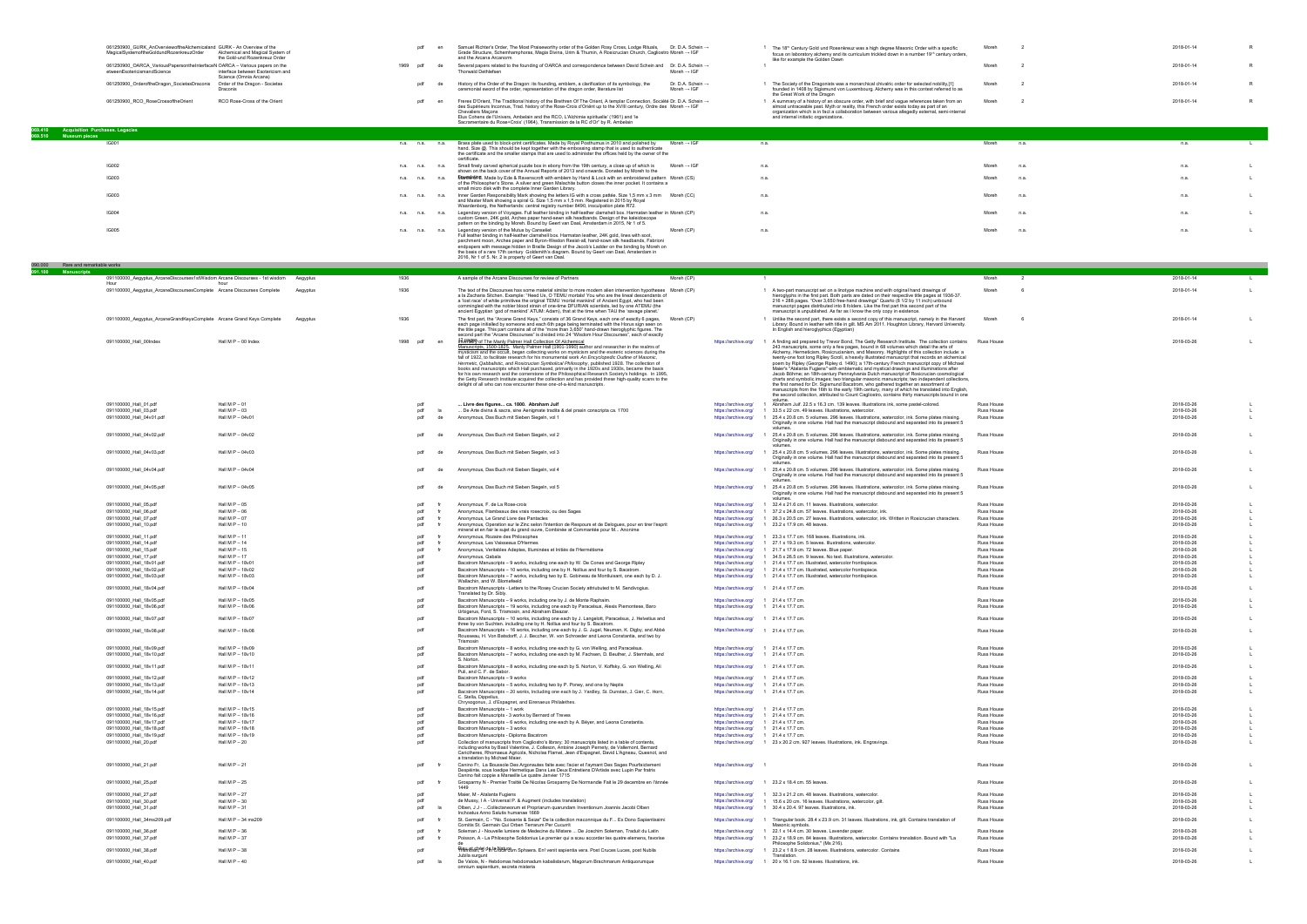|         | 091100000 MS PH310.pdf                           | PH310                   |                   |             | pdf | The title of this manuscript reads "La Sagesse des Anciens" and the drawings show this clearly is<br>one in the "Crowning of Nature" tradition.                                                                                                                                                                                                                                                                                                                       |                                                           | Royal Dutch Library i 1                                                                                                                                                                                                                                                                                                                                                                                                 |
|---------|--------------------------------------------------|-------------------------|-------------------|-------------|-----|-----------------------------------------------------------------------------------------------------------------------------------------------------------------------------------------------------------------------------------------------------------------------------------------------------------------------------------------------------------------------------------------------------------------------------------------------------------------------|-----------------------------------------------------------|-------------------------------------------------------------------------------------------------------------------------------------------------------------------------------------------------------------------------------------------------------------------------------------------------------------------------------------------------------------------------------------------------------------------------|
|         | 091100000 MS PH411.pdf                           | PH411                   |                   |             | pdf | The title of this manuscript reads "Summa et Universali Medicina Metallorum" and the drawings show<br>this clearly is one in the "Crowning of Nature" tradition.                                                                                                                                                                                                                                                                                                      |                                                           | Royal Dutch Library i 1                                                                                                                                                                                                                                                                                                                                                                                                 |
| 000.490 | Other precious, remarkable or rare printed works |                         |                   |             |     |                                                                                                                                                                                                                                                                                                                                                                                                                                                                       |                                                           |                                                                                                                                                                                                                                                                                                                                                                                                                         |
| 94.200  | <b>Unica</b>                                     |                         |                   |             |     |                                                                                                                                                                                                                                                                                                                                                                                                                                                                       |                                                           |                                                                                                                                                                                                                                                                                                                                                                                                                         |
|         | 094200000 Krummenacher SpagyricTinctures         | Spagyric Tinctures      | Krummenacher.], B | 2016 pdf en |     | The Concept of Spagyrics, Spagyric Understanding of Remedies, The Basic Spagyric Process,<br>Beat<br>Literature on Spagyrics, Production of Spagyric Plant Essences, The complete spagyric process<br>according to Krummenacher. Effectiveness of spagyric essences. Guidelines for the therapy with Moreh $\rightarrow$ IGF<br>spagyric essences, Special features of basic spagyric tinctures, Classification of basic spagyric<br>tinctures as a group of remedies | Krummenacher →                                            | This elegant and compact book provides a very clear and condensed introduction to the<br>concept of spagyrics. It makes very clear that although the preparation of Primordial Spagyric<br>Tinctures is rooted in ancient tradition, its procedure becomes more meaningful from a<br>modern pharmaceutical-chemical viewpoint, when a deeper understanding of the traditional<br>way of thinking is taken into account. |
|         | 094200000 PucheRiart TheDrvPathofAlchemv         | The Dry Path of Alchemy | Puche-Riart, J.A  | 2016 pdf en |     | Flowchart of the Work, Allegorical Representation of the Dry Path, Preparation of Our Saturn,<br>Preparation of the Styx, Preparation of the Martial Regulus, Treatment of the Caput Mortuum,<br>Extraction of the Golden Salt. The Obtainment of the Adamic Earth. Purification of the Regulus. The<br>Green Lion and the Starry Mercury, The Red Lion and the Way of the Eagles, The Crowns and the<br>Concoction of the Stone                                      | Jose Puche-Riart $\rightarrow$<br>Moreh $\rightarrow$ IGF | A highly practical 'walk-through' of the Antimonial Dry Path to the Stone written and published<br>in Spanish by Juan Bermeio, Manlio Padovano, José Antonio Puche-Riart and Francisco<br>Clemente Parra. This English version remains unpublished and in agreement with the authors<br>is to be handed out to advanced students within Inner Garden only.                                                              |

|                                                                  | 091100000 MS PH310.pdf                                                                                                                                                                                                                                                                                                                                                                                                                                                                                                                                                                                   | PH310                     |                           | pdf         |    | The title of this manuscript reads "La Sagesse des Anciens" and the drawings show this clearly is<br>one in the "Crowning of Nature" tradition                                                                                                                                                                                                                                                                                                                                                                                                                                                                                                                                                                                                                                                                                                                                                                                                                                                                                                       | Royal Dutch Library i 1         |                                                                                                                                                                                                                                                                                                                                                                                                                                                                                                                                                                                                                                                                                                                                                                                                                                                                                                                                                                                                                         |       |                                                                                                                                                                                                                                                                                                                                                                                                                                                                                                                                                                                                                                                                                                                              | 2019-04-10         |                         |
|------------------------------------------------------------------|----------------------------------------------------------------------------------------------------------------------------------------------------------------------------------------------------------------------------------------------------------------------------------------------------------------------------------------------------------------------------------------------------------------------------------------------------------------------------------------------------------------------------------------------------------------------------------------------------------|---------------------------|---------------------------|-------------|----|------------------------------------------------------------------------------------------------------------------------------------------------------------------------------------------------------------------------------------------------------------------------------------------------------------------------------------------------------------------------------------------------------------------------------------------------------------------------------------------------------------------------------------------------------------------------------------------------------------------------------------------------------------------------------------------------------------------------------------------------------------------------------------------------------------------------------------------------------------------------------------------------------------------------------------------------------------------------------------------------------------------------------------------------------|---------------------------------|-------------------------------------------------------------------------------------------------------------------------------------------------------------------------------------------------------------------------------------------------------------------------------------------------------------------------------------------------------------------------------------------------------------------------------------------------------------------------------------------------------------------------------------------------------------------------------------------------------------------------------------------------------------------------------------------------------------------------------------------------------------------------------------------------------------------------------------------------------------------------------------------------------------------------------------------------------------------------------------------------------------------------|-------|------------------------------------------------------------------------------------------------------------------------------------------------------------------------------------------------------------------------------------------------------------------------------------------------------------------------------------------------------------------------------------------------------------------------------------------------------------------------------------------------------------------------------------------------------------------------------------------------------------------------------------------------------------------------------------------------------------------------------|--------------------|-------------------------|
|                                                                  | 091100000 MS PH411.pdf                                                                                                                                                                                                                                                                                                                                                                                                                                                                                                                                                                                   | PH411                     |                           | ndf         |    | The title of this manuscript reads "Summa et Universali Medicina Metallorum" and the drawings show                                                                                                                                                                                                                                                                                                                                                                                                                                                                                                                                                                                                                                                                                                                                                                                                                                                                                                                                                   | Royal Dutch Library i 1         |                                                                                                                                                                                                                                                                                                                                                                                                                                                                                                                                                                                                                                                                                                                                                                                                                                                                                                                                                                                                                         | Moreh |                                                                                                                                                                                                                                                                                                                                                                                                                                                                                                                                                                                                                                                                                                                              | 2019-04-10         |                         |
|                                                                  | 094.000 Other precious, remarkable or rare printed works                                                                                                                                                                                                                                                                                                                                                                                                                                                                                                                                                 |                           |                           |             |    | this clearly is one in the "Crowning of Nature" tradition.                                                                                                                                                                                                                                                                                                                                                                                                                                                                                                                                                                                                                                                                                                                                                                                                                                                                                                                                                                                           |                                 |                                                                                                                                                                                                                                                                                                                                                                                                                                                                                                                                                                                                                                                                                                                                                                                                                                                                                                                                                                                                                         |       |                                                                                                                                                                                                                                                                                                                                                                                                                                                                                                                                                                                                                                                                                                                              |                    |                         |
| 094.200 Unica                                                    |                                                                                                                                                                                                                                                                                                                                                                                                                                                                                                                                                                                                          |                           |                           |             |    |                                                                                                                                                                                                                                                                                                                                                                                                                                                                                                                                                                                                                                                                                                                                                                                                                                                                                                                                                                                                                                                      |                                 |                                                                                                                                                                                                                                                                                                                                                                                                                                                                                                                                                                                                                                                                                                                                                                                                                                                                                                                                                                                                                         |       |                                                                                                                                                                                                                                                                                                                                                                                                                                                                                                                                                                                                                                                                                                                              |                    |                         |
|                                                                  | 094200000_Krummenacher_SpagyricTinctures                                                                                                                                                                                                                                                                                                                                                                                                                                                                                                                                                                 | Spagyric Tinctures        | Krummenacher.], B         | 2016 pdf en |    | The Concept of Spagyrics, Spagyric Understanding of Remedies, The Basic Spagyric Process,<br>Beat<br>Literature on Spagyrics, Production of Spagyric Plant Essences, The complete spagyric process<br>Krummenacher-<br>according to Krummenacher, Effectiveness of spagyric essences, Guidelines for the therapy with<br>Moreh $\rightarrow$ IGF<br>spagyric essences, Special features of basic spagyric tinctures, Classification of basic spagyric<br>tinctures as a group of remedies                                                                                                                                                                                                                                                                                                                                                                                                                                                                                                                                                            |                                 | 1 This elegant and compact book provides a very clear and condensed introduction to the<br>concept of spagyrics. It makes very clear that although the preparation of Primordial Spagyric<br>Tinctures is rooted in ancient tradition, its procedure becomes more meaningful from a<br>modern pharmaceutical-chemical viewpoint, when a deeper understanding of the traditional<br>way of thinking is taken into account.                                                                                                                                                                                                                                                                                                                                                                                                                                                                                                                                                                                               | Moreh | This little jewel was made available by Beat Krummenacher to 2017-12-28 133.541<br>all students of Inner Garden and is part of the initial lab<br>correspondence course as L001.                                                                                                                                                                                                                                                                                                                                                                                                                                                                                                                                             |                    |                         |
|                                                                  | 094200000 PucheRiart TheDryPathofAlchemy The Dry Path of Alchemy                                                                                                                                                                                                                                                                                                                                                                                                                                                                                                                                         |                           | Puche-Riart, J.A          | 2016<br>pdf | en | Flowchart of the Work, Allegorical Representation of the Dry Path, Preparation of Our Saturn,<br>Jose Puche-Riart $\rightarrow$<br>Preparation of the Styx, Preparation of the Martial Regulus, Treatment of the Caput Mortuum,<br>Moreh $\rightarrow$ IGF<br>Extraction of the Golden Salt, The Obtainment of the Adamic Earth, Purification of the Regulus, The<br>Green Lion and the Starry Mercury, The Red Lion and the Way of the Eagles, The Crowns and the<br>Concoction of the Stone                                                                                                                                                                                                                                                                                                                                                                                                                                                                                                                                                        |                                 | 1 A highly practical 'walk-through' of the Antimonial Dry Path to the Stone written and published<br>in Spanish by Juan Bermejo, Manlio Padovano, José Antonio Puche-Riart and Francisco<br>Clemente Parra. This English version remains unpublished and in agreement with the authors<br>is to be handed out to advanced students within Inner Garden only.                                                                                                                                                                                                                                                                                                                                                                                                                                                                                                                                                                                                                                                            | Moreh | In 2010 Moreh first discussed the possibilities of translation<br>and publication of this book. At the time, preference went out<br>to a hard-cover edition and since Inner Garden was at that<br>time unable to offer this, the project eventually ended up with<br>the publishing house of Salamander & Sons. After closure of<br>this publishing house in 2016, Inner Garden was granted the<br>singular permission to translate and distribute this<br>extraordinary book among the more active students within the<br>walls of the Inner Garden Foundation exclusively. While<br>registered under ISBN 978-94-6163-012, this book was never<br>published and has only been handed out to a select group of<br>students. | 2017-12-28 133.541 |                         |
| , 000.890<br>100.000<br>101.000<br>101.100<br>110.000<br>113/119 | Books remarkable for their illustrations or for materials used<br>PHILOSOPHY, PSYCHOLOGY<br>Nature and role of philosophy<br>Nature of philosophy. Philosophy as a science. Philosophy as an art<br>Metaphysics<br>Cosmology. Philosophy of nature                                                                                                                                                                                                                                                                                                                                                       |                           |                           |             |    |                                                                                                                                                                                                                                                                                                                                                                                                                                                                                                                                                                                                                                                                                                                                                                                                                                                                                                                                                                                                                                                      |                                 |                                                                                                                                                                                                                                                                                                                                                                                                                                                                                                                                                                                                                                                                                                                                                                                                                                                                                                                                                                                                                         |       |                                                                                                                                                                                                                                                                                                                                                                                                                                                                                                                                                                                                                                                                                                                              |                    |                         |
|                                                                  | 113.000 General Laws of Nature Transformation and transience of matter<br>113000000 Randolph DivinePymander                                                                                                                                                                                                                                                                                                                                                                                                                                                                                              | Divine Pymander           | Randolph, P.B             | #NAME? pdf  | en | Full title: Hermes Mercurius Trismegistus: His Divine Pymander. Also, The Asiaic Mystery, The Dr. D.A. Schein →                                                                                                                                                                                                                                                                                                                                                                                                                                                                                                                                                                                                                                                                                                                                                                                                                                                                                                                                      |                                 | 1 A systematic overview of hermetic thought, starting with the Emerald Tablet                                                                                                                                                                                                                                                                                                                                                                                                                                                                                                                                                                                                                                                                                                                                                                                                                                                                                                                                           | Moreh |                                                                                                                                                                                                                                                                                                                                                                                                                                                                                                                                                                                                                                                                                                                              | 2018-01-16         |                         |
|                                                                  |                                                                                                                                                                                                                                                                                                                                                                                                                                                                                                                                                                                                          |                           |                           |             |    | Smaragdine Table and the Song of Brahm. Poemander, the Holy Sermon, The Fourth Book, Called Moreh → IGF<br>the Key, The Fifth Book, That God is not Manifest, and Yet Most Manifest, The Sixth Book, That in<br>God Alone is Good, The Seventh Book, His Secret Sermon in the Mount of Regeneration,<br>Profession of Silence, The Eighth Book, the Greatest Evil in Man is the not Knowing God, a<br>Universal Sermon to Asclepius, the Mind to Hermes, of the Common Mind, to Tat. His Crater or<br>Monas, of Sense and Understanding, of Operation and Sense, of Truth to His Son Tat, that None of<br>the Things that Are Can Perish, to Asclepius, to be Truly Wise.                                                                                                                                                                                                                                                                                                                                                                            |                                 |                                                                                                                                                                                                                                                                                                                                                                                                                                                                                                                                                                                                                                                                                                                                                                                                                                                                                                                                                                                                                         |       |                                                                                                                                                                                                                                                                                                                                                                                                                                                                                                                                                                                                                                                                                                                              |                    |                         |
|                                                                  | 113000000 ThreeInitiates TheKybalion                                                                                                                                                                                                                                                                                                                                                                                                                                                                                                                                                                     | The Kybalion              | Three Initiates           | 1908<br>pdf | en | The Hermetic Philosophy, The Seven Hermetic Principles, Mental Transmutation, The All, The<br>Mental Universe, The Divine Paradox, The All in All, The Planes of Correspondence, Vibration,<br>Polarity, Rhythm, Causation. Gender, Mental Gender, Hermetic Axioms                                                                                                                                                                                                                                                                                                                                                                                                                                                                                                                                                                                                                                                                                                                                                                                   |                                 | 1 This classic is a considered a must-read for anyone interested in Hermeticism or alchemy.                                                                                                                                                                                                                                                                                                                                                                                                                                                                                                                                                                                                                                                                                                                                                                                                                                                                                                                             | Moreh |                                                                                                                                                                                                                                                                                                                                                                                                                                                                                                                                                                                                                                                                                                                              | 2017-12-28 141.330 |                         |
| 113.200<br>114.000<br>115.000<br>116.000<br>117.000<br>118.000   | Origin of the universe. Creation. Cosmogony<br>Space. Place, internal and external. Dimension. Empty, void; full, plenum. Infinite space. Singularity and plurality. Extension<br>Time. Duration. Component of temporal duration. Eternity. World created ab aeterno. Relation of time to motion<br>Motion. Development. Mobility. Transient and immanent effect. Remote action. Becoming, change, transition<br>Matter. Transmutation of matter. Primary matter (first principle). Substantial form. Material cause. Formal cause<br>Force. Energy. Determination of accidences of inorganic substances |                           |                           |             |    |                                                                                                                                                                                                                                                                                                                                                                                                                                                                                                                                                                                                                                                                                                                                                                                                                                                                                                                                                                                                                                                      |                                 |                                                                                                                                                                                                                                                                                                                                                                                                                                                                                                                                                                                                                                                                                                                                                                                                                                                                                                                                                                                                                         |       |                                                                                                                                                                                                                                                                                                                                                                                                                                                                                                                                                                                                                                                                                                                              |                    |                         |
|                                                                  | 18000000_LeBon_TheEvolutionofForces                                                                                                                                                                                                                                                                                                                                                                                                                                                                                                                                                                      | The Evolution of Forces   | Le Bon, G.                | 1908 pdf    |    | The New Bases of the Physics of the Universe, The Present Anarchy of Science, The Irreducible                                                                                                                                                                                                                                                                                                                                                                                                                                                                                                                                                                                                                                                                                                                                                                                                                                                                                                                                                        |                                 | 1 This book, together with "the Evolution of Matter" was at one time impossible to obtain, and                                                                                                                                                                                                                                                                                                                                                                                                                                                                                                                                                                                                                                                                                                                                                                                                                                                                                                                          | Moreh |                                                                                                                                                                                                                                                                                                                                                                                                                                                                                                                                                                                                                                                                                                                              | 2018-01-14         | $\overline{2}$          |
|                                                                  | 118000000 LeBon TheEvolutionofMatter                                                                                                                                                                                                                                                                                                                                                                                                                                                                                                                                                                     | The Evolution of Matter   | Le Bon, G.                | 1907<br>ndf |    | Magnitudes of the Universe, Time, Space, Matter, and Force, The conception of the irreducible<br>magnitudes of the universe, The Great Constants of the Universe: Resistance and Movement, Inertia<br>or resistance to change, Mass, Movement and force, The Building-up of Forces and the Mechanical,<br>Explanations of the Universe, The cycle of forces, The Dogma of the Indestructibility op Energy, The<br>Monistic Conception op Forces and the Theory<br>of the Conservation of Energy, The conservation of energy, The principles of thermo-dynamics, The<br>Energetical Explanation of Phenomena, The Degradation op Energy and Potential Energy, The<br>theory of the degradation of energy, Potential Energy, The New Conception of Forces, The<br>Individualization op Forces and the Supposed Transformations op Energy<br>The New Ideas on Matter, The Theory of Intra-atomic Energy and the Passing-away of Matter, The<br>new ideas on the Dissociation of Matter, Matter is not indestructible, Radio-activity universal property |                                 | even supposedly illegal to possess. Le Bon's texts contain secrets - very deep secrets as<br>concerns radioactivity and the various means of releasing the intra-atomic energy of which he<br>is the true discoverer.<br>1 Idem to above. There is a third text - virtually impossible to obtain, which Dr. Le Bon had<br>printed and published privately. Le Bon's ideas were not received at all by the majority of his                                                                                                                                                                                                                                                                                                                                                                                                                                                                                                                                                                                               | Moreh |                                                                                                                                                                                                                                                                                                                                                                                                                                                                                                                                                                                                                                                                                                                              | 2018-01-14         |                         |
|                                                                  |                                                                                                                                                                                                                                                                                                                                                                                                                                                                                                                                                                                                          |                           |                           |             |    | of Matter, Intra-atomic Energy, Matter and Force, Matter a variety of Energy, All Phenomena<br>transformations of Equilibrium, Energy consequence of<br>Condensation of Nebula, Consequences of the<br>Vanishing of Matter, Nothing created, everything perishes, - Destruction of Matter very slow,<br>Indestructibility of<br>Mass must go, Possibly Conservation of Energy also, Atoms Planetary Systems, History of the<br>Discovery of the Dissociation of Matter, and of Intra-atomic Energy.                                                                                                                                                                                                                                                                                                                                                                                                                                                                                                                                                  |                                 | own contemporaries. Because of these pressures he had been forced to quit the publishing of<br>his groundbreaking discoveries, resorting to the underground network of questers This last<br>text was printed under an assumed name and deals with some of his more outlandish<br>assumptions. It is entitled The Evolution of Matter And Energy released under the name of<br>Girard Le Beau                                                                                                                                                                                                                                                                                                                                                                                                                                                                                                                                                                                                                           |       |                                                                                                                                                                                                                                                                                                                                                                                                                                                                                                                                                                                                                                                                                                                              |                    |                         |
|                                                                  | 119.000 Quantity. Number. Constant quantity of coexistence and succession. Distinction from substance                                                                                                                                                                                                                                                                                                                                                                                                                                                                                                    |                           |                           |             |    |                                                                                                                                                                                                                                                                                                                                                                                                                                                                                                                                                                                                                                                                                                                                                                                                                                                                                                                                                                                                                                                      |                                 |                                                                                                                                                                                                                                                                                                                                                                                                                                                                                                                                                                                                                                                                                                                                                                                                                                                                                                                                                                                                                         |       |                                                                                                                                                                                                                                                                                                                                                                                                                                                                                                                                                                                                                                                                                                                              |                    |                         |
|                                                                  | 130.000 Philosophy of mind and spirit. Metaphysics of spiritual life<br>130000000 Atkinson TheArcaneFormulasorMental he Arcane Formulas or Mental                                                                                                                                                                                                                                                                                                                                                                                                                                                        |                           | Atkinson, W.W.            | 1908 pdf    |    | Egohood, Establishing the Ego, Will-Focalization, The Excluded Middle, Mastering the Opposites,<br>Dr. D.A. Schein →                                                                                                                                                                                                                                                                                                                                                                                                                                                                                                                                                                                                                                                                                                                                                                                                                                                                                                                                 |                                 | 1 A classic which combines old adage with new thoughts and presents these in a direct way.                                                                                                                                                                                                                                                                                                                                                                                                                                                                                                                                                                                                                                                                                                                                                                                                                                                                                                                              | Moreh |                                                                                                                                                                                                                                                                                                                                                                                                                                                                                                                                                                                                                                                                                                                              | 2018-01-14         |                         |
|                                                                  | Alchemy<br>130000000_BulwerLytton_Zanoni                                                                                                                                                                                                                                                                                                                                                                                                                                                                                                                                                                 | Alchemy<br>Zanoni         | Bulwer-Lytton, E.         | #NAME? pdf  | en | Neutralizing Rhythm, Cyclicity and Balance, Mentalism in a Nutshell<br>Moreh $\rightarrow$ IGF<br>A story of love and occult aspiration in a Rosicrucian setting                                                                                                                                                                                                                                                                                                                                                                                                                                                                                                                                                                                                                                                                                                                                                                                                                                                                                     |                                 | 1 The "Dweller of the Threshold" or "Guardian of the Threshold" is said to be a literary invention<br>of the author of this romance Zanoni, but the concept is much older. After the publication of<br>the book, however, the term gained currency in esoteric circles                                                                                                                                                                                                                                                                                                                                                                                                                                                                                                                                                                                                                                                                                                                                                  | Moreh |                                                                                                                                                                                                                                                                                                                                                                                                                                                                                                                                                                                                                                                                                                                              | 2018-01-14         | $\overline{\mathbf{3}}$ |
|                                                                  | 130000000 Emmet WhiteheadsPhilosophyofOrgani Whitehead's Philosophy of                                                                                                                                                                                                                                                                                                                                                                                                                                                                                                                                   | Organism                  | Emmet, D.M.               | 1931<br>ndf | en | Whitehead's Defence of Rationalism, Some Challenge to the Sentiment of Rationality, Primary<br>Notions on the Philosophy of Organism, are the Eternal Objects Platonic Ideas, the Organisation of<br>Feelings, Creativity and Order, Cosmic, Ethical and Aesthetic Order in the Timaeus and in<br>Whitehead's Philosophy, the Application of the Philosophy of Organism in Natural Theology                                                                                                                                                                                                                                                                                                                                                                                                                                                                                                                                                                                                                                                          |                                 | 1 The philosophy of organism seeks to overcome the problems in the traditional metaphysical<br>options of dualism, materialism, and idealism. Mind and matter are not seen as fundamentally<br>distinct; the error of materialism is to fall for this first error then omit mind as fundamental; the<br>error of idealism is also to fall for the first error then to omit matter as fundamental. The<br>philosophy of organism seeks to resolve these issues by fusing the concepts of mind and<br>matter, thereby creating an 'organic realism' as Whitehead also named his philosophy.                                                                                                                                                                                                                                                                                                                                                                                                                               | Moreh |                                                                                                                                                                                                                                                                                                                                                                                                                                                                                                                                                                                                                                                                                                                              | 2018-01-14         |                         |
|                                                                  | 130000000_Erickson_HypnoticRealities                                                                                                                                                                                                                                                                                                                                                                                                                                                                                                                                                                     | <b>Hypnotic Realities</b> | Erickson, M.H             | 1976        |    | A Conversational Induction: The Early Learning Set, Indirect Induction by Recapitulation, The<br>Handshake Induction, Four Mutual Trance Induction, Trance Learning by Association, Facilitating<br>Hypnotic Learning, Indirectly Conditioned Eye Closure Induction, Infinite Patterns of Learning: A<br>Two-Year Follow-Up                                                                                                                                                                                                                                                                                                                                                                                                                                                                                                                                                                                                                                                                                                                          | www.tikaboo.com                 | 1 The book "Hypnotic realities" by Milton Erickson is a guide for hypnotherapists but it is very<br>insightful for anyone who wants to know more about how the conscious and unconscious<br>interact. Erickson explains that in our Western culture the rational mind is valued above other<br>modes of consciousness. The conscious mind likes to be in control. However, the conscious<br>mind is limited to only one thing that it focuses on, whereas the unconscious regulates all<br>kinds of processes at once. Consciousness is a recent evolutionary acquisition, and its<br>function is rather labile and limited. The unconscious on the other hand, is seen as an ".<br>intelligent, complex level of mental functioning which appears to retain certain ego functions<br>possessed by the conscious mind" (p.13) while at the same time it is not affected by some<br>other functions of the ego. Trance work tries to utilize/facilitate/activate the potential of that<br>unconscious (or subconscious). | Moreh |                                                                                                                                                                                                                                                                                                                                                                                                                                                                                                                                                                                                                                                                                                                              | 2018-01-14         |                         |
|                                                                  | 130000000_SchwallerDeLubicz_TheTempleinMan The Temple in Man                                                                                                                                                                                                                                                                                                                                                                                                                                                                                                                                             |                           | Schwaller de Lubicz, R.A. | pdf         |    | A Hypothesis and Its Evolution, Significance of the Crown of the Skull, Reflections on a Philosophy<br>of Measure, The Plan, Orientation, The Temple in Man, The Crossing: Eqyptian Mentality, The<br>Egyptian Canon for a Standing Man                                                                                                                                                                                                                                                                                                                                                                                                                                                                                                                                                                                                                                                                                                                                                                                                              |                                 | 1 This book contains the first published results of Schwaller's 12 years of research at the temple<br>of Luxor and its implications for interpreting the symbolic and mathematical processes of the<br>Eqyptians through their sacred architecture.                                                                                                                                                                                                                                                                                                                                                                                                                                                                                                                                                                                                                                                                                                                                                                     | Moreh |                                                                                                                                                                                                                                                                                                                                                                                                                                                                                                                                                                                                                                                                                                                              | 2018-01-07         |                         |
|                                                                  | 130000000_Sindbad_DasLebenselixier                                                                                                                                                                                                                                                                                                                                                                                                                                                                                                                                                                       | Das Lebenselixier         | Sindbad                   | 1917 pdf    | de | Treaty on the Magnum Opus and the Elixir of Life as transmitted through Bulwers Novel and by                                                                                                                                                                                                                                                                                                                                                                                                                                                                                                                                                                                                                                                                                                                                                                                                                                                                                                                                                         | Zentralblatt fur<br>Okkultismus | 1 Friedrich (Sindbad) Schwickert (1857 -1930), a then well-known German astrologer, teacher,<br>Theosophist, and - for a time - naval Captain - who was also a member of the Viennese<br>branch of the Order of Martinists                                                                                                                                                                                                                                                                                                                                                                                                                                                                                                                                                                                                                                                                                                                                                                                              | Moreh |                                                                                                                                                                                                                                                                                                                                                                                                                                                                                                                                                                                                                                                                                                                              | 2018-01-07 141.330 |                         |
|                                                                  | 130000000_StJohnoftheCross_AscentofMountCarm Ascent of Mount Carmel                                                                                                                                                                                                                                                                                                                                                                                                                                                                                                                                      |                           | St. John of the Cross     | #NAME? pdf  | en | The nature of the dark night, the necessity of passing through it in order to attain divine union, two<br>kinds of this night, corresponding with the division of the soul into higher and lower, nature and<br>cause of the dark night, the first cause of this night, the privation of the desire in all things, the<br>necessity of passing truly through the dark night of sense, which is the mortification of the desire, in<br>order to enter on the road of union with God, the nature of desires which suffice to injure the soul,<br>proximate means of union, faith, the second night of the spirit. The purgation and active night of the<br>memory and the will.                                                                                                                                                                                                                                                                                                                                                                        |                                 | 1 One of the most profound accounts of a journey deep into the inner world of man, tempered<br>by a clear understanding of one's own limitations with regard to the perception of and union<br>with the higher: 'Whoever that will attain to the union of God must not rely on his own<br>understanding, nor lean upon his own imagination, sense, or feeling, but must believe in the<br>perfection of the divine essence, which is not cognisable by the understanding, desire,<br>imagination, nor any sense of man, and which in this life can never be known as it is. Yea, in<br>this life, our highest knowledge and deepest sense, perception, and understanding of God is<br>infinitely distant from that which He is, and from the pure fruition of His presence."                                                                                                                                                                                                                                            | Moreh |                                                                                                                                                                                                                                                                                                                                                                                                                                                                                                                                                                                                                                                                                                                              | 2018-01-14         |                         |

| 130.100 | General concepts and laws                                                                                                                                            |             |                                                                                                                                                                                                                                                                                                                                                                                                                                                                                                                                                                                                                                                                                                                                                                                                                                                                                                                                                                                                                                                                                                                                        |                                      |                                                                                                                                                                                                                                                                                                                                 |       |            |  |
|---------|----------------------------------------------------------------------------------------------------------------------------------------------------------------------|-------------|----------------------------------------------------------------------------------------------------------------------------------------------------------------------------------------------------------------------------------------------------------------------------------------------------------------------------------------------------------------------------------------------------------------------------------------------------------------------------------------------------------------------------------------------------------------------------------------------------------------------------------------------------------------------------------------------------------------------------------------------------------------------------------------------------------------------------------------------------------------------------------------------------------------------------------------------------------------------------------------------------------------------------------------------------------------------------------------------------------------------------------------|--------------------------------------|---------------------------------------------------------------------------------------------------------------------------------------------------------------------------------------------------------------------------------------------------------------------------------------------------------------------------------|-------|------------|--|
| 130.110 | Nature of mind and spirit                                                                                                                                            |             |                                                                                                                                                                                                                                                                                                                                                                                                                                                                                                                                                                                                                                                                                                                                                                                                                                                                                                                                                                                                                                                                                                                                        |                                      |                                                                                                                                                                                                                                                                                                                                 |       |            |  |
| 130.120 | Coherence, continuity and laws of spiritual life                                                                                                                     |             |                                                                                                                                                                                                                                                                                                                                                                                                                                                                                                                                                                                                                                                                                                                                                                                                                                                                                                                                                                                                                                                                                                                                        |                                      |                                                                                                                                                                                                                                                                                                                                 |       |            |  |
| 130.121 | Phenomenology and morphology of mind and spirit                                                                                                                      |             |                                                                                                                                                                                                                                                                                                                                                                                                                                                                                                                                                                                                                                                                                                                                                                                                                                                                                                                                                                                                                                                                                                                                        |                                      |                                                                                                                                                                                                                                                                                                                                 |       |            |  |
| 130.122 | Experience and understanding of the spiritual                                                                                                                        |             |                                                                                                                                                                                                                                                                                                                                                                                                                                                                                                                                                                                                                                                                                                                                                                                                                                                                                                                                                                                                                                                                                                                                        |                                      |                                                                                                                                                                                                                                                                                                                                 |       |            |  |
| 130.123 | Laws of spiritual life                                                                                                                                               |             |                                                                                                                                                                                                                                                                                                                                                                                                                                                                                                                                                                                                                                                                                                                                                                                                                                                                                                                                                                                                                                                                                                                                        |                                      |                                                                                                                                                                                                                                                                                                                                 |       |            |  |
| 130.300 | Metaphysics of spiritual life                                                                                                                                        |             |                                                                                                                                                                                                                                                                                                                                                                                                                                                                                                                                                                                                                                                                                                                                                                                                                                                                                                                                                                                                                                                                                                                                        |                                      |                                                                                                                                                                                                                                                                                                                                 |       |            |  |
| 133,000 | The paranormal. The occult. Psi phenomena                                                                                                                            |             |                                                                                                                                                                                                                                                                                                                                                                                                                                                                                                                                                                                                                                                                                                                                                                                                                                                                                                                                                                                                                                                                                                                                        |                                      |                                                                                                                                                                                                                                                                                                                                 |       |            |  |
| 133.100 | Concept and nature of the occult                                                                                                                                     |             |                                                                                                                                                                                                                                                                                                                                                                                                                                                                                                                                                                                                                                                                                                                                                                                                                                                                                                                                                                                                                                                                                                                                        |                                      |                                                                                                                                                                                                                                                                                                                                 |       |            |  |
| 133.200 | Supersensory experience, Initiation, Spiritual training, Path of knowledge                                                                                           |             |                                                                                                                                                                                                                                                                                                                                                                                                                                                                                                                                                                                                                                                                                                                                                                                                                                                                                                                                                                                                                                                                                                                                        |                                      |                                                                                                                                                                                                                                                                                                                                 |       |            |  |
|         | 133200000_Campbell_TheHerowithaThousandFace The Hero with a Thousand Faces Campbell,                                                                                 | 1949<br>pdf | The Monomyth. The Hero and the God, the World Navel, Supernatural Aid, The Crossing of the First<br>Threshold, The Belly of the Whale, Initiation, The Road of Trials, Atonement, Return, Crossing of the<br>Return Threshold, The Cosmogonic Cycle                                                                                                                                                                                                                                                                                                                                                                                                                                                                                                                                                                                                                                                                                                                                                                                                                                                                                    |                                      | An fine book on the archetypal journey that humankind makes in our outer and inner lives on<br>earth. The book has been influential as a basis for writers and artist, like for example George<br>Lucas who has acknowledged its influence on the Star Wars films                                                               | Moreh | 2017-12-28 |  |
|         | Crampton, M.<br>133200000 Crampton GuidedImagervAPsychosynt Guided Imagery - A<br>hesisApproach<br>Psychosynthesis Approach                                          | 1974 pdf en | Guided Imagery in historical context, described and compared to other major schools of mental<br>imagery within the practice of psychotherapy and personal growth. The relationship of this method to<br>the principles of psychosynthesis and quidelines for practice. A series of transcribed sessions is<br>included with commentary.                                                                                                                                                                                                                                                                                                                                                                                                                                                                                                                                                                                                                                                                                                                                                                                               | Quebec Center for<br>Psychosynthesis | A concise and valuable monograph on the method of guided imagery practiced by the author.<br>The paper limits itself to imagery techniques of an extended nature-i.e. ones in<br>which the subject remains in an altered state of consciousness over a period of time<br>which may vary from thirty minutes to an hour or more. | Moreh | 2018-06-04 |  |
|         | 133200000 Desoille ExplorationdelAffectiviteSubco Exploration de l'Affectivité<br>Desoille, R.<br>Subconsciente par la Méthode di<br>nsciente<br>Rêve Eveillé        | 1938 pdf    | This book presents Desoille's first findings on the potential for sublimation and psychological<br>acquisitions by way of the Waking Dream (rêve eveillé dirigé, or RED). With the method of the<br>waking dream we enter the domain of questions that do not always directly lead to answers - we<br>enter the domain of the magical, the supranormal, the domain where we are all connected and<br>where time loosens its grip on our experience of life. Desoille is one of the first authors who has<br>been able to approach this domain with both a scientific mindset and a mindset that is open towards<br>everything science cannot vet explain. Desoille provides a formidable point of departure in common<br>language that is understandable for the modern reader that has an interest in this intriguing inner<br>realm that has so much in store for all of us. This book may prepare the reader to pass the threshold<br>into this realm, into the Garden of the Philosophers and Inner Sanctum, Inner Garden Press is proud<br>to offer an English translation of this work for the benefit of the greater community. |                                      |                                                                                                                                                                                                                                                                                                                                 | Moreh | 2019-03-14 |  |
|         | 133200000 Desoille leReveEveilleenPsvchotherapi Le Rêve Éveillé en Psvchothérapie: Desoille, R.<br>Essai sur la fonction de Régulation<br>de l'Inconscient Collectif | 1945 pdf    | This book could be considered Desoille's masterpiece on the internal iourney by way of the Waking<br>Dream. He extensively explores the benefits of the descent and makes use of this as a technique<br>with a specific application. It is exciting to read how he and his subjects pioneer into the darkness<br>that comes with the descent, where subjects enter a chasm or a pit to venture into subterranean<br>worlds. Going deeper and deeper, his subjects discover the nature of a vital force that eventually<br>leads to a more profound understanding, balance and potential for sublimation during the ascent.                                                                                                                                                                                                                                                                                                                                                                                                                                                                                                             |                                      |                                                                                                                                                                                                                                                                                                                                 | Moreh | 2019-03-14 |  |
|         |                                                                                                                                                                      |             |                                                                                                                                                                                                                                                                                                                                                                                                                                                                                                                                                                                                                                                                                                                                                                                                                                                                                                                                                                                                                                                                                                                                        |                                      |                                                                                                                                                                                                                                                                                                                                 |       |            |  |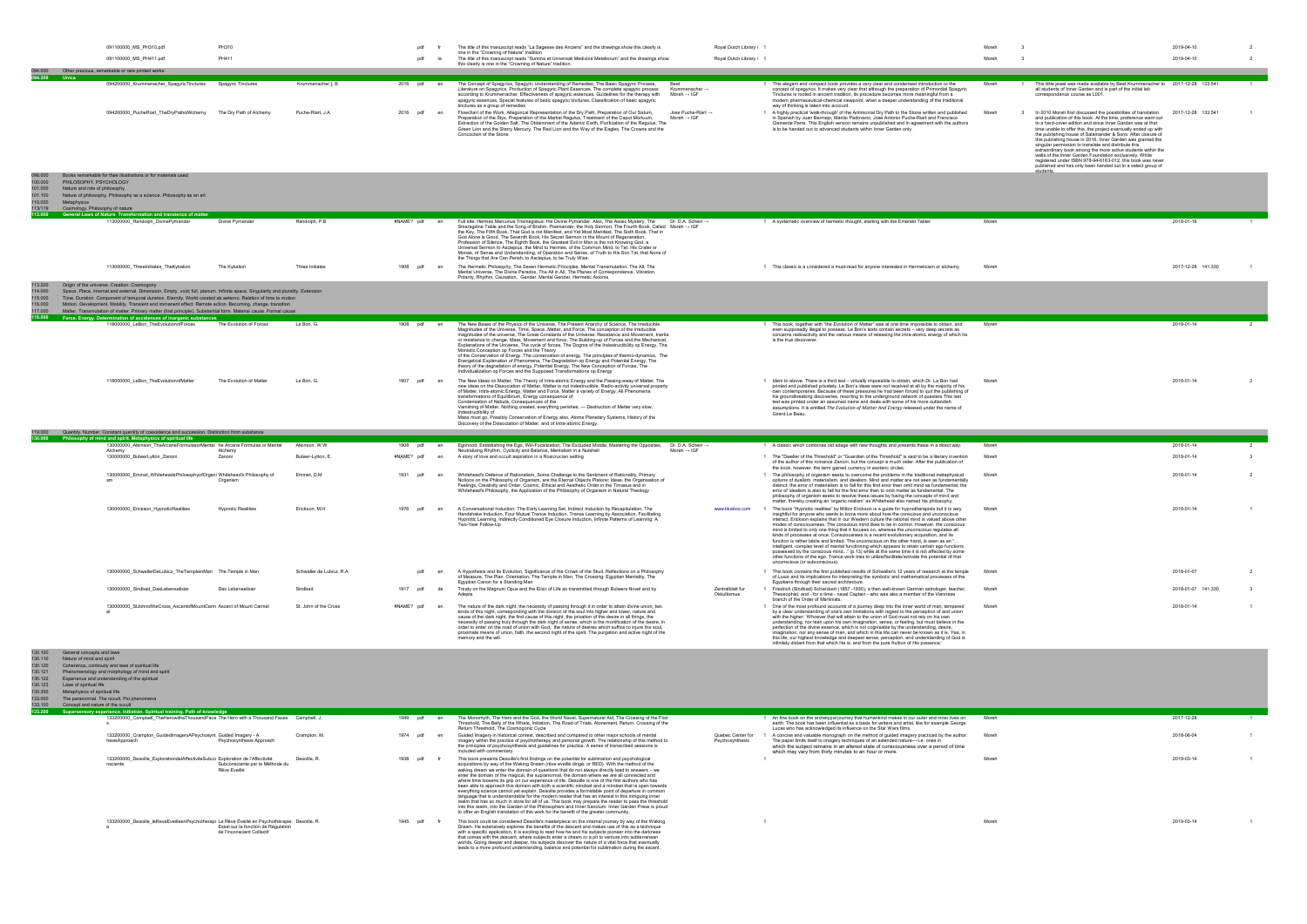|                                | 133200000 Desoille PsychanalyseetReveEveilleDir Psychanalyse et la Méthode du<br>Rêve Eveillé<br>iae                                                                              | Desoille, R.   | 1950<br>pdf    | This is is a seminal work of one of the pioneers in the field of the Waking Dream. In 1923 Robert<br>Desoille met Colonel Eugène Caslant, who introduced him to an experimental mental imaging<br>technique, which Desoille later developed into the method of the 'directed waking dream' (rêve<br>eveillé dirigé, or RED). Desoille was influenced by Sigmund Freud and Carl Gustav Jung. Desoille's<br>pupils now define themselves as analysts and interpret their practice along Freudian, Freudo-<br>Lacanian, or Jungian lines, Authors that cite Desoille's work include Charles Baudouin, Gaston<br>Bachelard, Juliette Favez-Boutonier, Françoise Dolto, and Daniel Lagache; parallels have also been<br>drawn between Desoille's work and that of Milton H. Erickson and neuro-linguistic programming. |                                                                                                                                                                                                                                                                                                                                                                                                                                                                                                                       | Moreh | 2019-03-14 |  |
|--------------------------------|-----------------------------------------------------------------------------------------------------------------------------------------------------------------------------------|----------------|----------------|-------------------------------------------------------------------------------------------------------------------------------------------------------------------------------------------------------------------------------------------------------------------------------------------------------------------------------------------------------------------------------------------------------------------------------------------------------------------------------------------------------------------------------------------------------------------------------------------------------------------------------------------------------------------------------------------------------------------------------------------------------------------------------------------------------------------|-----------------------------------------------------------------------------------------------------------------------------------------------------------------------------------------------------------------------------------------------------------------------------------------------------------------------------------------------------------------------------------------------------------------------------------------------------------------------------------------------------------------------|-------|------------|--|
|                                | 133200000 Desoille TheDirectedDaydream<br>The Directed Daydream                                                                                                                   | Desoille, R.   | 1965<br>pdf en | Three lectures on the application of the Method of the Waking Dream (In this document translated<br>as "daydream" but generally in the psychological community referred to as "waking dream") its<br>method, is mechanism, the theory behind it and some general experiences.                                                                                                                                                                                                                                                                                                                                                                                                                                                                                                                                     | These lectures were given by Desoille at the end of his career and thus comprise a summery<br>of a lifetime of experiences. The first lecture in particular is of great interest because of the six<br>universal themes that it touches upon - these themes provide a setting for the practitioner of<br>inner work to confront specific inner dynamics. Those who have read the books of Desoille<br>and have done the practical work themselves will recognize this as approaching the essence<br>of inner alchemy. | Moreh | 2017-12-28 |  |
|                                | 133200000 Desoille TheorieetPratiqueduReveEveil Théorie et Pratique du Rêve Éveillé Desoille, R.<br>Dirigé                                                                        |                | 1961<br>pdf    |                                                                                                                                                                                                                                                                                                                                                                                                                                                                                                                                                                                                                                                                                                                                                                                                                   |                                                                                                                                                                                                                                                                                                                                                                                                                                                                                                                       | Moreh | 2019-03-14 |  |
|                                | 133200000_Kingsford_ClothedwiththeSun<br>Clothed with the Sun                                                                                                                     | Kingsford, A.B | 1912 pdf       | The Three Veils Between Man and God, Inspiration and Prophesying, Revelation, Interpretation of<br>the Mystical Scriptures, Mosaic Cosmogony, the Fall, the Deluge, the Book of Esther, the Vision of<br>Nebuchadnezzar, the Time of the End. The Soul                                                                                                                                                                                                                                                                                                                                                                                                                                                                                                                                                            |                                                                                                                                                                                                                                                                                                                                                                                                                                                                                                                       | Moreh | 2017-12-28 |  |
|                                | 133200000_Regardie_ThePhilosophersStone<br>The Philosophers Stone                                                                                                                 | Regardie, I    | 1938<br>pdf    | An introduction to the Tree of Life, the five fold nature of the Soul and an explanation of the Emerald<br>Tablet and the Coelum Terrae                                                                                                                                                                                                                                                                                                                                                                                                                                                                                                                                                                                                                                                                           |                                                                                                                                                                                                                                                                                                                                                                                                                                                                                                                       | Moreh | 2017-12-28 |  |
|                                | 133200000_SaintGermain_LaTresSainteTrinosophi La Très Sainte Trinosophie<br>e_original                                                                                            | Saint Germain  | #NAME? pdf     | The original of La Très Sainte Trinosophie in colour                                                                                                                                                                                                                                                                                                                                                                                                                                                                                                                                                                                                                                                                                                                                                              |                                                                                                                                                                                                                                                                                                                                                                                                                                                                                                                       | Moreh | 2017-12-28 |  |
|                                | 133200000 SaintGermain TheMostHolyTrinosophia The Most Holy Trinosophia                                                                                                           | Saint Germain  | 1933<br>pdf    | This is the English translation by Manly P. Hall that features parallel French and English texts.                                                                                                                                                                                                                                                                                                                                                                                                                                                                                                                                                                                                                                                                                                                 |                                                                                                                                                                                                                                                                                                                                                                                                                                                                                                                       | Moreh | 2017-12-28 |  |
| 133,300<br>133.400<br>133.500  | Occult perception. Precognition Clairvoyance. Clairaudience. Soothsaying<br>Occult influence Magic. Sorcery. Enchantment. Spells. Thaumaturgy. Theurgy<br>Special occult sciences |                |                |                                                                                                                                                                                                                                                                                                                                                                                                                                                                                                                                                                                                                                                                                                                                                                                                                   |                                                                                                                                                                                                                                                                                                                                                                                                                                                                                                                       |       |            |  |
| 133,520<br>Astrology<br>33.540 | Alchemy (1961 Edition of UDC)                                                                                                                                                     |                |                |                                                                                                                                                                                                                                                                                                                                                                                                                                                                                                                                                                                                                                                                                                                                                                                                                   |                                                                                                                                                                                                                                                                                                                                                                                                                                                                                                                       |       |            |  |
| 133.541                        | <b>Books on Alchemy</b>                                                                                                                                                           |                |                |                                                                                                                                                                                                                                                                                                                                                                                                                                                                                                                                                                                                                                                                                                                                                                                                                   |                                                                                                                                                                                                                                                                                                                                                                                                                                                                                                                       |       |            |  |

|                                                                                                                      | Correct Usage                                                                                                                                                      | Anonymous                    |                                                | "n/a" pdf          | en              | Correct Usage is a "how to" book of Alchemy. It contains 73 recipes on how to artificially clear and                                                                                                                                                                                                                                                                                                                                                                                                                                                                                                                                                                                                                                                    | AMORC website                  |                                                                                                                                                                                                                                                                                                                                                                                                                                                  | Russ House                 |                   | 2018-03-19               |    |
|----------------------------------------------------------------------------------------------------------------------|--------------------------------------------------------------------------------------------------------------------------------------------------------------------|------------------------------|------------------------------------------------|--------------------|-----------------|---------------------------------------------------------------------------------------------------------------------------------------------------------------------------------------------------------------------------------------------------------------------------------------------------------------------------------------------------------------------------------------------------------------------------------------------------------------------------------------------------------------------------------------------------------------------------------------------------------------------------------------------------------------------------------------------------------------------------------------------------------|--------------------------------|--------------------------------------------------------------------------------------------------------------------------------------------------------------------------------------------------------------------------------------------------------------------------------------------------------------------------------------------------------------------------------------------------------------------------------------------------|----------------------------|-------------------|--------------------------|----|
| 133541000_Anonymous_CorrectUsage                                                                                     |                                                                                                                                                                    |                              |                                                |                    |                 | polish stones such as agate and lapis lazuli; how to make beautiful pearls; and how to make<br>pleasantly scented, glowing candles. The recipes come from an old German Alchemical manuscript<br>which is translated into very readable English. Recipes include how to separate gold or silver from<br>steel or iron; how to make copper like gold; how to make tin which will not crush; how to prepare Sal<br>Ammoniac; how to make oil of Tartar; and purify and refine sulphur.                                                                                                                                                                                                                                                                    |                                | 1 Copyright 1993, 2016. These downloads were shared publicly by AMORC and do not violate<br>copyright. Published by AMORC as Volume 7 of their Alchemical Manuscript Series. AMORC<br>acquired all rights to the R.A.M.S. Collection from the estate of George Fenzke who had<br>purchased all rights from Hans Nintzel.                                                                                                                         |                            |                   |                          |    |
| 133541000_Anonymous_HermetischesABC                                                                                  | Hermetisches A. B. C. derer ächten Anonymous<br>Weisen alter und neuer Zeiten von<br>Stein der Weisen, ausgegeben von<br>einem wahren Gott- und<br>Menschenfreunde |                              | Ringm Berlin<br>acher                          | 1779 pdf           | de              | From a 1915 reprint, by Hermann Barsdorf, Berlin.                                                                                                                                                                                                                                                                                                                                                                                                                                                                                                                                                                                                                                                                                                       | Google Documents               |                                                                                                                                                                                                                                                                                                                                                                                                                                                  | <b>Russ House</b>          |                   | 2019-03-22               |    |
| 133541000_Anonymous_SixKeysofEudoxus                                                                                 | Six Keys of Eudoxus                                                                                                                                                | Anonymous                    |                                                |                    | pdf             | A brief, though important Alchemical manuscript dating to the 16th or 17th Century, although<br>ascribed to an ancient Pythagorean philosopher. Found as an addendum to The Ancient War of the                                                                                                                                                                                                                                                                                                                                                                                                                                                                                                                                                          | None listed                    |                                                                                                                                                                                                                                                                                                                                                                                                                                                  | None listed                |                   |                          |    |
| 133541000_Artephius_SecretBook                                                                                       | Secret Book                                                                                                                                                        | Artephius                    |                                                | n/a                | pdf<br>en       | SBBBBBook (Liber Secretus) was written in the Twelfth Century by Artephius, translated into English<br>in 1624 and printed in Amsterdam in 1578. The book provides an explanation of alchemical<br>laboratory processes, including antimony and the process to make a great arcanum.                                                                                                                                                                                                                                                                                                                                                                                                                                                                    | AMORC website                  | 1 Copyright 1993, 2016. These downloads were shared publicly by AMORC and do not violate Russ House<br>copyright. Published by AMORC as Volume 16 of their Alchemical Manuscript Series.<br>AMORC acquired all rights to the R.A.M.S. Collection from the estate of George Fenzke who<br>had purchased all rights from Hans Nintzel.                                                                                                             |                            |                   | 2018-03-19               |    |
| 133541000_Ashmole_TheatricumChemicumBritanni Theatrum Chemicum Britannicum Ashmole, E                                |                                                                                                                                                                    |                              |                                                |                    | pdf<br>en       |                                                                                                                                                                                                                                                                                                                                                                                                                                                                                                                                                                                                                                                                                                                                                         | None listed                    |                                                                                                                                                                                                                                                                                                                                                                                                                                                  | None listed                |                   |                          |    |
| 133541000 Austin ExperimentsonFormationofVolat Experiments on Formation of<br>ileAlkal                               | Volatile Alkali                                                                                                                                                    | Austin, W                    |                                                | "n/a"              | pdf<br>en       | Experiments on the Formation of Volatile Alkali by William Austin, M.D.                                                                                                                                                                                                                                                                                                                                                                                                                                                                                                                                                                                                                                                                                 | Google Documents               | 1 Research presented at The Royal Society in 1787                                                                                                                                                                                                                                                                                                                                                                                                |                            |                   | 2018-01-14               |    |
| 133541000_Bacstrom_Compendium1of2                                                                                    | Compendium 1 of 2                                                                                                                                                  | Bacstrom, S                  |                                                | "n/a"              | pdf<br>en       | Extracts of alchemical books interpreted by Bacstrom. Partial contents include: Work with Butter of<br>Antimony; Chemical Moonshine; Antimonial Sophic Mercury; Universal Salt of Nature; Tincture of<br>Antimony; Digby's Sal Enixum and Rousseau's Primum Ens Salis; Neuman on Nitre; Lapis with Nitre<br>and Salt; Conserva Fontinalis; Myriam The Prophetess; Obtaining the Tincture from Urine; Work with<br>Wolfram; Work of the Jewish Rabbi; The Tincture from Nitre and Sulphur                                                                                                                                                                                                                                                                | AMORC website                  | Copyright 1993, 2016. These downloads were shared publicly by AMORC and do not violate<br>copyright. Published by AMORC as Volume 8 of their Alchemical Manuscript Series. AMORC<br>acquired all rights to the R.A.M.S. Collection from the estate of George Fenzke who had<br>purchased all rights from Hans Nintzel.                                                                                                                           | <b>Russ House</b>          |                   | 2018-03-19               |    |
| 133541000_Bacstrom_Compendium2of2                                                                                    | Compendium 2 of 2                                                                                                                                                  | Bacstrom, S                  |                                                | "n/a"              | pdf<br>en       | Extracts of alchemical books interpreted by Bacstrom. Partial contents include: On Short Processes;<br>Le Febre's Philosophical Lamp Furnace; Secret of Secrets, or, Magistery of Philosophy; von<br>Reusenstein's Chemical Processes, and his Universal and Particular Processes; Annotations on the<br>Hermetical Triumph; Mineral and Metallic Processes; Process of Alexis Piemontese; Lapis de Tribus;<br>Thoughts on Platina; Joh. Becher on Paracelsus' Mercury of Venus; Rhenaus' True Preparation of<br>Philosophical Mercury; Becher's Animated Mercury of Claveus; Wonders of Bismuth; Clerke on the<br>Philosopher's Stone; Extracts from Isaac Hollandus, Madasthanus and Rhenanus; Preparation of<br>Alkahest; Jugel's Particular Process | AMORC website                  | Copyright 1993, 2016. These downloads were shared publicly by AMORC and do not violate<br>copyright. Published by AMORC as Volume 9 of their Alchemical Manuscript Series. AMORC<br>acquired all rights to the R.A.M.S. Collection from the estate of George Fenzke who had<br>purchased all rights from Hans Nintzel.                                                                                                                           | <b>Russ House</b>          |                   | 2018-03-19               |    |
| 133541000_Becker_Acetone                                                                                             | Acetone                                                                                                                                                            | Becker.                      |                                                | n/a                | pdf<br>en       | Johann Becker (1635-1682) a technologist, miner and metallurgist. His German work, Das Aceton,<br>here translated into English, is a foundational work for the so-called "Acetate Path".                                                                                                                                                                                                                                                                                                                                                                                                                                                                                                                                                                | AMORC website                  | Copyright 1993, 2016. These downloads were shared publicly by AMORC and do not violate<br>copyright. Published by AMORC as Volume 15 of their Alchemical Manuscript Series.<br>AMORC acquired all rights to the R.A.M.S. Collection from the estate of George Fenzke who<br>had purchased all rights from Hans Nintzel.                                                                                                                          | Russ House                 |                   | 2018-03-19               |    |
| 133541000_Blankaart_ Scheide-KunstOderChimia   Die neue heutiges Tages                                               | gebräuchliche Šcheide-Kunst oder<br>Chimia: nach den Gründen des<br>fürtrefflichen Cartesii und des Alcali<br>und Acidi eingerichtet                               |                              | Blankaart, Steven Grentz Hannover?             | 1689               | pdf<br>de       | Covers volatiliztions, and mineral works.                                                                                                                                                                                                                                                                                                                                                                                                                                                                                                                                                                                                                                                                                                               |                                | Google Documents 1 Editions as early as 1697.                                                                                                                                                                                                                                                                                                                                                                                                    | Russ House                 |                   | 2019-03-22               |    |
| 133541000_CabalaMineralis1                                                                                           | Cabala Mineralis 1                                                                                                                                                 |                              |                                                |                    | pdf<br>en       | Cabala Mineralis is the title of a London British Museum manuscript no. 5235 and attributed to Rabbi<br>Simeon Ben Cantara.                                                                                                                                                                                                                                                                                                                                                                                                                                                                                                                                                                                                                             | None listed                    | 1 Lucid pictures providing keys to the process, and here, having English translation.                                                                                                                                                                                                                                                                                                                                                            | None listed                |                   |                          |    |
| 133541000_CabalaMineralis2                                                                                           | Cabala Mineralis 2                                                                                                                                                 |                              |                                                |                    | pdf             | Cabala Mineralis is the title of a London British Museum manuscript no. 5235 and attributed to Rabbi<br>Simeon Ben Cantara.                                                                                                                                                                                                                                                                                                                                                                                                                                                                                                                                                                                                                             | None listed                    | 1 Lucid pictures providing keys to the process, and here, having English translation.                                                                                                                                                                                                                                                                                                                                                            | None listed                |                   |                          |    |
| 133541000 Cambriel CoursdePhilosophieHermetiq Cours de Philosophie Hermétique Cambriel, L.P.F.<br>ueoudAlchimie      | ou d'Alchimie                                                                                                                                                      |                              |                                                | "n/a"              | pdf             | Cours de philosophie hermétique ou d'alchimie (Course of Hermetic Philosophy or Alchemy) By<br>Louis Paul Francois Cambriel (1774-1850) published by Lacour & Maistrasse, 1843.                                                                                                                                                                                                                                                                                                                                                                                                                                                                                                                                                                         |                                | https://archive.org/ 1 Course of Hermetic Philosophy or Alchemy in nineteen lessons, dealing with the theory and<br>practice of this science, as well as several essential operations to find and make the<br>philosopher's stone or metal transmutations, which have been hidden to this day in all the<br>writings of the hermetic philosophers; followed by explanations of some articles from the first<br>five chapters of Genesis by Moses | <b>Russ House</b>          |                   | 2018-03-25               |    |
| 133541000_Carbonarius_ChemieOderGoldmacherk Beytrag zur Geschichte der höhern Carbonarius<br>unde                    | Chemie oder Goldmacherkunde in<br>ihrem ganzen Umfange: Ein<br>Lesebuch für Alchemisten,<br>Theosophen und                                                         |                              | C. G. Liepzig<br>Hilsche<br>$\Gamma$           | 1785               | pdf<br>de       | We have yet to study this book, however, this is from a particularly rich time and culture for<br>Alchemical texts.                                                                                                                                                                                                                                                                                                                                                                                                                                                                                                                                                                                                                                     | Google Documents               |                                                                                                                                                                                                                                                                                                                                                                                                                                                  | <b>Russ House</b>          |                   | 2019-03-22               |    |
|                                                                                                                      | Weisensteinsforscher, auch für alle.<br>die wie sie, die Wahrheit suchen<br>und lieben                                                                             |                              |                                                |                    |                 |                                                                                                                                                                                                                                                                                                                                                                                                                                                                                                                                                                                                                                                                                                                                                         |                                |                                                                                                                                                                                                                                                                                                                                                                                                                                                  |                            |                   |                          |    |
| 133541000_Corbi_LaTablaRedondadelosAlquimista La Tabla Redonda de los                                                | Alguimistas                                                                                                                                                        |                              | Corbi, Manuel Algora Madrid Lluis Carcomo 1980 |                    | pdf<br>es       | Bill Van Doren -> Russ House<br>Pending<br>LPN-USA/Russ<br>House $\rightarrow$ IGF                                                                                                                                                                                                                                                                                                                                                                                                                                                                                                                                                                                                                                                                      |                                | 1 <b>Pending</b>                                                                                                                                                                                                                                                                                                                                                                                                                                 | <b>Russ House</b>          | Copyrighted work. | 2018-05-05               |    |
| 133541000_Cremer_CoelumPhilosophorum                                                                                 | Coelum Philosophorum                                                                                                                                               | Cremer, J                    |                                                | "n/a"              | pdf<br>en       | Coelum Philosophorum is an excellent treatise thought to have been written in the 14th century by<br>John Cremer who devoted over 30 years to the study of alchemy. Translated by Dr. S.<br>Bacstrom, M.D. in 1787 from a German alchemical book published in 1739. Elaborate directions are<br>provided to obtain powerful and safe medicines from each of the seven metals and various minerals<br>The treatise gives the procedures to obtain tinctures, oils, and elixirs using both the dry and humid<br>way to                                                                                                                                                                                                                                    | AMORC website                  | Copyright 1993, 2016. These downloads were shared publicly by AMORC and do not violate<br>copyright. Published by AMORC as Volume 11 of their Alchemical Manuscript Series.<br>AMORC acquired all rights to the R.A.M.S. Collection from the estate of George Fenzke who<br>had purchased all rights from Hans Nintzel.                                                                                                                          | Russ House                 |                   | 2018-03-19               |    |
| 133541000_Fauken_SolutioneReguliEtVitriAntimonii Dissertatio chemico-medica de                                       | solutione reguli et vitri Antimonii in Peter Xaver<br>diversis vinis hic loci cognitis                                                                             | Fauken, Johann               | Vienna                                         | 1767               | pdf<br>- la     | obtain the Hermetical Treasure<br>Interesting dissertation on the regulus and glass of antimony and their solution in 'various wines'                                                                                                                                                                                                                                                                                                                                                                                                                                                                                                                                                                                                                   | Google Documents               |                                                                                                                                                                                                                                                                                                                                                                                                                                                  | <b>Russ House</b>          |                   | 2019-03-22               |    |
| 133541000_Flamel_ExpositionoftheHieroglyphicalFi Alchemical Hieroglyphs which were Flamel, N.<br>gures               | caused to be painted upon an Arch<br>n St. Innocents Church Yard in                                                                                                |                              |                                                | 1980 pdf           | en              | Theological Interpetations of the Hieroglyphics, Philosophical Interpetations: the Furnace, Of the<br>Sulphur & Mercury, the Male & Female, Of the union of the Sulphur &. Mercury, On the symbolism of<br>Decapitation, of the Dissolution &. Coagulation, On the Tripartite nature of the Stone, Of the                                                                                                                                                                                                                                                                                                                                                                                                                                               | Welcome Library                |                                                                                                                                                                                                                                                                                                                                                                                                                                                  | Moreh                      |                   | 2018-08-19               |    |
| 133541000_Flamel_MellonMS100                                                                                         | Paris by Nicholas Flammel<br>Manuscript attributed to Nicolas<br>Flamel                                                                                            | Flamel, N                    |                                                | "n/a"              | pdf             | Rubification, On the power of Multiplication, Of the full perfection of the Stone.<br>Animation of Mercury via regulus, with illustrations and marginal notes.                                                                                                                                                                                                                                                                                                                                                                                                                                                                                                                                                                                          | Yale University<br>Library     | Illustrated manuscript from the Beinecke Library in Yale University Collection. Attributed to<br>Flamel, and appears to be a practical treatise on the Amalgam path to animate mercury for<br>the Great Work. Marginalia of interest. Bears comparison to the Molinier Manuscript.                                                                                                                                                               | Russ House                 |                   | 2018-10-05               |    |
| 133541000_Flamel_TestamentofNicholasFlamel Testament of Nicholas Flamel                                              |                                                                                                                                                                    | Flamel, N                    |                                                | "n/a" pdf          | en              | Account of Nicholas Flamel, Testament of Nicholas Flamel. According to the book "This little Work<br>contains more of the Sum and Substance of the Secret, than nearly four thousand known Books that<br>have been written, from Hermes to Phtraletha, upon the obscured Science of Alehymy."                                                                                                                                                                                                                                                                                                                                                                                                                                                           | Welcome Library                |                                                                                                                                                                                                                                                                                                                                                                                                                                                  | Moreh                      |                   | 2018-08-19               |    |
| 133541000_Fulcanelli_TheDwellingsofthePhilosoph The Dwellings of the Philosophers Fulcanelli                         |                                                                                                                                                                    |                              |                                                | 1930 pdf           | en              | History and Monument, Middle Ages and Renaissance, Medieval Alchemy, The Legendary<br>Laboratory, Chemistry and Philosophy, Hermetic Cabala, Alchemy and Spagyrics, The Salamander<br>of Lisieux. The Alchemical Myth of Adam and Eve, Louis D'Estissac, The Castle of Dampierre, Duke                                                                                                                                                                                                                                                                                                                                                                                                                                                                  |                                | 1 A lovely book on alchemical symbology to get lost in and discover and rediscover in multiple<br>readings                                                                                                                                                                                                                                                                                                                                       | Moreh                      |                   | 2018-01-14               |    |
| 133541000_Fulcanelli_TheMysteryoftheCathedrals The Mystery of the Cathedrals<br>133541000_Gmelin_GeschichtederChemie | Geschichte der Chemie : seit dem Gmelin, J<br>Wiederaufleben der<br>Wissenschaften bis an das Ende<br>des 18 Jehrhunderts                                          | Fulcanelli                   | Johann Göttingen<br>Georg<br>Rosen<br>busch    | 1964 pdf<br>1798   | en<br>pdf<br>de | of Bretan Learn in Paris, in Amiens, in Bourges, The Cyclic Cross of Hendaye<br>Johann Friedrich Gmelin is one of the authors cited in the legendary "Compass of the Wise". May<br>be one volume of a series "Geschichte der Künste und Wissenschaften"                                                                                                                                                                                                                                                                                                                                                                                                                                                                                                 | Google Documents               | 1 One of the greatest neo-classics on the Royal Art                                                                                                                                                                                                                                                                                                                                                                                              | Moreh<br><b>Russ House</b> |                   | 2018-01-14<br>2019-03-22 | R  |
| 133541000 Gmelin HandbuchTechnischenChemie Handbuch der technischen Chemie Gmelin, J                                 |                                                                                                                                                                    |                              | Jacob Halle<br>Gebau                           | 1796 pdf           | de              | Volume 2 of Handbuch der technischen Chemie: Zweiter Band                                                                                                                                                                                                                                                                                                                                                                                                                                                                                                                                                                                                                                                                                               |                                | Google Documents 1 Second edition: first in 1795                                                                                                                                                                                                                                                                                                                                                                                                 | <b>Russ House</b>          |                   | 2019-03-22               | R  |
| 133541000_Hayyan_WorksofGeber                                                                                        | Works of Geber                                                                                                                                                     | Jābir ibn Hayyān             |                                                |                    | pdf<br>en       | Dr. E. J. Holmyard, editor. The Latin works that are attributed to Geber (Jābir ibn Hayyān), have<br>long been considered among the most important of medieval chemical treatises. Translated by<br>Richard Russell in 1968. Introduction by Dr. E.J. Holmyard.                                                                                                                                                                                                                                                                                                                                                                                                                                                                                         | None listed                    |                                                                                                                                                                                                                                                                                                                                                                                                                                                  | None listed                |                   |                          |    |
| 133541000 Hoffmann CinnabariAntimonii                                                                                | Exercitatio medico-chymica De<br>cinnabari antimonii ejusque legitima<br>praeparatione, virtutibus et<br>medicamentiis exinde parandis                             | Hoffmann, F                  | Hendel                                         | 1746 pdf           |                 | The author includes citations from the Chymical and Alchemical authorities in regard to antimony<br>and its preparations, including the glass, regulus, butter, etc., with a view to both medicinal and<br>chemical applications.                                                                                                                                                                                                                                                                                                                                                                                                                                                                                                                       |                                | Google Documents 1 This is a later edition of this work of Friedrich Hoffman, the earliest editions were in 1685 and<br>in 1689.                                                                                                                                                                                                                                                                                                                 | <b>Russ House</b>          |                   | 2019-03-22               | R. |
| 133541000_Hollandus_AWorkofSaturn                                                                                    | A Work of Saturn                                                                                                                                                   | Hollandus, J.I               |                                                | "n/a"              | pdf<br>en       | Lead from Antimony, Philosopher's Lead, Vulgar Saturn, Sublimation of the Mercury from Saturn,<br>Latten, Lapis Animalis, Aurum Potable, Water of Paradise, Vegetable Stone, Philosopher's Stone,<br>Multiplication, Projection upon Metals, Use as Medicine                                                                                                                                                                                                                                                                                                                                                                                                                                                                                            |                                | 1 Hollandus speaks in this tract of Saturn, not to be understood as common Lead or that<br>prepared from Antimony                                                                                                                                                                                                                                                                                                                                | Moreh                      |                   | 2018-01-14               |    |
| 133541000_Hollandus_CompleteWritings1of2<br>133541000_Hollandus_CompleteWritings2of2                                 | Complete Works 1 of 2<br>Complete Works 2 of 2                                                                                                                     | Hollandus, I<br>Hollandus, I |                                                | "n/a" pdf<br>"n/a" | en<br>pdf<br>en | Part 1 of Works attributed to father and son Dutch adepts, both named Isaac Hollandus. The details<br>of their operations on metals are said to be the most explicit that have ever been presented. Partial<br>Contents: Hand of the Philosophers; Futher Tracts; Opera Saturni; Opera Vegetabile; Errors of the<br>Ancient Philosophers.<br>Part 2 of Works of Hollandus. Extensive and lucid descriptions of preparations of tinctures, elixirs,                                                                                                                                                                                                                                                                                                      | AMORC website<br>AMORC website | 1 Copyright 1993, 2016. These downloads were shared publicly by AMORC and do not violate<br>copyright. Published by AMORC as Volume 4 of their Alchemical Manuscript Series. AMORC<br>acquired all rights to the R.A.M.S. Collection from the estate of George Fenzke who had<br>purchased all rights from Hans Nintzel.<br>Copyright 1993, 2016. These downloads were shared publicly by AMORC and do not violate                               | Russ House<br>Russ House   |                   | 2018-01-14<br>2018-01-14 |    |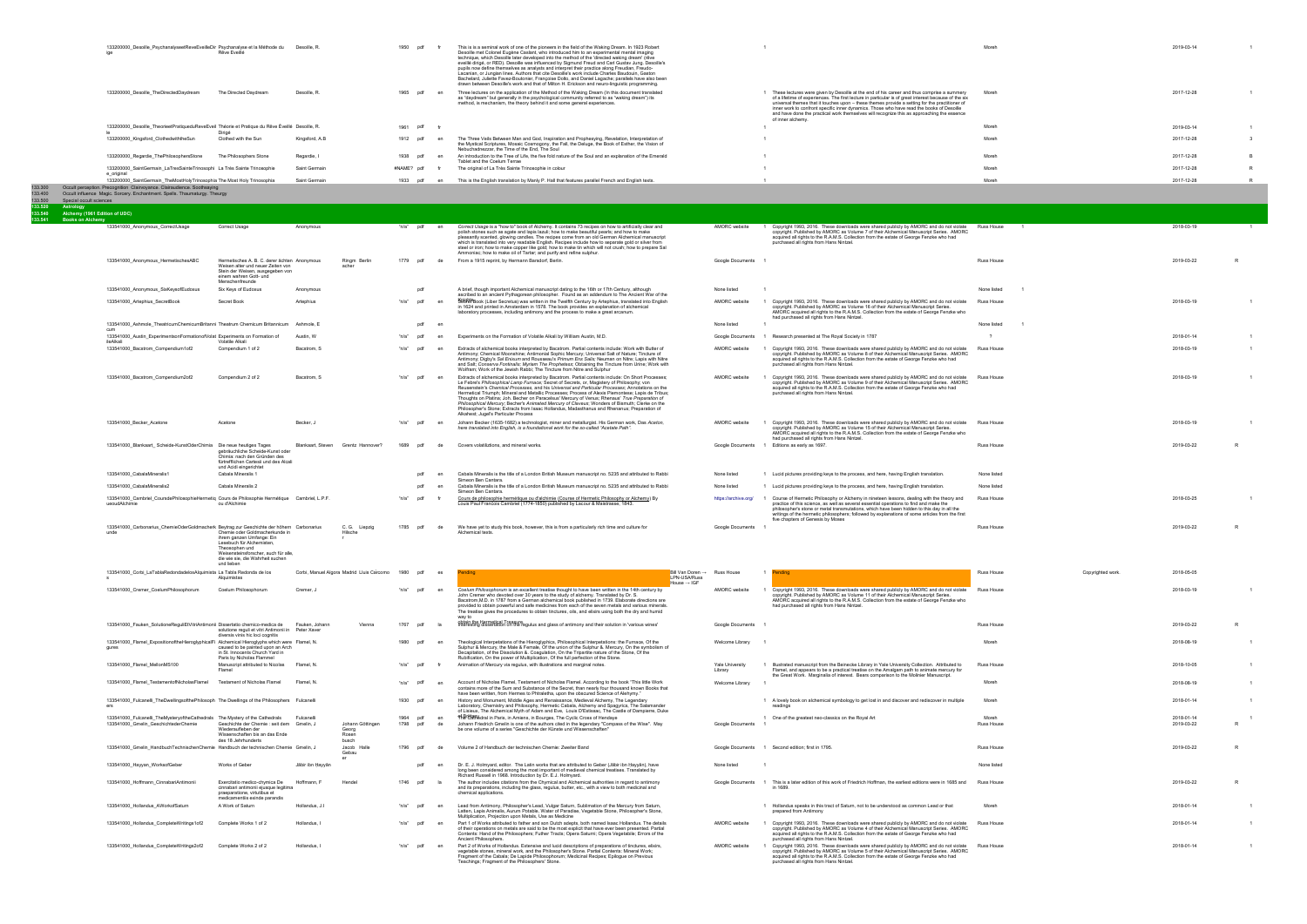| 133541000_JCO_SolSineVeste                                                                                                        | Sol sine veste, oder dreyszig<br>Experimenta, dem Golde seinen<br>Purpur auszuziehen (etc.) Ans Licht<br>gegeben von J. C. O                                                                                                                                                                                                                                                                                                                                                                                                                                                                                                                                                                  | JCO                        |                              | 1739 pdf                   | de           | The Sun without clothes, or three years experimenta, to strip the gold of its purple                                                                                                                                                                                                                                                                                                                                                                                                                                                                                                                                                                                                                                                                                                                                                                                                       | Google Documents                     |                                                                                                                                                                                                                                                                                                                                                                                                                                                                                                                                                                                                                                                                      | Russ House                      |                                                                                                                                                                                                                                                                                                                                                                                                                                                                                                                                                                                                                                                                                                                                                                          | 2019-03-22               |                   |
|-----------------------------------------------------------------------------------------------------------------------------------|-----------------------------------------------------------------------------------------------------------------------------------------------------------------------------------------------------------------------------------------------------------------------------------------------------------------------------------------------------------------------------------------------------------------------------------------------------------------------------------------------------------------------------------------------------------------------------------------------------------------------------------------------------------------------------------------------|----------------------------|------------------------------|----------------------------|--------------|--------------------------------------------------------------------------------------------------------------------------------------------------------------------------------------------------------------------------------------------------------------------------------------------------------------------------------------------------------------------------------------------------------------------------------------------------------------------------------------------------------------------------------------------------------------------------------------------------------------------------------------------------------------------------------------------------------------------------------------------------------------------------------------------------------------------------------------------------------------------------------------------|--------------------------------------|----------------------------------------------------------------------------------------------------------------------------------------------------------------------------------------------------------------------------------------------------------------------------------------------------------------------------------------------------------------------------------------------------------------------------------------------------------------------------------------------------------------------------------------------------------------------------------------------------------------------------------------------------------------------|---------------------------------|--------------------------------------------------------------------------------------------------------------------------------------------------------------------------------------------------------------------------------------------------------------------------------------------------------------------------------------------------------------------------------------------------------------------------------------------------------------------------------------------------------------------------------------------------------------------------------------------------------------------------------------------------------------------------------------------------------------------------------------------------------------------------|--------------------------|-------------------|
| 133541000_Juncker_ElemensdeChymie_Vol_1                                                                                           | Élémens de chymie, suivant les<br>principes de Becker & Stahl - Vol 1                                                                                                                                                                                                                                                                                                                                                                                                                                                                                                                                                                                                                         | Juncker                    | Hardy Paris                  | 1757<br>pdf                | - fr         | Translated into French from Johann Juncker's work in Latin, by M. Demanchy                                                                                                                                                                                                                                                                                                                                                                                                                                                                                                                                                                                                                                                                                                                                                                                                                 | Google Documents                     |                                                                                                                                                                                                                                                                                                                                                                                                                                                                                                                                                                                                                                                                      | Russ House                      |                                                                                                                                                                                                                                                                                                                                                                                                                                                                                                                                                                                                                                                                                                                                                                          | 2019-03-22               | $\mathsf{R}$      |
| 133541000_Juncker_ElemensdeChymie_Vol_2                                                                                           | Élémens de chymie, suivant les                                                                                                                                                                                                                                                                                                                                                                                                                                                                                                                                                                                                                                                                | <b>Juncker</b>             | Hardy Paris                  | 1757 pdf                   |              | Translated into French from Johann Juncker's work in Latin, by M. Demanchy                                                                                                                                                                                                                                                                                                                                                                                                                                                                                                                                                                                                                                                                                                                                                                                                                 | Google Documents                     |                                                                                                                                                                                                                                                                                                                                                                                                                                                                                                                                                                                                                                                                      | Russ House                      |                                                                                                                                                                                                                                                                                                                                                                                                                                                                                                                                                                                                                                                                                                                                                                          | 2019-03-22               | $\mathsf{R}$      |
| 133541000_Juncker_ElemensdeChymie_Vol_3                                                                                           | principes de Becker & Stahl - Vol 2<br>Élémens de chymie, suivant les                                                                                                                                                                                                                                                                                                                                                                                                                                                                                                                                                                                                                         | Juncker                    | Hardy Paris                  | 1757 pdf                   |              | Translated into French from Johann Juncker's work in Latin, by M. Demanchy                                                                                                                                                                                                                                                                                                                                                                                                                                                                                                                                                                                                                                                                                                                                                                                                                 | Google Documents 1                   | This is Volume 3. Mistakenly, the title page for Vol 4 appears, but, pages later, the correct title                                                                                                                                                                                                                                                                                                                                                                                                                                                                                                                                                                  | Russ House                      |                                                                                                                                                                                                                                                                                                                                                                                                                                                                                                                                                                                                                                                                                                                                                                          | 2019-03-22               | R                 |
| 133541000_Juncker_ElemensdeChymie_Vol_4                                                                                           | principes de Becker & Stahl - Vol 3<br>Élémens de chymie, suivant les                                                                                                                                                                                                                                                                                                                                                                                                                                                                                                                                                                                                                         | Juncke                     | Hardy Paris                  | 1757<br>pdf                |              | Translated into French from Johann Juncker's work in Latin, by M. Demanchy                                                                                                                                                                                                                                                                                                                                                                                                                                                                                                                                                                                                                                                                                                                                                                                                                 | Google Documents                     | page appears.<br>This is Volume 4. Mistakenly, the title page for Vol 3 appears, but, pages later, the correct title Russ House                                                                                                                                                                                                                                                                                                                                                                                                                                                                                                                                      |                                 |                                                                                                                                                                                                                                                                                                                                                                                                                                                                                                                                                                                                                                                                                                                                                                          | 2019-03-22               | R                 |
| 133541000_Juncker_ElemensdeChymie_Vol_6                                                                                           | principes de Becker & Stahl - Vol 4<br>Élémens de chymie, suivant les                                                                                                                                                                                                                                                                                                                                                                                                                                                                                                                                                                                                                         | Juncke                     | Hardy Paris                  | 1757<br>pdf                | fr           | Translated into French from Johann Juncker's work in Latin, by M. Demanchy                                                                                                                                                                                                                                                                                                                                                                                                                                                                                                                                                                                                                                                                                                                                                                                                                 | Google Documents                     | page appears.                                                                                                                                                                                                                                                                                                                                                                                                                                                                                                                                                                                                                                                        | Russ House                      |                                                                                                                                                                                                                                                                                                                                                                                                                                                                                                                                                                                                                                                                                                                                                                          | 2019-03-22               | $\mathsf{R}$      |
| 133541000_Kirchweger_AureaCatenaHomerioderei Aurea Catena Homeri oder eine Kirchweger A.J<br>neBeschreibungvondemUrsprungderNatur | principes de Becker & Stahl - Vol 6<br>Beschreibung von dem Ursprung<br>der Natur                                                                                                                                                                                                                                                                                                                                                                                                                                                                                                                                                                                                             |                            |                              | 1904<br>pdf                | de           | 1723 Edition of the Golden Chain of Homer: What Nature is, How all things proceed therefrom, How<br>all things are further generated, How the Universal Sperm is generated by the four Elements, In what<br>manner the divided Chaotic water is regenerated and becomes the Universal and General Sperm of<br>all Things, called Anima or Spiritus Mundi, Of the Heavens and their Influence, Of the Atmosphere or<br>air and its Influence, Of Water and its Effluvium, Of the Earth and its Effluvium. Discovery of the<br>genuine Universal Sperm in the regenerated Chaos, the corporified Animal or Spiritus Mundi, That<br>nitre and salt are found in the air and in all things in this World, That there is nitre and salt in all<br>waters and earths, That nitre and salt is found in Animals, that Animals proceed from nitre and salt,<br>and are resolved into nitre and salt |                                      | 1 Frater Albertus was once asked if he could only have one book on alchemy, which would it<br>be? He answered that it would be the Golden Chain of Homer . This collection of books written<br>by several authors and printed in various editions, was first printed in 1723. Concepts of<br>Platonic, Mosaic, and Pythagorean philosophy provide extensive instruction in Cosmic,<br>Cabbalistic, and laboratory Alchemical Philosophy                                                                                                                                                                                                                              | Moreh                           |                                                                                                                                                                                                                                                                                                                                                                                                                                                                                                                                                                                                                                                                                                                                                                          | 2017-12-28               |                   |
| 133541000 Kirchweger GoldenChainofHomer1of2 Golden Chain of Homer 1 of 2                                                          |                                                                                                                                                                                                                                                                                                                                                                                                                                                                                                                                                                                                                                                                                               | Kirchweger, A.J            |                              | pdf                        |              | English translation of Aurea Catena Homeri oder eine Beschreibung von dem Ursprung der Natur,<br>by Anton Kirchweger. When Frater Albertus was asked which one book he would save if his house                                                                                                                                                                                                                                                                                                                                                                                                                                                                                                                                                                                                                                                                                             | AMORC website<br>$\mathbf{1}$        | Copyright 1993, 2016. These downloads were shared publicly by AMORC and do not violate<br>copyright. Published by AMORC as Volume 2 of their Alchemical Manuscript Series. AMORC                                                                                                                                                                                                                                                                                                                                                                                                                                                                                     | Russ House                      |                                                                                                                                                                                                                                                                                                                                                                                                                                                                                                                                                                                                                                                                                                                                                                          | 3-19-2018                |                   |
| 133541000_Kirchweger_GoldenChainofHomer2of2 Golden Chain of Homer 2 of 2                                                          |                                                                                                                                                                                                                                                                                                                                                                                                                                                                                                                                                                                                                                                                                               | Kirchweger, A.J            |                              | pdf                        | en           | were burning, he responded "The Golden Chain of Homer". First prin<br>English translation of Aurea Catena Homeri oder eine Beschreibung von dem Ursprung der Natur,<br>by Anton Kirchweger. When Frater Albertus was asked which one book he would save if his house                                                                                                                                                                                                                                                                                                                                                                                                                                                                                                                                                                                                                       | AMORC website<br>$\overline{1}$      | acquired all rights to the R.A.M.S. Collection from the estate of George Fenzke w<br>Copyright 1993, 2016. These downloads were shared publicly by AMORC and do not violate<br>copyright. Published by AMORC as Volume 3 of their Alchemical Manuscript Series. AMORC                                                                                                                                                                                                                                                                                                                                                                                                | Russ House                      |                                                                                                                                                                                                                                                                                                                                                                                                                                                                                                                                                                                                                                                                                                                                                                          | 3-19-2018                |                   |
| 133541000_Lemery_ChymischesGeheimnisderAnti Neue curieuse chymische                                                               |                                                                                                                                                                                                                                                                                                                                                                                                                                                                                                                                                                                                                                                                                               | Lemery, N                  | Winckl Dresden               | 1709 pdf                   | de           | were burning, he responded "The Golden Chain of Homer". First prin<br>"Chemical secrets of Antimony"                                                                                                                                                                                                                                                                                                                                                                                                                                                                                                                                                                                                                                                                                                                                                                                       | Google Documents                     | acquired all rights to the R.A.M.S. Collection from the estate of George Fenzke w                                                                                                                                                                                                                                                                                                                                                                                                                                                                                                                                                                                    | Russ House                      |                                                                                                                                                                                                                                                                                                                                                                                                                                                                                                                                                                                                                                                                                                                                                                          | 2019-03-22               | $\mathsf{R}$      |
| 133541000 Macquer ElementsofChemistry Vol1 Elements of Chemistry Vol 1                                                            | Geheimnüße des Antimonii                                                                                                                                                                                                                                                                                                                                                                                                                                                                                                                                                                                                                                                                      | Macquer, M                 |                              | 1758 pdf                   | en           | English translation from French of work by M. Macquer - Elements of the Theory and Practice of                                                                                                                                                                                                                                                                                                                                                                                                                                                                                                                                                                                                                                                                                                                                                                                             | Google Documents 1                   | One of the important early works on Chymistry, with much of value to the practicing alchemist,                                                                                                                                                                                                                                                                                                                                                                                                                                                                                                                                                                       | Russ House                      |                                                                                                                                                                                                                                                                                                                                                                                                                                                                                                                                                                                                                                                                                                                                                                          | 4-11-2018                |                   |
| 133541000_Macquer_ElementsofChemistry_Vol2 Elements of Chemistry Vol 2                                                            |                                                                                                                                                                                                                                                                                                                                                                                                                                                                                                                                                                                                                                                                                               | Macquer, M                 |                              | 1758<br>pdf                | en           | Chemistry in two volumes - Volume 1<br>English translation from French of work by M. Macquer - Elements of the Theory and Practice of                                                                                                                                                                                                                                                                                                                                                                                                                                                                                                                                                                                                                                                                                                                                                      | Google Documents                     | and giving clear guidance on laboratory practice in the 18th Century.<br>One of the important early works on Chymistry, with much of value to the practicing alchemist,                                                                                                                                                                                                                                                                                                                                                                                                                                                                                              | Russ House                      |                                                                                                                                                                                                                                                                                                                                                                                                                                                                                                                                                                                                                                                                                                                                                                          | 4-11-2018                |                   |
| 133541000_Magnus_CompoundofCompounds                                                                                              | Compound of Compounds                                                                                                                                                                                                                                                                                                                                                                                                                                                                                                                                                                                                                                                                         | Magnus, A                  |                              | "n/a"<br>pdf               | en           | Chemistry in two volumes - Volume 2.<br>The formation of metals generally from the sulfur and the mercury, putrefaction, the regimen of the                                                                                                                                                                                                                                                                                                                                                                                                                                                                                                                                                                                                                                                                                                                                                |                                      | and giving clear guidance on laboratory practice in the 18th Century.<br>1 This book is an important reference work for a specific path to the Stone (for advanced                                                                                                                                                                                                                                                                                                                                                                                                                                                                                                   | Moreh                           |                                                                                                                                                                                                                                                                                                                                                                                                                                                                                                                                                                                                                                                                                                                                                                          | 2017-12-28               |                   |
|                                                                                                                                   |                                                                                                                                                                                                                                                                                                                                                                                                                                                                                                                                                                                                                                                                                               |                            |                              |                            |              | stone, the sublimation of mercury, the preparation of the waters from which you will derive the water<br>of life, first water, second water prepared by sal ammoniac, third water prepared by means of<br>mercury sublimate, fourth water which reduces the calcined bodies to their first matters,<br>multiplication of the philosophical mercury                                                                                                                                                                                                                                                                                                                                                                                                                                                                                                                                         |                                      | students of alchemy). It contains a number of clear descriptions of operations.                                                                                                                                                                                                                                                                                                                                                                                                                                                                                                                                                                                      |                                 |                                                                                                                                                                                                                                                                                                                                                                                                                                                                                                                                                                                                                                                                                                                                                                          |                          |                   |
| 133541000_Maier_AtalantaFugiens<br>133541000_Molinier_FlamelsAlchemy                                                              | Atalanta Fugiens<br>Flamels Alchemy                                                                                                                                                                                                                                                                                                                                                                                                                                                                                                                                                                                                                                                           | Maier, M<br>Molinier, D    |                              | pdf<br>pdf<br>n/a          | en<br>en     | The Bibliothèque Nationale in Paris holds a manuscript of nearly 400 pages, attributed to the Knight LPN → Russ House<br>of Molinier, Denis Molinier, and dated 1772-1773. It presents the Great Work as explained by<br>$\rightarrow$ IGF<br>Nicolas Flamel to his nephew. This is a portion of that work, extracted by Fabrice Bardeau, and<br>translated into English for the Philosophers of Nature. Published by Triad Publishing.                                                                                                                                                                                                                                                                                                                                                                                                                                                    | None listed                          | 1 Les Philosophes de la Nature experimented significantly with the "Flamel Path". Their<br>research included analysis of the entire manuscript held by the Bibliothèque Nationale de<br>France. This is an excellent, brief excerpt from that work which explains much of the Flamel<br>Path                                                                                                                                                                                                                                                                                                                                                                         | Russ House                      |                                                                                                                                                                                                                                                                                                                                                                                                                                                                                                                                                                                                                                                                                                                                                                          | 2018-03-15               |                   |
| 133541000 Molinier HabrahamJuifPrincePretre                                                                                       | Habraham, juif, prince, prêtre, lévite, Molinier, D<br>astrologue et philosophe, à la nation<br>des Juif, répandue dans toute la<br>Gaule, salut en nôtre Seigneur. -<br>Livre des figures hiéroglifiques, avec<br>l'explication des fables des poètes,<br>des mistères du Christianisme, de<br>l'alchimie de la pharmasie, suivant<br>les nombres. (Habraham, Jew,<br>prince, priest, Levite, astrologer and<br>philosopher, to the nation of the<br>Jews, spread throughout Gaul.<br>salvation in our Lord. Book of<br>hieroglyphic figures, with the<br>explanation of the fables of the<br>poets, the mysteries of Christianity,<br>the alchemy of pharmasia<br>according to the numbers) |                            |                              | "n/a"<br>pdf               | $f_{\Gamma}$ | This manuscript from the hand of the Knight Denis Molinier gives an interpretation of the Book of BnF<br>Abraham the Jew or Flamel's Alchemy. The Manuscript is obviously the fruit of extensive operative<br>work in the lab with extensive notes on weights and proportions of the different materials used.<br>Russ House has previously donated the English translation of Fabrice Bardeau to the Alchemy<br>Archive (see 133541000 Molinier FlamelsAlchemy). This translation, however, does not cover the<br>entire book and therefore reference to the original in French is invaluable.                                                                                                                                                                                                                                                                                            |                                      |                                                                                                                                                                                                                                                                                                                                                                                                                                                                                                                                                                                                                                                                      | Moreh                           |                                                                                                                                                                                                                                                                                                                                                                                                                                                                                                                                                                                                                                                                                                                                                                          | 2018-08-19               |                   |
| 133541000_Molinier_HabrahamJuifPrincePretre_Tr Transcription of: Habraham, juif,<br>anscribed                                     | prince, prêtre, lévite, astrologue et<br>philosophe.                                                                                                                                                                                                                                                                                                                                                                                                                                                                                                                                                                                                                                          | Molinier, D                | Paris Unpublished            | pdf<br>"n/a"               |              | Transcription with searchable text, of the manuscript (MS 14765) of Knight Denis Molinier, held by LPN (Dubuis) →<br>the Bibliotheque Nationale de France in Paris. Content contains detailed operative notes based on Russ House → IGF<br>the Book of Abraham the Jew or Flamel's Alchemy.                                                                                                                                                                                                                                                                                                                                                                                                                                                                                                                                                                                                | <b>Russ House</b>                    | 1 A transcription of the "Molinier" manuscript (MS 14765) held by the Bibliotheque Nationale de<br>France in Paris, by a team of LPN-France members, led by Jean-Claude Pajot, a high-ranking<br>member of the Memphis-Mizraim Rite in France. The text is searchable, to facilitate translation<br>by researchers. Chevalier Denis Molinier, born 1711, was a Knight of the Order of Christ, an<br>alchemist, ceramist, and, in 1753 was Mayor of Caussade, Tarn-et-Garonne.                                                                                                                                                                                        | Russ House                      | Material is not presently authorized for publication. Les<br>Philosophes de la Nature (LPN) in France had an active<br>program of research regarding the "Flamel Path". A team of<br>members, led by Jean-Claude Pajot, acquired images of the<br>"Molinier" manuscript (MS Fr. 14765) from the Bibliotheque<br>Nationale de France in Paris, and painstakingly transcribed the<br>text of nearly 400 pages. Jean Dubuis gifted Russell House<br>with a bound copy of this transcription. At least one other<br>unbound copy was provided by Dubuis to another member in<br>the US. We were instructed by Dubuis that we were free to<br>use this work to further our own research, but we were not to<br>publish it, as the team leader. Jean-Claude Paiot, would do so | 2018-10-03               |                   |
| 133541000 Neumann 4SubjectisChimicis                                                                                              | Lectiones publicae von 4 subjectis Neumann, C<br>chimicis: nehmlich vom Salpeter.                                                                                                                                                                                                                                                                                                                                                                                                                                                                                                                                                                                                             |                            |                              | 1732 pdf                   | de           | Caspar Neumann's treatise on "saltpeter, sulfur, stibnite and iron"                                                                                                                                                                                                                                                                                                                                                                                                                                                                                                                                                                                                                                                                                                                                                                                                                        |                                      | Google Documents 1 Editions as early as 1730.                                                                                                                                                                                                                                                                                                                                                                                                                                                                                                                                                                                                                        | Russ House                      | at a later date.                                                                                                                                                                                                                                                                                                                                                                                                                                                                                                                                                                                                                                                                                                                                                         | 2019-03-22               | $\mathbb{R}$      |
| 133541000_Newton_NotandaChymica                                                                                                   | Schwefel, Spieß-Glas und Eisen<br>Notanda chymica ms                                                                                                                                                                                                                                                                                                                                                                                                                                                                                                                                                                                                                                          | Newton, I                  |                              | n/a<br>ndf                 | en la        | Notanda Chymica [manuscript] by Isaac Newton (1642-1727) also Michael Maier (1568?-1622)                                                                                                                                                                                                                                                                                                                                                                                                                                                                                                                                                                                                                                                                                                                                                                                                   | https://archive.org/                 | 1 Holograph notes and extracts from Maier's Arcana arcanissima, citing page numbers of edition Russ House                                                                                                                                                                                                                                                                                                                                                                                                                                                                                                                                                            |                                 |                                                                                                                                                                                                                                                                                                                                                                                                                                                                                                                                                                                                                                                                                                                                                                          | 2018-03-25               |                   |
| 133541000_Newton_Regimenmss                                                                                                       | Regimen mss                                                                                                                                                                                                                                                                                                                                                                                                                                                                                                                                                                                                                                                                                   | Newton, I                  |                              | n/a<br>ndf                 | en la        | Burndy Ms. no. 14<br>The Regimen [manuscript] by Isaac Newton (1642-1727) Burndy Ms. no. 15.                                                                                                                                                                                                                                                                                                                                                                                                                                                                                                                                                                                                                                                                                                                                                                                               | https://archive.org/                 | Two similar texts, both called The Regimen, on a decoction outlined variously by Philaletha,<br>Pontanus, and others. Also, "Of the Regimen," which begins: "By a continual decoction thou<br>shalt see in 130 days the white Dove and in 90 days more the sparkling Cherubim." Draws on<br>Ripley and others. With a fragment of a page (1689 Sept. 11) in Latin, citing Roger Bacon's<br>Elementorum and Michael Maier's Arcana arcanissima and mentioning John Day                                                                                                                                                                                                | Russ House                      |                                                                                                                                                                                                                                                                                                                                                                                                                                                                                                                                                                                                                                                                                                                                                                          | 2018-03-25               |                   |
| 133541000_Packe_WorksofGlauber<br>133541000_Pernety_TreatiseontheGreatArt                                                         | Works of Glauber<br>Treatise on the Great Art                                                                                                                                                                                                                                                                                                                                                                                                                                                                                                                                                                                                                                                 | Packe, C<br>Pernety, A.    | Boston Occult Publishi 1898  | pdf<br>pdf                 | en<br>en     | A treatise on the Hermetic Work with useful tables in Appendices.                                                                                                                                                                                                                                                                                                                                                                                                                                                                                                                                                                                                                                                                                                                                                                                                                          | None listed<br>https://archive.org/  |                                                                                                                                                                                                                                                                                                                                                                                                                                                                                                                                                                                                                                                                      | <b>Russ House</b>               |                                                                                                                                                                                                                                                                                                                                                                                                                                                                                                                                                                                                                                                                                                                                                                          | 05-10-18                 |                   |
| 133541000 Poisson LInitiationAlchimique                                                                                           | <b>L'Initiation Alchimique</b>                                                                                                                                                                                                                                                                                                                                                                                                                                                                                                                                                                                                                                                                | Poisson, A                 |                              | 1900<br>pdf                | fr           | Published in France in 1900, "L'initiation alchimique : treize lettres inédites sur la pratique du grand<br>oeuvre" was edited by Marc Haven, and contains correspondence of Albert Poisson regarding<br>Alchemy                                                                                                                                                                                                                                                                                                                                                                                                                                                                                                                                                                                                                                                                           | https://archive.org/                 | Albert Poisson (1868-1893), a Romantic author, was quite interested in alchemy. In 1891, at<br>the age of 22, he published Théories et symboles des alchimistes (The theories and symbols<br>of alchemy), which saw several editions. He died in 1893, aged 24. It is clear from the<br>uploaded document that he was an initiated Martinist, and the editor comments on Poisson's<br>Rose-Croix and Masonic affiliations. Poisson was an influence on Julien Champaigne                                                                                                                                                                                             | <b>Russ House</b>               |                                                                                                                                                                                                                                                                                                                                                                                                                                                                                                                                                                                                                                                                                                                                                                          | 2018-03-25               |                   |
| 133541000_Ripley_CompoundofAlchemyLiberSecre Compound of Alchemy - Liber<br>tissumusMarrowofAlchemv                               | Secretissumus - Marrow of Alchemy                                                                                                                                                                                                                                                                                                                                                                                                                                                                                                                                                                                                                                                             | Ripley, G                  |                              | pdf                        |              | A collection of three texts by adept George Ripley: The Compound of Alchemy (London, 1591), Liber<br>Secretissimus, and the Marrow of Alchemy (translated from Latin by William Salmon [1644-1713]).                                                                                                                                                                                                                                                                                                                                                                                                                                                                                                                                                                                                                                                                                       | AMORC website                        | edpined by Gost sellers. These downloads were shared publicly by AMORC and do not violate<br>copyright. Published by AMORC as Volume 6 of their Alchemical Manuscript Series. AMORC<br>acquired all rights to the R.A.M.S. Collection from the estate of George Fenzke w                                                                                                                                                                                                                                                                                                                                                                                             | <b>Russ House</b>               |                                                                                                                                                                                                                                                                                                                                                                                                                                                                                                                                                                                                                                                                                                                                                                          | 3-19-2018                |                   |
| 133541000_Rolfinck_ChymiaInArtisFormanRedacta Chymia in artis formam redacta                                                      |                                                                                                                                                                                                                                                                                                                                                                                                                                                                                                                                                                                                                                                                                               | Rolfinck, V                | Martius Frankfurt            | 1686<br>pdf                | la           | Werner Rolflinck, MD, (Guerneri Rolfincii) wrote numerous tracts on medicine, including studies of<br>lethargy, nocturnal emission, apoplexy, paralysis, convulsions, etc. He also wrote masterfully on<br>chemistry, and well versed in the writings of the earlier                                                                                                                                                                                                                                                                                                                                                                                                                                                                                                                                                                                                                       |                                      | Google Documents 1 Editions as early as 1661.                                                                                                                                                                                                                                                                                                                                                                                                                                                                                                                                                                                                                        | Russ House                      |                                                                                                                                                                                                                                                                                                                                                                                                                                                                                                                                                                                                                                                                                                                                                                          | 2019-03-22               | $\mathsf{R}$      |
| 133541000_Rolfinck_DeMetallisImperfecti                                                                                           | Disputatio Chimica: De Metallis<br>Imperfectis. Et II. Mollibus. Jove.                                                                                                                                                                                                                                                                                                                                                                                                                                                                                                                                                                                                                        | Rolfinck, W                | Steima Jenae                 | 1638 pdf                   | la           | Tin, Lead and Mercury are the focus of this work.                                                                                                                                                                                                                                                                                                                                                                                                                                                                                                                                                                                                                                                                                                                                                                                                                                          | Google Documents                     |                                                                                                                                                                                                                                                                                                                                                                                                                                                                                                                                                                                                                                                                      | Russ House                      |                                                                                                                                                                                                                                                                                                                                                                                                                                                                                                                                                                                                                                                                                                                                                                          | 2019-03-22               | $\mathsf{R}$      |
| 133541000_Rolfinck_DissertationChimica_1                                                                                          | Saturno, Et Mercurio, Volume 4<br>Dissertation Chimica 1 - Tartar                                                                                                                                                                                                                                                                                                                                                                                                                                                                                                                                                                                                                             | Rolfinck, W                | Krebbs Jenae                 | 1660<br>pdf                | la           | A dissertation on Tartar                                                                                                                                                                                                                                                                                                                                                                                                                                                                                                                                                                                                                                                                                                                                                                                                                                                                   | Google Documents                     |                                                                                                                                                                                                                                                                                                                                                                                                                                                                                                                                                                                                                                                                      | Russ House                      |                                                                                                                                                                                                                                                                                                                                                                                                                                                                                                                                                                                                                                                                                                                                                                          | 2019-03-22               |                   |
| 133541000_Rolfinck_DissertationChimica_2<br>133541000 Rolfinck DissertationChimica 3                                              | Dissertation Chimica 2 - Sulphur<br>Dissertation Chimica 3 - Pearls                                                                                                                                                                                                                                                                                                                                                                                                                                                                                                                                                                                                                           | Rolfinck, W<br>Rolfinck, W | Krebbs Jenae<br>Krebbs Jenae | 1660<br>pdf<br>1660<br>pdf | la<br>la     | A dissertation on Sulphu<br>A dissertation on Pearls                                                                                                                                                                                                                                                                                                                                                                                                                                                                                                                                                                                                                                                                                                                                                                                                                                       | Google Documents<br>Google Documents |                                                                                                                                                                                                                                                                                                                                                                                                                                                                                                                                                                                                                                                                      | <b>Russ House</b><br>Russ House |                                                                                                                                                                                                                                                                                                                                                                                                                                                                                                                                                                                                                                                                                                                                                                          | 2019-03-22<br>2019-03-22 | R<br>R            |
| 133541000_Rolfinck_DissertationChimica_4                                                                                          | Dissertation Chimica 4 - Gold and Rolfinck, W                                                                                                                                                                                                                                                                                                                                                                                                                                                                                                                                                                                                                                                 |                            | Krebbs Jenae                 | 1660 pdf                   | la           | A dissertation on the perfect metals, Gold and Silver                                                                                                                                                                                                                                                                                                                                                                                                                                                                                                                                                                                                                                                                                                                                                                                                                                      | Google Documents                     |                                                                                                                                                                                                                                                                                                                                                                                                                                                                                                                                                                                                                                                                      | Russ House                      |                                                                                                                                                                                                                                                                                                                                                                                                                                                                                                                                                                                                                                                                                                                                                                          | 2019-03-22               | R                 |
| 133541000 Rolfinck DissertationChimica 5<br>133541000_Rolfinck_DissertationChimicaSex                                             | Dissertation Chimica 5 - Antimony Rolfinck, W<br>Dissertation Chimica: (Tartar.<br>Sulphur, Pearls, Gold & Silver<br>Antimony, and Copper & Iron.)                                                                                                                                                                                                                                                                                                                                                                                                                                                                                                                                            | Rolfinck, W                | Krebbs Jenae<br>Krebbs Jenae | 1660 pdf<br>1660 pdf       | la<br>la     | A dissertation on Antimony<br>A dissertation on Iron and Copper begins on page 226. The collection of all 6 dissertations. Text<br>quality is poor, however we include it here as we have not found the separate text for the 6th<br>dissertation                                                                                                                                                                                                                                                                                                                                                                                                                                                                                                                                                                                                                                          | Google Documents<br>Google Documents |                                                                                                                                                                                                                                                                                                                                                                                                                                                                                                                                                                                                                                                                      | Russ House<br>Russ House        |                                                                                                                                                                                                                                                                                                                                                                                                                                                                                                                                                                                                                                                                                                                                                                          | 2019-03-22<br>2019-03-22 | $\mathsf{R}$<br>R |
| 133541000_Rolfinck_MercuriusMetallorumEtMineral Mercurius Metallorum Et Mineralium Rolfinck, W                                    |                                                                                                                                                                                                                                                                                                                                                                                                                                                                                                                                                                                                                                                                                               |                            | Werthe Jenae                 | 1670 pdf                   | la           | The focus is Mercury. Interesting solvent mentioned which is a mixture of urine and concentrated<br>acetic acid.                                                                                                                                                                                                                                                                                                                                                                                                                                                                                                                                                                                                                                                                                                                                                                           | Google Documents                     |                                                                                                                                                                                                                                                                                                                                                                                                                                                                                                                                                                                                                                                                      | Russ House                      |                                                                                                                                                                                                                                                                                                                                                                                                                                                                                                                                                                                                                                                                                                                                                                          | 2019-03-22               | $\mathsf{R}$      |
| 133541000_Rothens_GrundlicheAnleitungZurChymi Volume 1 of Gründliche Anleitung Rothens, G<br>e Vol 1                              | zur Chymie: Darinnen nicht nur Die<br>in derselben vorkommende<br>Operationes, und die aus denen<br>Operationibus entstehende<br>Producta (The Operations and the                                                                                                                                                                                                                                                                                                                                                                                                                                                                                                                             |                            | Fyffel                       | 1727 pdf                   | de           |                                                                                                                                                                                                                                                                                                                                                                                                                                                                                                                                                                                                                                                                                                                                                                                                                                                                                            | Google Documents                     | Volume 1 of Gründliche Anleitung zur Chymie. An earlier edition of 1721 (Caspar Jacob<br>Eyssel, Leipzig) exists.                                                                                                                                                                                                                                                                                                                                                                                                                                                                                                                                                    | Russ House                      |                                                                                                                                                                                                                                                                                                                                                                                                                                                                                                                                                                                                                                                                                                                                                                          | 2019-03-22               | $\mathsf{R}$      |
| 133541000_Sattler_AlchemyArtofProducingthePhilo Alchemy - Art of Producing the<br>sophersStone                                    | Products resulting from them).<br>Philosophers Stone                                                                                                                                                                                                                                                                                                                                                                                                                                                                                                                                                                                                                                          | Sattler, F (Dr. Musallam)  |                              | "n/a"<br>pdf               | en           | Originally published in Berlin, circa 1922, and attributed to Dr. Musallam, a pseudonym used by<br>Franz Sättler (1884 - c.1942), a gifted and influential German esotericist. English translation by<br>Jens Borgwart ©2004.                                                                                                                                                                                                                                                                                                                                                                                                                                                                                                                                                                                                                                                              | www.pdf-archive.com 1                | Sections: 1. The Nature and History of Alchemy, including chronology of important<br>publications; 2. At the School of the Adepts, including an explanation of terms, some not often<br>encountered; 3. The Alchemistic Problem in Today's Research, including a view in light of<br>recent discoveries in radioactivity; and, 4. The Alchemy of the Philosophers of Bit Nur. Frater<br>Albertus was familiar with this work, as he included the story of Bit Nur in his "Alchemist of the<br>Rocky Mountains, and saw it as more than a tale, as he answered questions of students<br>regarding when the "Prince of Peace" would be born, as foretold in this work. | <b>Russ House</b>               |                                                                                                                                                                                                                                                                                                                                                                                                                                                                                                                                                                                                                                                                                                                                                                          | 2018-01-14               |                   |
| 133541000_Schmuck_AerariumChymicumAntiquoN Wohlangerichtetes Ærarium                                                              | Chymicum Antiqvo-Novum, oder Alt-<br>erneuert-und reichlichst vermehrte<br>Chymische Schatzkammer                                                                                                                                                                                                                                                                                                                                                                                                                                                                                                                                                                                             | Schmuck, M                 |                              | 1702<br>pdf                | de de        |                                                                                                                                                                                                                                                                                                                                                                                                                                                                                                                                                                                                                                                                                                                                                                                                                                                                                            |                                      | Google Documents 1 Editions as early as 1686. Influences of author include Von Helmont.                                                                                                                                                                                                                                                                                                                                                                                                                                                                                                                                                                              | Russ House                      |                                                                                                                                                                                                                                                                                                                                                                                                                                                                                                                                                                                                                                                                                                                                                                          | 2019-03-22               | R                 |
| 133541000_Shaw_PhilosophicalPrinciplesofUnivers Philosophical Principles of Universal Shaw, P<br>alChemistry                      | Chemistry                                                                                                                                                                                                                                                                                                                                                                                                                                                                                                                                                                                                                                                                                     |                            |                              | "n/a"<br>pdf               | en           | Philosophical Principles of Universal Chemistry, published in London, in 1730 is drawn from the<br>Collegium Jenense of Dr. George Ernest Stahl, by Peter Shaw, M.D. (1694-1763).                                                                                                                                                                                                                                                                                                                                                                                                                                                                                                                                                                                                                                                                                                          |                                      | Google Documents 1 A treasure. Modern scholars, including William R. Newman and Lawrence Principe, have<br>recognized this as a significant work. It is among those Chymical works that exists in the<br>borderland between Alchemy and the emerging materialistic trend in Chemistry. Dr. Peter<br>Shaw's work explicitly considers transmutational agents.                                                                                                                                                                                                                                                                                                         | Russ House                      |                                                                                                                                                                                                                                                                                                                                                                                                                                                                                                                                                                                                                                                                                                                                                                          | 2018-03-17               |                   |
| 133541000_Stolcius_HortulusHermeticus                                                                                             | Hortulus Hermeticus                                                                                                                                                                                                                                                                                                                                                                                                                                                                                                                                                                                                                                                                           | Stolcius, M.D              |                              | "n/a"<br>pdf               | la           | The Golden Tract, The Golden Age Restored, The Sophic Hydrolith, A demonstration of Nature, A<br>short tract by Nicholas Flamel, The Only True Way, The Glory of the World, A Tract of Great Price, A<br>very brief Tract Concerning the Philosopher's Stone, The Book of Lambspring, The Golden Tripod                                                                                                                                                                                                                                                                                                                                                                                                                                                                                                                                                                                    |                                      | 1 This Books stands out because of its fine alchemical imagery. In the words of Manget: 'The<br>hermetic garden of Daniel Stolcius, the Bohemian of Stolcenberg, formed by the Flowers of<br>the Philosophers, is engraved on copper and explained in very precise short verses. Those<br>passionate about Chemistry as well as weary laboratory attendants will enjoy reposing in this<br>Philosophical Library.                                                                                                                                                                                                                                                    | Moreh                           |                                                                                                                                                                                                                                                                                                                                                                                                                                                                                                                                                                                                                                                                                                                                                                          | 2018-01-14               |                   |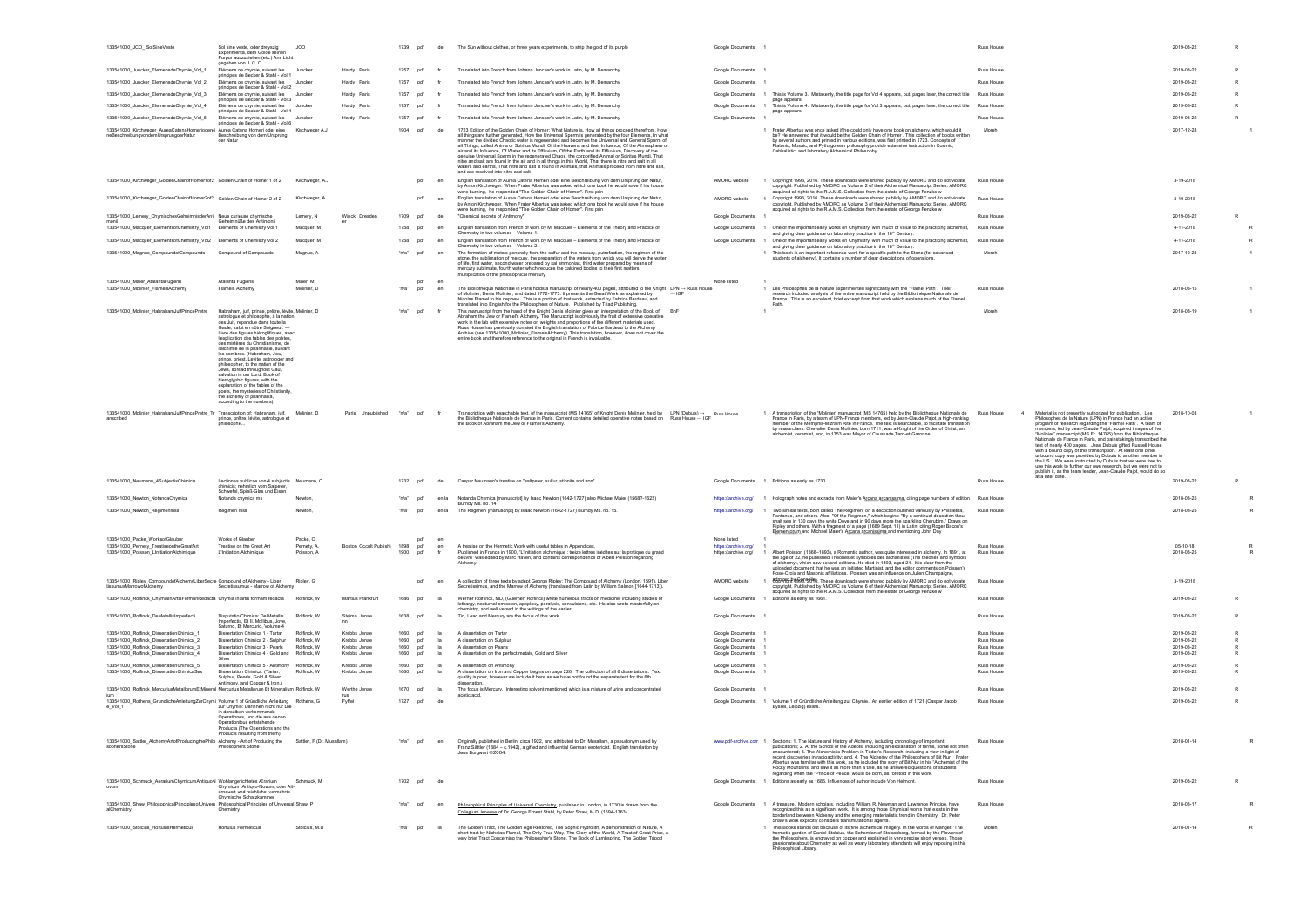|                                                | 133541000_Stolcius_ViridariumChymicum                                                                                           | Viridarium Chymicum                                                                                               | Stolcius, M.D                |                  | "n/a" pdf          | en       | Chemical Pleasure-Garden with a Commentary on the Twelve Keys of Basil Valentine, the<br>Philosopher's Stone & Mercury, The Champions of Alchemy and the Principle Alchemists of Twelve<br>Nations, Twenty Seven Plates about the Philosopher's Stone and it's Cultivation, Twenty Plates<br>Concerning the Work of the Philosopher, Twelve Plates on the Philosophic Development, Managing<br>Complementary-Opposites: |                                                        |                                                                                                                                                                                                                                                                        | Moreh                     |                                                                                                                                                                                        | 2018-01-14             |              |
|------------------------------------------------|---------------------------------------------------------------------------------------------------------------------------------|-------------------------------------------------------------------------------------------------------------------|------------------------------|------------------|--------------------|----------|-------------------------------------------------------------------------------------------------------------------------------------------------------------------------------------------------------------------------------------------------------------------------------------------------------------------------------------------------------------------------------------------------------------------------|--------------------------------------------------------|------------------------------------------------------------------------------------------------------------------------------------------------------------------------------------------------------------------------------------------------------------------------|---------------------------|----------------------------------------------------------------------------------------------------------------------------------------------------------------------------------------|------------------------|--------------|
|                                                |                                                                                                                                 |                                                                                                                   |                              |                  |                    |          | Fire & Water, Heaven & Earth, the Sun & the Moon, the Eagle & the Lion, the Prima Materia and its                                                                                                                                                                                                                                                                                                                       |                                                        |                                                                                                                                                                                                                                                                        |                           |                                                                                                                                                                                        |                        |              |
|                                                | 133541000_Urbigerus_AphorismiUrbigerus                                                                                          | Aphorismi Urbigerus                                                                                               | Urbigerus                    |                  | pdf                | en       | Aphorismi Urbigerus by Baron Urbigerus is a recapitulation of the whole alchemical process, written<br>by combining many philosophical works. The first edition appeared in London in 1690. The second<br>edition was published in 1671 in German and then translated                                                                                                                                                   | AMORC website                                          | 1 Copyright 1993, 2016. These downloads were shared publicly by AMORC and do not violate<br>copyright. Published by AMORC as Volume 13 of their Alchemical Manuscript Series. AMORC<br>acquired all rights to the R.A.M.S. Collection from the estate of George Fenzke | Russ House                |                                                                                                                                                                                        | 3-19-2018              |              |
|                                                | 133541000 Valentine GrossenSteinderUhralten<br>133541000_Valentine_LastWillandTestament                                         | Von dem grossen Stein der<br>Laseven and Testament                                                                | Valentine, B<br>Valentine, B |                  | pdf<br>1645<br>pdf | de<br>en | First Edition in English: 1671, London. File is OCR.                                                                                                                                                                                                                                                                                                                                                                    | Google Documents<br>None listed                        | 1 Editions as early as 1602.<br>1 Scanned with OCR. Some damaged pages at end, some spotting to pages.                                                                                                                                                                 | Russ House<br>None listed |                                                                                                                                                                                        | 2019-03-22<br>7-1-2018 |              |
|                                                | 133541000_Valentine_LastWillandTestamentOCR    Last Will and Testament ocr                                                      |                                                                                                                   | Valentine, B                 |                  | pdf                | en       | Last Will and Testament is a compilation of five books and was a "best seller" among the alchemical                                                                                                                                                                                                                                                                                                                     | AMORC website                                          | 1 Copyright 1993, 2016. These downloads were shared publicly by AMORC and do not violate                                                                                                                                                                               | <b>Russ House</b>         |                                                                                                                                                                                        | 3-19-2018              |              |
|                                                |                                                                                                                                 |                                                                                                                   |                              |                  |                    |          | fraternity in the seventeenth century. Sound chemical information is expressed in clear terms and<br>provides directions for the preparation of oil of vitriol                                                                                                                                                                                                                                                          |                                                        | copyright. Published by AMORC as Volume 14 of their Alchemical Manuscript Series. AMORC<br>acquired all rights to the R.A.M.S. Collection from the estate of George Fenzke                                                                                             |                           |                                                                                                                                                                                        |                        |              |
|                                                | 133541000_Valentine_TractatusChymicoPhilosophi Tractatus chymico-philosophicus de Valentine, B<br>cus                           | rebus naturalibus et                                                                                              |                              | Seyler Frankfurt | 1679               | pdf la   |                                                                                                                                                                                                                                                                                                                                                                                                                         |                                                        | Google Documents 1 Editions as early as 1676.                                                                                                                                                                                                                          | Russ House                |                                                                                                                                                                                        | 2019-03-22             |              |
|                                                |                                                                                                                                 | supernaturalibus metallorum et                                                                                    |                              |                  |                    |          | Triumphal Chariot of Antimony by Basil Valentine is a masterpiece of chemical literature. The                                                                                                                                                                                                                                                                                                                           |                                                        |                                                                                                                                                                                                                                                                        |                           |                                                                                                                                                                                        |                        |              |
|                                                | 133541000_Valentine_TrimphantChariotofAntimony THORFPHATChariot of Antimony Valentine, B<br>andBookofSynesius                   |                                                                                                                   |                              |                  | pdf                |          | treatise introduces important advances in the manufacture and medical action of chemical                                                                                                                                                                                                                                                                                                                                | Getty Institute via<br>archive.org                     | 1 Scanned image of edition of 1678, London.                                                                                                                                                                                                                            | Russ House                |                                                                                                                                                                                        | 3-19-2018              |              |
|                                                | 133541000 Valentine TrimphantChariottext                                                                                        | Triumphal Chariot of Antimony                                                                                     | Valentine, B                 |                  | pdf                |          | preparations, such as, metallic antimony, solutions of caustic alkali, t<br>Triumphal Chariot of Antimony by Basil Valentine is a masterpiece of chemical literature. The                                                                                                                                                                                                                                               | P AHS                                                  | 1 Text of 1678 Edition, with Annotations of Theodore Kerkringus.                                                                                                                                                                                                       | None listed               |                                                                                                                                                                                        | 3-1-2018               |              |
|                                                |                                                                                                                                 |                                                                                                                   |                              |                  |                    |          | treatise introduces important advances in the manufacture and medical action of chemical<br>preparations, such as, metallic antimony, solutions of caustic alkali, t                                                                                                                                                                                                                                                    |                                                        |                                                                                                                                                                                                                                                                        |                           |                                                                                                                                                                                        |                        |              |
|                                                | 133541000 Valentine TriumphalChariotofAntimony Triumphal Chariot of Antimony                                                    |                                                                                                                   | Valentine, B                 |                  | pdf                | en       | Triumphal Chariot of Antimony by Basil Valentine is a masterpiece of chemical literature. The                                                                                                                                                                                                                                                                                                                           | AMORC website                                          | Copyright 1993, 2016. These downloads were shared publicly by AMORC and do not violate                                                                                                                                                                                 | Russ House                |                                                                                                                                                                                        | 3-19-2018              |              |
|                                                |                                                                                                                                 |                                                                                                                   |                              |                  |                    |          | treatise introduces important advances in the manufacture and medical action of chemical<br>preparations, such as, metallic antimony, solutions of caustic alkali, t                                                                                                                                                                                                                                                    |                                                        | copyright. Published by AMORC as Volume 1 of their Alchemical Manuscript Series. AMORC<br>acquired all rights to the R.A.M.S. Collection from the estate of George Fenzke w                                                                                            |                           |                                                                                                                                                                                        |                        |              |
|                                                | 133541000_Valentine_TwelveKeys                                                                                                  | The Twelve Keys                                                                                                   | Valentine, B                 |                  | <b>ND</b>          |          | A classic work on metallic alchemy.                                                                                                                                                                                                                                                                                                                                                                                     | None listed                                            | 1 This version contains text of the Keys, although from an unknown edition. None of the<br>symbolic plates appear in this text-only version.                                                                                                                           |                           | copyright @ 2001 Blackmask Online - www.blackmask.com                                                                                                                                  |                        |              |
|                                                | 133541000_Villarroel_LaSumaMedicinaOPiedraFlilo La Suma Medicina O Piedra<br>sofal                                              | Flilosofal                                                                                                        | Torres Villarroel, D         |                  | "n/a"<br>pdf       |          |                                                                                                                                                                                                                                                                                                                                                                                                                         |                                                        |                                                                                                                                                                                                                                                                        | $\overline{\phantom{a}}$  |                                                                                                                                                                                        | 2018-01-14             |              |
|                                                | 133541000_VonBernus_AlquimiayMedicina                                                                                           | Alquimia y Medicina                                                                                               | Von Bernus, A                |                  | "n/a"<br>pdf       | es       | Alexander Von Bernus' (1880-1965) Alchymie Und Hielkunst published in German in 1948. Spanish                                                                                                                                                                                                                                                                                                                           | $\overline{1}$                                         |                                                                                                                                                                                                                                                                        | Russ House                |                                                                                                                                                                                        | 2018-03-15             |              |
|                                                | 133541000_VonSuchten_DeSecretisAntimonii_1                                                                                      | De secretis antimonii Liber Unus. Von Suchten, A                                                                  |                              | Christ           | 1570<br>pdf        |          | translation by Manuel Algora Corbi.                                                                                                                                                                                                                                                                                                                                                                                     | Google Documents                                       |                                                                                                                                                                                                                                                                        | Russ House                |                                                                                                                                                                                        | 2019-03-22             | $\mathsf{R}$ |
|                                                |                                                                                                                                 | Das ist von der grossen Heymligkeit<br>des Antimonii, zu Teutschem<br>Spiesglas genant, die Artzney<br>betreffend |                              | Müllers          |                    |          |                                                                                                                                                                                                                                                                                                                                                                                                                         |                                                        |                                                                                                                                                                                                                                                                        |                           |                                                                                                                                                                                        |                        |              |
|                                                | 133541000_VonSuchten_DeSecretisAntimonii_2  De secretis antimonii. Das ist von Von Suchten, A                                   |                                                                                                                   |                              | Foillet          | 1598<br>pdf        | de)      |                                                                                                                                                                                                                                                                                                                                                                                                                         |                                                        | Google Documents 1 Book 1 published as early as 1570. While I do not see that this is identified Book 2, this                                                                                                                                                          | <b>Russ House</b>         |                                                                                                                                                                                        | 2019-03-22             |              |
|                                                |                                                                                                                                 | der grossen Heymligkeit des<br>Antimonii, zu Teutschem Spiesglas                                                  |                              |                  |                    |          |                                                                                                                                                                                                                                                                                                                                                                                                                         |                                                        | appears different than Book 1                                                                                                                                                                                                                                          |                           |                                                                                                                                                                                        |                        |              |
|                                                | 133541000_VonSuchten_MysteriaGeminaAntimonii Mysteria Gemina Antimonii, Das ist: Von Suchten, A                                 | genant, die Artzney betreffend<br>Von den grossen Geheimnüssen                                                    |                              | Thölde Nurnberg  | 1675<br>pdf        |          |                                                                                                                                                                                                                                                                                                                                                                                                                         |                                                        | Google Documents 1 Editions printed as early as 1604.                                                                                                                                                                                                                  | Russ House                |                                                                                                                                                                                        | 2019-03-22             | R            |
|                                                |                                                                                                                                 | deß Antimonii: In Zwey Tractat<br>abgetheilt: Deren Einer, Die                                                    |                              |                  |                    |          |                                                                                                                                                                                                                                                                                                                                                                                                                         |                                                        |                                                                                                                                                                                                                                                                        |                           |                                                                                                                                                                                        |                        |              |
|                                                |                                                                                                                                 | Artzneyen zu anfallenden<br>Menschlichen Kranckheiten                                                             |                              |                  |                    |          |                                                                                                                                                                                                                                                                                                                                                                                                                         |                                                        |                                                                                                                                                                                                                                                                        |                           |                                                                                                                                                                                        |                        |              |
|                                                |                                                                                                                                 | offenbaret, Der Ander aber, Wie die<br>Metallen erhöhet, und in                                                   |                              |                  |                    |          |                                                                                                                                                                                                                                                                                                                                                                                                                         |                                                        |                                                                                                                                                                                                                                                                        |                           |                                                                                                                                                                                        |                        |              |
|                                                | 133541000_VonSuchten_OfVuglarAntimony                                                                                           | Verbesserung übers<br>Of Vulgar Antimony                                                                          | Von Suchten, A               |                  | pdf                | en       | Alexander van Suchten, (Dantzig, 1546 - 1560) wrote extensively on antimony. Of Antimony Vulgar                                                                                                                                                                                                                                                                                                                         | AMORC website                                          | 1 Copyright 1993, 2016. These downloads were shared publicly by AMORC and do not violate                                                                                                                                                                               | <b>Russ House</b>         |                                                                                                                                                                                        | 3-19-2018              |              |
|                                                |                                                                                                                                 |                                                                                                                   |                              |                  |                    |          | provides the alchemical recipe for working with and deriving sulphur, salt, and mercury of antimony.<br>This work includes a useful addition from Basil Valentine                                                                                                                                                                                                                                                       |                                                        | copyright. Published by AMORC as Volume 10 of their Alchemical Manuscript Series. AMORC<br>acquired all rights to the R.A.M.S. Collection from the estate of George Fenzke                                                                                             |                           |                                                                                                                                                                                        |                        |              |
|                                                | 133541000_Waite_TheHermeticandAlchemicalWriti The Hermetic and Alchemical<br>ngsofParacelsus1                                   | Writings of Paracelsus 1                                                                                          | Waite, A.E.                  |                  | pdf                |          |                                                                                                                                                                                                                                                                                                                                                                                                                         | None listed                                            |                                                                                                                                                                                                                                                                        |                           |                                                                                                                                                                                        |                        |              |
|                                                | 133541000 Waite TheHermeticandAlchemicalWriti Waite A.E - The Hermetic and                                                      |                                                                                                                   | Waite, A.E                   |                  | pdf                |          |                                                                                                                                                                                                                                                                                                                                                                                                                         | None listed                                            |                                                                                                                                                                                                                                                                        |                           |                                                                                                                                                                                        |                        |              |
|                                                | ngsofParacelsus2<br>133541000_Waite_TheHermeticMuseum_Vol1                                                                      | Alchemical Writings of Paracelsus 2<br>The Hermetic Museum Vol 1                                                  | Waite, A.E                   |                  | "n/a"<br>pdf       | en       | The Golden Tract, The Golden Age Restored, The Sophic Hydrolith, A demonstration of Nature, A                                                                                                                                                                                                                                                                                                                           |                                                        | 1 A fine compendium of profound alchemical tracts                                                                                                                                                                                                                      | Moreh                     |                                                                                                                                                                                        | 2018-01-14             |              |
|                                                |                                                                                                                                 |                                                                                                                   |                              |                  |                    |          | short tract by Nicholas Flamel, The Only True Way, The Glory of the World, A Tract of Great Price, A<br>very brief Tract Concerning the Philosopher's Stone, The Book of Lambspring, The Golden Tripod                                                                                                                                                                                                                  |                                                        |                                                                                                                                                                                                                                                                        |                           |                                                                                                                                                                                        |                        |              |
|                                                | 133541000 Waite TheHermeticMuseum Vol2                                                                                          | The Hermetic Museum Vol 2                                                                                         | Waite, A.E                   |                  | n/a<br>pdf         | en       | The Chemical Treatise of Thomas Norton, The Testament of Cremer, The New Chemical Light, An<br>Open Entrance to the Closed Palace of the King, A subtle Allegory Concerning the Secrets of                                                                                                                                                                                                                              |                                                        | 1 A fine compendium of profound alchemical tracts                                                                                                                                                                                                                      | Moreh                     |                                                                                                                                                                                        | 2018-01-14             |              |
|                                                | 133541000_Waite_TheMagicalWritingsofThomasVa The Magical Writings of Thomas Waite, A.E                                          |                                                                                                                   |                              |                  | 1888 pdf           | en       | Alchemy, The Three Treatises of Philalethes, The Golden Calf, The All-Wise Doorkeeper<br>A verbatim reprint of Philalethes' first four treatises: Anthroposophia Theomagica, Anima Magica Dr. D.A. Schein →                                                                                                                                                                                                             |                                                        |                                                                                                                                                                                                                                                                        | Moreh                     |                                                                                                                                                                                        | 1-14-2018              |              |
|                                                | ughan                                                                                                                           | Vaughan                                                                                                           |                              |                  |                    |          | Abscondita, Magia Adamica, and the True Coelum Terrae. With the Latin passages translated into IGF<br>English                                                                                                                                                                                                                                                                                                           |                                                        |                                                                                                                                                                                                                                                                        |                           |                                                                                                                                                                                        |                        |              |
|                                                | 133541000_Waite_TheWorksofThomasVaughan The Works of Thomas Vaughan Waite, A.E                                                  |                                                                                                                   |                              |                  | 1919<br>pdf        | en       | Contents: Anthroposophia Theomagica, Anima Magica Abscondita, Magia Adamica, Coelum<br>Terrae, Lumen De Lumine, Aula Lucis, The Fraternity Of The Rosy Cross, and Euphrates: The                                                                                                                                                                                                                                        | University of<br>Toronto                               | 1 Compiled by A.E. Waite, a collection of Vaughan's major works.                                                                                                                                                                                                       |                           |                                                                                                                                                                                        | 1-14-2018              |              |
|                                                |                                                                                                                                 |                                                                                                                   |                              |                  |                    |          |                                                                                                                                                                                                                                                                                                                                                                                                                         |                                                        |                                                                                                                                                                                                                                                                        |                           |                                                                                                                                                                                        |                        |              |
|                                                | 133541000_Wedel_TheoriaSaporumMedica                                                                                            | Theoria Saporvm Medica                                                                                            | Wedel, Georg                 | Bielcke          | 1703 pdf           |          | Waters Of The East with an Introduction and added Appendices.                                                                                                                                                                                                                                                                                                                                                           | Google Documents                                       |                                                                                                                                                                                                                                                                        | Russ House                |                                                                                                                                                                                        | 2019-03-22             |              |
|                                                |                                                                                                                                 |                                                                                                                   | Wolfgang                     |                  | pdf                | en       |                                                                                                                                                                                                                                                                                                                                                                                                                         | www.archive.org                                        |                                                                                                                                                                                                                                                                        |                           |                                                                                                                                                                                        |                        |              |
|                                                | 133541000_Weidenfeld_FourbooksofWeidenfeld Four books of Weidenfeld                                                             |                                                                                                                   | Weidenfeld, J.S.             |                  | 1685               |          | Four books of Johannes Segerus Weidenfeld. Concerning the Secrets of the Adepts, or the use of<br>Lully's Spirit of Urine                                                                                                                                                                                                                                                                                               |                                                        | One of the most enigmatic books on alchemical menstrua to be found. The book does not<br>describe the making of the base menstruum itself, but rather the operations that may follow for<br>those in possession of the base menstruum.                                 | Moreh                     |                                                                                                                                                                                        | 12-28-2017             |              |
|                                                | 133541000 Wheatcroft TransmutationsCompleteFo Transmutations a Complete<br>rmularvofAlchemv                                     |                                                                                                                   | Wheatcroft, A,H and W.G      |                  | 1989<br>pdf        |          | An unpublished compilation of alchemical formulae from numerous sources by A.H. Wheatcroft, with Dr. W.G. Wheatcroft<br>$\rightarrow$ Russ House $\rightarrow$                                                                                                                                                                                                                                                          |                                                        | 1 The compiler and editor of these formulae had a knowledge of alchemical practice, and                                                                                                                                                                                | Russ House                | Access to this unpublished work is a sensitive matter; a copy 2018-03-15                                                                                                               |                        |              |
|                                                |                                                                                                                                 | Formulary of Alchemy                                                                                              |                              |                  |                    |          | explanatory text by Dr. W.G. Wheatcroft.<br>IGF                                                                                                                                                                                                                                                                                                                                                                         |                                                        | stripped the text of decknamen, providing plain interpretations of alchemical 'recipes'. The<br>commentary is by the brother of the editor, and is an accomplished alchemist.                                                                                          |                           | of the work was given to Russ House by Dr. Wilson G<br>Wheatcroft to review for possible publication. Contact with Dr.<br>Wheatcroft was lost over time. The document is archived here |                        |              |
|                                                |                                                                                                                                 |                                                                                                                   |                              |                  |                    |          |                                                                                                                                                                                                                                                                                                                                                                                                                         |                                                        |                                                                                                                                                                                                                                                                        |                           | so that this significant work will not be lost, and in the hopes                                                                                                                       |                        |              |
|                                                | 133541000_Y-Worth_ChymicusRationalis                                                                                            | Chymicus Rationalis, or the                                                                                       | Y-Worth, Wm                  | London<br>Thomas | n/a                |          | Note: table of contents at end, contains a catalog of the chymical or spagyrical medicines tesated in                                                                                                                                                                                                                                                                                                                   |                                                        | https://archive.org/ 1 Y-Worth was of interest to Sigismond Bacstrom.                                                                                                                                                                                                  | <b>Russ House</b>         | that permission for publication may be gained in time.                                                                                                                                 | 2018-10-05             |              |
|                                                |                                                                                                                                 | Fundamental Grounds of the<br>Chymical Art                                                                        |                              | Salusbury        |                    |          | this book, under the categories of: spirits, oleoresins, salts, urinous spirits, volatile salts with oils,<br>menstruums, preparations of lead, antimony, tin, iron, gold, copper, mercury and silver.                                                                                                                                                                                                                  |                                                        |                                                                                                                                                                                                                                                                        |                           |                                                                                                                                                                                        |                        |              |
|                                                | 33541000 Y-                                                                                                                     | Processus Mysterii Magni - Mellon Y-Worth, Wm                                                                     |                              |                  |                    |          | Manuscript includes practical experimental records. Work influenced in part by Philalethes. The                                                                                                                                                                                                                                                                                                                         | Yale University                                        | 1 Mellon MS 80 from the Beinecke Library in Yale University Collection                                                                                                                                                                                                 | Russ House                |                                                                                                                                                                                        | 2018-10-05             |              |
| 133.542<br>Recipes and Laboratory Instructions | Worth_ProcessusMysteriiMagni_MellonMS80                                                                                         | MS 80                                                                                                             |                              |                  |                    |          | important solvent, 'vinegar of the mountains' is described.                                                                                                                                                                                                                                                                                                                                                             | Library                                                |                                                                                                                                                                                                                                                                        |                           |                                                                                                                                                                                        |                        |              |
|                                                | 3542000 DeBrevans ManufactureofLiquorsandF<br>reserves                                                                          |                                                                                                                   |                              |                  |                    |          |                                                                                                                                                                                                                                                                                                                                                                                                                         |                                                        |                                                                                                                                                                                                                                                                        |                           |                                                                                                                                                                                        |                        |              |
|                                                | 133542000 Duplais ManufactureandDistillationofAl                                                                                |                                                                                                                   |                              |                  |                    |          |                                                                                                                                                                                                                                                                                                                                                                                                                         |                                                        |                                                                                                                                                                                                                                                                        |                           |                                                                                                                                                                                        |                        |              |
|                                                | coholicLiquors<br>133542000_Fenner_CompleteFormulary                                                                            |                                                                                                                   |                              |                  |                    |          |                                                                                                                                                                                                                                                                                                                                                                                                                         |                                                        |                                                                                                                                                                                                                                                                        |                           |                                                                                                                                                                                        |                        |              |
|                                                | 133542000 Fenner TwentiethCenturyFormulary                                                                                      |                                                                                                                   |                              |                  |                    |          |                                                                                                                                                                                                                                                                                                                                                                                                                         |                                                        |                                                                                                                                                                                                                                                                        |                           |                                                                                                                                                                                        |                        |              |
|                                                | 133542000_Hiscox_HenleysRecipesFormulasandPr<br>ocesses                                                                         |                                                                                                                   |                              |                  |                    |          |                                                                                                                                                                                                                                                                                                                                                                                                                         |                                                        |                                                                                                                                                                                                                                                                        |                           |                                                                                                                                                                                        |                        |              |
|                                                | 133542000_Lloyd_ElixirsandFlavoringExtracts<br>133542000_Lloyd_PharmaceuticalPreparationsElixir                                 |                                                                                                                   |                              |                  |                    |          |                                                                                                                                                                                                                                                                                                                                                                                                                         |                                                        |                                                                                                                                                                                                                                                                        |                           |                                                                                                                                                                                        |                        |              |
|                                                | \$33542000_Pomet_ACompleteHistoryofDrugs                                                                                        |                                                                                                                   |                              |                  |                    |          |                                                                                                                                                                                                                                                                                                                                                                                                                         |                                                        |                                                                                                                                                                                                                                                                        |                           |                                                                                                                                                                                        |                        |              |
|                                                | 133542000 ScientificAmerican_CyclopediaofFormul<br>493542000_Leglise_Orig_TraditionalSpagyricTinctur Preparation                |                                                                                                                   | Leglise, Max                 |                  | pdf                |          | Practical guideline on the spagyric preparation of a plant tincture                                                                                                                                                                                                                                                                                                                                                     | IGF<br>$\overline{1}$                                  |                                                                                                                                                                                                                                                                        | Russ House<br>$\sim$ 1    |                                                                                                                                                                                        | 2018-12-16             |              |
|                                                | eGermanMethod                                                                                                                   | d'une Teinture Spagyrique<br>Traditionnelle                                                                       |                              |                  |                    |          |                                                                                                                                                                                                                                                                                                                                                                                                                         |                                                        |                                                                                                                                                                                                                                                                        |                           |                                                                                                                                                                                        |                        |              |
|                                                | 133542000_Leglise_TraditionalSpagyricTinctureGer Preparation of a Traditional                                                   | Selon la Méthode Allemande                                                                                        | Leglise, Max                 |                  | pdf                |          | Practical guideline on the spagyric preparation of a plant tincture, translated into English                                                                                                                                                                                                                                                                                                                            | IGF                                                    | 1 A close associate of Jean Dubuis, Max Léglise (1924-1996), was the premier authority on                                                                                                                                                                              | Russ House                |                                                                                                                                                                                        | 2018-12-16             |              |
|                                                | manMethod                                                                                                                       | Spagyric Tincture According to the<br>German Method                                                               |                              |                  |                    |          |                                                                                                                                                                                                                                                                                                                                                                                                                         |                                                        | wine in France. He served as Vice-President of Les Philosophes de la Nature. Dubuis hoped                                                                                                                                                                              |                           |                                                                                                                                                                                        |                        |              |
|                                                |                                                                                                                                 |                                                                                                                   |                              |                  |                    |          |                                                                                                                                                                                                                                                                                                                                                                                                                         |                                                        | to arrange for us to meet with Léglise, during one of our visits to France, identifying him as<br>Archivist of the genuine R+C, and further taunting us with the certainty of tasting rare vintages                                                                    |                           |                                                                                                                                                                                        |                        |              |
| 133.543 Laboratory Reports                     |                                                                                                                                 |                                                                                                                   |                              |                  |                    |          |                                                                                                                                                                                                                                                                                                                                                                                                                         |                                                        | in his company.                                                                                                                                                                                                                                                        |                           |                                                                                                                                                                                        |                        |              |
|                                                | 133543000_House_PotableGold                                                                                                     | Potable Gold                                                                                                      | House, R                     |                  | 2012 pdf en        |          | Paper written 06 June 2012. Summary of one method of preparation of so-called Potable Gold,<br>Russ House → IGF Original Paper<br>using a rectified volatile distillate of lead acetate over a gold chloride compound from .9999 fine gold                                                                                                                                                                              | $\overline{1}$                                         |                                                                                                                                                                                                                                                                        | Russ House                |                                                                                                                                                                                        | 2017-12-28             |              |
|                                                |                                                                                                                                 |                                                                                                                   |                              |                  |                    |          | and subsequent purification to remove metallic salts. Includes explanatory background, methods of<br>usage, and further excerpts from Albertus, Artofferus and Robert Bartlett on the topic. (pdf from MS-                                                                                                                                                                                                              |                                                        |                                                                                                                                                                                                                                                                        |                           |                                                                                                                                                                                        |                        |              |
|                                                |                                                                                                                                 |                                                                                                                   |                              |                  |                    |          | Word document).                                                                                                                                                                                                                                                                                                                                                                                                         |                                                        |                                                                                                                                                                                                                                                                        |                           |                                                                                                                                                                                        |                        |              |
|                                                | 133543000_Kalec_TinctureofAntimonywithManfredJ Tincture of Antimony with Manfred Kalec, S<br>unius                              | Junius                                                                                                            |                              |                  | 2002<br>pdf        | en       | Picture report of the preparation of the tincture of antimony                                                                                                                                                                                                                                                                                                                                                           | Original Paper                                         |                                                                                                                                                                                                                                                                        | Moreh                     |                                                                                                                                                                                        | 2017-12-28             |              |
|                                                | 133543000_Schein_ResearchProposalontheTherma Various Lab Experiments<br>IDecompositionofAcetates                                |                                                                                                                   | Schein, D.A                  |                  | 1978<br>pdf        | en       | Lab reports of various experiments, most notably on the acetate work: aluminium acetate,<br>Dr. D.A. Schein →<br>ammonium acetate, calcium acetate, copper acetate, iron acetate, lead acetate, zinc acetate,<br>Moreh $\rightarrow$ IGF                                                                                                                                                                                |                                                        |                                                                                                                                                                                                                                                                        | Moreh                     |                                                                                                                                                                                        | 2018-01-14             |              |
|                                                |                                                                                                                                 |                                                                                                                   |                              |                  |                    |          | magnesium acetate, mercury acetate, potassium acetate, sodium acetate, tin acetate, lead nitrate,<br>lead oxide, gold chloride, antimony sulfide golden,                                                                                                                                                                                                                                                                |                                                        |                                                                                                                                                                                                                                                                        |                           |                                                                                                                                                                                        |                        |              |
|                                                | 133543000_Schein_VariousLabExperiments                                                                                          | Research Proposal on the Thermal Schein, D.A<br>Decomposition of Acetates                                         |                              |                  | 1981<br>pdf        | en       | Research proposal by Dr. David Schein and Robert Bartlett, describing the historical significance of Dr. D.A. Schein →<br>metallic acetates and the potential for further research<br>Moreh $\rightarrow$ IGF                                                                                                                                                                                                           | $\mathbf{1}$                                           |                                                                                                                                                                                                                                                                        | Moreh<br>- 2              |                                                                                                                                                                                        | 2018-01-14             |              |
| 133.544 Papers and Theses on Alchemy           |                                                                                                                                 |                                                                                                                   |                              |                  |                    |          |                                                                                                                                                                                                                                                                                                                                                                                                                         |                                                        |                                                                                                                                                                                                                                                                        |                           |                                                                                                                                                                                        |                        |              |
|                                                | 133544000_Brown_KoHungAlchemyImmortalityand Alchemy, Immortality and Religious Brown, R.O - Ko Hung<br>ReligiousTaoism          | Taoism                                                                                                            |                              |                  | 1977 pdf           | en       | Immortals, Alchemy, Medicine, Mountains and Rituals, Nourishing the Vital Force, Deities                                                                                                                                                                                                                                                                                                                                | Original Thesis<br>$\overline{1}$                      |                                                                                                                                                                                                                                                                        | Moreh                     |                                                                                                                                                                                        | 2017-12-28             | R            |
|                                                | 133544000 Daems SalMerkurSulfurbeiParacelsusu Sal-Merkur-Sulfur bei Paracelsus Daems, W.F<br>nddasBuchderHeiligenDreifaltigkeit | und das Buch der Heiligen                                                                                         |                              |                  | 1982<br>pdf        | en       | Paper discussing the application of Sulphur in medicine with references to Arnold de Villanova, De Dr. D.A. Schein →<br>Secretis Naturae, Body, Sulphur, Soul, application of herbs, ibn Suwaid, ibn Hurai al-Ahmini,<br>IGF                                                                                                                                                                                            | $\overline{1}$                                         |                                                                                                                                                                                                                                                                        | Moreh                     |                                                                                                                                                                                        | 2017-12-28             | $\mathbf{3}$ |
|                                                | 133544000_Goldfarb_LostRoyalDocumentsonAlkah L&t Royal Documents on Alkahest Goldfarb, A.M                                      | Dreifaltigkeit (Weleda Schriftenreihe                                                                             |                              |                  | 2010<br>pdf        | en       | Anaximenes, Paracelsus<br>Alkahest in Early Royal Society Minutes, Author of the Animal Alkahest Paper, Royal Society<br>Dr. D.A. Schein →                                                                                                                                                                                                                                                                              |                                                        |                                                                                                                                                                                                                                                                        | Moreh                     |                                                                                                                                                                                        | 2017-12-28             |              |
|                                                | estRediscovered                                                                                                                 | (Universal Solvent) Rediscovered                                                                                  |                              |                  | 1990<br>pdf        | de       | Document on the Alkahest, Kohlhans on the Animal Alkahest, Value of Archival Work in Digital<br>IGF                                                                                                                                                                                                                                                                                                                     | Schweizer Apo-                                         |                                                                                                                                                                                                                                                                        | Moreh                     |                                                                                                                                                                                        | 2017-12-28             | $\mathsf{R}$ |
|                                                | 133544000_Krummenacher_PflanzenspagyrikaHeil Pflanzenspagyrika, Heilmittel der Krummenacher, B<br>mittelderZukunft              | Zukunft                                                                                                           |                              |                  |                    |          | THB <sup>eg</sup> oncept of Spagyrics, Spagyric Understanding of Remedies, The Basic Spagyric Process,<br>Literature on Spagyrics, Production of Spagyric Plant Essence, Effectiveness of spagyric essences,<br>Guidelines for the therapy with spagyric essences, Special features of basic spagyric tinctures                                                                                                         | theker-Zeitung 128<br>(1990), 140-143                  |                                                                                                                                                                                                                                                                        |                           |                                                                                                                                                                                        |                        |              |
|                                                | 133544000_Madkour_ElectrolyticRecoveryofAntimo Electrolytic Recovery of Antimony Madkour, L. and Salem, I.<br>nv                |                                                                                                                   |                              |                  | 1905<br>pdf        |          | Electrolytic recovery of antimony from natural stibnite ore, by Loutfy H. Madkour and Ibrahim A.                                                                                                                                                                                                                                                                                                                        | Paper published in                                     | 1 A technical paper, perhaps of interest to the experimenter.                                                                                                                                                                                                          | Russ House                | Internet download, source not known. Original filename was 1- 2018-04-09                                                                                                               |                        | $\mathbf{3}$ |
|                                                |                                                                                                                                 | from Natural Stibnite Ore                                                                                         |                              |                  |                    |          |                                                                                                                                                                                                                                                                                                                                                                                                                         | Hydrometallurgy,<br>Volume 43, Issues<br>1-3. November |                                                                                                                                                                                                                                                                        |                           | s2.0-0304386X9500113U-main-libre.pdf                                                                                                                                                   |                        |              |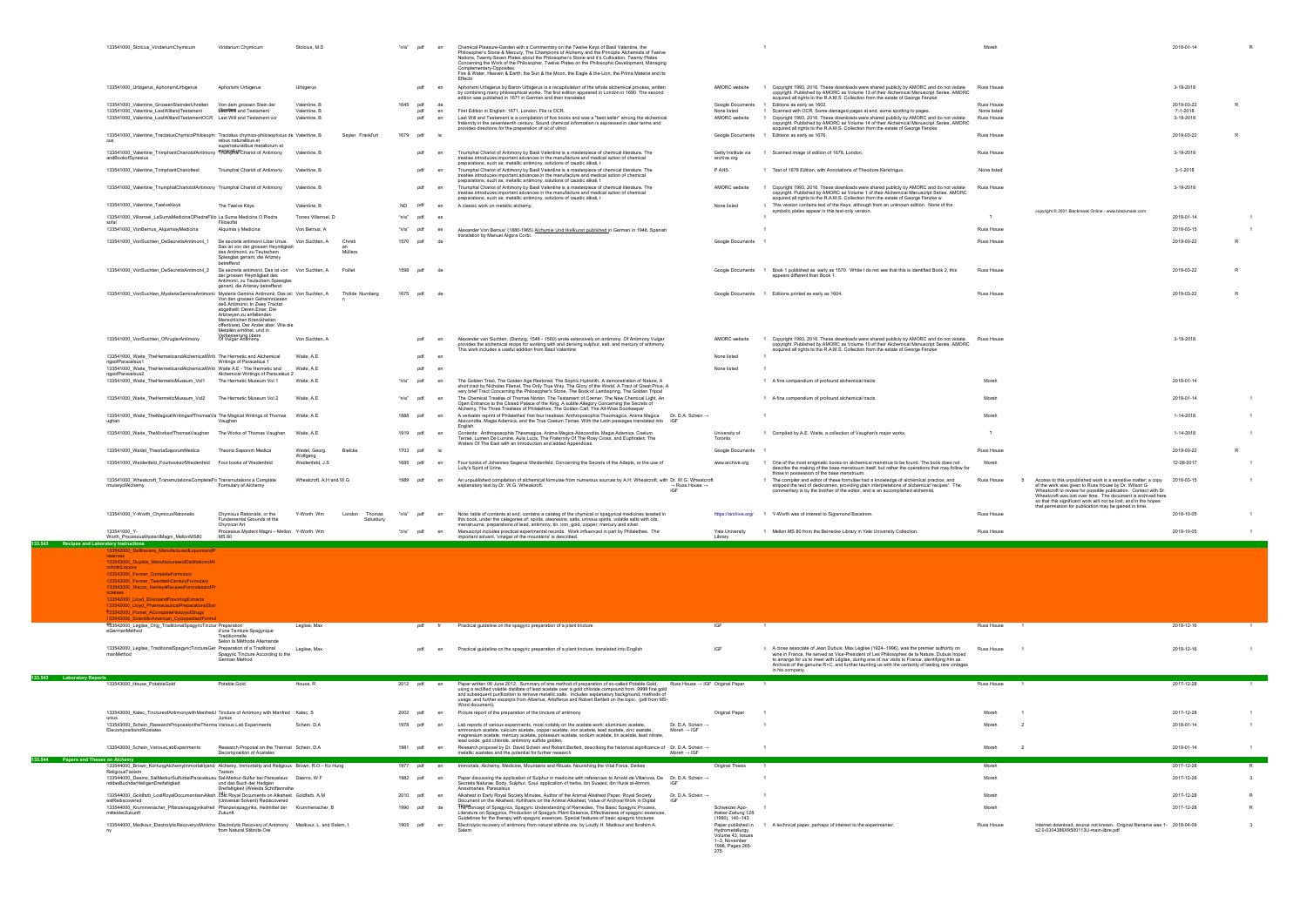334.782 Guilds 392.170 Initiation Ceremonies 398.210 Stories. Tales Folk tales. Fairy tales. Fables 540.000 Chemistry. Crystallography. Mineralogy **545.000 Early Chemistry**

| 133544000 Multhauf TheRelationshipBetweenTech The relationship between<br>nologyandNaturalPhilosophy<br>technology and natural philosophy.                                                                                                    | Multhauf, R.P<br>1953<br>ndf                      | en          | Mineral Acids in Medieval Alchemy, The Rise of Medical Chemistry, Paracelsus, The Paracelsians,<br>The Emergence of Modern Chemistry, Chemical Theories of the Seventeenth Century                                                                                                                                                                                                                                                                                                                                                                        |                                            | Original Dissertation 1                                                       |                                                                                                                                                                                                                                                                                                                                                                                                                                                                                                                                                                                                                                                                                                                                                                                                                                                                                                                                                                                                                                                                                                                                                             |                |                                                                                                          | 2017-12-28               |  |
|-----------------------------------------------------------------------------------------------------------------------------------------------------------------------------------------------------------------------------------------------|---------------------------------------------------|-------------|-----------------------------------------------------------------------------------------------------------------------------------------------------------------------------------------------------------------------------------------------------------------------------------------------------------------------------------------------------------------------------------------------------------------------------------------------------------------------------------------------------------------------------------------------------------|--------------------------------------------|-------------------------------------------------------------------------------|-------------------------------------------------------------------------------------------------------------------------------------------------------------------------------------------------------------------------------------------------------------------------------------------------------------------------------------------------------------------------------------------------------------------------------------------------------------------------------------------------------------------------------------------------------------------------------------------------------------------------------------------------------------------------------------------------------------------------------------------------------------------------------------------------------------------------------------------------------------------------------------------------------------------------------------------------------------------------------------------------------------------------------------------------------------------------------------------------------------------------------------------------------------|----------------|----------------------------------------------------------------------------------------------------------|--------------------------|--|
| ca.1250-1650, as illustrated by the<br>technology of the mineral acid                                                                                                                                                                         |                                                   |             |                                                                                                                                                                                                                                                                                                                                                                                                                                                                                                                                                           |                                            |                                                                               |                                                                                                                                                                                                                                                                                                                                                                                                                                                                                                                                                                                                                                                                                                                                                                                                                                                                                                                                                                                                                                                                                                                                                             |                |                                                                                                          |                          |  |
| 133544000_Porto_TheMedicalRelevanceoftheLiquo The Medical Relevance of the<br>Liquor Alkahest<br>rAlkahest                                                                                                                                    | Porto, P.A.<br>2002<br>pdf                        | en          | The Origins of the Alkahest: Paracelsus and Other Chymical Philosophers, The Alkahest as<br>Universal Solvent, The Alkahest in van Helmont's Chemical Medicine. The Preparation of the Liquor<br>Alkahest: Between the Dream and the Laboratory, The Alkahest and the Fire                                                                                                                                                                                                                                                                                |                                            | Bulletin of the<br>History of Medicine,<br>Volume 76, Number<br>1. Spring     |                                                                                                                                                                                                                                                                                                                                                                                                                                                                                                                                                                                                                                                                                                                                                                                                                                                                                                                                                                                                                                                                                                                                                             | Moreh          |                                                                                                          | 2017-12-28               |  |
| 133544000_Powers_HermanBoerhaveandthePedag Herman Boerhave and the<br>ogicalReformof18thCenturyChemistry<br>Pedagogical Reform of 18th<br>Century Chemistry                                                                                   | 2001<br>Powers, J.C.<br>pdf                       | en          | The Leiden Tradition in Philosophy, Medicine and Chemistry, Medicine as a Calling, Chemistry from<br>Alchemy, Instruments and Methods, Art as Philosophy: The Elementa Chemiae, In the Chemical<br>Laboratory                                                                                                                                                                                                                                                                                                                                             |                                            | Original Thesis                                                               |                                                                                                                                                                                                                                                                                                                                                                                                                                                                                                                                                                                                                                                                                                                                                                                                                                                                                                                                                                                                                                                                                                                                                             | Moreh          |                                                                                                          | 2017-12-28               |  |
|                                                                                                                                                                                                                                               |                                                   |             |                                                                                                                                                                                                                                                                                                                                                                                                                                                                                                                                                           |                                            | 2002, pp. 1-29<br>(Article)                                                   |                                                                                                                                                                                                                                                                                                                                                                                                                                                                                                                                                                                                                                                                                                                                                                                                                                                                                                                                                                                                                                                                                                                                                             |                |                                                                                                          |                          |  |
| <b>Documentation on Medicinal Application</b><br>133545000_Wujastyk_TransmutationsRejuvenation Transmutations Rejuvenation<br>LongevityandImmortalityPracticesinSouthandInnerA Longevity and Immortality Practices                            | Wujastyk et al<br>2017 pdf en                     |             | Edited by Wujastyk, Newcombe and Barois, a collection of articles exploring the interconnections                                                                                                                                                                                                                                                                                                                                                                                                                                                          |                                            | academia.org                                                                  | 1 Published in the journal, History of Science in South Asia.                                                                                                                                                                                                                                                                                                                                                                                                                                                                                                                                                                                                                                                                                                                                                                                                                                                                                                                                                                                                                                                                                               | Russ House     |                                                                                                          | 2018-04-09               |  |
| in South and Inner Asia                                                                                                                                                                                                                       |                                                   |             | between the disciplines of yoga, alchemy and Ayurveda, specifically, in regard to longevity and<br>vitalisation<br>practices called rasāyana and kāyakalpa.                                                                                                                                                                                                                                                                                                                                                                                               |                                            |                                                                               |                                                                                                                                                                                                                                                                                                                                                                                                                                                                                                                                                                                                                                                                                                                                                                                                                                                                                                                                                                                                                                                                                                                                                             |                |                                                                                                          |                          |  |
| 133.546 Documentation on Transmutation                                                                                                                                                                                                        |                                                   |             |                                                                                                                                                                                                                                                                                                                                                                                                                                                                                                                                                           |                                            |                                                                               |                                                                                                                                                                                                                                                                                                                                                                                                                                                                                                                                                                                                                                                                                                                                                                                                                                                                                                                                                                                                                                                                                                                                                             |                |                                                                                                          |                          |  |
| 133546000 Caro TheCompleteWorkPhotographed The Complete Work<br>hotographed.pdf<br>133546000_Goldfein_EnergyDevelopmentFromEle   Energy Development From                                                                                      | 1968 pdf en<br>Caro, R<br>Goldfein, S<br>1978 pdf | en          | Abstract: The purpose of this study was to determine whether recent disclosures of elemental                                                                                                                                                                                                                                                                                                                                                                                                                                                              |                                            | $\overline{1}$<br>Dr. D.A. Schein $\rightarrow$ Dr. D.A. Schein $\rightarrow$ | 1 In line with the experiments of Kevran and Komaki, this research paper reports about                                                                                                                                                                                                                                                                                                                                                                                                                                                                                                                                                                                                                                                                                                                                                                                                                                                                                                                                                                                                                                                                      | Moreh<br>Moreh | This research report was level 2 classified by the US-Army.                                              | 2017-12-28<br>2018-01-16 |  |
| mentalTransmutationinBiologialSystems<br>Elemental Transmutation in<br><b>Biological Systems</b>                                                                                                                                              |                                                   |             | transmutation occurring in biological entities have revealed new possible sources of energy. The<br>works of Kevran. Komaki and others were surveyed and it was concluded that, granted the existence<br>of such transmutations (Na to Mg, K to Ca, and Mn to Fe), then a net surplus of energy was also                                                                                                                                                                                                                                                  | IGF                                        |                                                                               | experiments with animals, seeds and bacteria which have demonstrated that biology is not<br>only a chemical process, but also a nuclear one. It has been demonstrated that some minerals<br>transmute into other minerals.                                                                                                                                                                                                                                                                                                                                                                                                                                                                                                                                                                                                                                                                                                                                                                                                                                                                                                                                  |                | However, the subject is reported in other public papers.                                                 |                          |  |
| 133546000_Kauffman_AugustStrindbergGoldmaker August Strindberg, Goldmaker                                                                                                                                                                     | Kauffman, G.B<br>1988                             |             | PHRSUPROLE concisely describes Strindberg's lifelong but unsuccessful quest to perform a<br>transmutation and includes an analysis of some of his experiment.                                                                                                                                                                                                                                                                                                                                                                                             |                                            |                                                                               | Gold Bulletin Nr 21, 1 Strindberg's efforts are well recognized in alchemical circles. One of his articles on the<br>synthesis of gold featured, for example, the monthly review "L'Hyperchemie", the well known                                                                                                                                                                                                                                                                                                                                                                                                                                                                                                                                                                                                                                                                                                                                                                                                                                                                                                                                            | Moreh          |                                                                                                          | 2017-12-28               |  |
| 133546000_Kevran_BiologicalTransmutation<br><b>Biological Transmutation</b>                                                                                                                                                                   | 1962<br>pdf<br>Kevran, L                          | en          | The Philosopher's Stone, The Short Dry Path, Arsenic, Transmutation of Silver, Transmutation of<br>Ores, Transmutation of Carbon, Decomposition of Tungsten, Transmutation of Lead, Transmutation                                                                                                                                                                                                                                                                                                                                                         |                                            | http://www.everythinc 1                                                       | journal that revolved around alchemy and Hermeticism<br>Biological transmutations (PDF Download Available). Available from:<br>https://www.researchgate.net/publication/282984962_Biological_transmutations [accessed                                                                                                                                                                                                                                                                                                                                                                                                                                                                                                                                                                                                                                                                                                                                                                                                                                                                                                                                       | Moreh          |                                                                                                          | 2017-12-28               |  |
| 133546000_Nelson_AdeptAlchemy<br>Adept Alchemy                                                                                                                                                                                                | Nelson, R.A.<br>2000 pdf                          | en          | of Hydrogen, Transmutation of Mercury, Biological Transmutation, Cold Fusion, Esoterica<br>Aberrant Metabolism of Nitrogen, Endogenic Oxycarbonism, Transmutation of Potassium,                                                                                                                                                                                                                                                                                                                                                                           |                                            |                                                                               | Jan 16 2018].                                                                                                                                                                                                                                                                                                                                                                                                                                                                                                                                                                                                                                                                                                                                                                                                                                                                                                                                                                                                                                                                                                                                               | Moreh          |                                                                                                          | 2017-12-28               |  |
| 133546000_Surya_DerTriumphderAlchemie<br>Der Triumph der Alchemie                                                                                                                                                                             | Surya, G.W<br>1908<br>ndf                         |             | Magnesium, Phosphorus, and Calcium, Transmutations by Herman Aihara, Biological<br>Transmutations by Hubert Descamps, Transmutations and Yin/Yang by Louis Kervran<br>A Rosicrucian treatise on alchemy and the nature of transmutation.                                                                                                                                                                                                                                                                                                                  | Moreh $\rightarrow$ IGF                    |                                                                               | 1 The book begins with an account of the discoveries of Lord Ramsay of that time to underline                                                                                                                                                                                                                                                                                                                                                                                                                                                                                                                                                                                                                                                                                                                                                                                                                                                                                                                                                                                                                                                               | Moreh          |                                                                                                          | 2018-01-07               |  |
|                                                                                                                                                                                                                                               |                                                   |             |                                                                                                                                                                                                                                                                                                                                                                                                                                                                                                                                                           |                                            |                                                                               | the possibilities of transmutation. Unfortunately Ramsay's supposed transmutations for<br>example of a solution of copper salts to lithium were later proven incorrect. Lord Ramsey's<br>findings on the alleged transmutation were based on the accidental introduction of other gases<br>through leaky seals and porous glass. The lithium he detected turned out to have been from<br>the cigarettes he smoked during his experiments.                                                                                                                                                                                                                                                                                                                                                                                                                                                                                                                                                                                                                                                                                                                   |                |                                                                                                          |                          |  |
| 33.547 History of Alchemy<br>133547000_Anes_FrenchAlchemicalGroupsofthe<br>French Alchemical Groups of the Anes, J.M                                                                                                                          | 2010 pdf                                          |             | Types of Alchemy: Physical/Laboratorial (ex.: these groups here studied), Spiritual or psycho-                                                                                                                                                                                                                                                                                                                                                                                                                                                            |                                            | www.cesnur.org                                                                | 1 This tract contains a number of points of interest, notably on the underground aspect of                                                                                                                                                                                                                                                                                                                                                                                                                                                                                                                                                                                                                                                                                                                                                                                                                                                                                                                                                                                                                                                                  | Moreh          |                                                                                                          | 2018-01-07               |  |
| ate20thCentury<br>late 20th Century                                                                                                                                                                                                           |                                                   |             | spiritual (ex.: Jung), Inner/physiological (ex.: sexual, tantric or hermetic), Fieldwork (in the 90's) with:<br>Les Philosophes de la Nature (LPN) and Filiation Solazaref (FS), Study with (80's and 90's): Frères<br>Ainés de la Rose-Croix (FARC) and Spagy-Nature (SN)                                                                                                                                                                                                                                                                                |                                            |                                                                               | Alchemy and its transmission in symbolic form and fairy tales and 'romances' of the earlier<br>pharaohs                                                                                                                                                                                                                                                                                                                                                                                                                                                                                                                                                                                                                                                                                                                                                                                                                                                                                                                                                                                                                                                     |                |                                                                                                          |                          |  |
| 133547000_Blavatsky_AlchemyintheNineteenthCent Alchemy in the Nineteenth Century Blavatsky, H.P<br>ury                                                                                                                                        | #NAME? pdf                                        | en          | History of Alchemy from antediluvian times until the nineteenth century.                                                                                                                                                                                                                                                                                                                                                                                                                                                                                  |                                            | Volume 11,<br><b>Blavatsky Collected</b><br>Writinas                          | 1 This tract contains a number of points of interest, notably on the underground aspect of<br>Alchemy and its transmission in symbolic form and fairy tales and 'romances' of the earlier<br>pharaohs                                                                                                                                                                                                                                                                                                                                                                                                                                                                                                                                                                                                                                                                                                                                                                                                                                                                                                                                                       | Moreh          |                                                                                                          | 2018-01-07               |  |
| 133547000_Gijsen_IsaacHollandusRevisited<br>Isaac Hollandus Revisited                                                                                                                                                                         | Gijsen, van, A<br>2010<br>pdf                     | en          | Paper about Isaac Hollandus, published in Chymia:<br>Science and Nature in Medieval and Early Modern Europe                                                                                                                                                                                                                                                                                                                                                                                                                                               | A. van Gijsen →<br>Moreh $\rightarrow$ IGF |                                                                               | 1 This paper provides a valuable historical perspective on the life and (early) works of Isaac<br>Hollandus                                                                                                                                                                                                                                                                                                                                                                                                                                                                                                                                                                                                                                                                                                                                                                                                                                                                                                                                                                                                                                                 | Moreh          |                                                                                                          | 2018-01-07               |  |
| 133547000_Stacewicz_ThePathoftheBlackDragon The Path of the Black Dragon                                                                                                                                                                      | Staewicz.<br>2010<br>ndf                          |             | Paper on the Prima Materia as used by various alchemists: Nicholas Flamel, Philalethes, Basil<br>Valentinus and Fulcanelli. The paper focusses on the Path as promoted by Canseliet and ventures<br>into speculations on the identity of Fulcanelli                                                                                                                                                                                                                                                                                                       |                                            |                                                                               | 1 A brief historical exposition which also touches upon modern alchemists like Rubellus Petrinus<br>and Patrick Riviere                                                                                                                                                                                                                                                                                                                                                                                                                                                                                                                                                                                                                                                                                                                                                                                                                                                                                                                                                                                                                                     | Moreh          |                                                                                                          | 2018-01-07               |  |
| 133547000_Villari_TheAlchemicalApocalypseoflsaa The Alchemical Apocalypse of Isaac Villari, E<br>cNewton<br>Newton                                                                                                                            | 2013 pdf                                          | en          | The Hermetic Background, Alchemy, Science and Millenarianism, Alchemy and Science in Newton's<br>Opticks, Newton's Archetype of the Apocalypse, The Alchemical Apocalypse of Isaac Newton                                                                                                                                                                                                                                                                                                                                                                 |                                            |                                                                               | 1 Newton's life long passion for alchemical studies is now commonly known. Many of his<br>alchemical and non-scientific manuscripts about mysticism and theology have long remained<br>undiscovered. This paper explores this subject.                                                                                                                                                                                                                                                                                                                                                                                                                                                                                                                                                                                                                                                                                                                                                                                                                                                                                                                      | Moreh          |                                                                                                          | 2018-01-07               |  |
| 133.548 Videos on Alchemy<br>133548000_Canseliet_IAlchimie<br>l'Alchimie.mp4<br>133548000_Canseliet_TheLastDiscipleofFulcanelli The Last Disciple of Fulcanelli.mp4 Canseliet, E                                                              | Canseliet, E<br>mp4<br>pdf                        | en<br>en/fr | Interview with Canseliet on the nature, purpose and definition of Alchemy<br>Interview with Canseliet with a focus on Canseliet's last meeting with Fulcanelli, when Fulcanelli was                                                                                                                                                                                                                                                                                                                                                                       |                                            |                                                                               |                                                                                                                                                                                                                                                                                                                                                                                                                                                                                                                                                                                                                                                                                                                                                                                                                                                                                                                                                                                                                                                                                                                                                             | Moreh<br>Moreh |                                                                                                          | 2018-01-07<br>2018-01-07 |  |
| 133.549 Various<br>133549000_Hamamura_AntimonyandArsenicOxidizi Antimony- and Arsenic-Oxidizing                                                                                                                                               | 2013 pdf<br>Hamamura et al                        | en          | 113 years old<br>Identification of Antimony- and Arsenic-Oxidizing Bacteria Associated with Antimony Mine Tailing, by                                                                                                                                                                                                                                                                                                                                                                                                                                     |                                            | https://www.jstage.js 1                                                       | Years ago I contacted a company in Texas to obtain 'crude antimony fume', after having seen Russ House                                                                                                                                                                                                                                                                                                                                                                                                                                                                                                                                                                                                                                                                                                                                                                                                                                                                                                                                                                                                                                                      |                |                                                                                                          | 2018-03-25               |  |
| ngBacteria<br>Bacteria                                                                                                                                                                                                                        |                                                   |             | Natsuko Hamamura, Koh Fukushima and Takaaki Itai, published in Microbes and Environments in<br>2013                                                                                                                                                                                                                                                                                                                                                                                                                                                       |                                            | t.go.jp/browse/jsme                                                           | a display in the company's booth at a plastics trade show (antimony compounds are used as<br>flame-retardants in some plastics). The samples displayed to depict stages in the process of<br>producing antimony oxides by roasting stibnite included a 'crude antimony fume' that was<br>similar to the antimony fume used extensively by Paracelsus College, and of interest to<br>researches. I followed up with the plant manager I had met at the trade show to inquire about<br>obtaining some of this material. I was referred to a scientist at the company, and he declined<br>my request for the material due to risk of polluting the groundwater if my method of<br>containment was not adequate. While disappointed, I used the opportunity to explain that I<br>was interested in the phenomenon whereby antimony-containing minerals will, at times, yield<br>highly acetic products when exposed to rain water over time (vinegar of antimony). He<br>confirmed my belief that microbial action could cause this. The paper identifies some bacterial<br>strains which are active on antimony and arsenic (commonly found in antimony ores). |                |                                                                                                          |                          |  |
| 133.900 Body Alchemy, Qi, Telekinesis, Pyrokinesis<br>133900000 Blair TheMagusofJavaJohnChang<br>The Magus of Java - John Chang Blair, L.<br>$[360p]$ .mp4                                                                                    |                                                   | mp4<br>en   | This is a sequel to Lawrence Blair's Ring of Fire in which he visits the Magus of Java again to get a<br>better idea of his "superpowers.                                                                                                                                                                                                                                                                                                                                                                                                                 |                                            |                                                                               | The practice of Mo Pai as transmitted by John Chang could be considered "Body Alchemy"<br>which is applied to gain special healing abilities but which also comes with certain secondary<br>powers. These secondary powers are not an aim in itself but are seen as milestones along the<br>path. I have studied the practice with Jim McMilan. In total there are 33 levels of<br>advancement. The first level is already a challenge as it involves a test of the ability of<br>telekineses.                                                                                                                                                                                                                                                                                                                                                                                                                                                                                                                                                                                                                                                              | Moreh          |                                                                                                          | 2018-06-05               |  |
| 140,000<br>Philosophical systems and points of view<br>141.330<br>Philosophical mysticism and reference works                                                                                                                                 |                                                   |             |                                                                                                                                                                                                                                                                                                                                                                                                                                                                                                                                                           |                                            |                                                                               |                                                                                                                                                                                                                                                                                                                                                                                                                                                                                                                                                                                                                                                                                                                                                                                                                                                                                                                                                                                                                                                                                                                                                             |                |                                                                                                          | 2017-12-28               |  |
| 141330000 Hanegraaff DictionaryofGnosisandWes Dictionary of Gnosis and Western Hanegraaff, W.<br>ternEsotericIsm<br>Esotericlsm<br>141.331<br>Earlier esoteric schools                                                                        | 2006 pdf en                                       |             |                                                                                                                                                                                                                                                                                                                                                                                                                                                                                                                                                           |                                            |                                                                               |                                                                                                                                                                                                                                                                                                                                                                                                                                                                                                                                                                                                                                                                                                                                                                                                                                                                                                                                                                                                                                                                                                                                                             | Moreh          |                                                                                                          |                          |  |
| 141.331.500 Kabbalah (Cabbala, Cabbalah, Kabbala, Kabbala, Kabala, Qabbalah). Jewish mysticism<br>RELIGION. THEOLOGY<br>200.000                                                                                                               |                                                   |             |                                                                                                                                                                                                                                                                                                                                                                                                                                                                                                                                                           |                                            |                                                                               |                                                                                                                                                                                                                                                                                                                                                                                                                                                                                                                                                                                                                                                                                                                                                                                                                                                                                                                                                                                                                                                                                                                                                             |                |                                                                                                          |                          |  |
| 200.382 Shamans. Witch doctors. Medicine men. Sorcerers<br>200382000_Kay_DaturaAmericanArchaeology<br>Datura - American Archaeology Kay, P                                                                                                    | 2005 pdf en                                       |             | (c) Paul T. Kay. A presentation at the 70th Annual Meeting of the Society for American Archaeology,<br>March 2005 Salt Lake City, Utah. Explores the curious link between the Night Flying Hawkmoth and<br>the Datura plant as a key to symbolism in Ancient American art and ritual. Moths appear as motifs in<br>ceramics and murals, in which the dancers are attired as moths. The 'plumed serpent' is identified as<br>the larva of the Night Flying Hawkmoth. Datura was used by shamans in this cultural group. Well<br>illustrated                |                                            |                                                                               | 1 As a young boy I had an interest in many areas of natural science, and was had studied<br>butterflies, moths and other insects. While visiting my grandfather in Tennessee, at dusk, my<br>father pointed out the moths coming to visit the large datura flowers as they were opening.<br>recognized them as a variety of sphinx moth, and noticed the heavy, sedating perfume of the<br>datura.                                                                                                                                                                                                                                                                                                                                                                                                                                                                                                                                                                                                                                                                                                                                                          | Russ House     |                                                                                                          | 2018-03-19               |  |
| 257.620 Druidism<br>257620000_Higgins_TheCelticDruids<br>The Celtic Druids                                                                                                                                                                    | #NAME? pdf<br>Higgins, G                          | en          | Hierarchy of the Druids, The Druids obtained the chief Power, The Druids the Assertors of their<br>Country's Liberty, Celtae and Druids in Germany, Same Priests in Persia, Judea, and Britain, Druids                                                                                                                                                                                                                                                                                                                                                    |                                            | Welcome Historical<br>Medical Library                                         | Brilliant book, fascinating and unique perspective on the origins of druidism. When it comes to<br>history the author seems at times to work on more by intuition than on evidence, but the                                                                                                                                                                                                                                                                                                                                                                                                                                                                                                                                                                                                                                                                                                                                                                                                                                                                                                                                                                 | Moreh          |                                                                                                          | 2018-06-04               |  |
|                                                                                                                                                                                                                                               |                                                   |             | superintend the Education of Youth, Immortality of the Soul and Metempsychosis, Druids had an<br>excellent System of Morals, Judges and Administrators of the Law, Misletoe and other Sacred<br>Plants, Worship of the Serpent and the Anguinum, Worship of the Sun in Taurus, Human Sacrifices,<br>The Institution of Priesthoods an Evil.                                                                                                                                                                                                               |                                            |                                                                               | evidence he brings to the table is nevertheless of interest .For example, the chapter on<br>Hebrew Chronology and the connection with the Druses from mount Libanus, the Trusci and<br>those who went by the Hebrew name o DRS - "these very very ancient people" - is<br>reminiscent of the ancient tradition which, as legends say hales back 9000 years ago and<br>involved the "Priestly Path to the Stone" as followed by the alchemists that were also called<br>Druids and which many a remnant was later still found, most notably, among the Celts. This is<br>a very good book on Druidism. The author was rumoured to be a Freemason and was even<br>allegedly a Chosen Chief of the Order of Druids.                                                                                                                                                                                                                                                                                                                                                                                                                                            |                |                                                                                                          |                          |  |
| 257620000_Kennedy_TheDruid<br>The Druid                                                                                                                                                                                                       | #NAME? pdf<br>Kennedy, J                          | en          | The Seer of Glen-Myvyr, a tale, illustrative of ancient lore, On the transitory nature of wealth and<br>grandeur, On early rising, containing stanzas descriptive of the morning, The Heir of Strath-Gartney,<br>a metrical tale, Evaline, On the future abode of the blessed, including descriptions of the Classic<br>Elysium, of the Valhalla of the Scandinavians, and of the Flath-Innis or Noble Isle of the Celtic<br>nations, On the moral effect of contemplating the works of the Creator, particularly the stars and<br>other heavenly bodies. |                                            |                                                                               | Library of Congress 1 The author justly mentions: "The Druid observes, with regret, that oblivion has nearly<br>obliterated every memorial of his Order, even in the land consecrated, of yore, by the<br>celebration of their ancient rites. In the 20 <sup>th</sup> century some efforts were made, notbly in the UK,<br>to reconstruct druid orders but the question remains how much actually could be called actual<br>Druidism. The author of this book might rather have been a Mason than a Druid as well, but<br>being published in the early 1800s, it is neverthelsss an early source to take into                                                                                                                                                                                                                                                                                                                                                                                                                                                                                                                                               | Moreh          |                                                                                                          | 2018-06-04               |  |
| 257620000_Pufendorff_ADissertationupontheDruids A Dissertation upon the Druids                                                                                                                                                                | Esaias Pufendorff, M<br>#NAME? pdf                | en          | Druids, the origin of their name, inquiry into their origin, the pontiff of the druids, the druids as<br>administrators of religious matters, the disciplines of the druids, their medicine, the immortality of the                                                                                                                                                                                                                                                                                                                                       |                                            | <b>Harvard College</b><br>Library                                             | 1 Consideration on the druids, well substantiated with literature references.                                                                                                                                                                                                                                                                                                                                                                                                                                                                                                                                                                                                                                                                                                                                                                                                                                                                                                                                                                                                                                                                               | Moreh          |                                                                                                          | 2018-06-04               |  |
| 257620000_Smiddy_AnEssayontheDruids<br>An Essay on the Druids                                                                                                                                                                                 | 1905<br>Smiddy, F<br>pdf                          | en          | soul, their teaching in the woods, the religion of the druids.<br>History and practices of the Druids                                                                                                                                                                                                                                                                                                                                                                                                                                                     |                                            | Library of the<br>Theological<br>Seminary Princeton                           | 1 A historical approach of the subject of Druids yet very thorough and with many great details of<br>interest.                                                                                                                                                                                                                                                                                                                                                                                                                                                                                                                                                                                                                                                                                                                                                                                                                                                                                                                                                                                                                                              | Moreh          |                                                                                                          | 2018-06-04               |  |
| 270.788 Monastic Orders<br>270768000_Ambelain_TemplarsandRoseCroix<br>Templars and Rose Croix                                                                                                                                                 | Ambelain, R.A<br>1953 pdf                         | en          | Strict Templar Observance, Teutonic Order, The Order of Arms Bearers, The Lyonnais Rose-Croix,<br>Mirror of Ink, Rose Croix, Freemasonry, Chronological Table of Events, Jacobite Rose Croix, The                                                                                                                                                                                                                                                                                                                                                         |                                            |                                                                               | 1 Nice and thorough study into the history of the Templars and its connection with Rosicrucians<br>and Freemasons. The Chronological table in particular is of interest.                                                                                                                                                                                                                                                                                                                                                                                                                                                                                                                                                                                                                                                                                                                                                                                                                                                                                                                                                                                    | Moreh          |                                                                                                          | 2017-12-28               |  |
| 270788000_BothwellGosse_TheKnightsTemplars The Knights Templars                                                                                                                                                                               | Bothwell-Gosse, A.<br>1912<br>pdf                 | en          | Enigma of Elias Artiste - Leader of the Rose Croix, Elus Cohen, The Rose on the Cross or the<br>Secret of the Symbols<br>History of the Templars, Persecution, Beliefs and Customs as deduced from their confessions, ritual<br>and symbolism, tales and legends, the influence of the order on freemasonry, modern Knights                                                                                                                                                                                                                               |                                            | bound hardcover 1st                                                           | Scan from the linen 1 The few particular details on ritual and temple arrangement make this a reference of interest.                                                                                                                                                                                                                                                                                                                                                                                                                                                                                                                                                                                                                                                                                                                                                                                                                                                                                                                                                                                                                                        | Moreh          | Moreh gave this book together with an antique Sundial as a 2017-12-28 061.25<br>present to Br. E in 2011 |                          |  |
| 0788000 Sterling_TheStoryofParzivaltheTemplar<br>270.167 Supernatural beings<br>270.167.200 Angels. The angelic hierarchy. Thrones. Dominions. Principalities. Powers<br>334.780 Self-governing corporative associations<br>334.782<br>Guilds |                                                   |             | Templars                                                                                                                                                                                                                                                                                                                                                                                                                                                                                                                                                  |                                            | edition.                                                                      |                                                                                                                                                                                                                                                                                                                                                                                                                                                                                                                                                                                                                                                                                                                                                                                                                                                                                                                                                                                                                                                                                                                                                             |                |                                                                                                          |                          |  |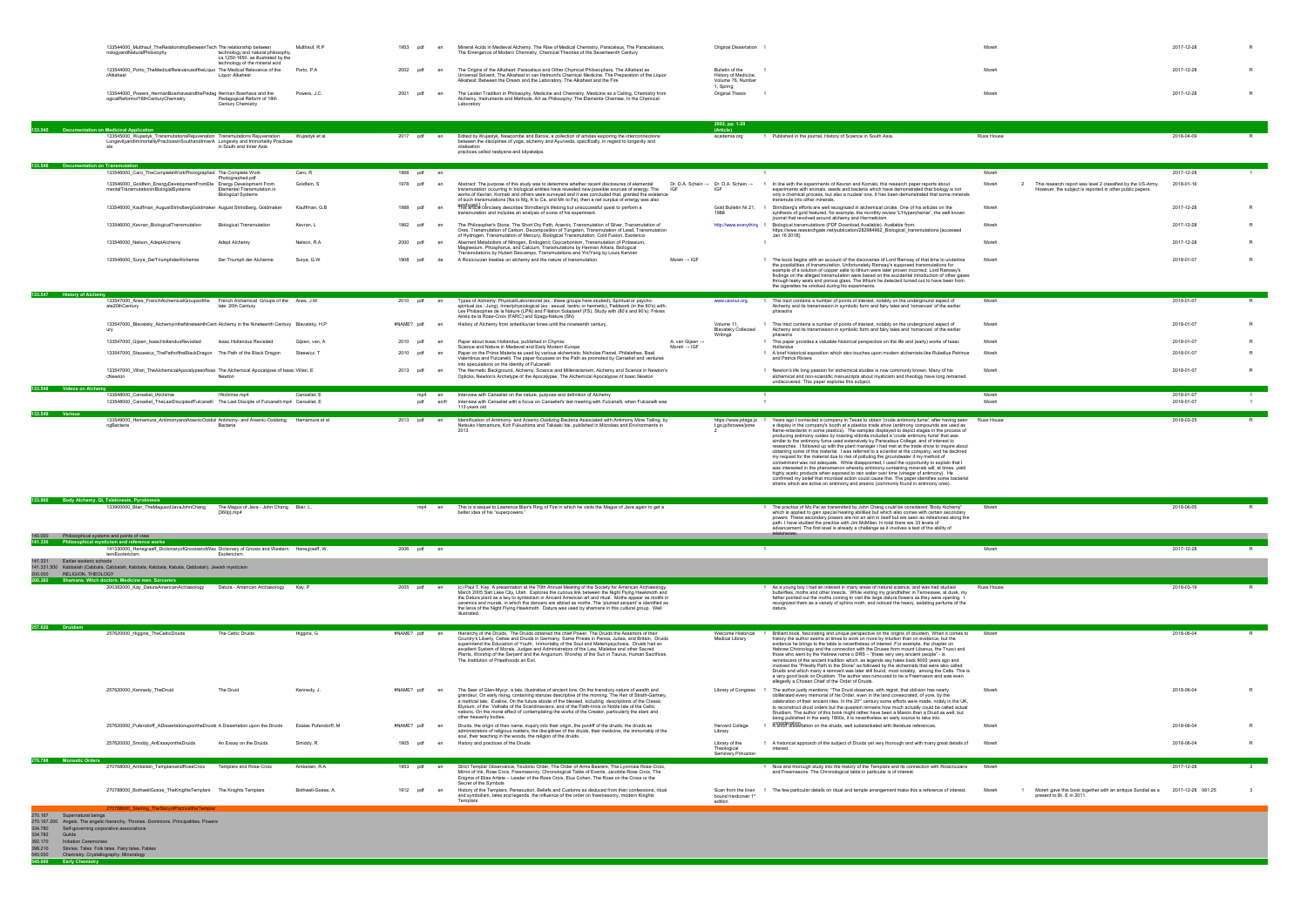R R R

582.000 Systematic botany 582.091 Trees (large woody plants with trunk)

| 545000000 Lemery ACourseofChymistry<br>pdf<br>1. The Distillation of Wine into Brandy, 2. Distillation of the Spirit of Wine two separate ways<br>State Library<br>This is a valuable reference work for the alchemist since many alchemical operations are here<br>A Course of Chymistry<br>Lemery, N<br>Distillation of Vinegar, 4. Purification of Saltpetre, 5. Purification of Vitriol, 6. Calcination of Vitriol, 7<br>Düsseldorf<br>included with a more technical description, including weights, measures, temperature. For                                                                                                                                                                                                                                                                                                                                                                                                                                                                                                                                                                                                                                                                                                                                                                                                                                                                                                                                                                                                                                                                                                                                                                                                                                                                                                                                                                                                                                                                                                                                                                                                                                                                                                                                                                                                                                                                                                                                                                                                                                                                                                                                                                                                                                                                                                                                                                                                                                                                                                                                                                                                                                                                                                                                                                                                                                                                                                                                                                                                                                                                                                                                                                                                                                                                       | Moreh      | 2018-06-04 |
|------------------------------------------------------------------------------------------------------------------------------------------------------------------------------------------------------------------------------------------------------------------------------------------------------------------------------------------------------------------------------------------------------------------------------------------------------------------------------------------------------------------------------------------------------------------------------------------------------------------------------------------------------------------------------------------------------------------------------------------------------------------------------------------------------------------------------------------------------------------------------------------------------------------------------------------------------------------------------------------------------------------------------------------------------------------------------------------------------------------------------------------------------------------------------------------------------------------------------------------------------------------------------------------------------------------------------------------------------------------------------------------------------------------------------------------------------------------------------------------------------------------------------------------------------------------------------------------------------------------------------------------------------------------------------------------------------------------------------------------------------------------------------------------------------------------------------------------------------------------------------------------------------------------------------------------------------------------------------------------------------------------------------------------------------------------------------------------------------------------------------------------------------------------------------------------------------------------------------------------------------------------------------------------------------------------------------------------------------------------------------------------------------------------------------------------------------------------------------------------------------------------------------------------------------------------------------------------------------------------------------------------------------------------------------------------------------------------------------------------------------------------------------------------------------------------------------------------------------------------------------------------------------------------------------------------------------------------------------------------------------------------------------------------------------------------------------------------------------------------------------------------------------------------------------------------------------------------------------------------------------------------------------------------------------------------------------------------------------------------------------------------------------------------------------------------------------------------------------------------------------------------------------------------------------------------------------------------------------------------------------------------------------------------------------------------------------------------------------------------------------------------------------------------------------------|------------|------------|
| Gilla Vitrioli, 8. A mixture for Agua fortis, 9. A mixture for the Spirit of Nitre, 10. Preparation for the<br>example, if one would experiment with the pyrolytic distillation of organic tartar, this work<br>distillation of Tartar, 11, Distillation of Agua fortis, 12, Distillation of the Spirit of Nitre, 13, Crystal<br>would give an idea of the resulting volumes of combustible oils and acidic spirit one might<br>Minerals, 14, Sal Polychrestum, 15, Calcination of Tartar, 16, Spirit and Oil of Tartar, 17,<br>expect<br>Rectification of the Spirit of Tartar, 18, Calcination of Tartar, 19, Fixation of Salt-peter by Charcoal.<br>20. Salt of Tartar and its purification, 21. A mixture for the Spirit of Sal Ammoniac, 22. Lapis<br>Infernalis or the Caustic Stone begun. 23. Nitre fixed and purified, 24. Diftillation of the Spirit of Sal<br>Armoniack, 25, Lapis Infernalis or the Caustic Stone ended, 26, Oleum Tartari per deliguium, 27.<br>Pulvis Fulminans, 28. A mixture for Agua Regia, 29. Tartarum Vitriolatum begun, 30. Tartan; m<br>Vitrioiatum ended, 31. Tartar Soluble, 32. Sal febrifugum Silvii, 33. Distillation of Turpetine.<br>Dissolution of Gold, 35, Styptic water, 36, Lapis Medicamentolis begun, 37, Spirit and oil of<br>Turpentine, 38. Lapis Medicamentus ended, 39. Distillation of Silver, 40. Dissolution of Bismuth, 41.<br>Dissolution of Lead, 42. Dissolution of Copper. 43. A mixture for the Saffron of Mars aperitive. 44.<br>Precipitation of the Magistery of Bismuth, 45. Magistery of Saturn, 46. Sal Saturni begun, 47.<br>Tincture of Copper, 48, Sal Saturni ended, 49, Crystal of Venus, 50, Calcination of the aperitive<br>Saffron of Mars, 51. Mars astringent begun. 52. Sal Martis begun, 53. Preparation for the distillation<br>of Sal Saturni, 54, Sal Martis ended, 55, Mars astringens ended, 56, Saffron of Mars ended, 57,<br>Tincture of Mars begun, 58. Rectification of Cinnabar into Mercury, 59. Distillation of Sal Saturni, 60.<br>Tincture of Mars continued, 61, Revivification of Mercury, 62, Dissolution of Mercury for making the<br>Sublimate Corrosive, 63, Spirit of Saturn and its Rectification, 64, Revivification of Lead, 65, Tincture<br>of Mars ended, 66. Tartar Martial soluble begun, 67. Spirit of Saturn rectified, 68. Oil of Saturn, 69.<br>Tartar Martial ended, 70. Decrepitation of Salt, 71. A mixture for Sublimate Corrosive, 72. Sublimate<br>Corrosive continued, 73. White Precipitate of Mercury, 74. Red Precipitate begun, 75. A mixture for<br>the Regulus of Antimony, 76. Sublimate Corrosive ended, 77. Another Precipitate of Mercury, 78.<br>Red Precipitate of Mercury ended, 79. Mercurius dulcis, 80. Regulus of Antimony continued, 81.<br>Calcination of Antimony for making the Glass, 82. Regulus of Antimony ended, 83. Glass of<br>Antimony, 84. The first sublimation of Mercurius dulcis, 85. The Second Sublimation of Mercurius<br>dulcis, 86. Precipitation of the Golden Sulphur of Antimony, 87. Mixture for' the Butter of Antimony.<br>88. The Liver of Antimony begun, 89 The Third sublimate of Mercurius dulcis, 90. Panacea<br>Mercurialis begun, 91. Golden Sulphur of Antimony continued, 92. Distillation of the Butter of<br>Antimony, 93. Cinnabar of Antimony, 94. The Liver of Antimony ended, 95. The first sublimation of<br>the Panacea, 96. Butter of Antimony ended, 97. Cinnabar ended, 98. Precipitation of the powder<br>Algaroth, 99. Bezoar Mineral begun, 100 The second sublimation of the Panacea, 101. Powder of<br>Algaroth ended, 102. Bezoar Mineral ended, 103. Tartar Emetic begun, 104. Vinum Emeticum, 105.<br>The third sublimation of the Panacea, 106. Antimony diaphoretic begun, 107. Flowers of Antimony |            |            |
| #NAME? pdf en<br>Doctrine of the Ancients on life, phenomena of life in other organisms, the phenomenon of electricity,<br>Welcome Historical<br>545000000 Lemery LArtdeProlongerlaVie<br>L'Art de Prolonger la Vie<br>Lemery, N.<br><b>Medical Library</b><br>duration and cycles of life, moral appreciation of life by the ancients, longevity as described by the<br>ancients, research on the ancient authors on longevity, the influence of climate on longevity, ultimate<br>limit of life, hygienics, medicine of Arnauld de Villenova, .                                                                                                                                                                                                                                                                                                                                                                                                                                                                                                                                                                                                                                                                                                                                                                                                                                                                                                                                                                                                                                                                                                                                                                                                                                                                                                                                                                                                                                                                                                                                                                                                                                                                                                                                                                                                                                                                                                                                                                                                                                                                                                                                                                                                                                                                                                                                                                                                                                                                                                                                                                                                                                                                                                                                                                                                                                                                                                                                                                                                                                                                                                                                                                                                                                                          | Moreh      | 2018-06-04 |
| #NAME? pdf<br>545000000 Lemery NeueCurieuseChymischeGehe Neue Curieuse Chymische<br>Extraction of red antimony, sublimation of red antimony and flowers of antimony, distillation of<br>1 Toward the end of the 15th Century and throughout the 16th, preparations of antimony had<br>Lemery, N.<br>en<br>Bayer<br>Geheimnuße des Antimonii<br>imnussedesAntimonii<br>Staatsbibliothek<br>antimony with different matters like winestone, tartar, regulus of antimony, nitric acid, etc, and<br>their golden age in medicine. In the following centuries, the interest in this substance changed.<br>several experiments extracting a tincture from antimony<br>Men began to investigate antimony for the sake of pure knowledge, and not with the intent of<br>preparing medications. This tendency is demonstrated in the writings Lemery, most notably in<br>his Traite de l'Antimoine, 1682. These works are of interest, however for reason of their<br>technical descriptions of processes. This book is considered early chemistry rather than                                                                                                                                                                                                                                                                                                                                                                                                                                                                                                                                                                                                                                                                                                                                                                                                                                                                                                                                                                                                                                                                                                                                                                                                                                                                                                                                                                                                                                                                                                                                                                                                                                                                                                                                                                                                                                                                                                                                                                                                                                                                                                                                                                                                                                                                                                                                                                                                                                                                                                                                                                                                                                                                                                                                                      | Moreh      | 2018-06-04 |
| alsward/the end of the 15th Century and throughout the 16th, preparations of antimony had<br>Paris Jean Boudot #NAME? pdf<br>Trait De L'Antimoine<br>Extraction of red antimony, sublimation of red antimony and flowers of antimony, distillation of<br>545000000 Lemery TraitdelAntimoine<br>Lemerv. N.<br>Bayer<br>antimony with different matters like winestone, tartar, regulus of antimony, nitric acid, etc. and<br>Staatsbibliothek<br>their golden age in medicine. In the following centuries, the interest in this substance changed.<br>several experiments extracting a tincture from antimony<br>Men began to investigate antimony for the sake of pure knowledge, and not with the intent of<br>preparing medications. This tendency is demonstrated in the writings Lemery, most notably in<br>his Traite de l'Antimoine. 1682. These works are of interest, however for reason of their<br>technical descriptions of processes. This book is considered early chemistry rather than<br>alchemy.                                                                                                                                                                                                                                                                                                                                                                                                                                                                                                                                                                                                                                                                                                                                                                                                                                                                                                                                                                                                                                                                                                                                                                                                                                                                                                                                                                                                                                                                                                                                                                                                                                                                                                                                                                                                                                                                                                                                                                                                                                                                                                                                                                                                                                                                                                                                                                                                                                                                                                                                                                                                                                                                                                                                                                                          | Russ House | 2018-08-06 |

| -----<br>APPLIED SCIENCES, MEDICINE, TECHNOLOGY<br>600.000                                                      |                                                                         |                  |                                                                                                                                                                                                                                                                                                                                                                                                                                                                                                                                                                                                                                                                                                                                                      |                    |                                                                                                                               |                   |            |                |
|-----------------------------------------------------------------------------------------------------------------|-------------------------------------------------------------------------|------------------|------------------------------------------------------------------------------------------------------------------------------------------------------------------------------------------------------------------------------------------------------------------------------------------------------------------------------------------------------------------------------------------------------------------------------------------------------------------------------------------------------------------------------------------------------------------------------------------------------------------------------------------------------------------------------------------------------------------------------------------------------|--------------------|-------------------------------------------------------------------------------------------------------------------------------|-------------------|------------|----------------|
| 615,100<br>General and professional pharmacy                                                                    |                                                                         |                  |                                                                                                                                                                                                                                                                                                                                                                                                                                                                                                                                                                                                                                                                                                                                                      |                    |                                                                                                                               |                   |            |                |
| 615.110 Pharmacopoeias. Codices. Formularies. Prescriptions                                                     |                                                                         |                  |                                                                                                                                                                                                                                                                                                                                                                                                                                                                                                                                                                                                                                                                                                                                                      |                    |                                                                                                                               |                   |            |                |
| 615110000_AyurvedicPharmacopoeiaofIndia_AllVol Ayurvedic Pharmacopoeia of India<br>All Volumes                  |                                                                         | pdf en           |                                                                                                                                                                                                                                                                                                                                                                                                                                                                                                                                                                                                                                                                                                                                                      | Scan of original 1 |                                                                                                                               | Moreh             | 2017-12-28 | R.             |
| 615110000 BritishPharmacopoeia                                                                                  | British Pharmacopoeia                                                   | 1914 pdf<br>en   | 1914 Edition of the British Pharmacopoeia                                                                                                                                                                                                                                                                                                                                                                                                                                                                                                                                                                                                                                                                                                            | Scan of original   |                                                                                                                               | Moreh             | 2017-12-28 |                |
| 615.110 British Pharmacopoeia.pdf                                                                               | <b>British Pharmacopoeia</b>                                            | 1968 pdf<br>en.  | 1868 Edition of the Manual, third edition, chemical nomenclature, non-metallic elements or<br>metalloids, metallic elements, oxides, salts, elutriation, washing, dressing, vanning, methods of<br>weighing, calcination, roasting, sublimation, dry distillation, cupellation, furnaces, crucibles, lutes and<br>cements, scorifiers, cupels, determinations, reducing agents, oxidizing agents, desulphurising<br>agents, sulphurising reagents, fluxes, reagent, coloured flames, volumetric analysis, colorimetric<br>analysis, ores of iron, assay of iron, copper, lead, tin, antimony, zinc, mercury, silver, gold, platinum,<br>bismuth, chromium, arsenic, manganese, cobalt, nickel, sulphur, determination of gems and<br>precious stones | Scan of original   | 1 This manual on metallurgy and the assaying of metals as a reference work is of great value for Moreh<br>students of alchemy |                   | 2018-01-21 | $R$ $\sim$     |
| 615110000 LondonDispensery<br>615110000 LondonPharamcopia                                                       |                                                                         |                  |                                                                                                                                                                                                                                                                                                                                                                                                                                                                                                                                                                                                                                                                                                                                                      |                    |                                                                                                                               |                   |            |                |
| 615110000 Mitchell AManualofPracticalAssaving                                                                   |                                                                         |                  |                                                                                                                                                                                                                                                                                                                                                                                                                                                                                                                                                                                                                                                                                                                                                      |                    |                                                                                                                               |                   |            |                |
| 615110000 OxfordLatinDictionary 1968                                                                            | Oxford Latin Dictionary                                                 | pdf<br>en        |                                                                                                                                                                                                                                                                                                                                                                                                                                                                                                                                                                                                                                                                                                                                                      | Scan of original   |                                                                                                                               | Moreh             | 2017-12-28 |                |
| 615110000 PharmacopoeiaofIndia                                                                                  | Pharmacopoeia of India                                                  | #NAME? pdf       | 1868 Edition of the Pharmacopoeia of India                                                                                                                                                                                                                                                                                                                                                                                                                                                                                                                                                                                                                                                                                                           | Scan of original   |                                                                                                                               | Moreh             | 2017-12-28 |                |
| 615110000 Mookerjee RasaJalaNidhi Vol 1                                                                         | Rasa Jala Nidi or Ocean of Indian Mookeriee, Bhudeb, Varana Srigokul    | 1984             | Ayurvedic Alchemy: a classic compilation from Sanskrit, by Bhudeb Mookerjee, M.A. 2nd Edition,                                                                                                                                                                                                                                                                                                                                                                                                                                                                                                                                                                                                                                                       |                    |                                                                                                                               |                   | 2018-08-06 |                |
|                                                                                                                 | Chemistry, Medicine & Alchemy M.A.<br>Mudramlaya<br>si.                 |                  | 1984.                                                                                                                                                                                                                                                                                                                                                                                                                                                                                                                                                                                                                                                                                                                                                |                    |                                                                                                                               |                   |            |                |
|                                                                                                                 | Vol. IV<br>India                                                        | pdf<br>en        |                                                                                                                                                                                                                                                                                                                                                                                                                                                                                                                                                                                                                                                                                                                                                      |                    |                                                                                                                               | <b>Russ House</b> |            |                |
| 615110000_Mookerjee_RasaJalaNidhi_Vol_2                                                                         | Rasa Jala Nidi or Ocean of Indian<br>Mookerjee, Bhudeb, Varana Srigokul | 1984             | Ayurvedic Alchemy: a classic compilation from Sanskrit, by Bhudeb Mookerjee, M.A. 2nd Edition,                                                                                                                                                                                                                                                                                                                                                                                                                                                                                                                                                                                                                                                       |                    |                                                                                                                               |                   | 2018-08-06 |                |
|                                                                                                                 | Chemistry, Medicine & Alchemy M.A.<br>Mudramlaya                        |                  | 1984.                                                                                                                                                                                                                                                                                                                                                                                                                                                                                                                                                                                                                                                                                                                                                |                    |                                                                                                                               |                   |            |                |
|                                                                                                                 | India<br>Vol. IV                                                        | pdf<br>er        |                                                                                                                                                                                                                                                                                                                                                                                                                                                                                                                                                                                                                                                                                                                                                      |                    |                                                                                                                               | <b>Russ House</b> |            |                |
| 615110000_Mookerjee_RasaJalaNidhi_Vol_3                                                                         | Rasa Jala Nidi or Ocean of Indian<br>Mookerjee, Bhudeb, Varana Srigokul | 1984             | Ayurvedic Alchemy: a classic compilation from Sanskrit, by Bhudeb Mookerjee, M.A. 2nd Edition,                                                                                                                                                                                                                                                                                                                                                                                                                                                                                                                                                                                                                                                       |                    |                                                                                                                               |                   | 2018-08-06 |                |
|                                                                                                                 | Chemistry, Medicine & Alchemy M.A.<br>Mudramlava                        |                  | 1984.                                                                                                                                                                                                                                                                                                                                                                                                                                                                                                                                                                                                                                                                                                                                                |                    |                                                                                                                               |                   |            |                |
|                                                                                                                 | Vol. IV<br>India                                                        | pdf              |                                                                                                                                                                                                                                                                                                                                                                                                                                                                                                                                                                                                                                                                                                                                                      |                    |                                                                                                                               | <b>Russ House</b> |            |                |
| 615110000 Mookerjee RasaJalaNidhi Vol 4                                                                         | Mookerjee, Bhudeb, Varana Srigokul<br>Rasa Jala Nidi or Ocean of Indian | 1984             | Ayurvedic Alchemy: a classic compilation from Sanskrit, by Bhudeb Mookerjee, M.A. 2nd Edition,                                                                                                                                                                                                                                                                                                                                                                                                                                                                                                                                                                                                                                                       |                    |                                                                                                                               |                   | 2018-08-06 |                |
|                                                                                                                 | Chemistry, Medicine & Alchemy M.A.<br>Mudramlava                        |                  | 1984.                                                                                                                                                                                                                                                                                                                                                                                                                                                                                                                                                                                                                                                                                                                                                |                    |                                                                                                                               |                   |            |                |
|                                                                                                                 | India<br>Vol. IV                                                        | pdf<br>en        |                                                                                                                                                                                                                                                                                                                                                                                                                                                                                                                                                                                                                                                                                                                                                      |                    |                                                                                                                               | <b>Russ House</b> |            |                |
| 615110000_Mookerjee_RasaJalaNidhi_Vol_5                                                                         | Rasa Jala Nidi or Ocean of Indian Mookerjee, Bhudeb, Varana Srigokul    | 1984             | Ayurvedic Alchemy: a classic compilation from Sanskrit, by Bhudeb Mookerjee, M.A. 2nd Edition,                                                                                                                                                                                                                                                                                                                                                                                                                                                                                                                                                                                                                                                       |                    |                                                                                                                               |                   | 2018-08-06 |                |
|                                                                                                                 | Chemistry, Medicine & Alchemy M.A.<br>Mudramlaya                        |                  | 1984.                                                                                                                                                                                                                                                                                                                                                                                                                                                                                                                                                                                                                                                                                                                                                |                    |                                                                                                                               |                   |            |                |
|                                                                                                                 | Vol. IV<br>India                                                        | pdf<br>en        |                                                                                                                                                                                                                                                                                                                                                                                                                                                                                                                                                                                                                                                                                                                                                      |                    |                                                                                                                               | <b>Russ House</b> |            |                |
| 615.451<br>Liquid preparations                                                                                  |                                                                         |                  |                                                                                                                                                                                                                                                                                                                                                                                                                                                                                                                                                                                                                                                                                                                                                      |                    |                                                                                                                               |                   |            |                |
| 615.451.100 Galenicals Extracts, Solutions, Infusions, Tinctures                                                |                                                                         |                  |                                                                                                                                                                                                                                                                                                                                                                                                                                                                                                                                                                                                                                                                                                                                                      |                    |                                                                                                                               |                   |            |                |
| Hand weapons, Small arms, Side arms, Protective equipment<br>623,440                                            |                                                                         |                  |                                                                                                                                                                                                                                                                                                                                                                                                                                                                                                                                                                                                                                                                                                                                                      |                    |                                                                                                                               |                   |            |                |
| Agriculture and related sciences and techniques. Forestry. Farming. Wildlife exploitation<br>630,000            |                                                                         |                  |                                                                                                                                                                                                                                                                                                                                                                                                                                                                                                                                                                                                                                                                                                                                                      |                    |                                                                                                                               |                   |            |                |
| 633/635<br>Horticulture in general. Specific crops                                                              |                                                                         |                  |                                                                                                                                                                                                                                                                                                                                                                                                                                                                                                                                                                                                                                                                                                                                                      |                    |                                                                                                                               |                   |            |                |
| Aromatic plants. Condiment plants. Oleaginous plants. Dye plants. Tanning plants. Medicinal plants<br>633,800   |                                                                         |                  |                                                                                                                                                                                                                                                                                                                                                                                                                                                                                                                                                                                                                                                                                                                                                      |                    |                                                                                                                               |                   |            |                |
| Manuscript decoration, Illumination, initial letters<br>750.057<br>796,800<br>Combat sports, Trials of strength |                                                                         |                  |                                                                                                                                                                                                                                                                                                                                                                                                                                                                                                                                                                                                                                                                                                                                                      |                    |                                                                                                                               |                   |            |                |
| 633.880                                                                                                         |                                                                         |                  |                                                                                                                                                                                                                                                                                                                                                                                                                                                                                                                                                                                                                                                                                                                                                      |                    |                                                                                                                               |                   |            |                |
| <b>Medicinal plants and herbs</b><br>633880000 Culpepper CulpeppersCompleteHerbal Culpeppers Complete Herbal    | Culpepper                                                               | #NAME? pdf<br>en | Coloured plates of hundreds of herbs and descriptions of their medicinal and occult qualities, meant<br>as family dispensatory and natural system of healing                                                                                                                                                                                                                                                                                                                                                                                                                                                                                                                                                                                         | Scan of original   |                                                                                                                               | Moreh             | 2017-12-28 | $\overline{3}$ |
| Personal (nonhereditary) nobility. Life peers. Knights<br>929.733                                               |                                                                         |                  |                                                                                                                                                                                                                                                                                                                                                                                                                                                                                                                                                                                                                                                                                                                                                      |                    |                                                                                                                               |                   |            |                |
|                                                                                                                 |                                                                         |                  |                                                                                                                                                                                                                                                                                                                                                                                                                                                                                                                                                                                                                                                                                                                                                      |                    |                                                                                                                               |                   |            |                |